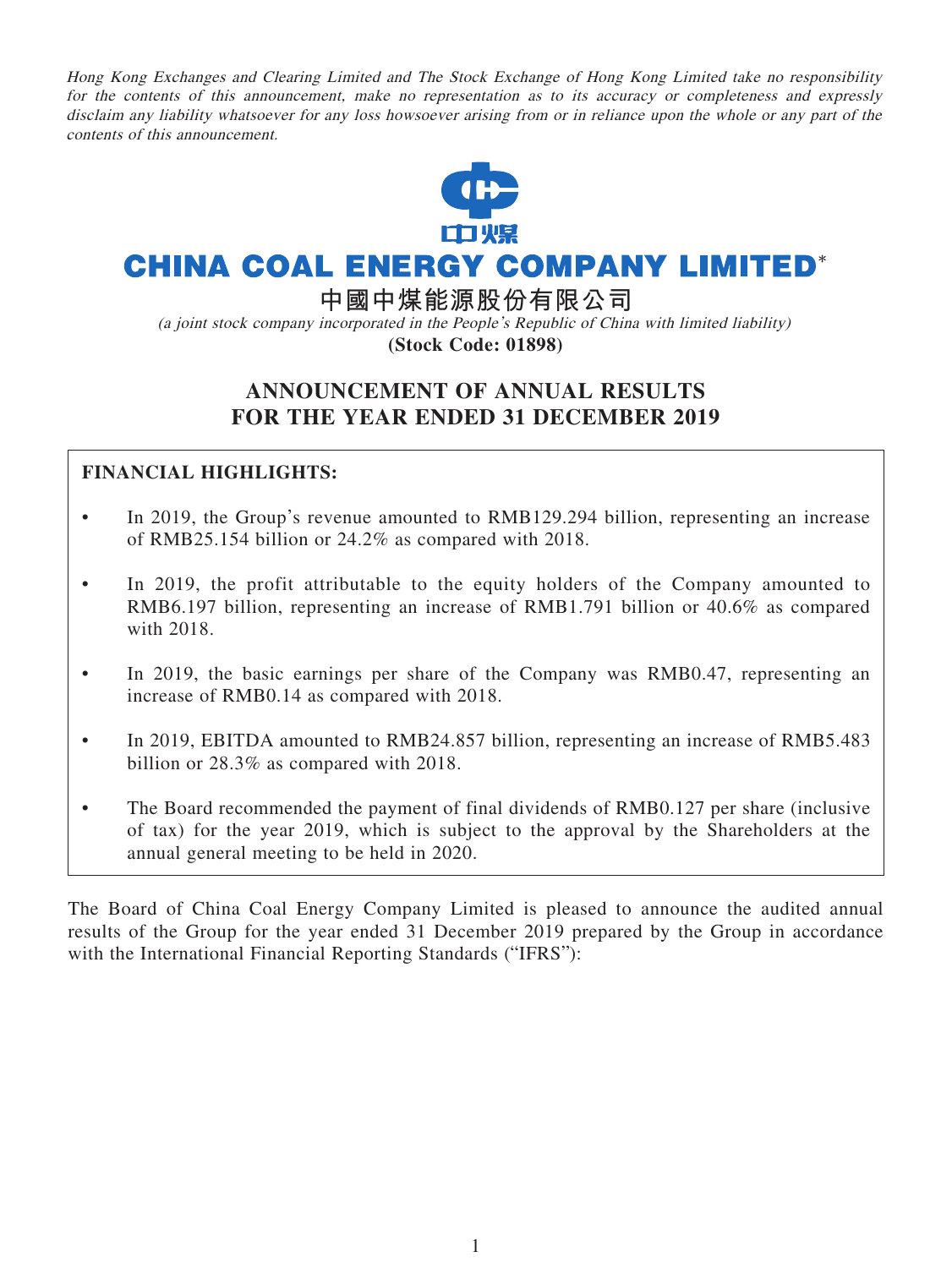## **CONSOLIDATED STATEMENT OF PROFIT OR LOSS AND OTHER COMPREHENSIVE INCOME**

For the year ended 31 December 2019

|                                                   |                  | <b>Year ended</b><br>31 December | Year ended<br>31 December |
|---------------------------------------------------|------------------|----------------------------------|---------------------------|
|                                                   | <b>Notes</b>     | 2019                             | 2018                      |
|                                                   |                  | <b>RMB'000</b>                   | RMB'000                   |
|                                                   |                  |                                  | (Restated)                |
| Revenue                                           | 6                | 129,293,733                      | 104,140,084               |
| Cost of sales                                     |                  |                                  |                           |
| Materials used and goods traded                   |                  | (67, 282, 782)                   | (53,878,707)              |
| Staff costs                                       |                  | (5,531,552)                      | (4,541,755)               |
| Depreciation and amortisation                     |                  | (9,208,215)                      | (6,939,583)               |
| Repairs and maintenance                           |                  | (1,861,732)                      | (1,529,732)               |
| Transportation costs and port expenses            |                  | (12, 435, 442)                   | (9,991,572)               |
| Sales taxes and surcharges                        |                  | (3,485,631)                      | (2,835,230)               |
| Others                                            |                  | (8,491,306)                      | (6,167,158)               |
| <b>Cost of sales</b>                              |                  | (108, 296, 660)                  | (85, 883, 737)            |
| <b>Gross profit</b>                               |                  | 20,997,073                       | 18,256,347                |
| Selling expenses                                  |                  | (910, 698)                       | (679, 078)                |
| General and administrative expenses               |                  | (4,619,442)                      | (4,738,950)               |
| Other income                                      |                  | 968                              | 4,810                     |
| Other gains and losses                            |                  | (310, 696)                       | (933, 085)                |
| Impairment losses under expected                  |                  |                                  |                           |
| credit loss model, net of reversal                |                  | 18,033                           | (136, 397)                |
| <b>Profit from operations</b>                     |                  | 15, 175, 238                     | 11,773,647                |
| Finance income                                    | $\boldsymbol{7}$ | 153,678                          | 702,931                   |
| Finance costs                                     | $\overline{7}$   | (4,907,540)                      | (4,359,931)               |
| Share of profits of associates and joint ventures |                  | 2,597,358                        | 1,808,651                 |
| Profit before income tax                          |                  | 13,018,734                       | 9,925,298                 |
| Income tax expense                                | 8                | (3,499,326)                      | (2,534,776)               |
| Profit for the year                               |                  | 9,519,408                        | 7,390,522                 |
|                                                   |                  |                                  |                           |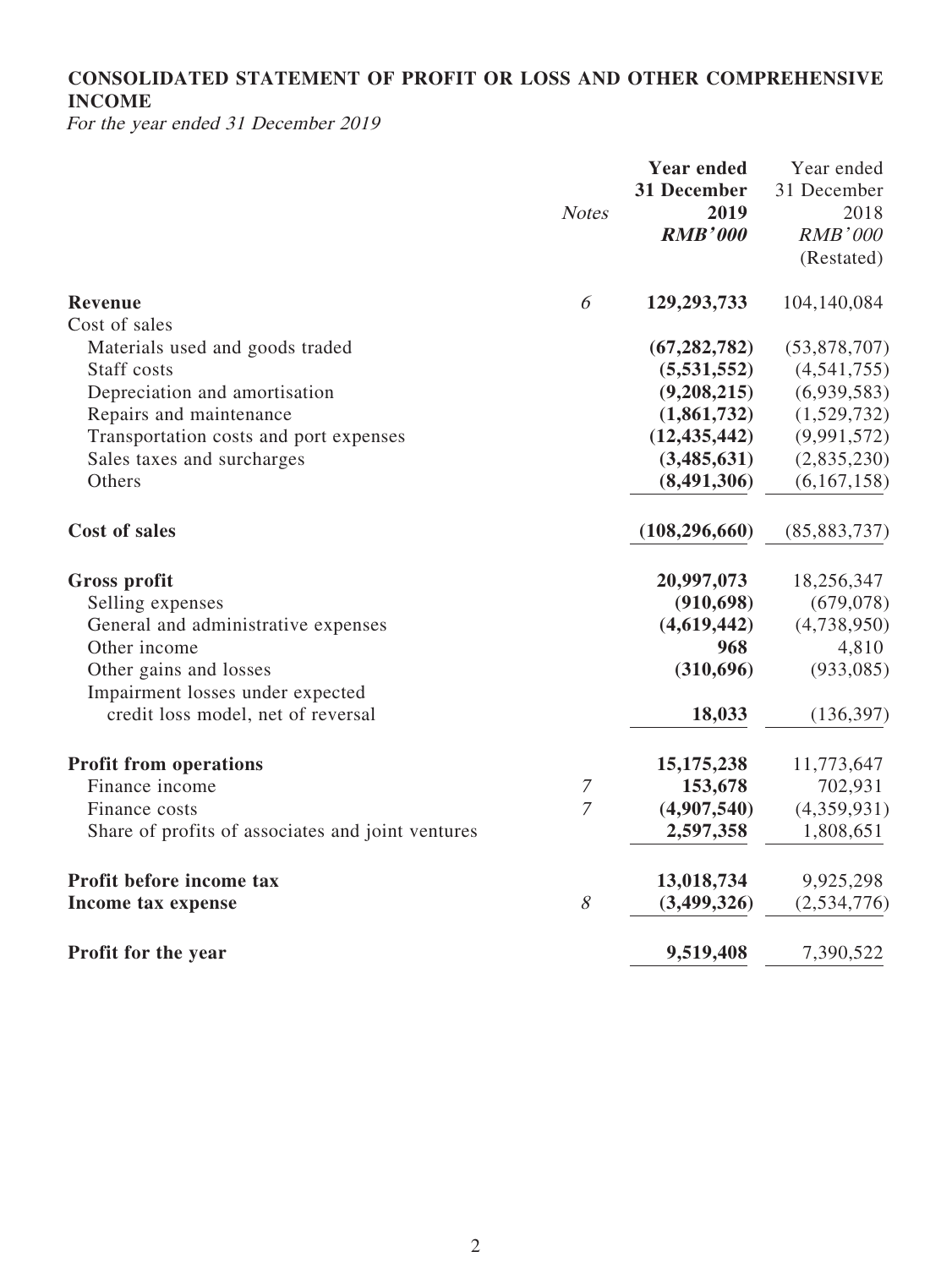|                                                                                                                                                                                                             | <b>Year ended</b><br>31 December<br>2019<br><b>RMB'000</b> | Year ended<br>31 December<br>2018<br><b>RMB'000</b><br>(Restated) |
|-------------------------------------------------------------------------------------------------------------------------------------------------------------------------------------------------------------|------------------------------------------------------------|-------------------------------------------------------------------|
| Other comprehensive (expense) income:                                                                                                                                                                       |                                                            |                                                                   |
| Item that will not be reclassified to profit or loss                                                                                                                                                        |                                                            |                                                                   |
| Share of other comprehensive income of associates,<br>net of related income tax                                                                                                                             | 12,915                                                     |                                                                   |
| Fair value changes on equity instruments at fair value<br>through other comprehensive income, net of tax                                                                                                    | (74, 174)                                                  | (172, 595)                                                        |
| Items that may be reclassified subsequently to<br>profit or loss                                                                                                                                            |                                                            |                                                                   |
| Fair value changes on debt instruments at fair value<br>through other comprehensive income, net of tax<br>Impairment loss for debt instruments at fair value<br>through other comprehensive income included | 16,048                                                     | 20,989                                                            |
| in profit or loss                                                                                                                                                                                           | 11,472                                                     |                                                                   |
| Exchange differences arising on translation                                                                                                                                                                 |                                                            |                                                                   |
| of foreign operations                                                                                                                                                                                       | 6,182                                                      | (18, 138)                                                         |
| Other comprehensive expense for the year, net of tax                                                                                                                                                        | (27, 557)                                                  | (169, 744)                                                        |
| Total comprehensive income for the year                                                                                                                                                                     | 9,491,851                                                  | 7,220,778                                                         |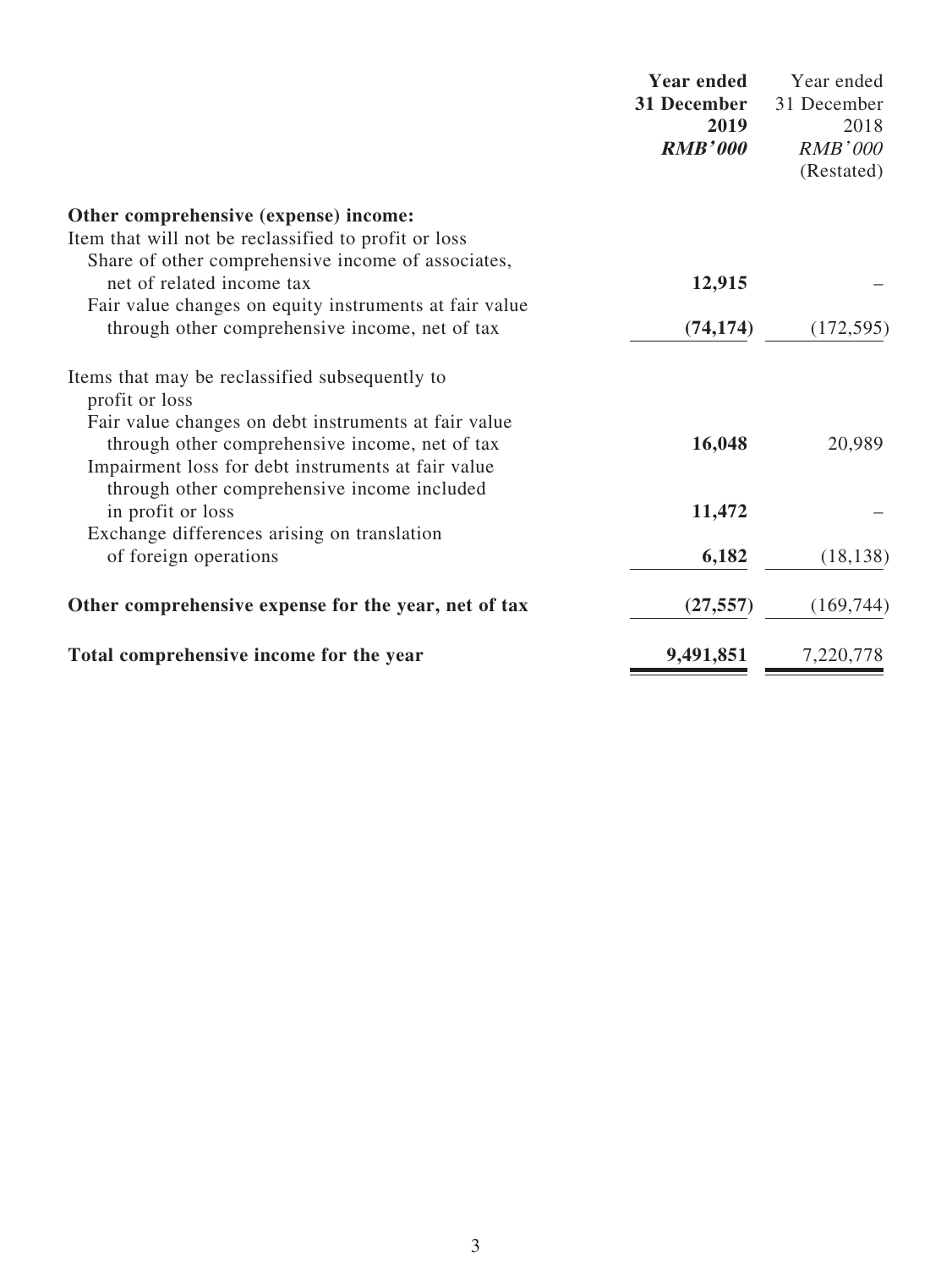|                                                                                                                  | <b>Year ended</b> | Year ended     |
|------------------------------------------------------------------------------------------------------------------|-------------------|----------------|
|                                                                                                                  | 31 December       | 31 December    |
| <b>Note</b>                                                                                                      | 2019              | 2018           |
|                                                                                                                  | <b>RMB'000</b>    | <b>RMB'000</b> |
|                                                                                                                  |                   | (Restated)     |
| Profit for the year attributable to:                                                                             |                   |                |
| Equity holders of the Company                                                                                    | 6,197,168         | 4,406,148      |
| Non-controlling interests                                                                                        | 3,322,240         | 2,984,374      |
|                                                                                                                  | 9,519,408         | 7,390,522      |
| <b>Total comprehensive income</b>                                                                                |                   |                |
| for the year attributable to:                                                                                    |                   |                |
| Equity holders of the Company                                                                                    | 6,160,840         | 4,238,829      |
| Non-controlling interests                                                                                        | 3,331,011         | 2,981,949      |
|                                                                                                                  | 9,491,851         | 7,220,778      |
| Basic and diluted earnings per share for the profit<br>attributable to equity holders of the Company (RMB)<br>10 | 0.47              | 0.33           |
|                                                                                                                  |                   |                |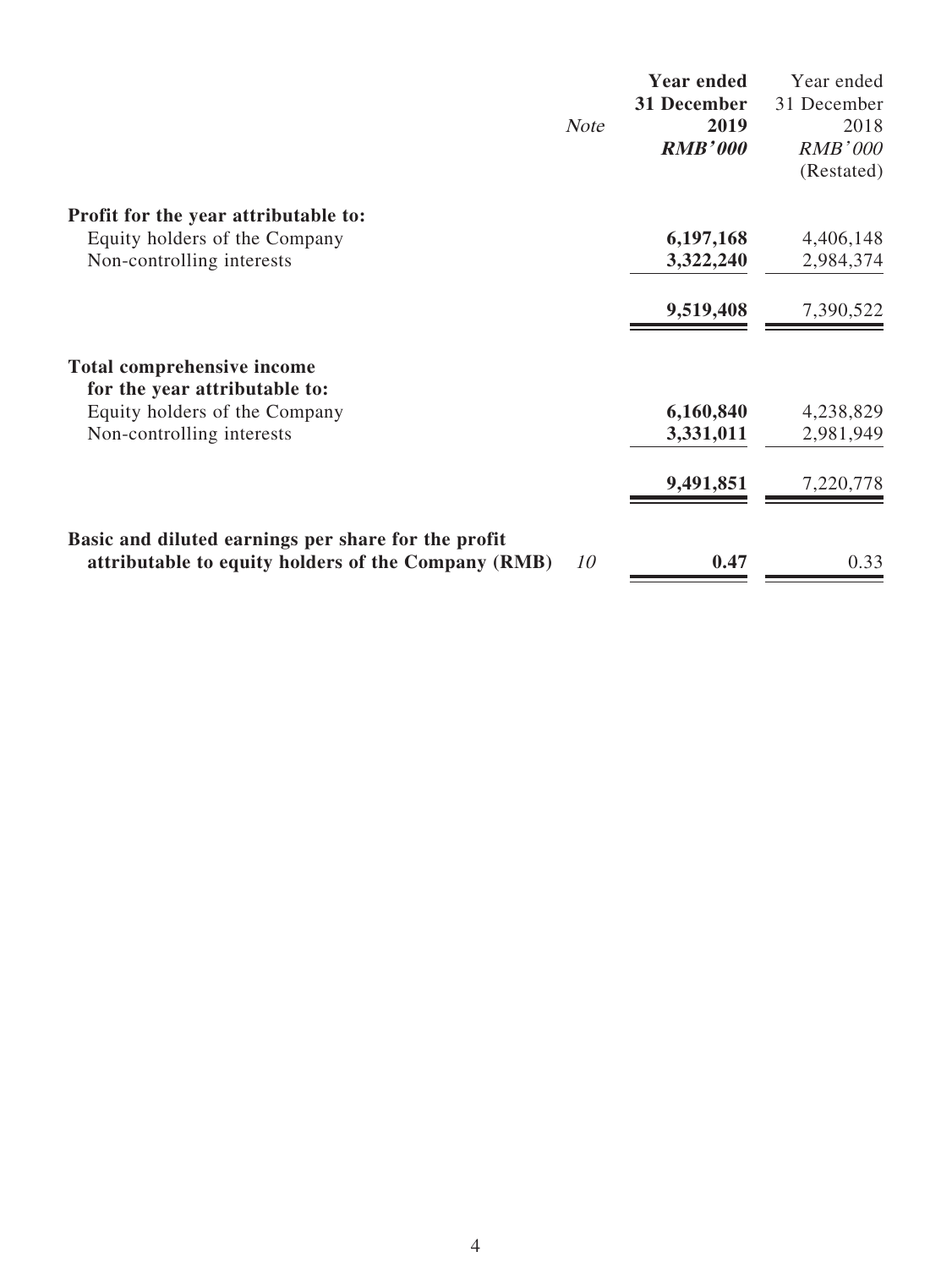### **CONSOLIDATED STATEMENT OF FINANCIAL POSITION**

At 31 December 2019

|                                                       |              |                | As at 31 December |  |
|-------------------------------------------------------|--------------|----------------|-------------------|--|
|                                                       | <b>Notes</b> | 2019           | 2018              |  |
|                                                       |              | <b>RMB'000</b> | <b>RMB'000</b>    |  |
|                                                       |              |                | (Restated)        |  |
| <b>Non-current assets</b>                             |              |                |                   |  |
| Property, plant and equipment                         |              | 129,997,871    | 132,082,343       |  |
| Right-of-use assets                                   |              | 433,788        |                   |  |
| Investment properties                                 |              | 79,903         | 83,458            |  |
| Mining rights                                         |              | 38,880,087     | 35,552,718        |  |
| Intangible assets                                     |              | 1,627,726      | 1,689,402         |  |
| Land use rights                                       |              | 6,154,374      | 5,320,455         |  |
| Goodwill                                              |              | 6,084          | 6,084             |  |
| Investments in associates                             |              | 20,886,640     | 16,860,313        |  |
| Investments in joint ventures                         |              | 3,289,977      | 2,966,392         |  |
| Equity instruments at fair value                      |              |                |                   |  |
| through other comprehensive income                    |              | 2,328,755      | 4,563,851         |  |
| Deferred income tax assets                            |              | 2,775,209      | 2,838,271         |  |
| Long-term receivables                                 |              | 250,012        | 560,950           |  |
| Other non-current assets                              |              | 10,732,928     | 6,772,189         |  |
|                                                       |              | 217,443,354    | 209,296,426       |  |
| <b>Current assets</b>                                 |              |                |                   |  |
| Inventories                                           |              | 8,170,288      | 8,279,763         |  |
| Trade receivables                                     | 11           | 7,316,222      | 4,881,389         |  |
| Debt instruments at fair value through other          |              |                |                   |  |
| comprehensive income                                  | 11           | 6,897,430      | 9,989,407         |  |
| Contract assets                                       |              | 953,581        | 1,014,869         |  |
| Prepayments and other receivables                     |              | 6,084,181      | 6,931,799         |  |
| Restricted bank deposits                              |              | 3,376,327      | 3,351,932         |  |
| Term deposits with initial terms of over three months |              | 10,090,101     | 12,155,112        |  |
| Cash and cash equivalents                             |              | 12,137,419     | 8,372,119         |  |
|                                                       |              | 55,025,549     | 54,976,390        |  |
| <b>TOTAL ASSETS</b>                                   |              | 272,468,903    | 264, 272, 816     |  |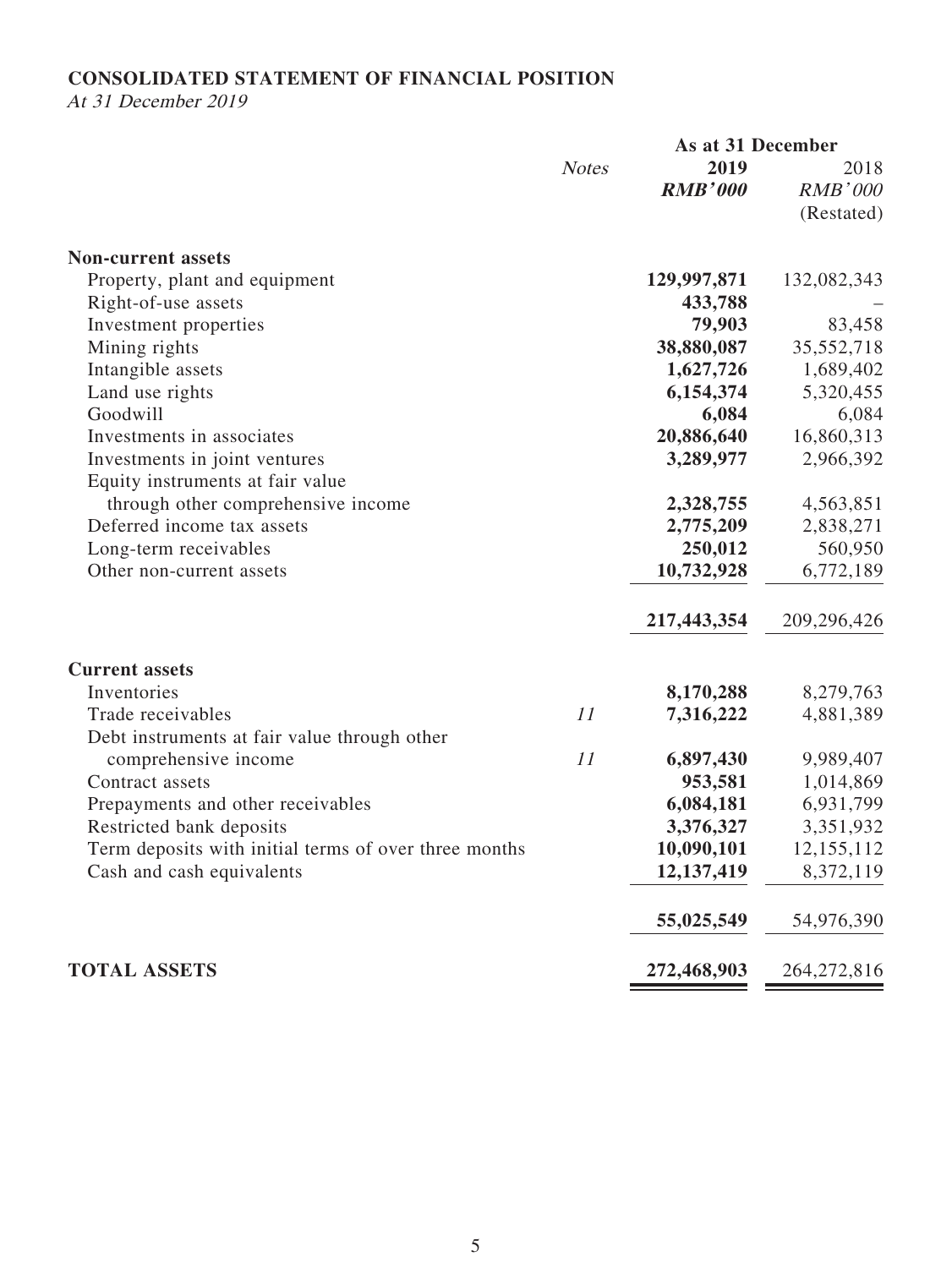|                                                                          | As at 31 December |                |                |
|--------------------------------------------------------------------------|-------------------|----------------|----------------|
|                                                                          | <b>Notes</b>      | 2019           | 2018           |
|                                                                          |                   | <b>RMB'000</b> | <b>RMB'000</b> |
|                                                                          |                   |                | (Restated)     |
|                                                                          |                   |                |                |
| <b>Current liabilities</b>                                               |                   |                |                |
| Trade and notes payables                                                 | 12                | 23,249,507     | 22,931,854     |
| <b>Contract liabilities</b>                                              |                   | 2,588,765      | 2,478,903      |
| Accruals, advances and other payables                                    |                   | 18,764,686     | 18,117,698     |
| Taxes payable                                                            |                   | 1,000,575      | 1,173,679      |
| Lease liabilities                                                        |                   | 67,329         |                |
| Short-term borrowings                                                    |                   | 4,266,347      | 6,307,547      |
|                                                                          |                   | 22,673,139     |                |
| Current portion of long-term borrowings                                  |                   |                | 11,845,531     |
| Current portion of long-term bonds                                       |                   | 10,991,992     | 5,979,779      |
| Current portion of provision for close down,                             |                   |                |                |
| restoration and environmental costs                                      |                   | 69,762         | 13,310         |
|                                                                          |                   |                |                |
|                                                                          |                   | 83,672,102     | 68,848,301     |
|                                                                          |                   |                |                |
| <b>Non-current liabilities</b>                                           |                   |                |                |
| Long-term borrowings                                                     |                   | 34, 374, 705   | 45, 317, 056   |
| Long-term bonds                                                          |                   | 21,934,045     | 27,911,367     |
| Deferred income tax liabilities                                          |                   | 5,866,547      | 5,929,183      |
| Lease liabilities                                                        |                   | 436,194        |                |
| Provision                                                                |                   | 35,457         | 45,713         |
|                                                                          |                   | 101,142        | 120,480        |
| Provision for employee benefits<br>Provision for close down, restoration |                   |                |                |
|                                                                          |                   |                |                |
| and environmental costs                                                  |                   | 3,247,028      | 1,450,265      |
| Deferred revenue                                                         |                   | 1,578,842      | 1,666,924      |
| Other long-term liabilities                                              |                   | 4,001,921      | 2,483,541      |
|                                                                          |                   |                |                |
|                                                                          |                   | 71,575,881     | 84,924,529     |
|                                                                          |                   |                |                |
| <b>Total liabilities</b>                                                 |                   | 155,247,983    | 153,772,830    |
|                                                                          |                   |                |                |
| <b>Equity</b>                                                            |                   |                |                |
| Share capital                                                            |                   | 13,258,663     | 13,258,663     |
| Reserves                                                                 | 13                | 47,082,724     | 46,304,712     |
|                                                                          | 13                | 36,677,706     |                |
| Retained earnings                                                        |                   |                | 32,387,797     |
|                                                                          |                   |                |                |
| Equity attributable to equity holders of the Company                     |                   | 97,019,093     | 91,951,172     |
| Non-controlling interests                                                |                   | 20,201,827     | 18,548,814     |
|                                                                          |                   |                |                |
| <b>Total equity</b>                                                      |                   | 117,220,920    | 110,499,986    |
|                                                                          |                   |                |                |
| <b>TOTAL EQUITY AND LIABILITIES</b>                                      |                   | 272,468,903    | 264, 272, 816  |
|                                                                          |                   |                |                |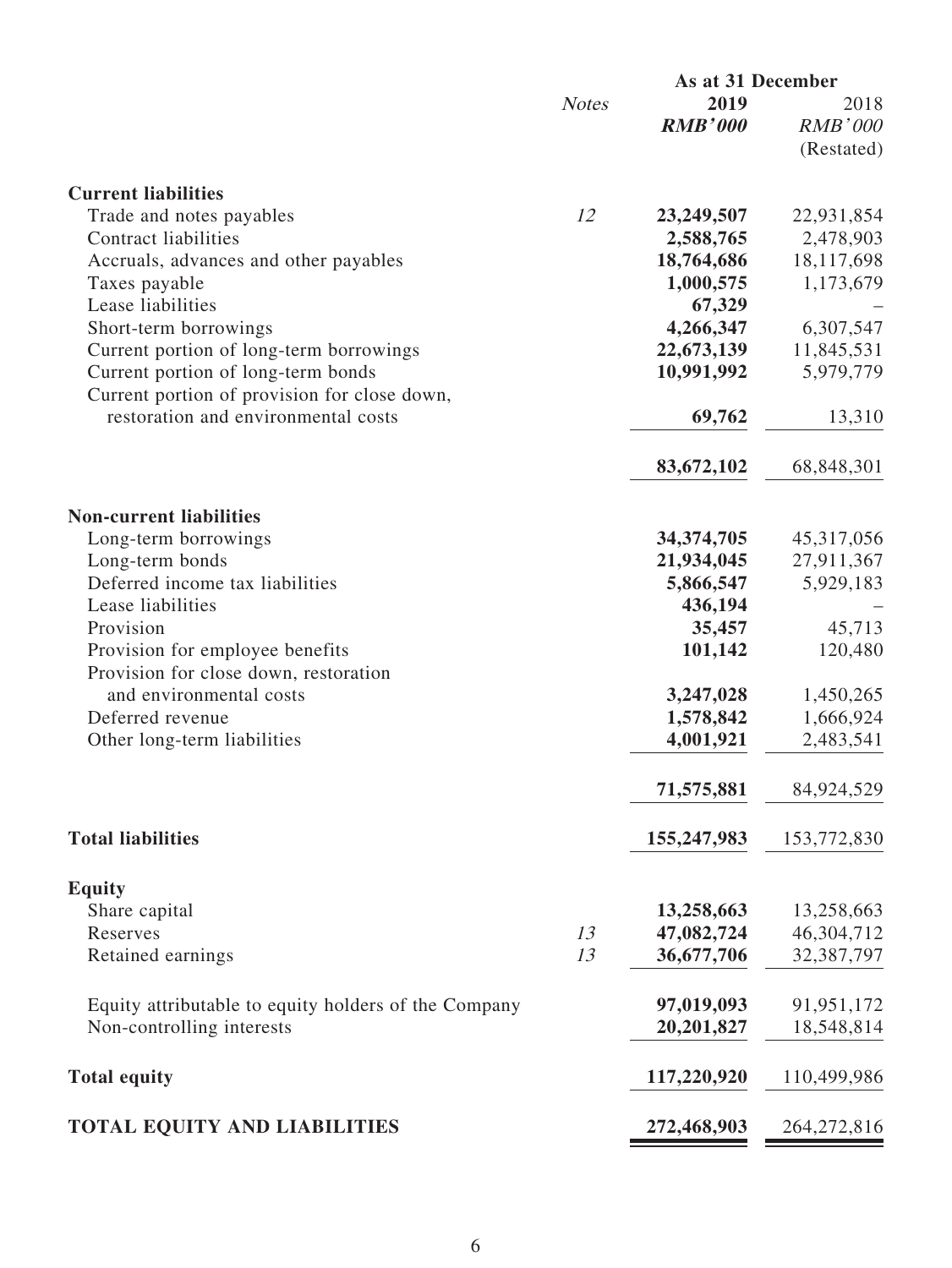### **NOTES TO THE CONSOLIDATED FINANCIAL STATEMENTS**

For the year ended 31 December 2019

### **1. GENERAL INFORMATION**

China Coal Energy Company Limited (the "Company") was established in The People's Republic of China (the "PRC") on 22 August 2006 as a joint stock company with limited liability under the Company Law of the PRC as a result of a group restructuring of China National Coal Group Corporation ("China Coal Group") in preparing for the listing of the Company's shares on The Main Board of The Stock Exchange of Hong Kong Limited. The Company and its subsidiaries (collectively the "Group") is principally engaged in mining and processing of coal, sales of coal and coal-chemical products, manufacturing and sales of coal mining machinery and finance services. The address of the Company's registered office is No.1 Huangsidajie, Chaoyang District, Beijing, the PRC.

The H shares of the Company have been listed on the Main Board of The Stock Exchange of Hong Kong Limited since December 2006, while its A shares have been listed on the Shanghai Stock Exchange since February 2008.

The consolidated financial statements are presented in Renminbi ("RMB"), which is also the functional currency of the Company.

#### **2. BASIS OF PREPARATION**

#### **2.1 Going Concern**

As at 31 December 2019, the Group's current liabilities exceeded its current assets by approximately RMB28,647 million. When the Group needs money to repay the short-term debts or make investment, the Group can finance the fund by the following ways:

- On 16 March 2020, the Company obtained approval from the National Association of Financial Market Institutional Investors (中國銀行間市場交易商協會) to issue medium-term note up to a maximum outstanding amount of RMB5,000,000,000;
- On 10 March 2020, the Company obtained the approval from China Securities Regulatory Commission to issue corporate bonds up to a maximum amount of RMB10,000,000,000 to professional investors. On 18 March 2020, the Company has issued the first tranche of corporate bonds with a principal amount of RMB3,000,000,000, bearing interest at the coupon rate of 3.60% per annum paid annually with a term of 5 years;
- Unutilised bank facilities are available for draw-down when necessary; and
- Other sources of financing are available given the Group's credit rating and long-term relationship with reputable domestic banks and other financial institutions.

After making enquiries, the directors of the Company have a reasonable expectation that the Group has adequate resources to continue in operational existence for the foreseeable future. The Group therefore continues to adopt the going concern basis in preparing the consolidated financial statements.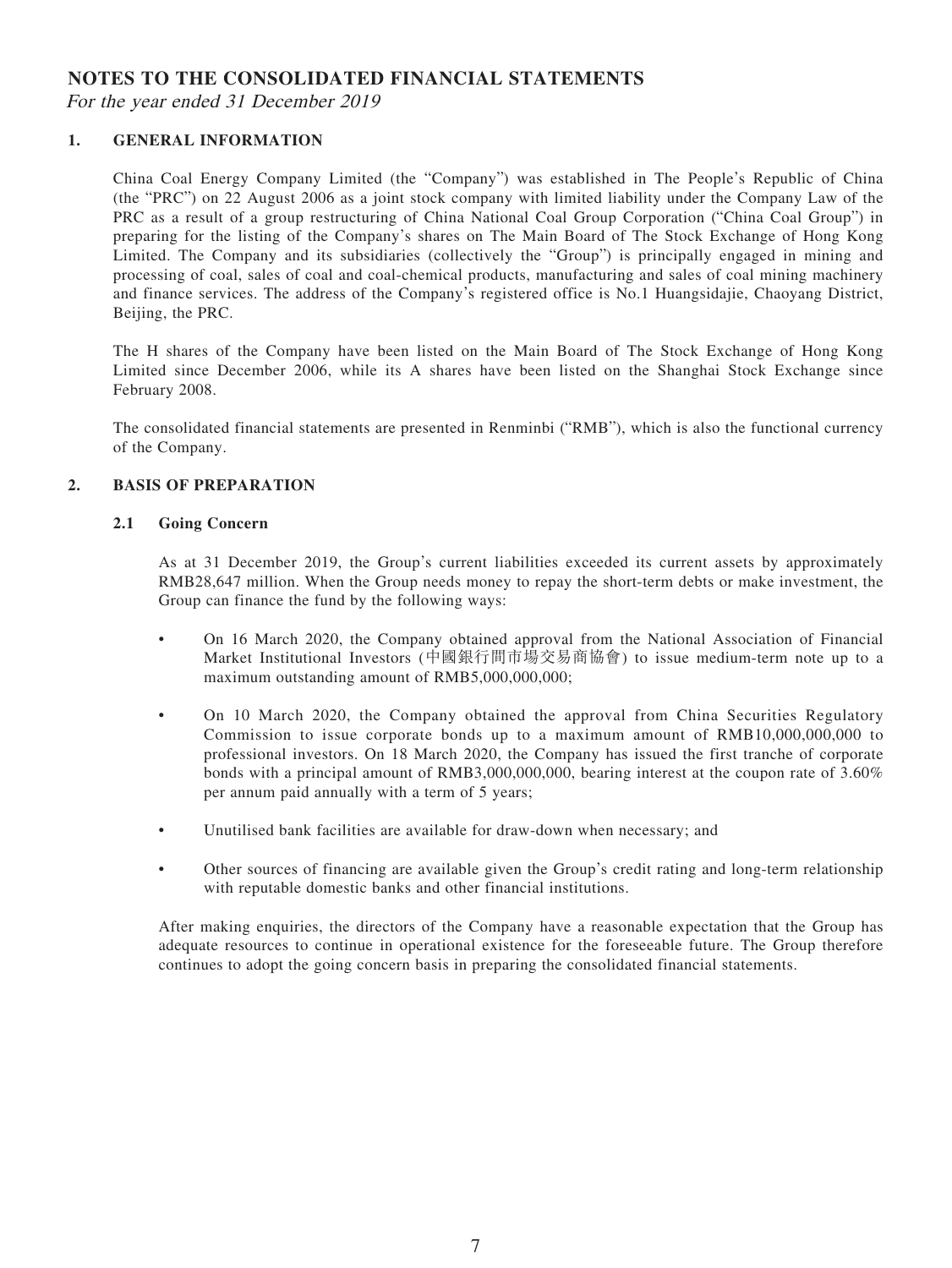#### **3. RESTATEMENTS ARISING FROM BUSINESS COMBINATIONS UNDER COMMON CONTROL**

#### **3.1 2018 Acquisitions**

The Group completed the acquisition from China Coal Group the 100% equity interest in SDIC Jincheng Energy Investment Co., Ltd. ("Jincheng Energy"), which was previously acquired by China Coal Group on 1 January 2017, for a cash consideration of RMB1,712,545,000 on 25 June 2018.

The Group completed the acquisition from China Coal Group the 100% equity interest in China Coal Electrical Ltd. for a cash consideration of RMB257,465,000 on 21 August 2018, the 100% equity interest in China Coal Equipment Engineering Consulting Co., Ltd. for a cash consideration of RMB8,620,000 on 27 August 2018, the 100% equity interest in Shanxi China Coal Resources Comprehensive Utilisation Co., Ltd. for a cash consideration of RMB34,887,000 on 30 August 2018, and the 100% equity interest in China Coal Information Technology (Beijing) Co., Ltd. for a cash consideration of RMB35,000,000 on 31 August 2018. The acquisitions were collectively referred to as the "2018 Acquisitions". Pursuant to the agreement entered into between the Group and China Coal Group for the acquisition of Jincheng Energy, the Group expected to receive the refunds from China Coal Group amounting to RMB663,931,000 due to the adjustment on the charges on transfers of mining rights and the adjusted consideration is RMB1,048,614,000.

#### **3.2 2019 Acquisition**

On 19 March 2019, the Group acquired the 100% equity interest in Shanxi China Coal Pingshuo Dongrisheng Coal Mining Co., Ltd. ("Dongrisheng Company") which was previously acquired by China Coal Group on 1 January 2018 for a cash consideration of RMB24,318,000. The acquisition was referred to as the "2019 Acquisition".

As the Group and Dongrisheng Company were under common control of China Coal Group before and after the 2019 Acquisition, the acquisition is considered as a business combination under common control. The principle of merger accounting for business combination involving businesses under common control has therefore been applied. As a result, the consolidated financial statements of the Group have been prepared as if Dongrisheng Company was a subsidiary of the Company ever since it became under common control of China Coal Group.

Accordingly, the consolidated statement of financial position as at 31 December 2018 have been restated to include the assets and liabilities of Dongrisheng Company at carrying amounts in the books of China Coal Group. The consolidated statement of profit or loss and other comprehensive income, consolidated statement of changes in equity and consolidated statement of cash flows of the Group have been prepared as if Dongrisheng Company was a subsidiary of the Group since 1 January 2018, the date which Dongrisheng Company first came under common control of China Coal Group.

Respective notes to the consolidated financial statements have also been restated. All significant intragroup transactions, balances, income and expenses are eliminated on combination.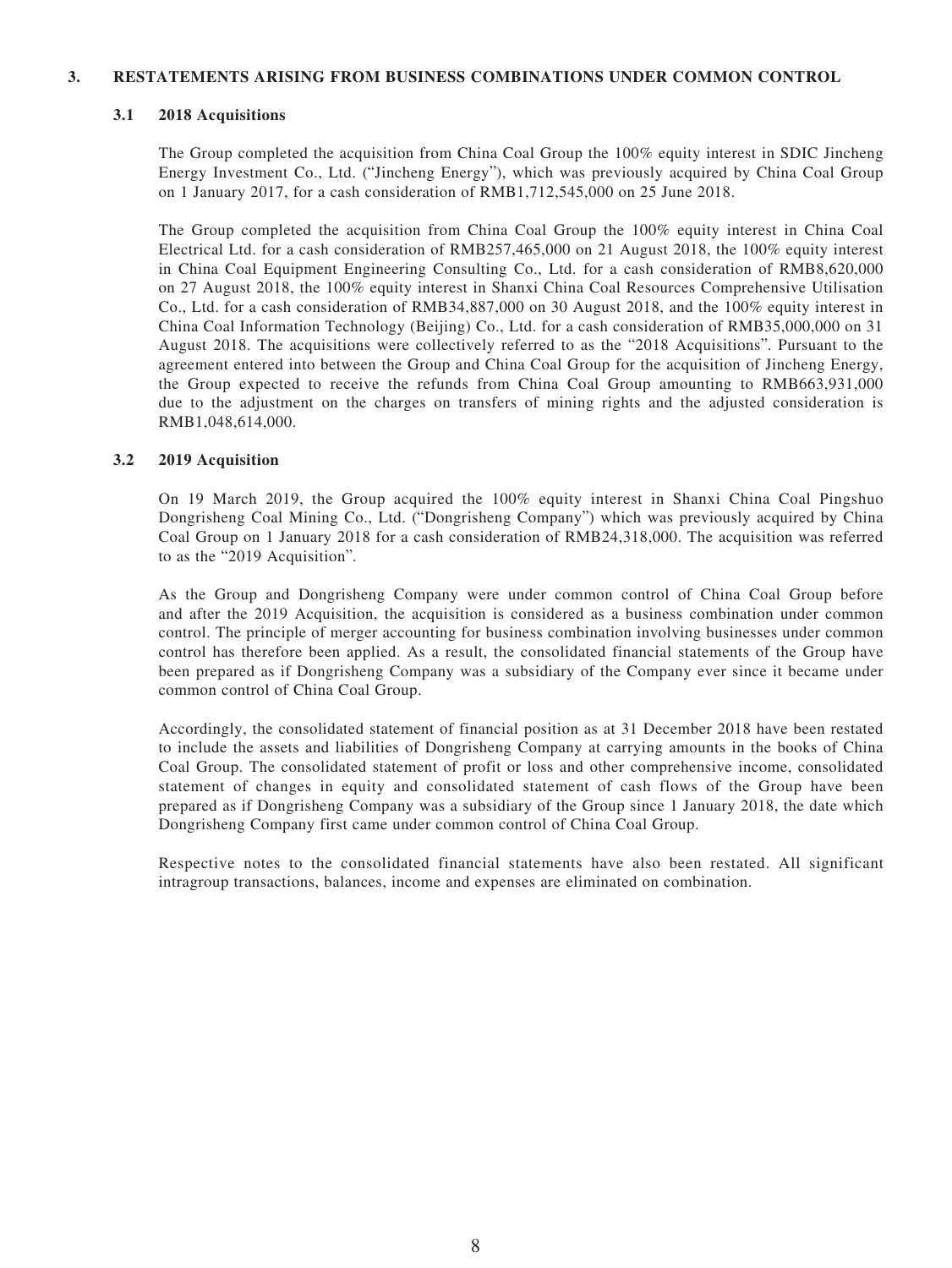As a result of the 2019 Acquisition, the relevant line items in the consolidated statement of financial position as at 31 December 2018 have been restated. The following table shows the effect for each individual line item affected:

|                                                                      | <b>Effect</b> of<br><b>The Group</b><br>the 2019<br>(as previously<br>reported)<br>Acquisition |                | Eliminations   | <b>The Group</b> |  |
|----------------------------------------------------------------------|------------------------------------------------------------------------------------------------|----------------|----------------|------------------|--|
|                                                                      |                                                                                                |                |                | (restated)       |  |
|                                                                      | <b>RMB'000</b>                                                                                 | <b>RMB'000</b> | <b>RMB'000</b> | <i>RMB'000</i>   |  |
| Consolidated statement of financial position<br>at 31 December 2018: |                                                                                                |                |                |                  |  |
| <b>Non-current assets</b>                                            |                                                                                                |                |                |                  |  |
| Property, plant and equipment                                        | 131,907,922                                                                                    | 174,421        |                | 132,082,343      |  |
| <b>Current assets</b>                                                |                                                                                                |                |                |                  |  |
| Inventories                                                          | 8,252,752                                                                                      | 27,011         |                | 8,279,763        |  |
| Trade receivables                                                    | 4,881,389                                                                                      | 366,767        | (366, 767)     | 4,881,389        |  |
| Prepayments and other receivables                                    | 7,445,110                                                                                      | 18             | (513, 329)     | 6,931,799        |  |
| Cash and cash equivalents                                            | 8,353,662                                                                                      | 18,457         |                | 8,372,119        |  |
| <b>Current liabilities</b>                                           |                                                                                                |                |                |                  |  |
| Trade and notes payables                                             | 23, 252, 942                                                                                   | 45,679         | (366, 767)     | 22,931,854       |  |
| Accruals, advances and other payables                                | 18,072,853                                                                                     | 459,174        | (414,329)      | 18,117,698       |  |
| Taxes payable                                                        | 1,156,547                                                                                      | 17,132         |                | 1,173,679        |  |
| Current portion of long-term borrowings                              | 11,845,531                                                                                     | 99,000         | (99,000)       | 11,845,531       |  |
| <b>Equity</b>                                                        |                                                                                                |                |                |                  |  |
| Share capital                                                        | 13,258,663                                                                                     | 1,000          | (1,000)        | 13,258,663       |  |
| Reserves                                                             | 46, 303, 712                                                                                   |                | 1,000          | 46,304,712       |  |
| Retained earnings                                                    | 32,423,108                                                                                     | (35,311)       |                | 32,387,797       |  |

As a result of the 2019 Acquisition, the relevant line items in the consolidated statement of profit or loss and other comprehensive income and consolidated statement of cash flows for the year ended 31 December 2018, have been restated. The following table shows the effect for each individual line item affected:

|                                                                                                                    | The Group<br>(as previously<br>reported) | <b>Effect</b> of<br>the 2019<br>Acquisition | Elimination | The Group             |
|--------------------------------------------------------------------------------------------------------------------|------------------------------------------|---------------------------------------------|-------------|-----------------------|
|                                                                                                                    | RMB'000                                  | <i>RMB'000</i>                              |             | (restated)<br>RMB'000 |
| Consolidated statement of profit or<br>loss and other comprehensive income<br>for the year ended 31 December 2018: |                                          |                                             |             |                       |
| Revenue                                                                                                            | 104,140,066                              | 18                                          |             | 104,140,084           |
| Cost of sales                                                                                                      | (85,883,001)                             | (736)                                       |             | (85,883,737)          |
| General and administrative expenses                                                                                | (4,679,783)                              | (59,167)                                    |             | (4,738,950)           |
| Other gains and losses                                                                                             | (915, 043)                               | (18,042)                                    |             | (933,085)             |
| Finance income                                                                                                     | 702,878                                  | 53                                          |             | 702,931               |
| Finance costs                                                                                                      | (4,355,616)                              | (4,315)                                     |             | (4,359,931)           |
| <b>Consolidated statement of cash flows</b><br>for the year ended 31 December 2018:                                |                                          |                                             |             |                       |
| Net cash generated from (used in):                                                                                 |                                          |                                             |             |                       |
| Operating activities                                                                                               | 20,414,373                               | 11,210                                      |             | 20,425,583            |
| Investing activities                                                                                               | (14,611,086)                             | (6,409)                                     |             | (14,617,495)          |
| Financing activities                                                                                               | (7,614,282)                              | 13,656                                      |             | (7,600,626)           |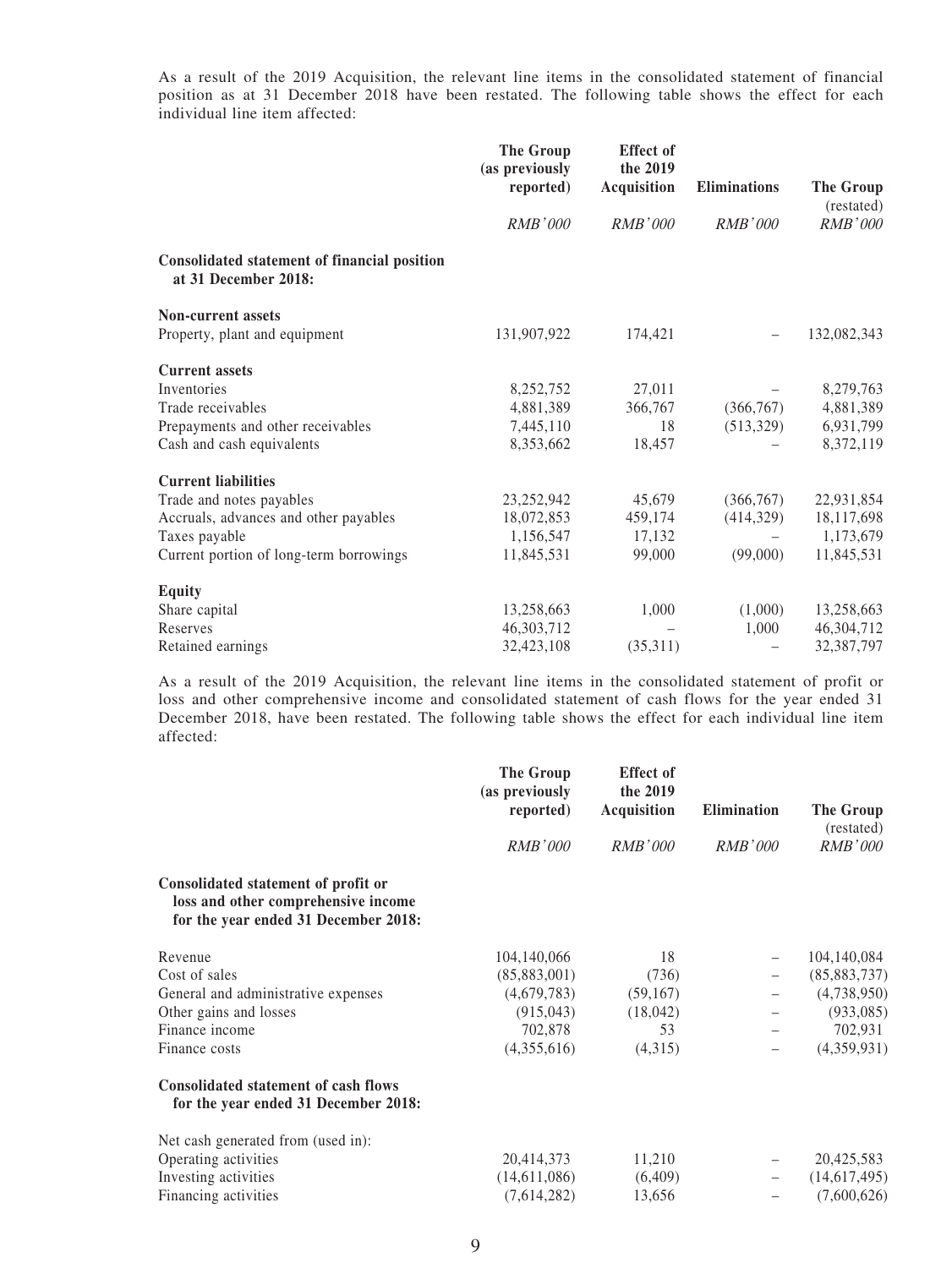### **4. APPLICATION OF NEW AND AMENDMENTS TO INTERNATIONAL FINANCIAL REPORTING STANDARDS ("IFRSs")**

#### **New and amendments to IFRSs that are mandatorily effective for the current year**

The Group has applied the following new and amendments to IFRSs issued by the International Accounting Standards Board for the first time in the current year:

| IFRS 16              | Leases                                                |
|----------------------|-------------------------------------------------------|
| IFRIC 23             | Uncertainty over Income Tax Treatments                |
| Amendments to IAS 19 | Plan Amendment, Curtailment or Settlement             |
| Amendments to IAS 28 | Long-term Interests in Associates and Joint Ventures  |
| Amendments to IFRSs  | Annual Improvements to IFRS Standards 2015-2017 Cycle |

Except as described below, the application of the new and amendments to IFRSs in the current year has had no material impact on the Group's financial positions and performance for the current and prior years and/or on the disclosures set out in these consolidated financial statements.

#### **4.1 IFRS 16 Leases**

The Group has applied IFRS 16 for the first time in the current year. IFRS 16 superseded IAS 17 Leases ("IAS 17"), and the related interpretations.

#### **Definition of a lease**

The Group has elected the practical expedient to apply IFRS 16 to contracts that were previously identified as leases applying IAS 17 and IFRIC 4 Determining whether an Arrangement contains a Lease and not apply this standard to contracts that were not previously identified as containing a lease. Therefore, the Group has not reassessed contracts which already existed prior to the date of initial application.

For contracts entered into or modified on or after 1 January 2019, the Group applies the definition of a lease in accordance with the requirements set out in IFRS 16 in assessing whether a contract contains a lease.

#### **As a lessee**

The Group has applied IFRS 16 retrospectively with the cumulative effect recognised at the date of initial application, 1 January 2019.

As at 1 January 2019, the Group recognised additional lease liabilities and measured right-of-use assets at the carrying amounts as if IFRS 16 had been applied since commencement dates, but discounted using the incremental borrowing rates of the relevant group entities at the date of initial application by applying IFRS 16.C8(b)(i) transition. Any difference at the date of initial application is recognised in the opening retained earnings and comparative information has not been restated.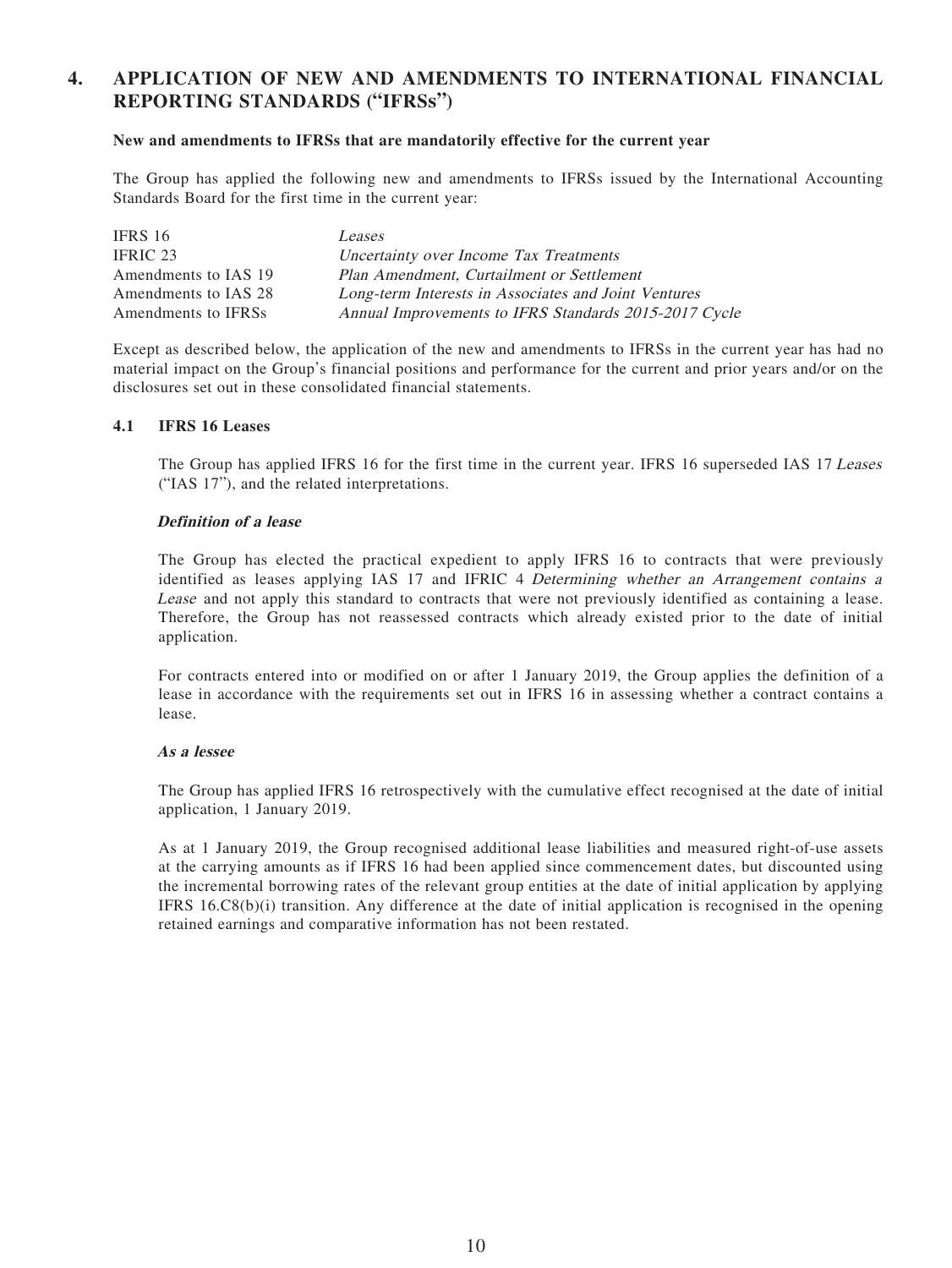When applying the modified retrospective approach under IFRS 16 at transition, the Group applied the following practical expedients to leases previously classified as operating leases under IAS 17, on lease-by-lease basis, to the extent relevant to the respective lease contracts:

- i. relied on the assessment of whether leases are onerous by applying IAS 37 Provisions, Contingent Liabilities and Contingent Assets as an alternative of impairment review;
- ii. elected not to recognise right-of-use assets and lease liabilities for leases with lease term ends within 12 months of the date of initial application;
- iii. excluded initial direct costs from measuring the right-of-use assets at the date of initial application;
- iv. applied a single discount rate to a portfolio of leases with a similar remaining terms for similar class of underlying assets in similar economic environment; and
- v. used hindsight based on facts and circumstances as at date of initial application in determining the lease term for the Group's leases with extension and termination options.

When recognising the lease liabilities for leases previously classified as operating leases, the Group has applied incremental borrowing rates of the relevant group entities at the date of initial application. The weighted average incremental borrowing rate applied is 4.90%.

|                                                                                       | At 1 January<br>2019<br><b>RMB'000</b> |
|---------------------------------------------------------------------------------------|----------------------------------------|
| Operating lease commitments disclosed as at 31 December 2018                          | 723,130                                |
| Lease liabilities discounted at relevant incremental borrowing rates                  | 538,688                                |
| Lease liabilities relating to operating leases recognised upon application of IFRS 16 | 538,688                                |
| Lease liabilities as at 1 January 2019                                                | 538,688                                |
| Analysed as                                                                           |                                        |
| Current                                                                               | 60,485                                 |
| Non-current                                                                           | 478,203                                |
|                                                                                       | 538,688                                |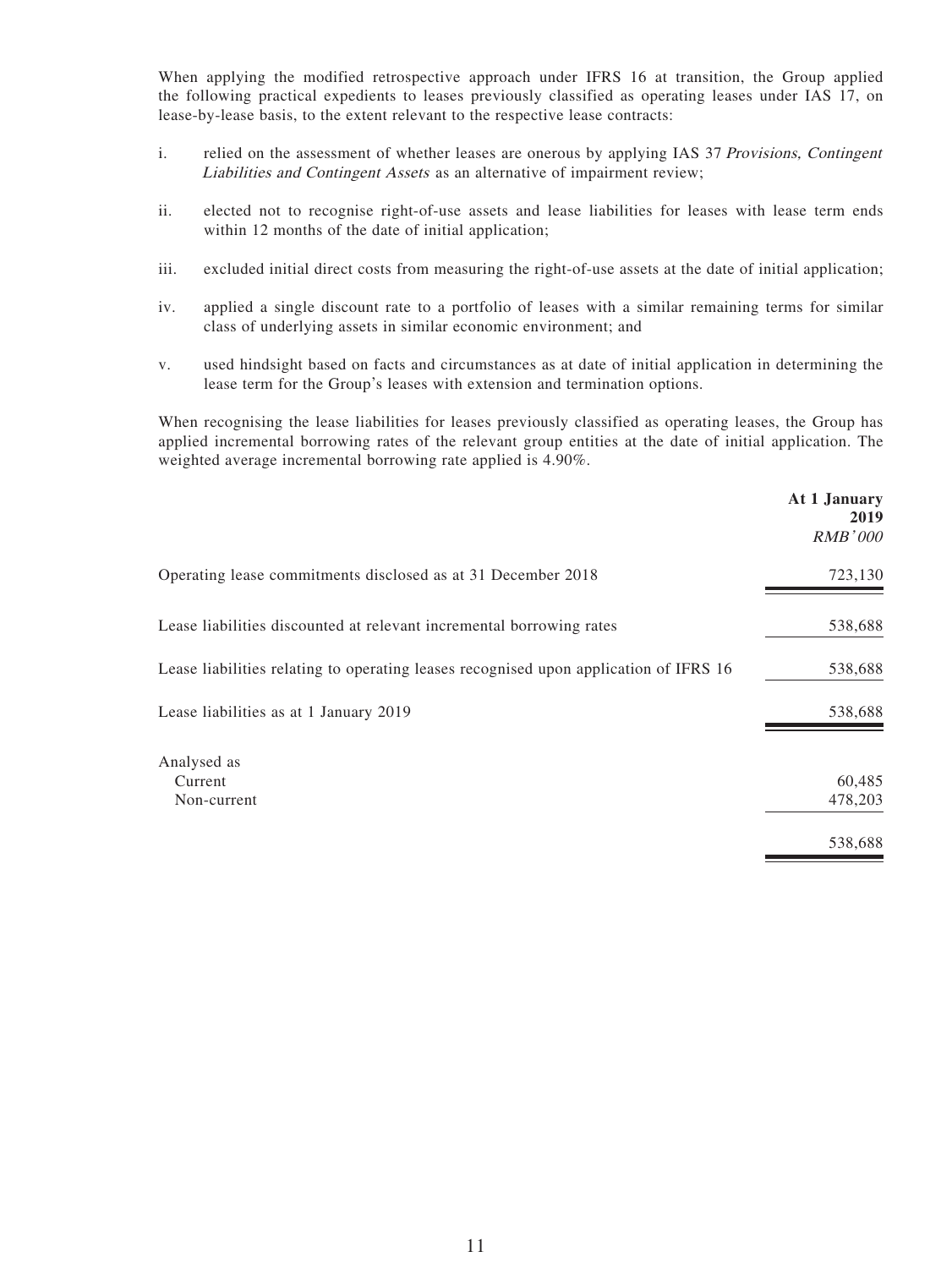The carrying amount of right-of-use assets as at 1 January 2019 comprises the following:

|                                                  | Right-of-use   |
|--------------------------------------------------|----------------|
|                                                  | assets         |
|                                                  | <i>RMB'000</i> |
| Right-of-use assets relating to operating leases |                |
| recognised upon application of IFRS 16           | 473,465        |
|                                                  |                |
| By class:                                        |                |
| Land and buildings                               | 473,465        |

#### **As a lessor**

In accordance with the transitional provisions in IFRS 16, the Group is not required to make any adjustment on transition for leases in which the Group is a lessor but account for these leases in accordance with IFRS 16 from the date of initial application and comparative information has not been restated.

Before application of IFRS 16, refundable rental deposits received were considered as rights and obligations under leases to which IAS 17 applied. Based on the definition of lease payments under IFRS 16, such deposits are not payments relating to the right-of-use assets and were adjusted to reflect the discounting effect at transition. There is no material impact on the consolidated financial statements of the Group for the current year.

The following table summarises the impact of transition to IFRS 16 on retained earnings at 1 January 2019.

|                                                                 | Impact of<br>adopting<br>IFRS 16 At<br>1 January 2019<br>RMB'000 |
|-----------------------------------------------------------------|------------------------------------------------------------------|
| <b>Retained Earnings</b>                                        |                                                                  |
| Recognition of right-of-use assets relating to operating leases | 473,465                                                          |
| Recognition of lease liabilities relating to operating leases   | (538, 688)                                                       |
| Tax effects                                                     | 16,306                                                           |
| Non-controlling interests                                       | 18,378                                                           |
| Impact at 1 January 2019                                        | (30, 539)                                                        |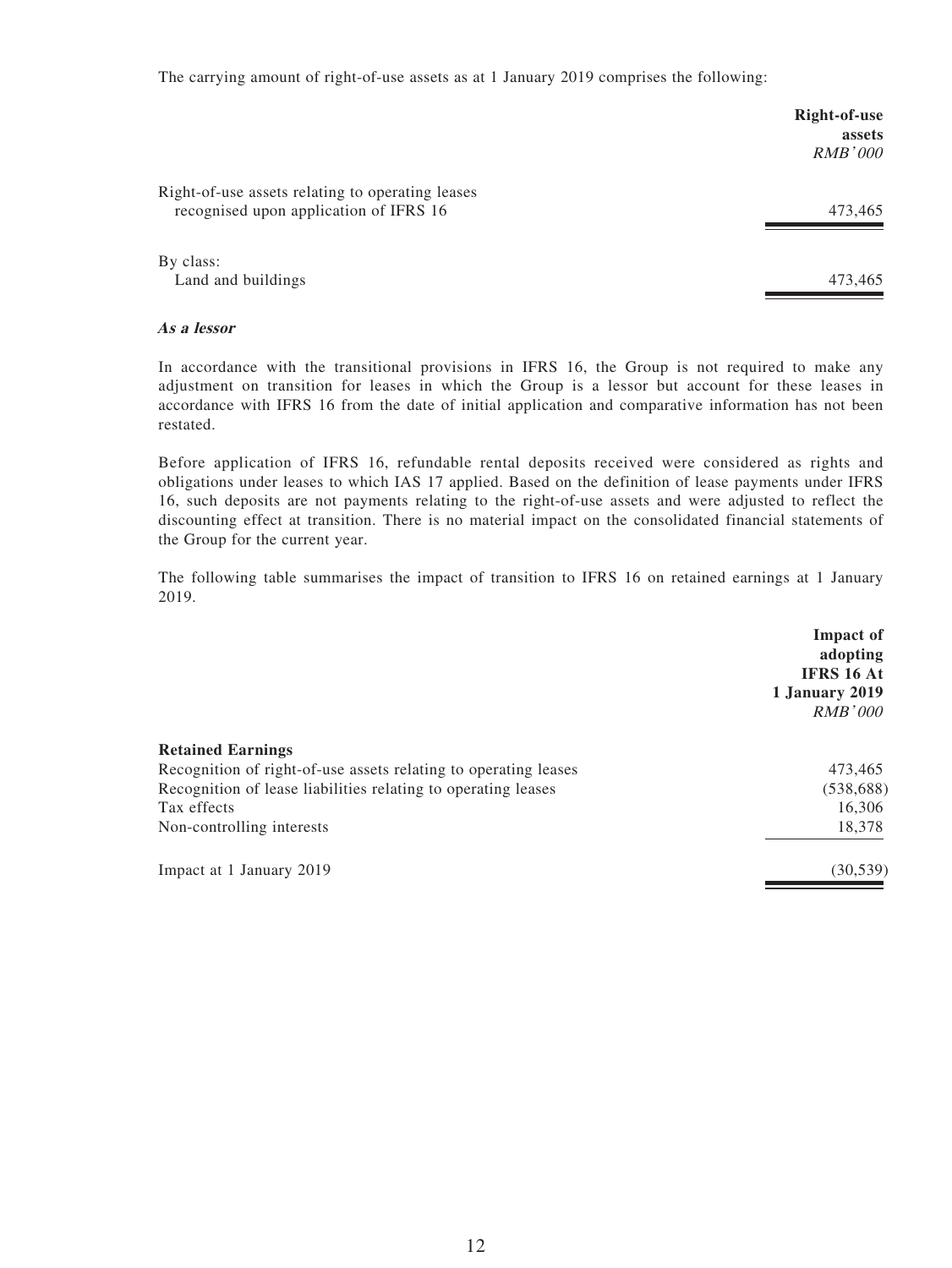The following adjustments were made to the amounts recognised in the consolidated statement of financial position at 1 January 2019. Line items that were not affected by the changes have not been included.

|                                | Carrying<br>amounts after<br>restatement<br>at 31 December<br>2018<br><b>RMB'000</b><br>(Note $3.2$ ) | <b>Adjustments</b><br>RMB'000 | Carrying<br>amounts under<br>IFRS 16 at<br><b>1 January 2019</b><br><i>RMB'000</i> |
|--------------------------------|-------------------------------------------------------------------------------------------------------|-------------------------------|------------------------------------------------------------------------------------|
| <b>Non-current Assets</b>      |                                                                                                       |                               |                                                                                    |
| Right-of-use assets            |                                                                                                       | 473,465                       | 473,465                                                                            |
| Deferred income tax assets     | 2,838,271                                                                                             | 16,306                        | 2,854,577                                                                          |
| <b>Equity</b>                  |                                                                                                       |                               |                                                                                    |
| Retained earnings              | 32,387,797                                                                                            | (30, 539)                     | 32, 357, 258                                                                       |
| Non-controlling interests      | 18,548,814                                                                                            | (18, 378)                     | 18,530,436                                                                         |
| <b>Current Liabilities</b>     |                                                                                                       |                               |                                                                                    |
| Lease liabilities              |                                                                                                       | 60,485                        | 60,485                                                                             |
| <b>Non-current Liabilities</b> |                                                                                                       |                               |                                                                                    |
| Lease liabilities              |                                                                                                       | 478,203                       | 478,203                                                                            |

#### **New and amendments to IFRSs in issue but not yet effective**

The Group has not early applied the following new and amendments to IFRSs that have been issued but are not yet effective:

| <b>IFRS 17</b>                | Insurance Contracts <sup>1</sup>                                     |
|-------------------------------|----------------------------------------------------------------------|
| Amendments to IFRS 3          | Definition of a Business <sup>2</sup>                                |
| Amendments to IFRS 10         | Sale or Contribution of Assets between an Investor                   |
| and IAS 28                    | and its Associate or Joint Venture <sup>3</sup>                      |
| Amendments to IAS 1           | Classification of Liabilities as Current or Non-current <sup>5</sup> |
| Amendments to IAS 1 and IAS 8 | Definition of Material <sup>4</sup>                                  |
| Amendments to IFRS 9.         | Interest Rate Benchmark Reform <sup>4</sup>                          |
| IAS 39 and IFRS 7             |                                                                      |

1 Effective for annual periods beginning on or after 1 January 2021

- 2 Effective for business combinations and asset acquisitions for which the acquisition date is on or after the beginning of the first annual period beginning on or after 1 January 2020
- 3 Effective for annual periods beginning on or after a date to be determined
- 4 Effective for annual periods beginning on or after 1 January 2020
- 5 Effective for annual periods beginning on or after 1 January 2022

In addition to the above new and amendments to IFRSs, a revised Conceptual Framework for Financial Reporting was issued in 2018. Its consequential amendments, the Amendments to References to the Conceptual Framework in IFRS Standards, will be effective for annual periods beginning on or after 1 January 2020.

The directors of the Company anticipate that the application of these new and amendments to IFRSs will have no material impact on the consolidated financial statements in the foreseeable future.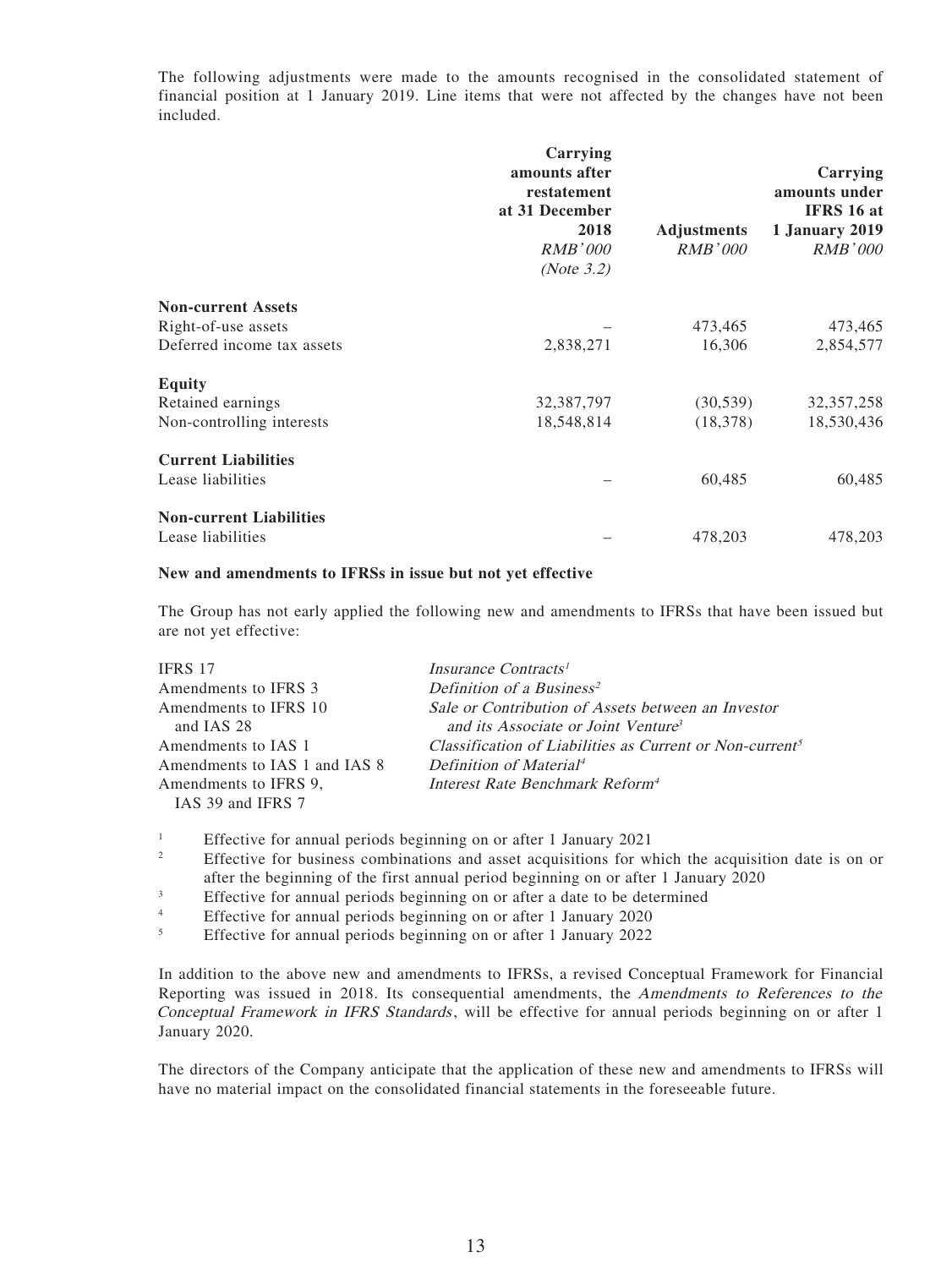#### **5. SEGMENT INFORMATION**

#### **5.1 General information**

#### **(a) Factors that management used to identify the Group's operating and reportable segments**

The Chief Operating Decision Maker ("CODM") has been identified as the President Office (總裁 辦公室).

The Group's operating and reportable segments are entities or group of entities that offer different products and services. The following reportable segments are presented in a manner consistent with the way in which information is reported internally to the Group's CODM for the purpose of resource allocation and performance assessment. They are managed according to different nature of products and services, production process and the environment in which they are operating. Most of these entities engage in just one single business under one operating segment, except for a few entities dealing with a variety of operations. Financial information of entities operating more than one segment has been separately presented as discrete segment information for CODM's review.

#### **(b) Operating and reportable segments**

The Group's operating and reportable segments are coal, coal-chemical products, mining machinery and finance.

- Coal production and sales of coal;
- Coal-chemical products production and sales of coal-chemical products;
- Mining machinery manufacturing and sales of mining machinery;
- Finance providing deposit, loan, bill acceptance and discount and other financial services to entities within the Group and China Coal Group

In addition, segments relating to aluminium, electricity generating, equipment trading agency services, tendering services and other insignificant manufacturing businesses which are not reportable were combined and disclosed in "Others" segment category.

#### **5.2 Information about operating and reportable segment profit or loss, assets and liabilities**

#### **(a) Measurement of operating and reportable segment profit or loss, assets and liabilities**

The CODM evaluates performance on the basis of profit or loss before income tax expense. The Group accounts for inter-segment sales and transfers as if the sales or transfers were to the third parties, i.e. at current market prices. The amounts of segment information are denominated in RMB, which is consistent with the amounts in the reports used by the CODM.

Segment assets and liabilities are those operating assets and liabilities that are employed by a segment in its operating activities and that either are directly attributable to the segment or can be allocated to the segment on a reasonable basis. Segment assets and liabilities exclude deferred income tax assets, deferred income tax liabilities, taxes payable or tax advanced payment and assets and liabilities of head office.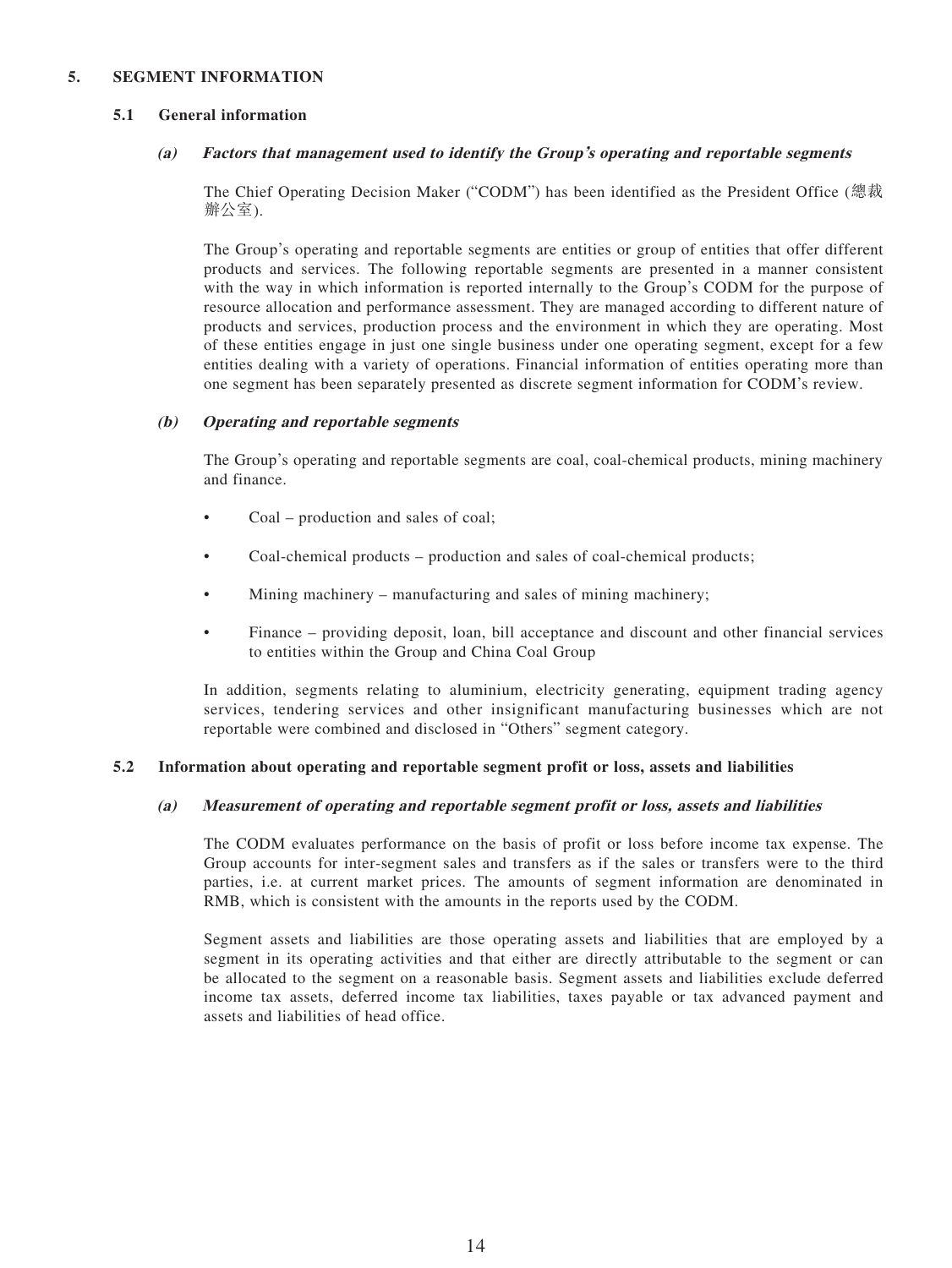### **(b) Operating and reportable segments' profit or loss, assets and liabilities**

|                             | For the year ended and as at 31 December 2019 |                                                 |                                       |                           |                                 |                                    |                               |                                                    |                         |
|-----------------------------|-----------------------------------------------|-------------------------------------------------|---------------------------------------|---------------------------|---------------------------------|------------------------------------|-------------------------------|----------------------------------------------------|-------------------------|
|                             | Coal<br><b>RMB'000</b>                        | Coal-<br>chemical<br>products<br><b>RMB'000</b> | Mining<br>machinery<br><b>RMB'000</b> | Finance<br><b>RMB'000</b> | <b>Others</b><br><b>RMB'000</b> | Total<br>segment<br><b>RMB'000</b> | Unallocated<br><b>RMB'000</b> | Inter-<br>segment<br>elimination<br><b>RMB'000</b> | Total<br><b>RMB'000</b> |
| <b>Segment results</b>      |                                               |                                                 |                                       |                           |                                 |                                    |                               |                                                    |                         |
| Revenue<br>Total revenue    | 104,507,674                                   | 17,772,016                                      | 8,269,501                             | 1,182,305                 | 5,440,614                       | 137,172,110                        |                               | (7,878,377)                                        | 129,293,733             |
| Inter-segment revenue       | (4,888,733)                                   | (260, 308)                                      | (1,248,478)                           | (406, 202)                | (1,074,656)                     | (7,878,377)                        |                               | 7,878,377                                          |                         |
| Revenue from external       |                                               |                                                 |                                       |                           |                                 |                                    |                               |                                                    |                         |
| customers                   | 99,618,941                                    | 17,511,708                                      | 7,021,023                             | 776,103                   | 4,365,958                       | 129,293,733                        |                               |                                                    | 129,293,733             |
| Profit/(loss) from          |                                               |                                                 |                                       |                           |                                 |                                    |                               |                                                    |                         |
| operations                  | 13,133,823                                    | 2,484,194                                       | 303,687                               | 763,115                   | (906, 987)                      | 15,777,832                         | (424, 409)                    | (178, 185)                                         | 15,175,238              |
| Profit/(loss) before        |                                               |                                                 |                                       |                           |                                 |                                    |                               |                                                    |                         |
| income tax                  | 12,342,933                                    | 2,669,489                                       | 244,386                               | 763,115                   | (1,089,146)                     | 14,930,777                         | (1,893,803)                   | (18,240)                                           | 13,018,734              |
| Interest income             | 373,743                                       | 50,926                                          | 15,832                                | $\overline{\phantom{a}}$  | 16,927                          | 457,428                            | 1,421,888                     | (1,725,638)                                        | 153,678                 |
| Interest expense            | (2,023,402)                                   | (1, 235, 573)                                   | (90, 258)                             | $\overline{\phantom{0}}$  | (199,086)                       | (3,548,319)                        | (3,244,804)                   | 1,911,002                                          | (4,882,121)             |
| Depreciation and            |                                               |                                                 |                                       |                           |                                 |                                    |                               |                                                    |                         |
| amortisation                | (5,989,253)                                   | (2,586,047)                                     | (439,968)                             | (1,030)                   | (647, 868)                      | (9,664,166)                        | (18,078)                      |                                                    | (9,682,244)             |
| Share of profit/(loss)      |                                               |                                                 |                                       |                           |                                 |                                    |                               |                                                    |                         |
| of associates and           |                                               |                                                 |                                       |                           |                                 |                                    |                               |                                                    |                         |
| joint ventures              | 858,769                                       | 1,369,942                                       | 15,125                                |                           |                                 | 2,243,836                          | 353,522                       |                                                    | 2,597,358               |
| Income tax (expense)/credit | (3,080,829)                                   | (217, 385)                                      | (27, 341)                             | (190, 673)                | 167,676                         | (3,348,552)                        | (153,072)                     | 2,298                                              | (3,499,326)             |
| Other material non-cash     |                                               |                                                 |                                       |                           |                                 |                                    |                               |                                                    |                         |
| items                       |                                               |                                                 |                                       |                           |                                 |                                    |                               |                                                    |                         |
| Provision for impairment    |                                               |                                                 |                                       |                           |                                 |                                    |                               |                                                    |                         |
| of property, plant and      |                                               |                                                 |                                       |                           |                                 |                                    |                               |                                                    |                         |
| equipment                   | (592, 415)                                    |                                                 |                                       |                           |                                 | (592, 415)                         |                               |                                                    | (592, 415)              |
| (Provision for)/reversal    |                                               |                                                 |                                       |                           |                                 |                                    |                               |                                                    |                         |
| of impairment of            |                                               |                                                 |                                       |                           |                                 |                                    |                               |                                                    |                         |
| other assets                | (67, 618)                                     | 38,773                                          | (9, 426)                              | (39,070)                  | (388)                           | (77, 729)                          |                               |                                                    | (77, 729)               |
| Segment assets and          |                                               |                                                 |                                       |                           |                                 |                                    |                               |                                                    |                         |
| liabilities                 |                                               |                                                 |                                       |                           |                                 |                                    |                               |                                                    |                         |
| Total assets                | 158,821,352                                   | 58,857,474                                      | 16,471,627                            | 22,301,344                | 11,501,957                      | 267,953,754                        | 21,198,514                    | (16, 683, 365)                                     | 272,468,903             |
| Including: investment       |                                               |                                                 |                                       |                           |                                 |                                    |                               |                                                    |                         |
| in associates and           |                                               |                                                 |                                       |                           |                                 |                                    |                               |                                                    |                         |
| joint ventures              | 7,581,633                                     | 11,734,418                                      | 901,124                               | $\overline{\phantom{0}}$  | 105,000                         | 20,322,175                         | 3,854,442                     |                                                    | 24,176,617              |
| Addition to non-current     |                                               |                                                 |                                       |                           |                                 |                                    |                               |                                                    |                         |
| assets                      | 14,866,469                                    | 1,444,379                                       | 332,276                               | 2,495                     | 1,003,683                       | 17,649,302                         | 18,407                        |                                                    | 17,667,709              |
| Total liabilities           | 69,538,778                                    | 29,407,744                                      | 6,865,944                             | 19,835,299                | 8,326,115                       | 133,973,880                        | 35,844,113                    | (14,570,010)                                       | 155,247,983             |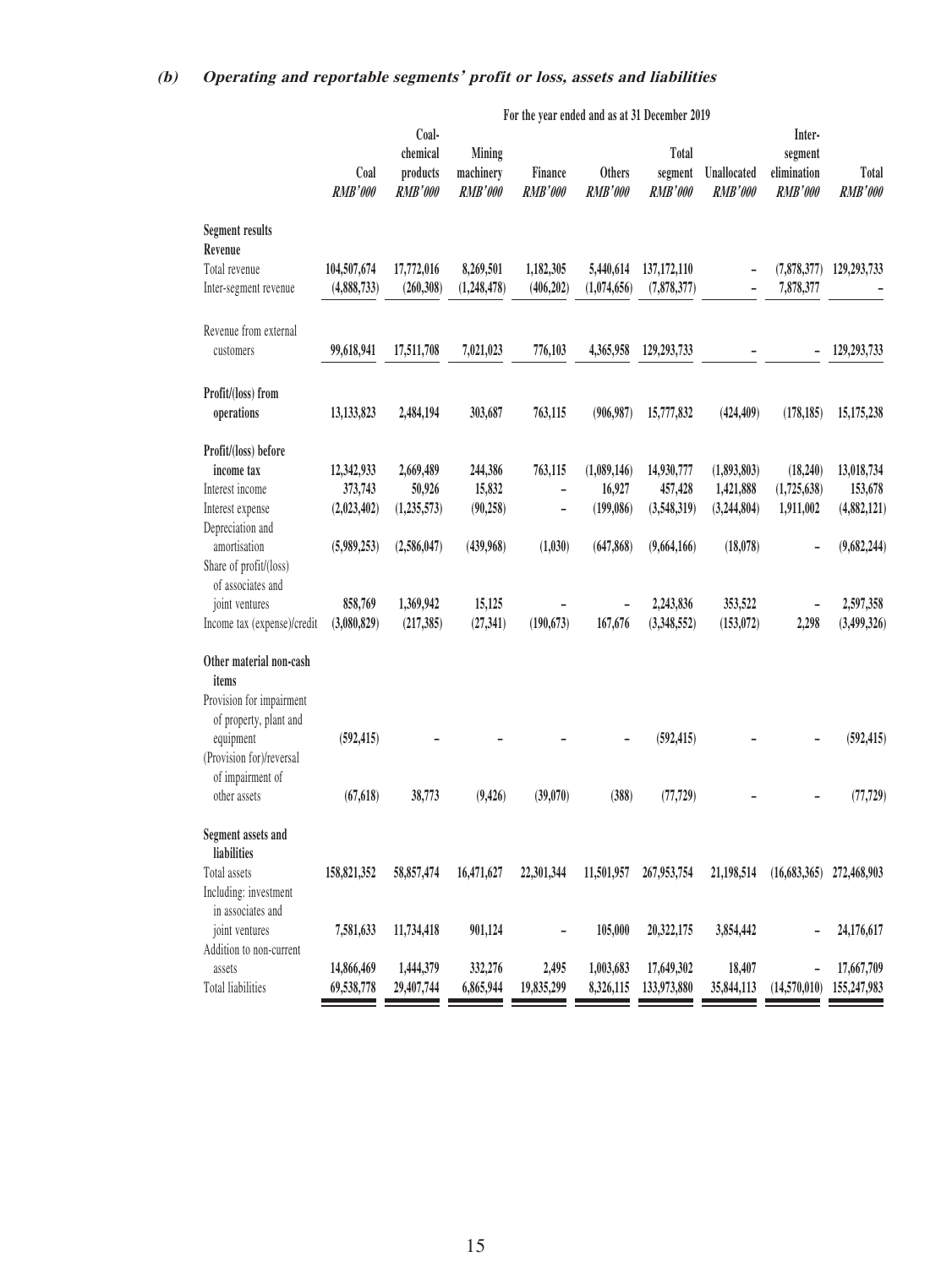|                                  |                 |                                          |                                | For the year ended and as at 31 December 2018 (Restated) |                          |                             |                                            |                                             |                  |
|----------------------------------|-----------------|------------------------------------------|--------------------------------|----------------------------------------------------------|--------------------------|-----------------------------|--------------------------------------------|---------------------------------------------|------------------|
|                                  | Coal<br>RMB'000 | Coal-<br>chemical<br>products<br>RMB'000 | Mining<br>machinery<br>RMB'000 | Finance<br>RMB'000                                       | Others<br>RMB'000        | Total<br>segment<br>RMB'000 | Unallocated<br>RMB'000                     | Inter-<br>segment<br>elimination<br>RMB'000 | Total<br>RMB'000 |
| <b>Segment results</b>           |                 |                                          |                                |                                                          |                          |                             |                                            |                                             |                  |
| Revenue<br>Total revenue         | 80,911,723      | 18,006,213                               | 7,051,536                      |                                                          | 3,850,572                | 109,820,044                 |                                            | (5,679,960)                                 | 104,140,084      |
| Inter-segment revenue            | (3,817,457)     | (140, 112)                               | (866, 623)                     | L,                                                       | (855,768)                | (5,679,960)                 | $\overline{a}$<br>$\overline{\phantom{0}}$ | 5,679,960                                   |                  |
|                                  |                 |                                          |                                |                                                          |                          |                             |                                            |                                             |                  |
| Revenue from external            |                 |                                          |                                |                                                          |                          |                             |                                            |                                             |                  |
| customers                        | 77,094,266      | 17,866,101                               | 6,184,913                      |                                                          | 2,994,804                | 104,140,084                 |                                            |                                             | 104,140,084      |
| Profit/(loss) from               |                 |                                          |                                |                                                          |                          |                             |                                            |                                             |                  |
| operations                       | 10,825,899      | 2,024,326                                | 211,691                        | (23, 244)                                                | (900, 878)               | 12,137,794                  | (379, 911)                                 | 15,764                                      | 11,773,647       |
| Profit/(loss) before             |                 |                                          |                                |                                                          |                          |                             |                                            |                                             |                  |
| income tax                       | 9,967,272       | 1,937,179                                | 105,247                        | 710,847                                                  | (967,005)                | 11,753,540                  | (1, 844, 007)                              | 15,765                                      | 9,925,298        |
| Interest income                  | 53,841          | 30,663                                   | 4,651                          | 935,540                                                  | 7,087                    | 1,031,782                   | 1,506,247                                  | (1,835,098)                                 | 702,931          |
| Interest expense                 | (1,406,662)     | (1,340,035)                              | (109, 463)                     | (199, 626)                                               | (71,988)                 | (3, 127, 774)               | (3,067,014)                                | 1,831,154                                   | (4,363,634)      |
| Depreciation and                 |                 |                                          |                                |                                                          |                          |                             |                                            |                                             |                  |
| amortisation                     | (4,391,943)     | (2,352,824)                              | (367, 250)                     | (1,252)                                                  | (470, 503)               | (7,583,772)                 | (16,279)                                   |                                             | (7,600,051)      |
| Share of profit/(loss)           |                 |                                          |                                |                                                          |                          |                             |                                            |                                             |                  |
| of associates and                |                 |                                          |                                |                                                          |                          |                             |                                            |                                             |                  |
| joint ventures                   | 476,105         | 1,221,942                                | (4,858)                        |                                                          | $\overline{\phantom{a}}$ | 1,693,189                   | 115,462                                    | $\overline{\phantom{0}}$                    | 1,808,651        |
| Income tax (expense)/credit      | (2,189,483)     | (299, 559)                               | (10, 728)                      | (164, 789)                                               | 136,990                  | (2,527,569)                 | (94)                                       | (7, 113)                                    | (2, 534, 776)    |
| Other material non-cash<br>items |                 |                                          |                                |                                                          |                          |                             |                                            |                                             |                  |
| Provision for impairment         |                 |                                          |                                |                                                          |                          |                             |                                            |                                             |                  |
| of property, plant and           |                 |                                          |                                |                                                          |                          |                             |                                            |                                             |                  |
| equipment                        | (479, 576)      | (377, 924)                               | (8,956)                        |                                                          |                          | (866, 456)                  |                                            |                                             | (866, 456)       |
| (Provision for)/reversal         |                 |                                          |                                |                                                          |                          |                             |                                            |                                             |                  |
| of impairment of                 |                 |                                          |                                |                                                          |                          |                             |                                            |                                             |                  |
| other assets                     | (313,376)       | (50, 464)                                | 11,530                         | (61, 391)                                                | (10, 244)                | (423, 945)                  |                                            | 44,691                                      | (379, 254)       |
| Segment assets and               |                 |                                          |                                |                                                          |                          |                             |                                            |                                             |                  |
| liabilities                      |                 |                                          |                                |                                                          |                          |                             |                                            |                                             |                  |
| Total assets                     | 145,596,933     | 60,726,406                               | 17,220,229                     | 15,632,596                                               | 14,618,717               | 253,794,881                 | 25,512,160                                 | (15,034,225)                                | 264,272,816      |
| Including: investment            |                 |                                          |                                |                                                          |                          |                             |                                            |                                             |                  |
| in associates and                |                 |                                          |                                |                                                          |                          |                             |                                            |                                             |                  |
| joint ventures                   | 4,343,437       | 10,893,841                               | 902,483                        |                                                          | (5,267)                  | 16,134,494                  | 3,692,211                                  |                                             | 19,826,705       |
| Addition to non-current          |                 |                                          |                                |                                                          |                          |                             |                                            |                                             |                  |
| assets                           | 11,261,351      | 859,377                                  | 769,342                        | 4                                                        | 1,095,116                | 13,985,190                  | 32,702                                     |                                             | 14,017,892       |
| Total liabilities                | 48,609,525      | 22,534,456                               | 7,357,100                      | 9,125,889                                                | 6,342,280                | 93,969,250                  | 70,569,580                                 | (10,766,000)                                | 153,772,830      |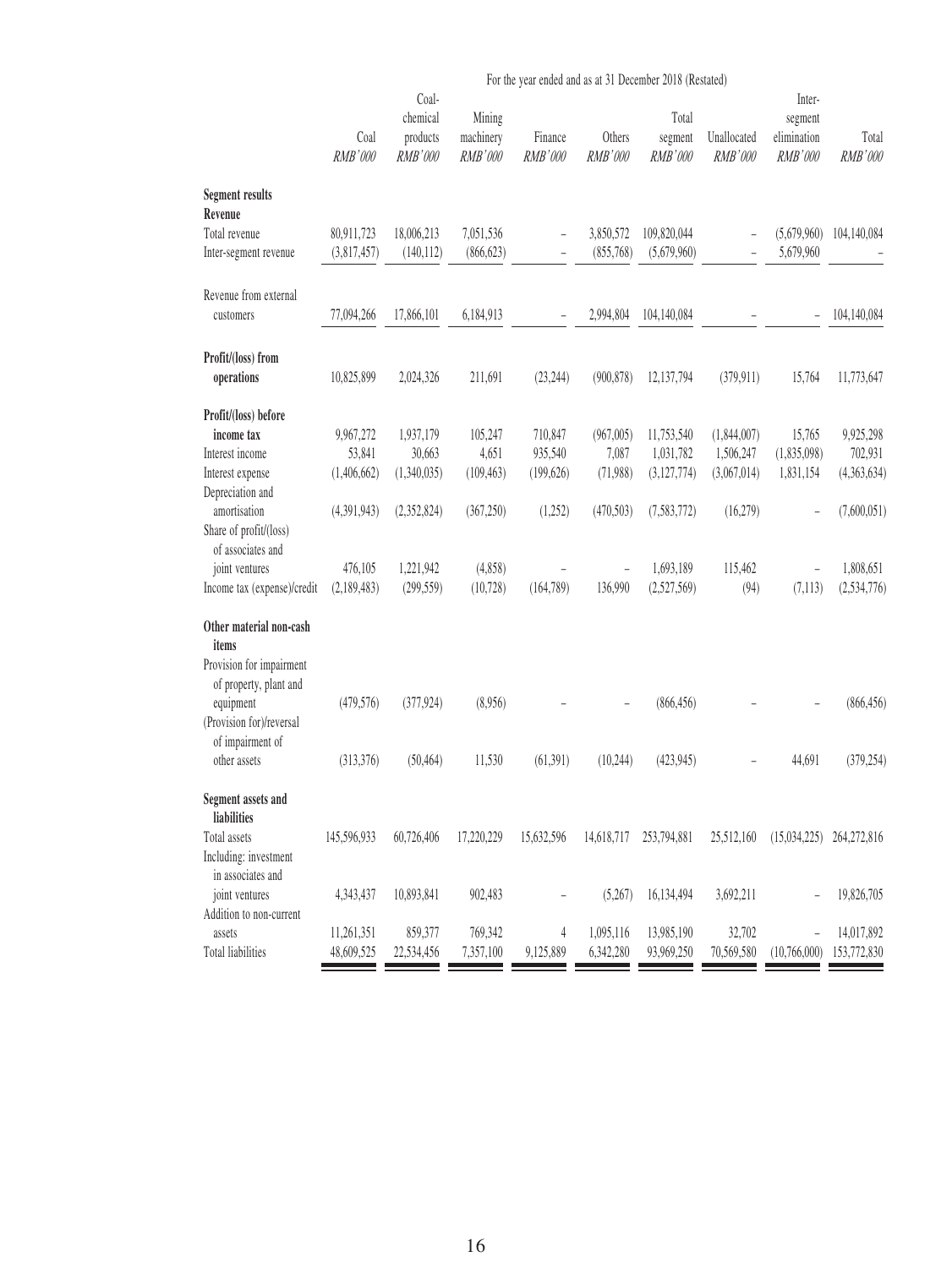#### **5.3 Geographical information**

Information about the Group's revenue from external customers is presented based on the geographical location of the operations. Information about the Group's non-current assets is presented based on the geographical location of the assets.

#### **Analysis of revenue**

|                  | <b>Year ended 31 December</b> |                |
|------------------|-------------------------------|----------------|
|                  | 2019                          | 2018           |
|                  | <b>RMB'000</b>                | <i>RMB'000</i> |
|                  |                               | (Restated)     |
| Domestic markets | 127,967,031                   | 103,677,940    |
| Overseas markets | 1,326,702                     | 462,144        |
|                  | 129, 293, 733                 | 104,140,084    |

#### **Analysis of non-current assets**

| As at 31 December |                |  |
|-------------------|----------------|--|
| 2019              | 2018           |  |
| <b>RMB'000</b>    | <b>RMB'000</b> |  |
|                   | (Restated)     |  |
| 207, 325, 817     | 201,170,188    |  |
| 771               | 364            |  |
| 207, 326, 588     | 201,170,552    |  |
|                   |                |  |

Note: The non-current assets above exclude equity instruments at fair value through other comprehensive income ("FVTOCI"), deferred income tax assets, entrusted loans, loans to fellow subsidiaries and other receivables (other than finance lease receivables).

No revenue from transactions with a single external customer amounts to 10% or more of the Group's revenue for both 2019 and 2018.

#### **6. REVENUE**

|                                                        | 2019<br><b>RMB'000</b>            | 2018<br><b>RMB'000</b><br>(Restated) |
|--------------------------------------------------------|-----------------------------------|--------------------------------------|
| Goods and services<br>Rental income<br>Interest income | 128,290,091<br>227,539<br>776,103 | 103,918,482<br>221,602               |
|                                                        | 129,293,733                       | 104,140,084                          |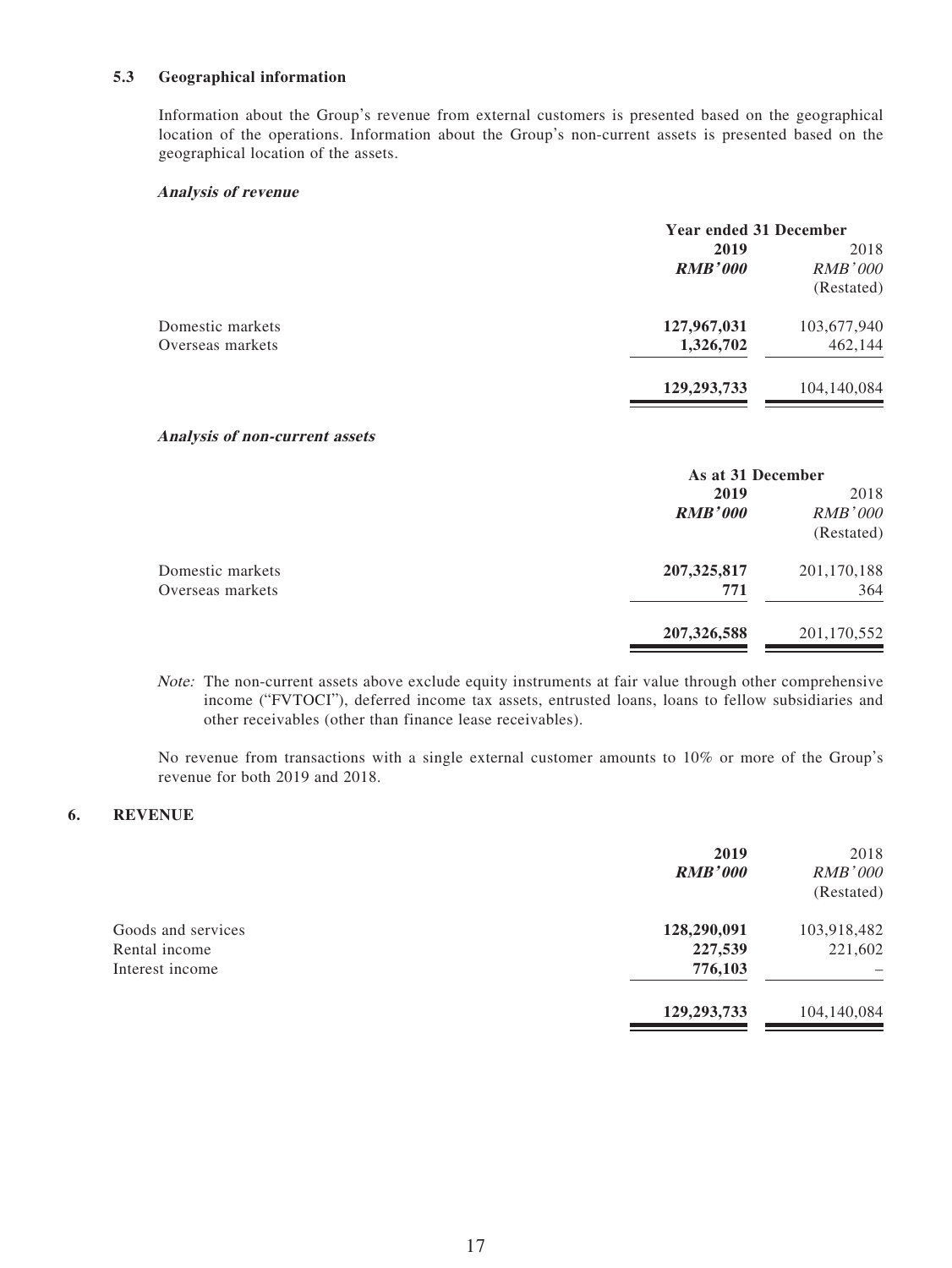### **Disaggregation of revenue from contracts with customers:**

| Coal<br><b>RMB'000</b> | chemical<br>products<br><b>RMB'000</b> | <b>Mining</b><br>machinery<br><b>RMB'000</b> | <b>Others</b><br><b>RMB'000</b> | <b>Total</b><br><b>RMB'000</b>                   |
|------------------------|----------------------------------------|----------------------------------------------|---------------------------------|--------------------------------------------------|
|                        |                                        |                                              |                                 |                                                  |
| 99,270,409             |                                        |                                              |                                 | 99,270,409                                       |
|                        | 17,222,194                             |                                              |                                 | 17,222,194                                       |
|                        |                                        | 6,584,919                                    |                                 | 6,584,919                                        |
|                        |                                        |                                              | 2,506,142                       | 2,506,142                                        |
|                        |                                        |                                              | 992,029                         | 992,029                                          |
| 34,046                 | 252,109                                | 263,626                                      | 366,803                         | 916,584                                          |
| 99,304,455             | 17,474,303                             | 6,848,545                                    | 3,864,974                       | 127,492,277                                      |
|                        |                                        |                                              |                                 |                                                  |
| 7,427                  |                                        | 17,816                                       | 264,689                         | 289,932                                          |
|                        |                                        |                                              | 148,299                         | 148,299                                          |
| 125,198                | 32,011                                 | 122,064                                      | 80,310                          | 359,583                                          |
| 132,625                | 32,011                                 | 139,880                                      | 493,298                         | 797,814                                          |
|                        |                                        |                                              |                                 |                                                  |
|                        |                                        |                                              |                                 | 126,963,389                                      |
| 553,908                | 715,444                                | 38,612                                       | 18,738                          | 1,326,702                                        |
| 99,437,080             | 17,506,314                             | 6,988,425                                    | 4,358,272                       | 128,290,091                                      |
|                        | 98,883,172                             | Coal-<br>16,790,870                          | 6,949,813                       | For the year ended 31 December 2019<br>4,339,534 |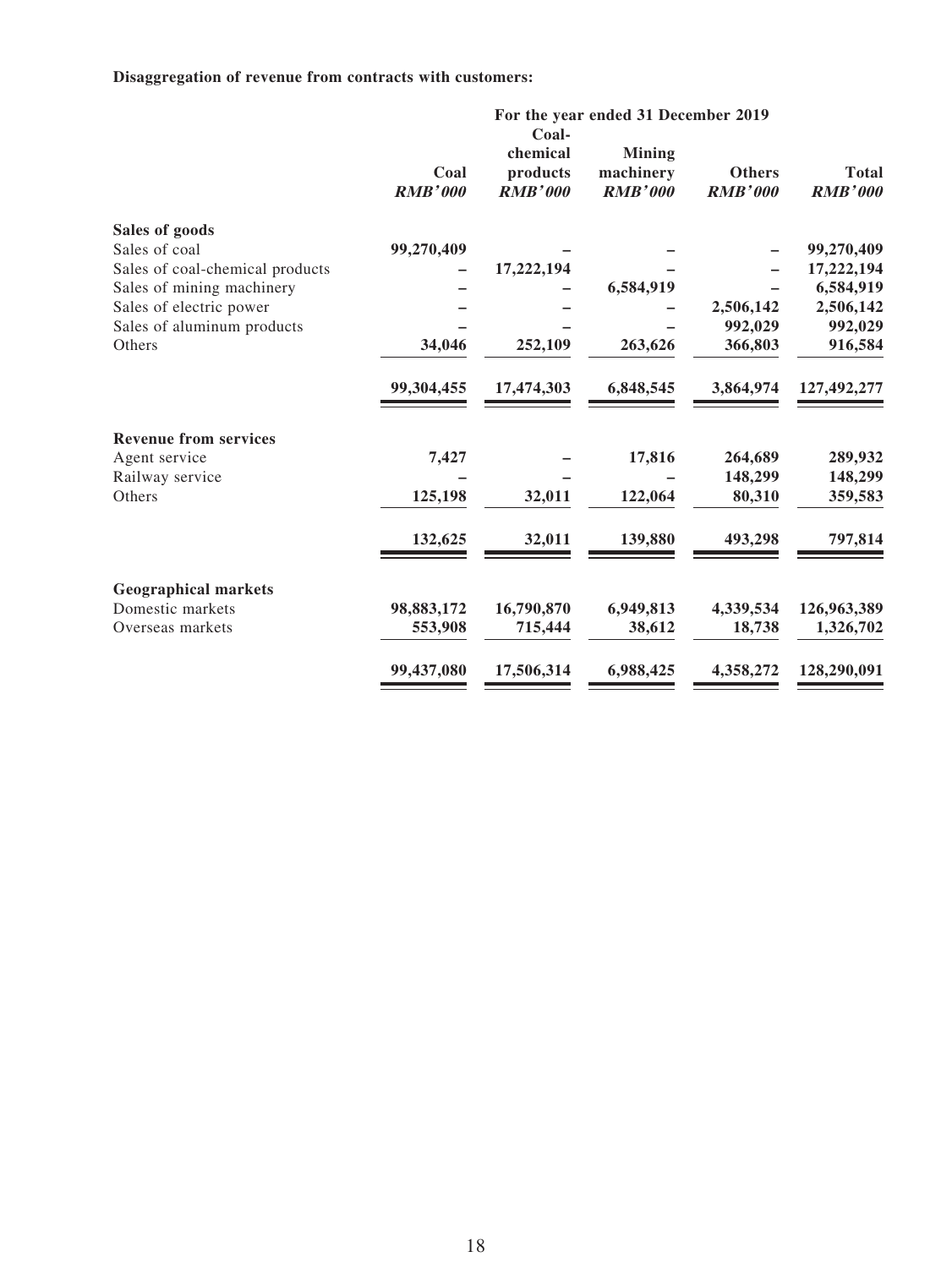|                                 |                        | For the year ended 31 December 2018 (Restated)<br>Coal- |                                       |                          |                         |
|---------------------------------|------------------------|---------------------------------------------------------|---------------------------------------|--------------------------|-------------------------|
|                                 | Coal<br><b>RMB'000</b> | chemical<br>products<br><b>RMB'000</b>                  | Mining<br>machinery<br><b>RMB'000</b> | Others<br><b>RMB'000</b> | Total<br><b>RMB'000</b> |
| Sales of goods                  |                        |                                                         |                                       |                          |                         |
| Sales of coal                   | 76,695,850             |                                                         |                                       |                          | 76,695,850              |
| Sales of coal-chemical products |                        | 17,668,177                                              |                                       |                          | 17,668,177              |
| Sales of mining machinery       |                        |                                                         | 5,269,179                             |                          | 5,269,179               |
| Sales of electric power         |                        |                                                         |                                       | 1,352,570                | 1,352,570               |
| Sales of aluminum products      |                        |                                                         |                                       | 708,410                  | 708,410                 |
| Others                          | 64,039                 | 167,355                                                 | 760,150                               | 159,996                  | 1,151,540               |
|                                 | 76,759,889             | 17,835,532                                              | 6,029,329                             | 2,220,976                | 102,845,726             |
| <b>Revenue from services</b>    |                        |                                                         |                                       |                          |                         |
| Agent service                   | 38,677                 |                                                         | 14,003                                | 501,173                  | 553,853                 |
| Railway service                 |                        |                                                         |                                       | 159,524                  | 159,524                 |
| Others                          | 116,895                | 30,545                                                  | 109,846                               | 102,093                  | 359,379                 |
|                                 | 155,572                | 30,545                                                  | 123,849                               | 762,790                  | 1,072,756               |
| <b>Geographical markets</b>     |                        |                                                         |                                       |                          |                         |
| Domestic markets                | 76,521,446             | 17,866,077                                              | 6,105,756                             | 2,963,059                | 103,456,338             |
| Overseas markets                | 394,015                |                                                         | 47,422                                | 20,707                   | 462,144                 |
|                                 | 76,915,461             | 17,866,077                                              | 6,153,178                             | 2,983,766                | 103,918,482             |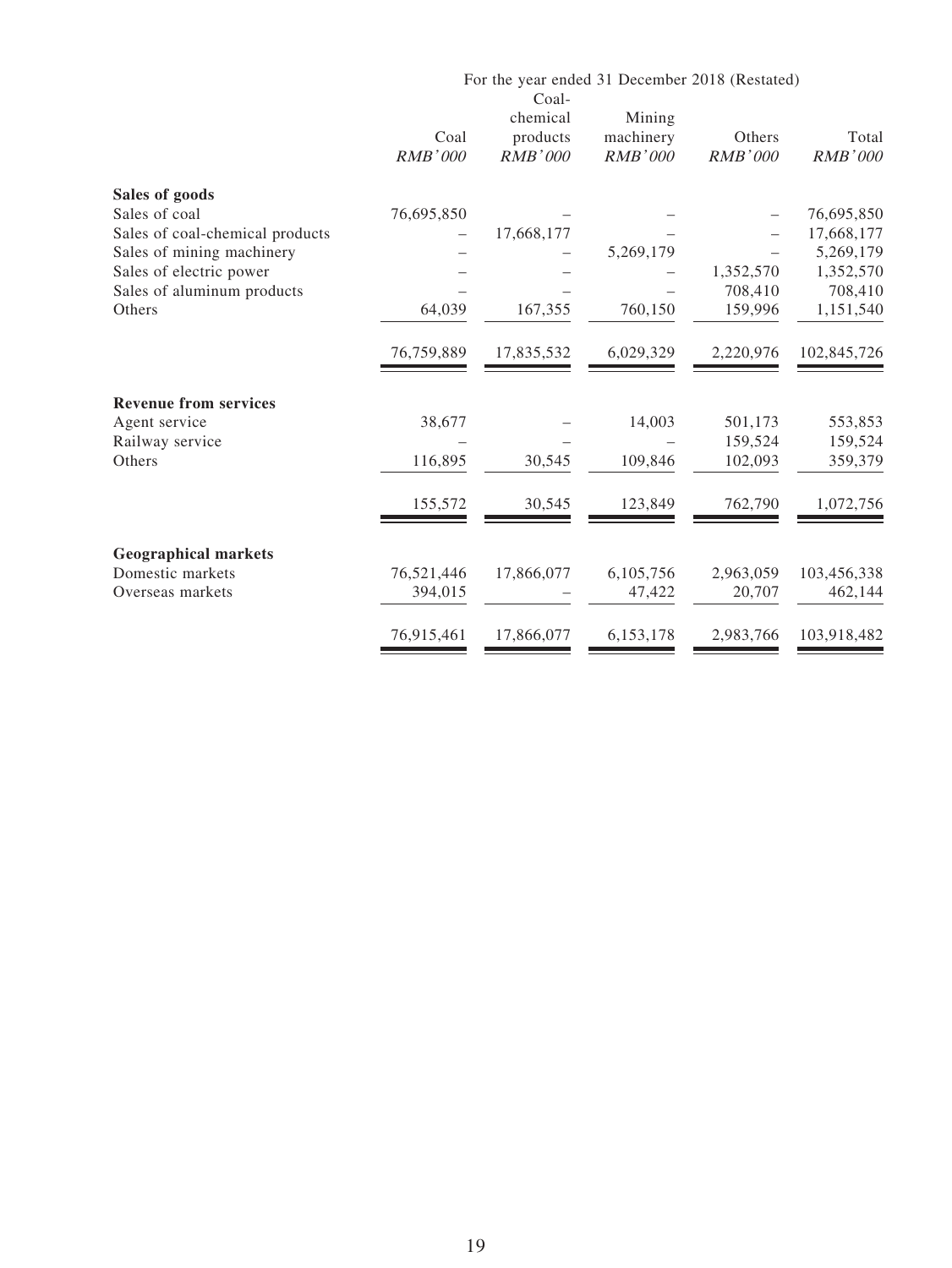Set out below is the reconciliation of the revenue from contracts with customers with the amounts disclosed in the segment information.

|                        | For the year ended 31 December 2019         |                                       |                                                          |                                       |  |  |  |
|------------------------|---------------------------------------------|---------------------------------------|----------------------------------------------------------|---------------------------------------|--|--|--|
|                        | <b>Segment</b><br>revenue<br><b>RMB'000</b> | <b>Eliminations</b><br><b>RMB'000</b> | Less: rental<br>and interest<br>income<br><b>RMB'000</b> | <b>Consolidated</b><br><b>RMB'000</b> |  |  |  |
| Coal                   | 104,507,674                                 | (4,888,733)                           | (181, 861)                                               | 99,437,080                            |  |  |  |
| Coal-chemical products | 17,772,016                                  | (260, 308)                            | (5,394)                                                  | 17,506,314                            |  |  |  |
| Mining machinery       | 8,269,501                                   | (1,248,478)                           | (32, 598)                                                | 6,988,425                             |  |  |  |
| Finance                | 1,182,305                                   | (406, 202)                            | (776, 103)                                               |                                       |  |  |  |
| <b>Others</b>          | 5,440,614                                   | (1,074,656)                           | (7,686)                                                  | 4,358,272                             |  |  |  |
| <b>Total revenue</b>   | 137, 172, 110                               | (7,878,377)                           | (1,003,642)                                              | 128,290,091                           |  |  |  |

|                        |             | For the year ended 31 December 2018 (Restated) |               |              |  |  |
|------------------------|-------------|------------------------------------------------|---------------|--------------|--|--|
|                        | Segment     |                                                | Less:         |              |  |  |
|                        | revenue     | Eliminations                                   | rental income | Consolidated |  |  |
|                        | RMB'000     | RMB'000                                        | RMB'000       | RMB'000      |  |  |
| Coal                   | 80,911,723  | (3,817,457)                                    | (178, 805)    | 76,915,461   |  |  |
| Coal-chemical products | 18,006,213  | (140, 112)                                     | (24)          | 17,866,077   |  |  |
| Mining machinery       | 7,051,536   | (866, 623)                                     | (31, 735)     | 6, 153, 178  |  |  |
| Others                 | 3,850,572   | (855,768)                                      | (11,038)      | 2,983,766    |  |  |
| <b>Total revenue</b>   | 109,820,044 | (5,679,960)                                    | (221, 602)    | 103,918,482  |  |  |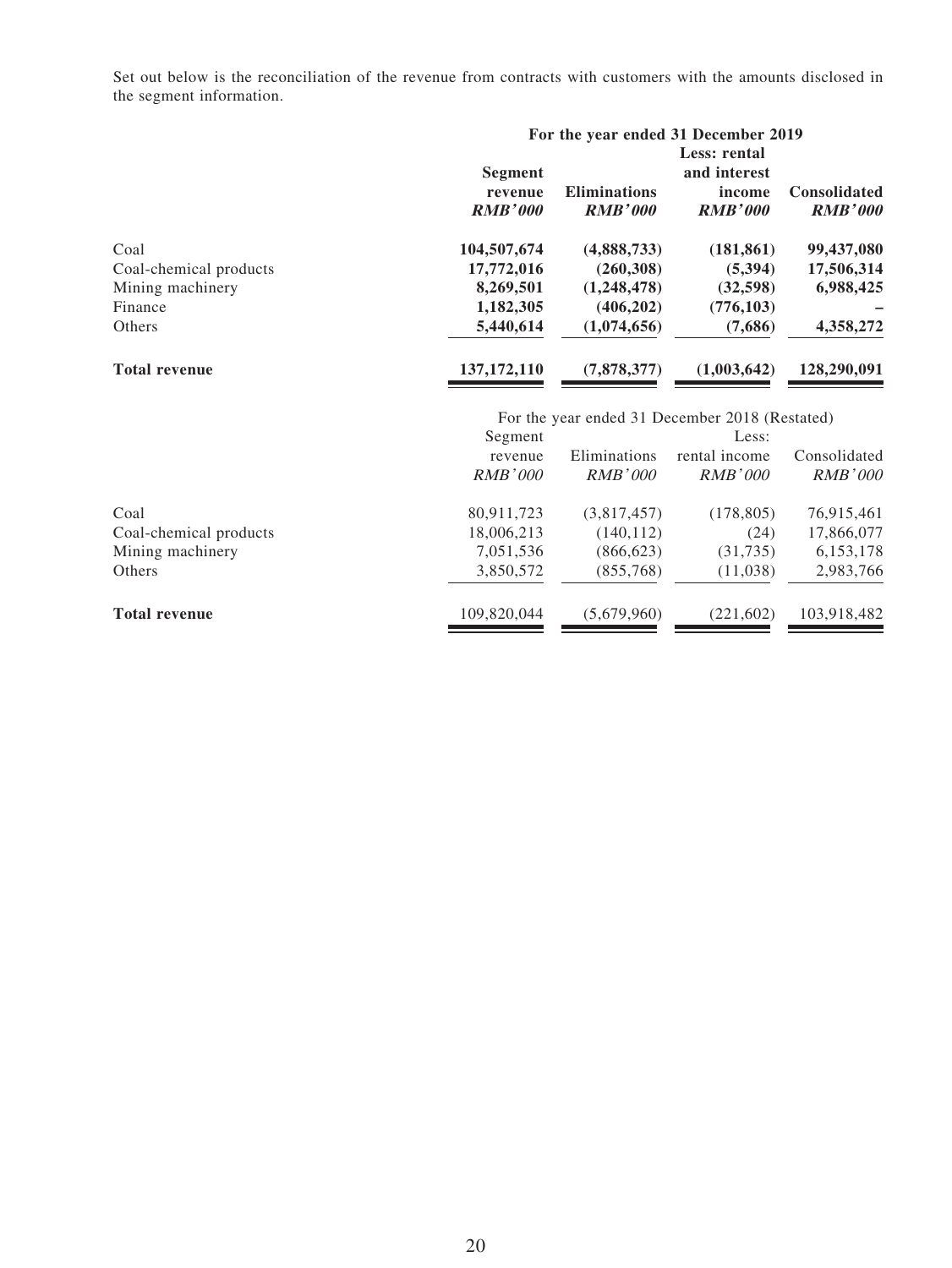#### **7. FINANCE INCOME AND COSTS**

|                                                | 2019<br><b>RMB'000</b> | 2018<br><b>RMB'000</b><br>(Restated) |
|------------------------------------------------|------------------------|--------------------------------------|
| Finance income:                                |                        |                                      |
| - Interest income on bank deposits             | 82,700                 | 545,044                              |
| - Interest income on loans receivables         | 70,978                 | 157,887                              |
| Total finance income                           | 153,678                | 702,931                              |
| Interest expenses:                             |                        |                                      |
| - Bank borrowings                              | 3,357,089              | 3,675,857                            |
| - Long-term and short-term bonds               | 1,817,248              | 1,638,978                            |
| - Unwinding of discount                        | 135,872                | 78,227                               |
| - Lease liabilities                            | 26,912                 |                                      |
| Other incidental bank charges                  | 14,831                 | 10,442                               |
| Net foreign exchange losses/(gains)            | 10,588                 | (14, 145)                            |
| Finance costs                                  | 5,362,540              | 5,389,359                            |
| Less: amounts capitalised on qualifying assets | (455,000)              | (1,029,428)                          |
| Total finance expenses                         | 4,907,540              | 4,359,931                            |
| Finance costs, net                             | 4,753,862              | 3,657,000                            |

Note:

Capitalisation rates of finance costs capitalised on qualifying assets were as follows:

|    |                                                                                                  | 2019                   | 2018                    |
|----|--------------------------------------------------------------------------------------------------|------------------------|-------------------------|
|    | Capitalisation rate used to determine the amount of<br>finance costs eligible for capitalisation | $3.43\% - 5.65\%$      | $3.28\% - 5.65\%$       |
| 8. | <b>INCOME TAX EXPENSE</b>                                                                        |                        |                         |
|    |                                                                                                  | 2019<br><b>RMB'000</b> | 2018<br>RMB'000         |
|    | Current income tax<br>$-$ PRC enterprise income tax <i>(note (a))</i><br>Deferred income tax     | 3,489,348<br>9,978     | 2,677,725<br>(142, 949) |
|    |                                                                                                  | 3,499,326              | 2,534,776               |

Notes:

(a) The provision for the PRC enterprise income tax is calculated based on the statutory income tax rate of 25%. The applicable income tax rate in 2019 and 2018 is 25% on the assessable income of each of the companies now comprising the Group, determined in accordance with the relevant PRC income tax rules and regulations, except for certain subsidiaries which are taxed at preferential tax rate of 15% based on the relevant PRC tax laws and regulations.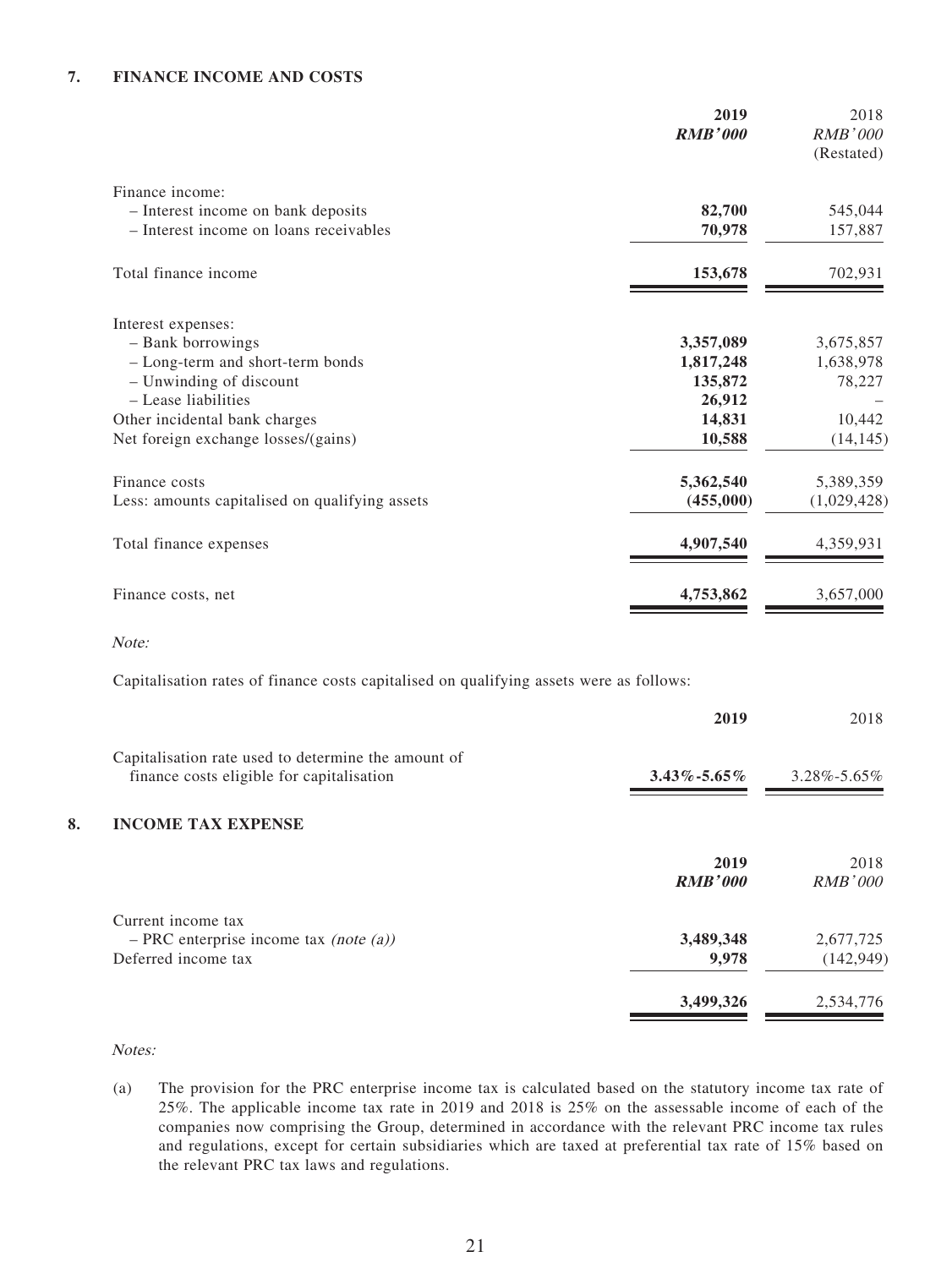(b) The taxation of the Group's profit before taxation differs from the theoretical amount that would arise using the rates prevailing in the jurisdictions in which the Group operates as follows:

|                                                                      | 2019<br><b>RMB'000</b> | 2018<br><b>RMB'000</b> |
|----------------------------------------------------------------------|------------------------|------------------------|
|                                                                      |                        | (Restated)             |
| Profit before income tax                                             | 13,018,734             | 9,925,298              |
| Tax calculated at statutory income tax rate of $25\%$ (2018: $25\%)$ |                        |                        |
| in the PRC                                                           | 3,254,684              | 2,481,325              |
| Effect of preferential tax rates on income of certain subsidiaries   | (248, 788)             | (283, 122)             |
| Adjust income tax of the previous period                             | 35,979                 | 24,519                 |
| Income not subject to taxation                                       | (649, 939)             | (403, 945)             |
| Expenses not deductible for taxation purposes                        | 14,963                 | 4,209                  |
| Utilisation of previously unrecognised tax losses                    | (16, 546)              | (6,313)                |
| Tax losses for which no deferred income tax asset                    |                        |                        |
| has been recognised                                                  | 669,964                | 649,611                |
| Deductible temporary differences for which no deferred               |                        |                        |
| income tax asset has been recognised                                 | 184,869                | 144,715                |
| Recognition of previously unrecognised deductible                    |                        |                        |
| temporary differences                                                | (48, 178)              | (30, 822)              |
| Additional expenses allowable for tax deduction                      | (46, 641)              | (45, 401)              |
| Others                                                               | 348,959                |                        |
| Income tax expense                                                   | 3,499,326              | 2,534,776              |

The effective tax rate was 27% for the year ended 31 December 2019 (2018 (restated): 26%).

#### **9. DIVIDENDS**

During the year ended 31 December 2019, dividends for ordinary shareholders of the Company recognised as distribution is RMB1,034,176,000 (2018: RMB729,375,000).

A total dividend of approximately RMB1,687,931,000 for the year ended 31 December 2019 has been proposed by the directors of the Company and is subject to approval by the shareholders at the 2019 annual general meeting. The consolidated financial statements do not reflect this dividend payable.

|                         | 2019<br><b>RMB'000</b> | 2018<br><b>RMB'000</b> |
|-------------------------|------------------------|------------------------|
| Proposed final dividend | 1,687,931              | 1,030,373              |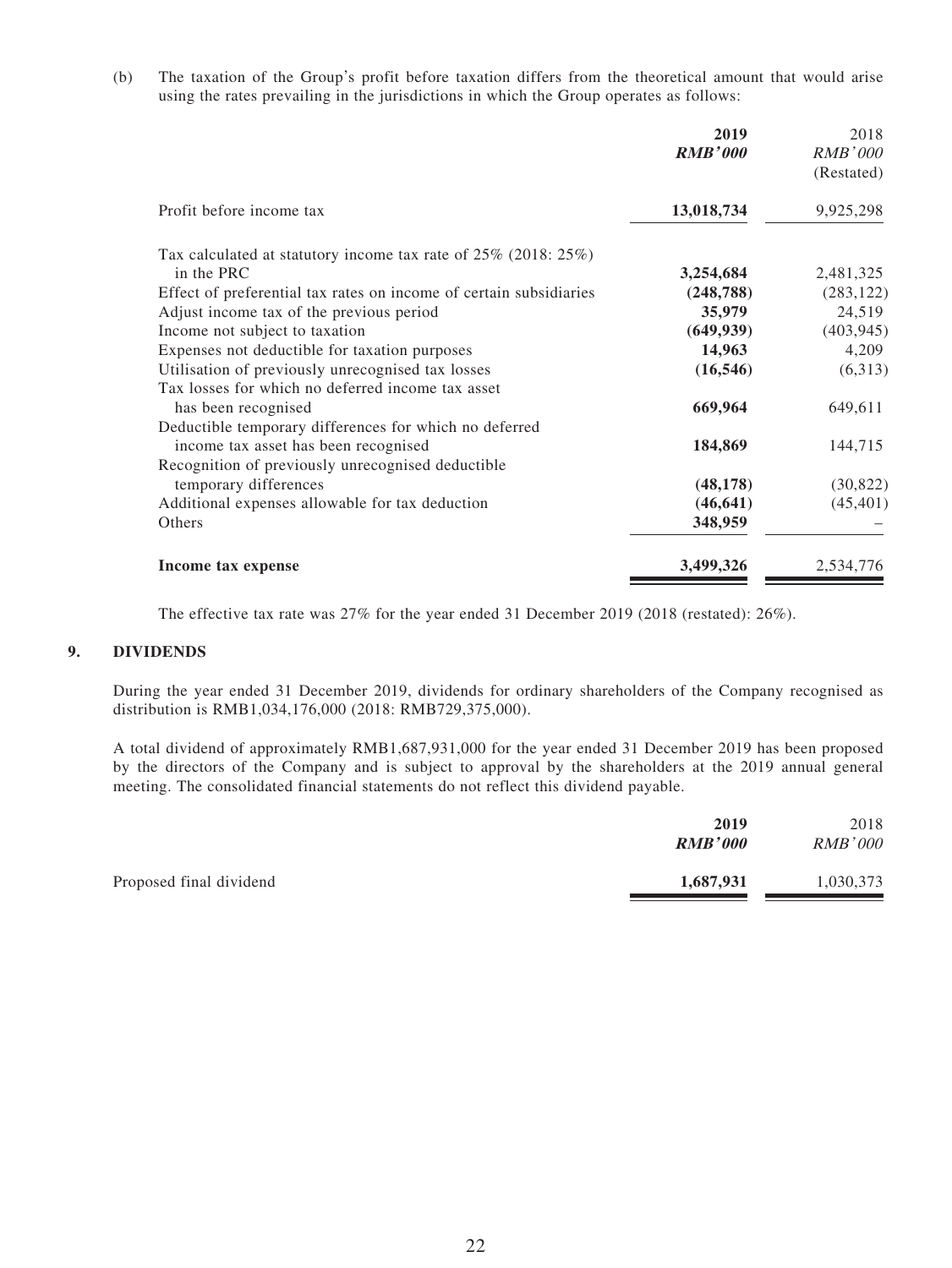#### **10. EARNINGS PER SHARE**

Basic earnings per share is calculated by dividing the profit attributable to equity holders of the Company by the number of 13,258,663,400 ordinary shares in issue during the year.

|                                                                                                                     | 2019                    | 2018<br>(Restated)      |
|---------------------------------------------------------------------------------------------------------------------|-------------------------|-------------------------|
| Profit attributable to equity holders of the Company (RMB'000)<br>Number of ordinary shares in issue (in thousands) | 6,197,168<br>13,258,663 | 4,406,148<br>13,258,663 |
| Basic earnings per share (RMB per share)                                                                            | 0.47                    | 0.33                    |

As the Company had no potential ordinary shares in issue for the years ended 31 December 2019 and 2018, diluted earnings per share equals to basic earnings per share.

#### **11. TRADE RECEIVABLES/DEBT INSTRUMENTS AT FVTOCI**

|                            | 31 December<br>2019<br><b>RMB'000</b> | 31 December<br>2018<br><b>RMB'000</b> |
|----------------------------|---------------------------------------|---------------------------------------|
| Trade receivables          | 7,316,222                             | 4,881,389                             |
| Debt instruments at FVTOCI | 6,897,430                             | 9,989,407                             |

#### (a) Trade receivables are analysed as follows:

|                        | 31 December<br>2019<br><b>RMB'000</b> | 31 December<br>2018<br><i>RMB'000</i> |
|------------------------|---------------------------------------|---------------------------------------|
| Trade receivables      |                                       |                                       |
| $-$ Associates         | 278,405                               | 523,063                               |
| $-$ Joint ventures     | 12,772                                | 15,005                                |
| - Fellow subsidiaries  | 553,709                               | 427,914                               |
| - Third parties        | 6,471,336                             | 3,915,407                             |
| Trade receivables, net | 7,316,222                             | 4,881,389                             |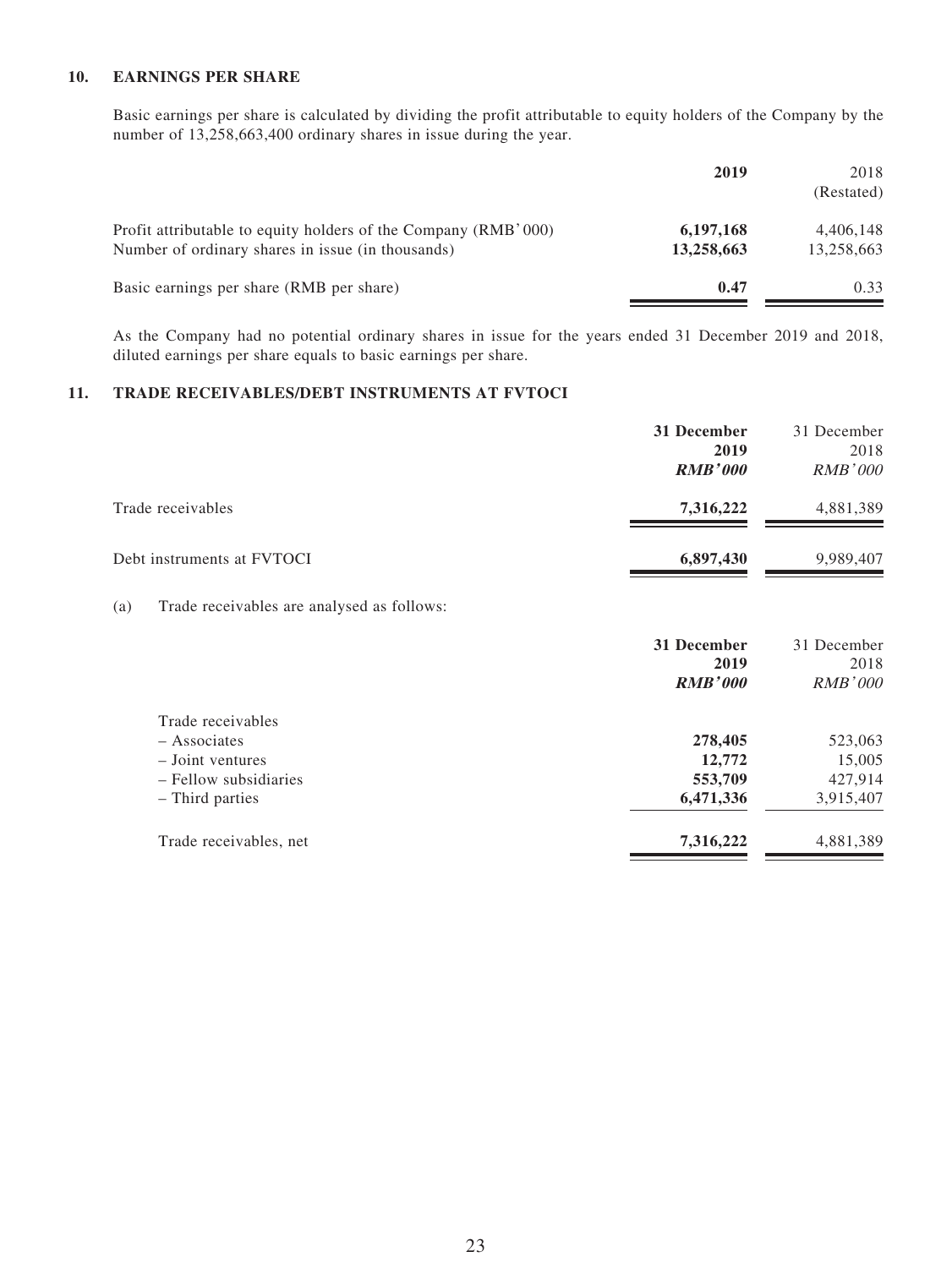Aging analysis of trade receivables presented based on invoice date is as follows:

|                                   | 31 December<br>2019 | 31 December<br>018 |
|-----------------------------------|---------------------|--------------------|
|                                   | <b>RMB'000</b>      | RMB'000            |
| Within 6 months                   | 5,168,792           | 3,286,553          |
| 6 months $-1$ year                | 1,206,096           | 614,024            |
| $1 - 2$ years                     | 645,842             | 431,317            |
| $2 - 3$ years                     | 193,327             | 364,146            |
| Over 3 years                      | 623,301             | 754,721            |
| Trade receivables, gross          | 7,837,358           | 5,450,761          |
| Less: Allowance for credit losses | (521, 136)          | (569, 372)         |
| Trade receivables, net            | 7,316,222           | 4,881,389          |

There is no concentration of credit risk with respect to trade receivables, as the Group has a large number of customers, domestically and internationally dispersed.

The Group does not hold any collateral as security.

Trade receivables from related parties are unsecured, interest free and repayable within one year in accordance with the relevant contracts entered into between the Group and the related parties.

(b) The carrying amounts of trade receivables are denominated in the following currencies:

| 31 December    | 31 December    |
|----------------|----------------|
| 2019           | 2018           |
| <b>RMB'000</b> | <b>RMB'000</b> |
| 7,311,826      | 4,881,013      |
| 4,396          | 376            |
| 7,316,222      | 4,881,389      |
|                |                |

- (c) The carrying amounts of trade receivables approximate their fair values.
- (d) Debt instruments at FVTOCI are notes receivables which are considered to be held within a business model whose objective is achieved by both selling and collecting contractual cash flows. The notes receivables are principally bank accepted notes with maturity of less than one year (31 December 2018: less than one year).
- (e) As at 31 December 2019, notes receivables of RMB447,055,000 (2018: RMB272,596,000) are pledged to banks for notes payables amounting to RMB446,973,000 (2018: RMB264,810,000).

As at 31 December 2019, debt instruments at FVTOCI of RMB8,958,000 (2018: RMB996,000) are pledged to banks for borrowings amounting to RMB9,000,000 (2018: RMB1,000,000).

As at 31 December 2018, trade receivables with amount of RMB200,000,000 (2019: nil) were pledged to banks for borrowings of RMB90,000,000 (2019: nil).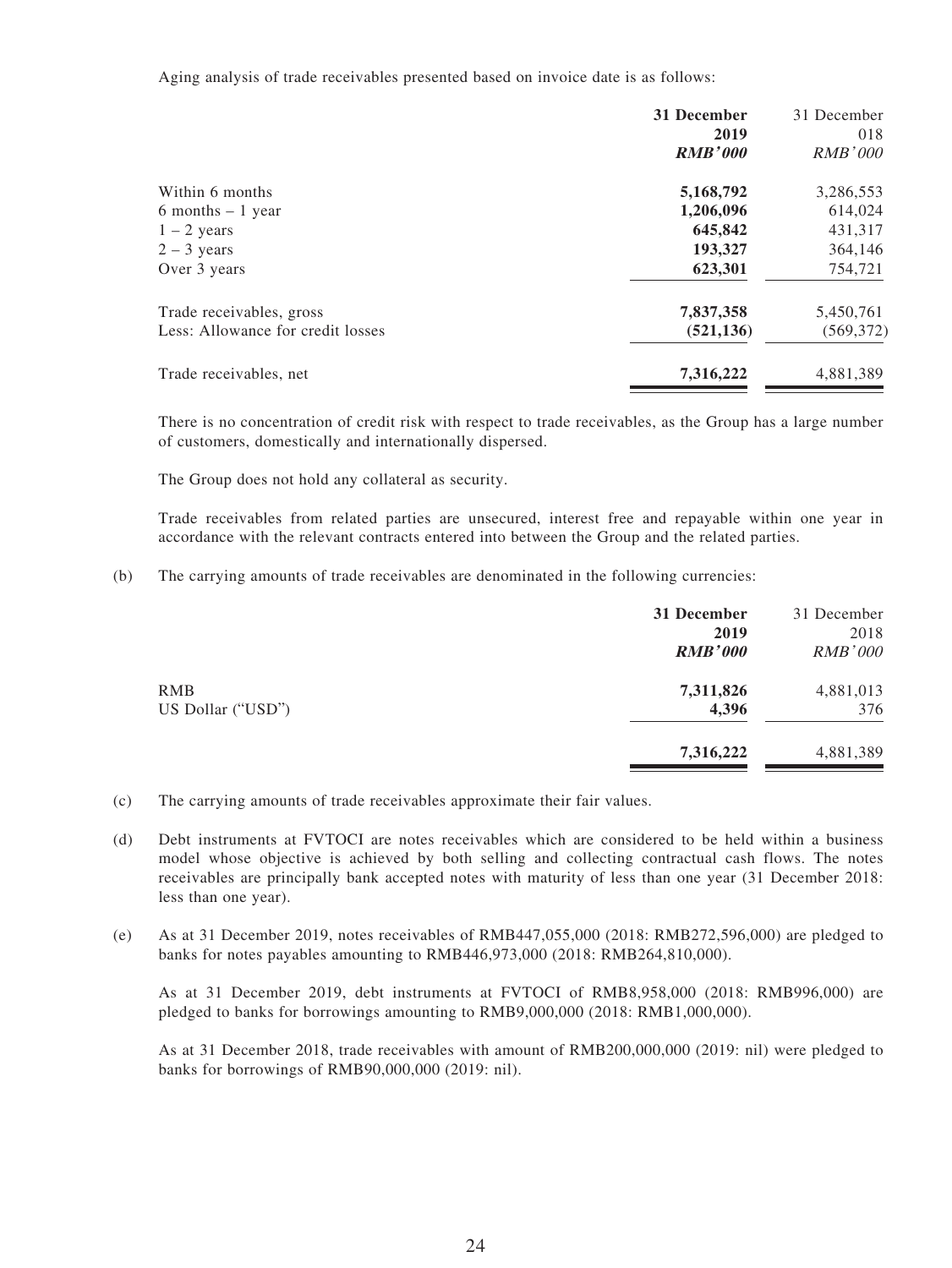#### (f) Transfers of financial assets

As at 31 December 2019, notes receivables of RMB8,958,000 (2018: RMB996,000) and RMB1,128,057,000 (2018: RMB1,335,416,000) were discounted to banks and endorsed to suppliers of the Group, but were not derecognised as the Group has not transferred the significant risks and rewards relating to these notes receivables.

As at 31 December 2019, the Group endorsed and discounted notes receivables of RMB4,483,713,000 (2018: RMB3,401,174,000) to suppliers and banks. In accordance with the relevant laws in the PRC, the holders of these notes receivables have a right of recourse against the Group if the issuing banks default payment. In the opinion of the directors of the Company, the Group has transferred substantially all the risks and rewards of ownership relating to these notes receivables, and accordingly derecognised the full carrying amounts of the notes receivables and associated accounts payables.

The maximum exposure to loss from the Group's continuing involvement, if any, in the endorsed and discounted notes receivables equals to their carrying amounts. In the opinion of the directors of the Company, the fair values of the Group's continuing involvement in the derecognised notes receivables are not significant.

### **12. TRADE AND NOTES PAYABLES**

|                              | 31 December<br>2019 | 31 December<br>2018 |
|------------------------------|---------------------|---------------------|
|                              | <b>RMB'000</b>      | <i>RMB'000</i>      |
|                              |                     | (Restated)          |
| Trade payables (note $(a)$ ) | 18,706,653          | 18,755,680          |
| Notes payables               | 4,542,854           | 4,176,174           |
|                              | 23,249,507          | 22,931,854          |
|                              |                     |                     |

#### Notes:

#### (a) Trade payables are analysed as follows:

|                                                                                                   | 31 December<br>2019<br><b>RMB'000</b>        | 31 December<br>2018<br>RMB'000<br>(Restated) |
|---------------------------------------------------------------------------------------------------|----------------------------------------------|----------------------------------------------|
| Trade payables<br>- Fellow subsidiaries<br>$-$ A joint venture<br>- Associates<br>- Third parties | 2,155,635<br>30,000<br>182,416<br>16,338,602 | 3,890,854<br>451<br>196,386<br>14,667,989    |
|                                                                                                   | 18,706,653                                   | 18,755,680                                   |

Trade payables due to related parties are unsecured, interest-free and payable in accordance with the relevant contracts entered into between the Group and the related parties.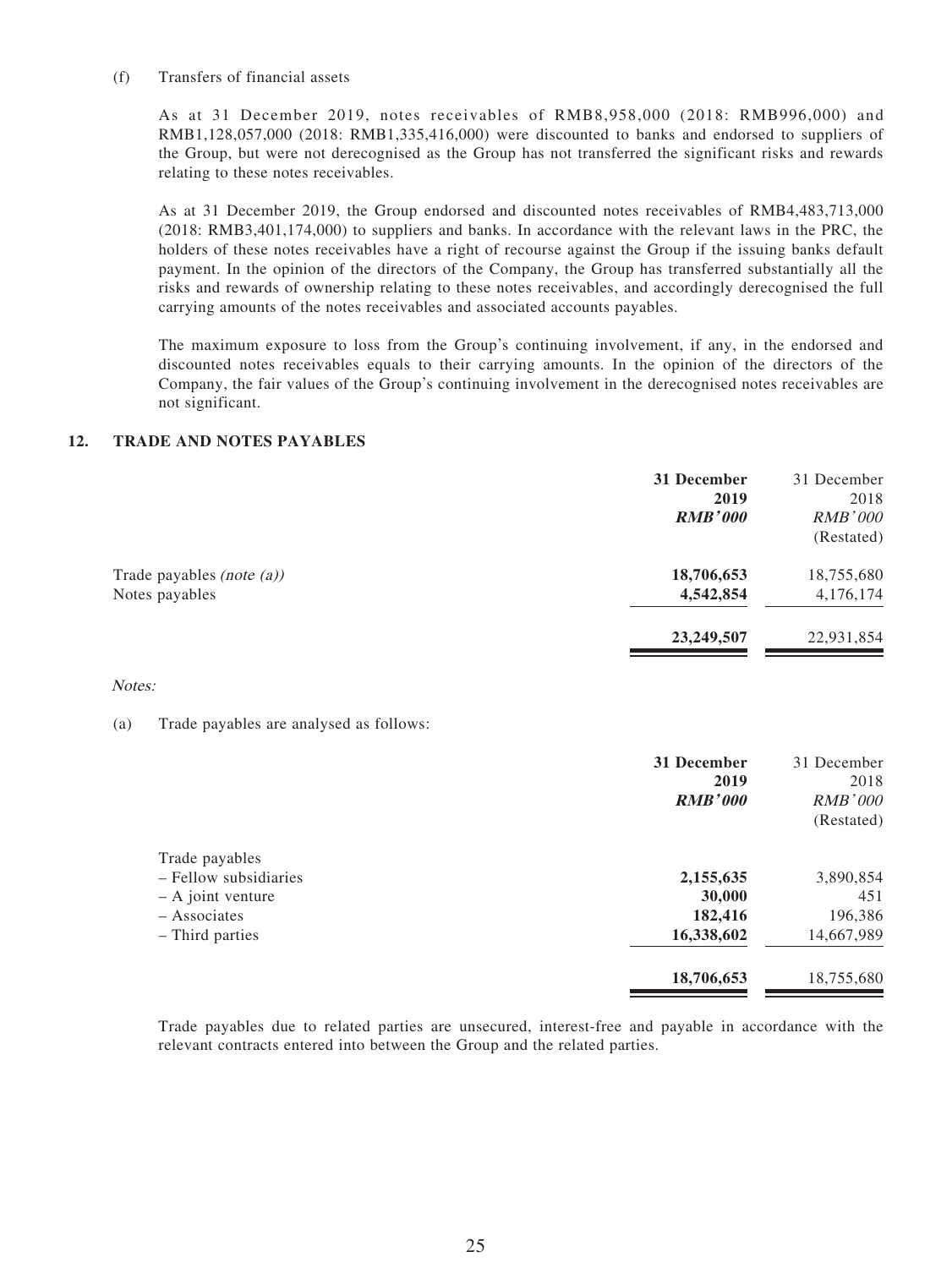Aging analysis of trade payables based on date of delivery of goods and service received is as follows:

|                  | 31 December<br>2019<br><b>RMB'000</b> | 31 December<br>2018<br>RMB'000<br>(Restated) |
|------------------|---------------------------------------|----------------------------------------------|
| Less than 1 year | 15,495,056                            | 14,596,898                                   |
| $1 - 2$ years    | 964,841                               | 1,191,482                                    |
| $2 - 3$ years    | 542,438                               | 542,733                                      |
| Over 3 years     | 1,704,318                             | 2,424,567                                    |
|                  | 18,706,653                            | 18,755,680                                   |

(b) The carrying amounts of trade and notes payables are denominated in the following currencies:

|                                    | 31 December<br>2019<br><b>RMB'000</b> | 31 December<br>2018<br><b>RMB'000</b><br>(Restated) |
|------------------------------------|---------------------------------------|-----------------------------------------------------|
| <b>RMB</b><br><b>USD</b><br>Others | 23, 247, 519<br>1,988                 | 22,928,229<br>3,624                                 |
|                                    | 23,249,507                            | 22,931,854                                          |

(c) The carrying amounts of trade and notes payables approximate their fair values.

(d) As at 31 December 2019, term deposits amounting to RMB520,872,000 (2018: RMB504,797,000) are pledged to banks for issuance of bank acceptance notes amounting to RMB1,044,380,000 (2018: RMB935,182,000).

As at 31 December 2019, notes receivables with amount of RMB447,055,000 (2018: RMB272,596,000) are pledged to banks for notes payables amounting to RMB446,973,000 (2018: RMB264,810,000).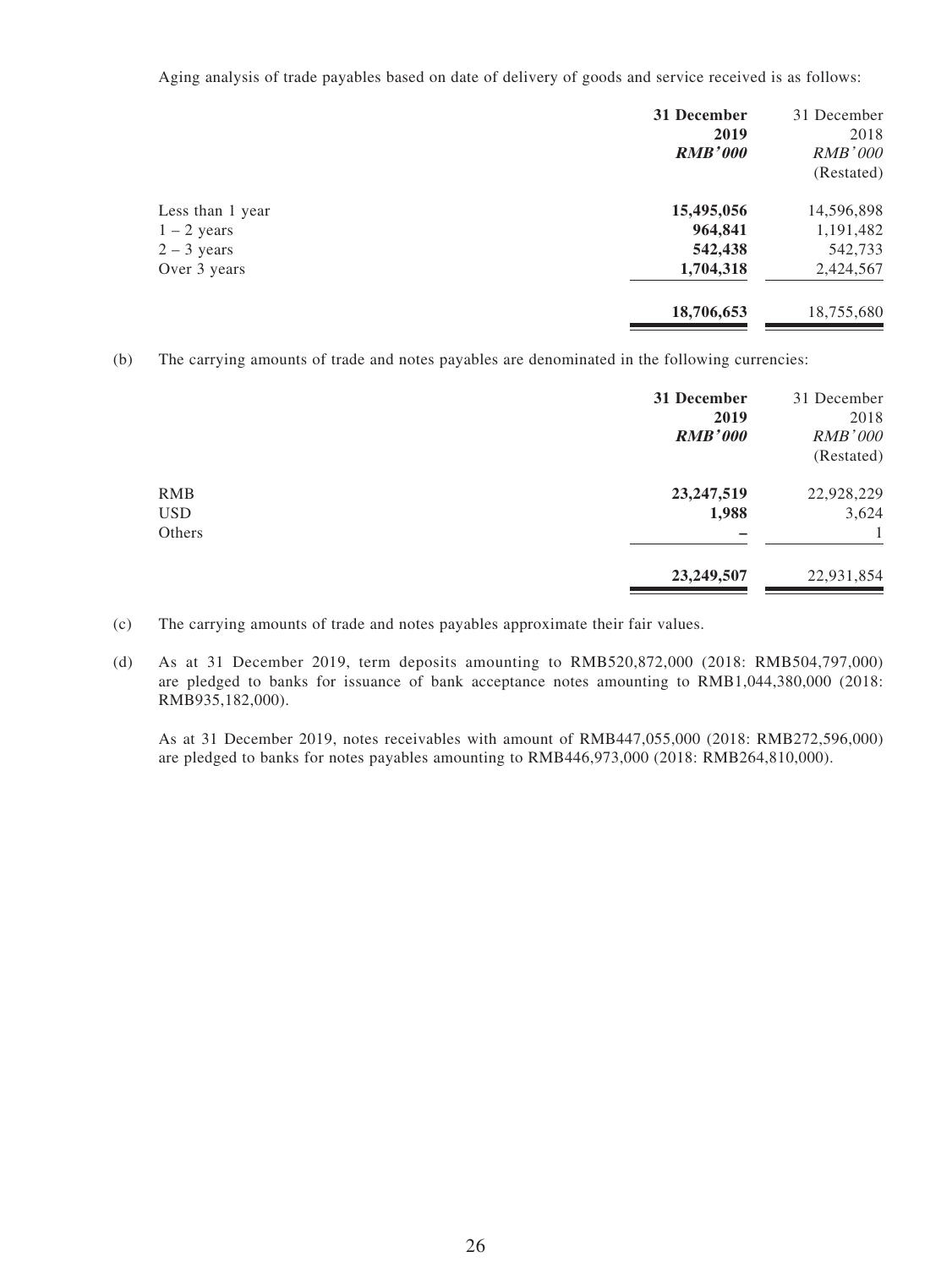### **13. RESERVES AND RETAINED EARNINGS**

|                                                                                                                                            | Capital<br>reserve<br>RMB'000     | Statutory<br>reserve<br>funds<br>RMB'000<br>(note a) | General<br>reserve<br>RMB'000 | Future<br>development<br>fund<br>RMB'000<br>(note b) | <b>Safety</b><br>fund<br>RMB'000<br>(note c) | Other funds<br>related to<br>coal mining<br>RMB'000<br>(note d) | <b>Translation</b><br>reserve<br>RMB'000 | <b>Other</b><br>reserves<br>RMB'000 | Retained<br>earnings<br>RMB'000            | Total<br>RMB'000                  |
|--------------------------------------------------------------------------------------------------------------------------------------------|-----------------------------------|------------------------------------------------------|-------------------------------|------------------------------------------------------|----------------------------------------------|-----------------------------------------------------------------|------------------------------------------|-------------------------------------|--------------------------------------------|-----------------------------------|
| <b>Balance at 1 January 2018</b>                                                                                                           | 31,920,677                        | 4,097,890                                            | 253,419                       | 1,378,575                                            | 861,620                                      | 99,324                                                          | (52, 655)                                | 6,852,677                           | 30,736,566                                 | 76,148,093                        |
| Profit for the year (restated)<br>Other comprehensive expense<br>Appropriations<br>Share of other change of reserves                       |                                   | 121,973                                              | 32,805                        | 409,337                                              | 844,635                                      | (5,181)                                                         | (18, 138)                                | (149, 181)                          | 4,406,148<br>$\overline{a}$<br>(1,403,569) | 4,406,148<br>(167, 319)           |
| of associates and joint ventures<br>Acquisition of subsidiaries<br>under common control<br>in 2018 (Note 3)<br>Acquisition of subsidiaries | (285, 210)                        |                                                      |                               |                                                      |                                              |                                                                 |                                          | (4, 844)                            | 4,844<br>(585, 555)                        | (870, 765)                        |
| under common control<br>in 2019 (Note 3)<br>Acquisition of non-controlling<br>interests                                                    | 1,000<br>$\overline{\phantom{0}}$ |                                                      |                               |                                                      |                                              |                                                                 |                                          |                                     | 46,878<br>(88, 140)                        | 47,878<br>(88, 140)               |
| Contributions<br>Dividends<br>Others                                                                                                       | 16,523<br>1,129                   |                                                      |                               |                                                      |                                              |                                                                 |                                          | (71, 663)                           | (729, 375)                                 | 16,523<br>(729, 375)<br>(70, 534) |
| <b>Balance at 31 December 2018</b><br>(restated)                                                                                           | 31,654,119                        | 4,219,863                                            | 286,224                       | 1,787,912                                            | 1,706,255                                    | 94,143                                                          | (70, 793)                                | 6,626,989                           | 32,387,797                                 | 78,692,509                        |
| Adjustments (Note 4)                                                                                                                       |                                   |                                                      |                               |                                                      |                                              |                                                                 |                                          |                                     | (30, 539)                                  | (30, 539)                         |
| <b>Balance at 1 January 2019</b><br>(restated)                                                                                             | 31,654,119                        | 4,219,863                                            | 286,224                       | 1,787,912                                            | 1,706,255                                    | 94,143                                                          | (70, 793)                                | 6,626,989                           | 32,357,258                                 | 78,661,970                        |
| Profit for the year<br>Other comprehensive expense<br>Appropriations<br>Share of other change of reserves                                  |                                   | 312,661                                              | 115,019                       | 109,500                                              | 355,129                                      | (18, 842)                                                       | 6,182                                    | L,<br>(42,510)<br>L,                | 6,197,168<br>(873, 476)                    | 6,197,168<br>(36, 328)<br>(9)     |
| of associates and joint ventures<br>Acquisition of subsidiaries<br>under common control                                                    |                                   |                                                      |                               |                                                      |                                              |                                                                 |                                          | 122,586                             | (122, 586)                                 |                                   |
| in 2019 (Note 3)<br>Acquisition of non-controlling<br>interests                                                                            | (24, 318)                         |                                                      |                               |                                                      |                                              |                                                                 |                                          |                                     | (3,877)                                    | (24, 318)<br>(3,877)              |
| Dividends<br>Transfer                                                                                                                      |                                   |                                                      |                               |                                                      |                                              |                                                                 |                                          | (157, 395)                          | (1,034,176)<br>157,395                     | (1,034,176)                       |
| <b>Balance at 31 December 2019</b>                                                                                                         | 31,629,801                        | 4,532,524                                            | 401,243                       | 1,897,412                                            | 2,061,384                                    | 75,301                                                          | (64, 611)                                | 6,549,670                           | 36,677,706                                 | 83,760,430                        |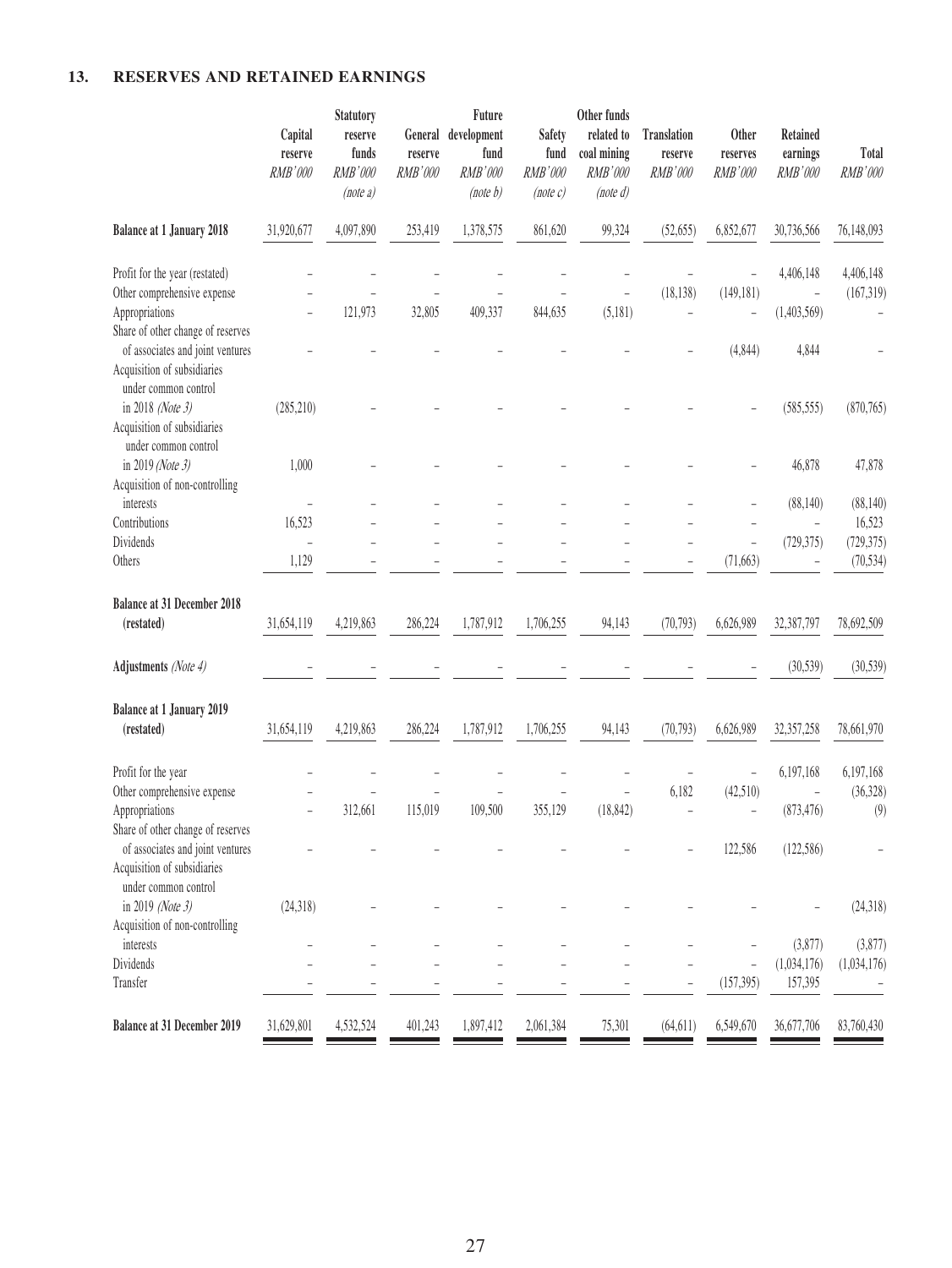#### Notes:

#### **(a) Statutory reserve funds**

In accordance with the PRC Company Law and the relevant articles of association, each of the Company and its subsidiaries established in the PRC (the "PRC Group Entities") is required to set aside 10% of its profit after tax as determined in accordance with the relevant accounting principles and financial regulations applicable to the PRC companies ("PRC GAAP") and regulations applicable to the PRC Group Entities, to the statutory reserve funds until such reserve reaches 50% of the registered capital of the relevant PRC Group Entities. The appropriation to the reserve must be made before any distribution of dividends to equity holders before reaching 50% threshold mentioned above. The statutory surplus reserve can be used to offset previous years' losses, if any, and part of the statutory surplus reserve can be capitalised as the relevant PRC Group Entities' share capital provided that the amount of such reserve remaining after the capitalisation shall not be less than 25% of the share capital of the relevant PRC Group Entities.

#### **(b) Future development fund**

Pursuant to the relevant PRC regulations, the Group is required to set aside an amount to a future development fund at RMB6 to RMB8 (2018: RMB6 to RMB8) per ton of raw coal mined. The fund can be used for future development of the coal mining operations, and is not available for distribution to shareholders. Upon incurring qualifying development expenditures, an equivalent amount should be transferred from future development fund to retained earnings.

#### **(c) Safety fund**

Pursuant to certain regulations issued by the Ministry of Finance (財政部) and the State Administration of Work Safety (安全監管總局) of the PRC, the subsidiaries of the Company which are engaged in coal mining are required to set aside an amount to a safety fund at RMB10 to RMB30 per ton of raw coal mined. The subsidiaries of the Company which are engaged in coal-chemical, machinery manufacturing, metallurgy and other relevant business are required to set aside an amount of certain percentage of revenue to a safety fund. The safety fund can be used for safety facilities and environment improvement, and is not available for distribution to shareholders. Upon incurring qualifying safety expenditure, an equivalent amount should be transferred from safety fund to retained earnings.

#### **(d) Other funds relevant to coal mining**

#### **(i) Transformation and environmental restoration fund**

Pursuant to two regulations issued by the Shanxi provincial government on 15 November 2007, both of which were effective from 1 October 2007, mining companies of the Group located in Shanxi Province are required to set aside an amount to a coal mine industry transformation fund and environmental restoration fund at RMB5 and RMB10 per ton of raw coal mined respectively. According to the relevant rules, such funds will be specifically utilised for the transformation costs of the coal mine industry and for the land restoration and environmental cost, and is not available for distribution to shareholders. Upon incurring qualifying transformation and environmental restoration expenditures, an equivalent amount should be transferred from transformation and environmental restoration fund to retained earnings.

Pursuant to a regulation issued by the Shanxi provincial government, transformation and environmental restoration fund was no longer required to be set aside since 1 August 2013.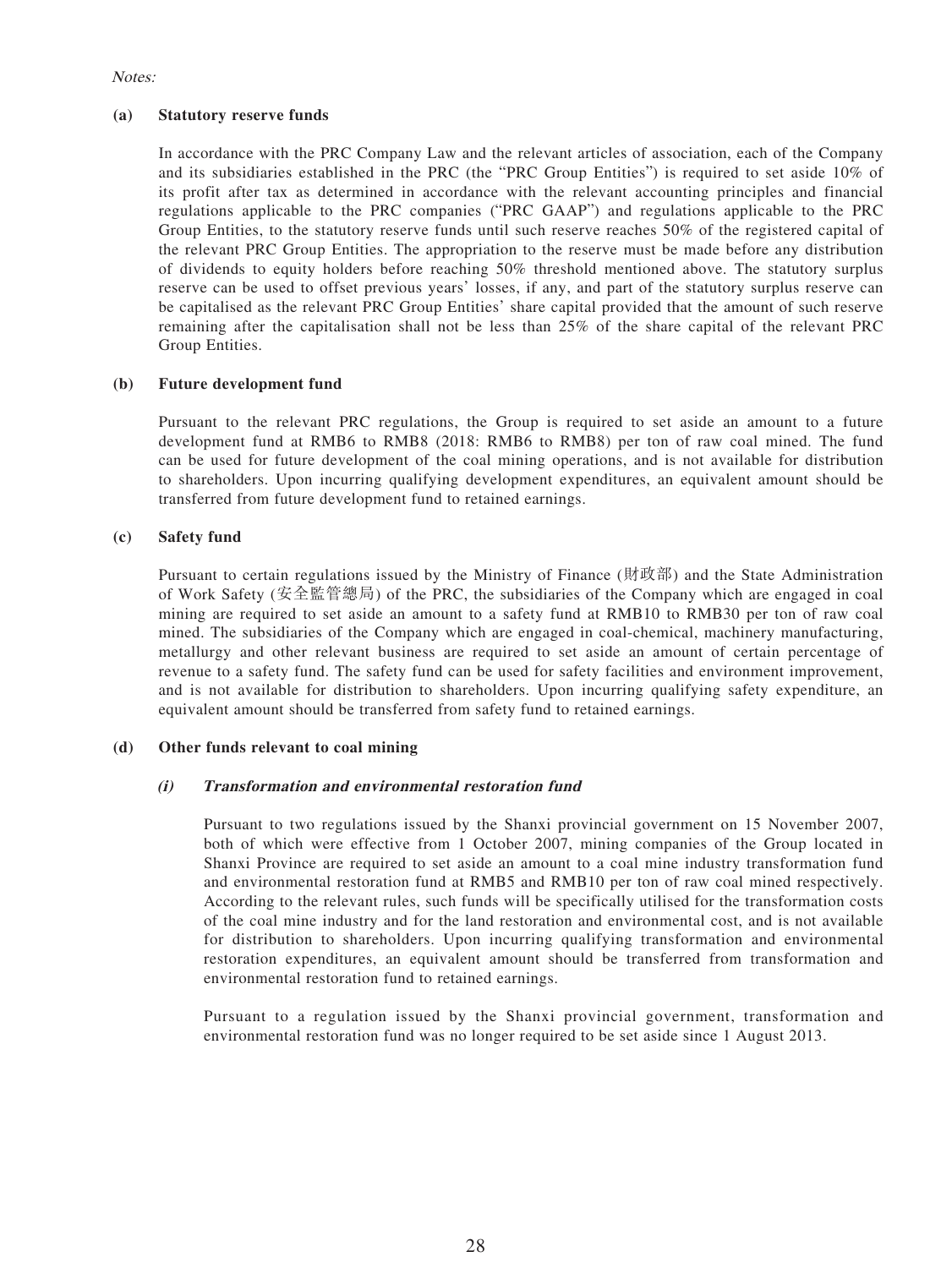#### **(ii) Sustainable development fund**

Pursuant to a regulation issued by the Jiangsu Province Xuzhou municipal government on 20 October 2010, the Company's subsidiary in Xuzhou is required to set aside an amount to a sustainable development fund at RMB10 per ton of raw coal mined. The fund will be used for the transformation costs of the mine, land restoration and environmental cost, and is not available for distribution to shareholders. Upon incurring qualifying expenditures, an equivalent amount should be transferred from sustainable development fund to retained earnings. The sustainable development fund was no longer required to be set aside since 1 January 2014 according to related requirement of the local government.

#### **14. CONTINGENT LIABILITIES**

The Group is a defendant in a number of lawsuits arising in the ordinary course of business. While the outcome of such lawsuits cannot be determined at present, management believes that any resulting liabilities will not have a material adverse effect on the financial position or operating results of the Group.

#### **15. FINANCIAL GUARANTEE CONTRACTS**

The Group has guaranteed the bank loans of a number of related parties and third parties for no compensation. Under the terms of the financial guarantee contracts, the Group will make payments to reimburse the lenders upon failure of the guaranteed entities to make payments when due.

Terms and face value of the liabilities guaranteed and maximum exposure to credit risk were as follows:

|                   | <b>Year of maturity</b> | 31 December<br>2019<br><b>Face value</b><br><b>RMB'000</b> | 31 December<br>2018<br>Face value<br><i>RMB'000</i> |
|-------------------|-------------------------|------------------------------------------------------------|-----------------------------------------------------|
| Bank loans of:    |                         |                                                            |                                                     |
| - Related parties | 2027                    | 12,823,594                                                 | 14,239,089                                          |
| - Third parties   | 2045                    | 284,000                                                    | 508,866                                             |
| Total             |                         | 13, 107, 594                                               | 14,747,955                                          |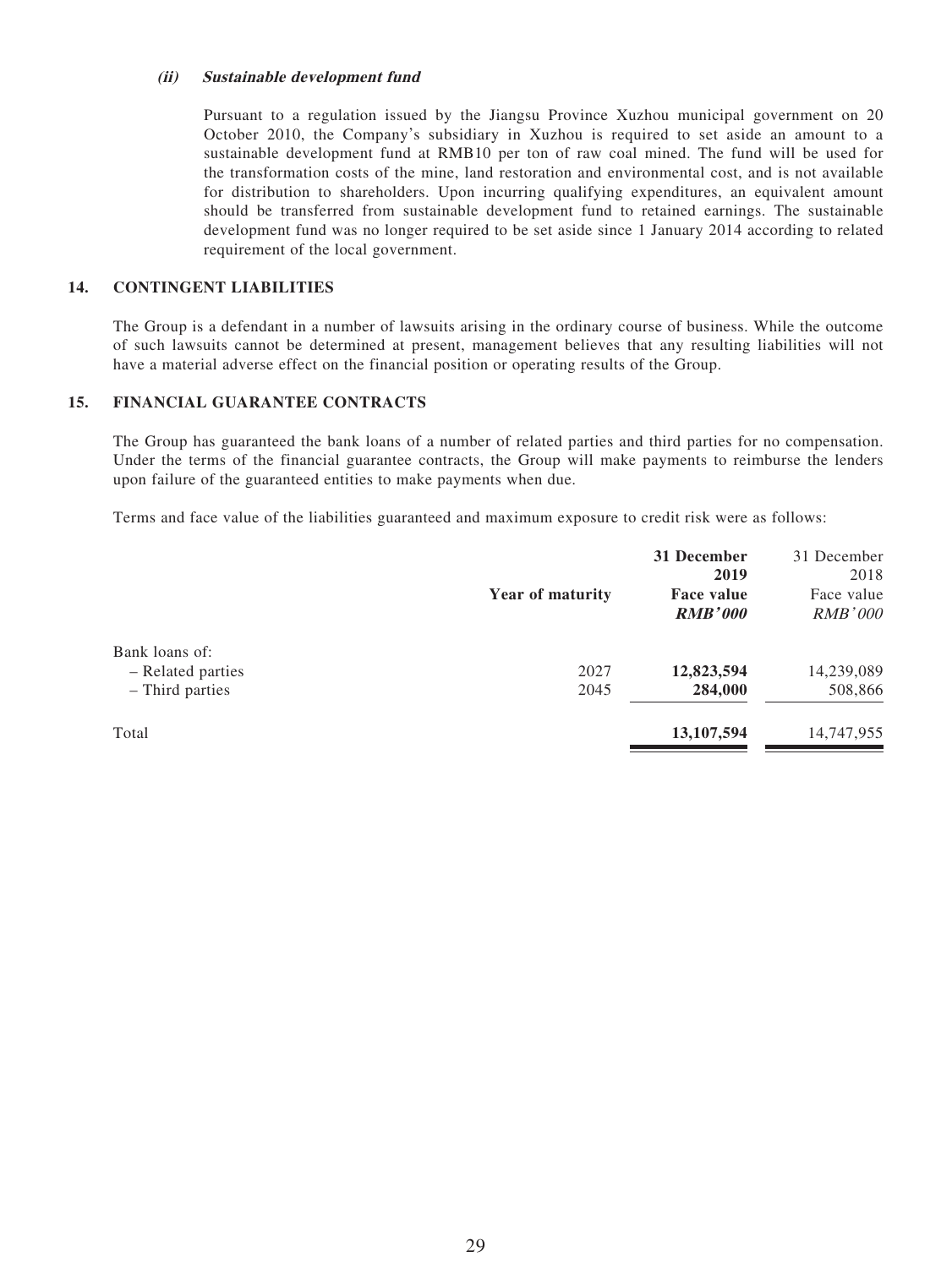#### **16. COMMITMENTS**

#### **(a) Capital commitments**

Capital expenditure contracted for by the Group at the end of the reporting period but not yet incurred is as follows:

|                               | 2019           | 2018           |
|-------------------------------|----------------|----------------|
|                               | <b>RMB'000</b> | <i>RMB'000</i> |
| Property, plant and equipment | 6,905,253      | 3,870,828      |
| Mining rights                 | 235,000        | 235,000        |
|                               | 7,140,253      | 4,105,828      |
|                               |                |                |

#### **(b) Operating lease commitments**

#### **The Group as lessee**

The Group had commitments for future minimum lease payments under non-cancellable operating leases which fall due as follows:

|                                       | 31 December<br>2018 |
|---------------------------------------|---------------------|
|                                       | <b>RMB'000</b>      |
| Within one year                       | 87,481              |
| In the second to fifth year inclusive | 237,691             |
| After five years                      | 397,958             |
|                                       | 723,130             |

#### **(c) Investment commitments**

According to the agreement entered into on 15 July 2006, Zhongtian Synergetic Energy Company Limited ("Zhongtian Synergetic") was established by the Company, China Petroleum & Chemical Corporation and other three companies. As a 38.75% shareholder, by 31 December 2019 the Company has invested RMB6,787 million in Zhongtian Synergetic and is committed to further invest RMB481 million by instalments in the future.

According to the agreement entered into in October 2014, Shanxi Jingshen Railway Company Limited ("Jingshen Railway") was established by China Coal Shaanxi Yulin Energy & Chemical Company Limited ("Shaanxi Yulin") (a subsidiary of the Company), Shaanxi Coal and Chemical Industry Group Co., Ltd., Shaanxi Yulin Coal Distribution Co., Ltd. and other six companies. As a 4% shareholder, by 31 December 2019 Shaanxi Yulin has invested RMB215 million in Jingshen Railway and is committed to further invest RMB33 million in the future.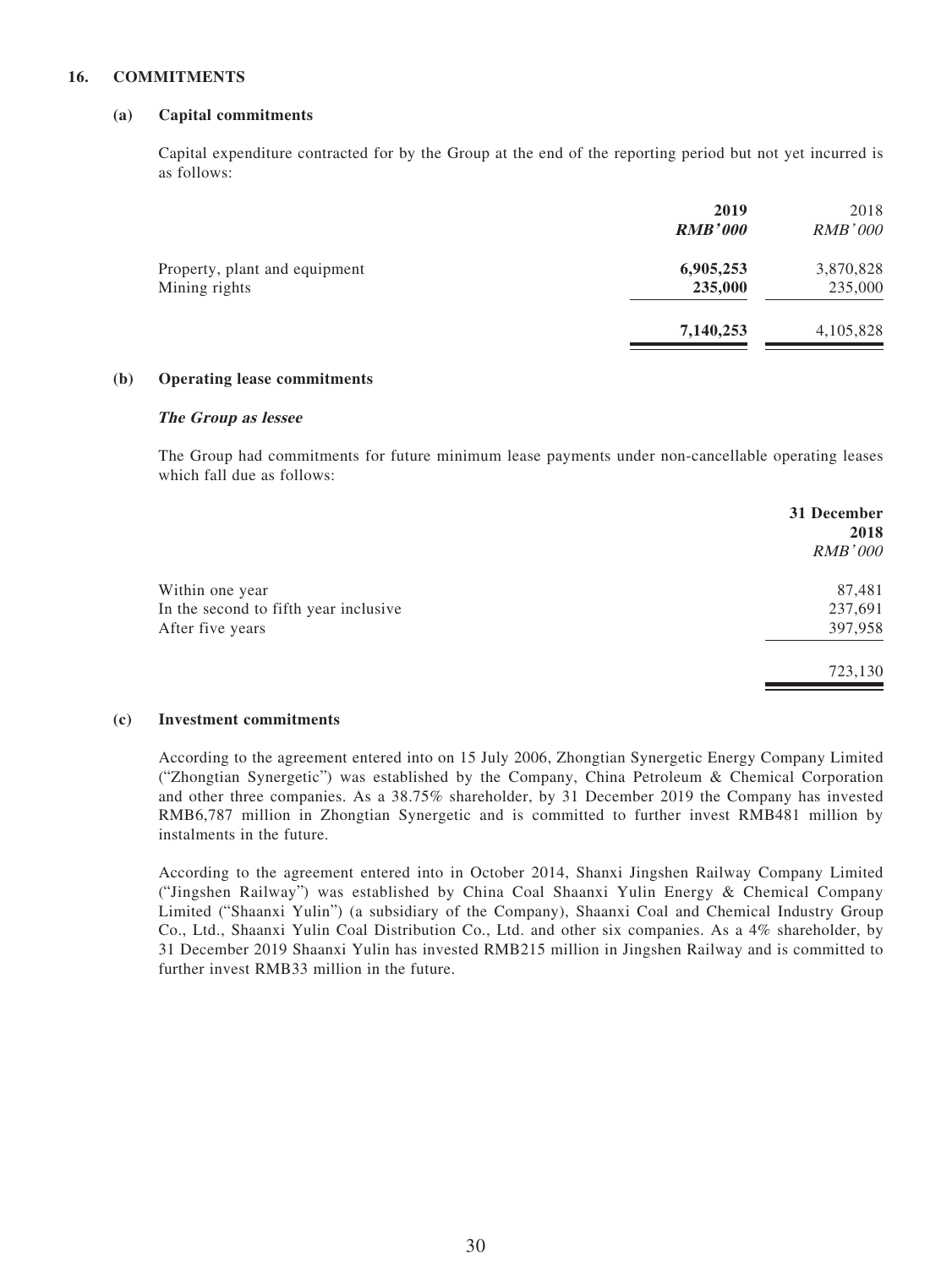### **CHAIRMAN'S STATEMENT**

Dear Shareholders,

In 2019, facing the complex situation of evidently rising risks and challenges both at home and abroad, the Chinese economy adhered to the general tone of making progress amid stability, focused on supply-side structural reforms, strove to achieve high-quality development, and maintained overall stability with progress, which shows sufficient development tenacity. China Coal Energy took reform and innovation as its driving force, thoroughly implemented a new vision of development, consolidated and deepened the results of supply-side structural reforms, maintained strategic positioning, and proactively responded to downward market price and other adverse factors. Thus, new achievements have been made in various tasks, major production and operational indicators have hit new highs, and profitability and operating quality have reached a new level. During the year, the operating revenue of the Company amounted to RMB129.3 billion, representing a year-on-year increase of 24.2%; profit before income tax amounted to RMB13.02 billion, representing a year-on-year increase of 31.2%; profit attributable to the equity holders of the Company was RMB6.20 billion, representing a year-on-year increase of 40.6%. The cash-generating capacity was further enhanced with a year-on-year increase in net cash inflow generated from production and sales activities increased of RMB6.11 billion. Return on capital improved significantly with the return on net assets increased by 1.7 percentage points year-on-year. The asset-liability structure remained sound with a decrease of the gearing ratio of 2.2 percentage points as compared to the beginning of the year.

Over the past year, China Coal Energy has adhered to safe, efficient, green, and intelligent development, continuously released advanced production capacity, accurately grasped market situation, and constantly optimized product structure. As a result, the Company achieved new breakthroughs in production and sales of major products with the sales volume of self-produced commercial coal and proprietary coal trading both exceeding 100 million tonnes, and the total coal sales volume exceeding 200 million tonnes. During the year, the production volume of commercial coal of the Company reached 100 million tonnes, representing a year-on-year increase of 32%; coal sales volume was 230 million tonnes, representing a year-on-year increase of 38.6%, of which, the sales volume of proprietary coal trading was 120 million tonnes, representing a year-on-year increase of 45.1%. Coal chemical enterprises proactively coped with market changes, continuously strengthened the linkage among production, transportation, sales and marketing, maintained the operating situation of "work safety, stable production, long period operation, fully-loaded operation and producing quality products", achieving a total output for all coal chemical products of 4.39 million tonnes, representing a year-on-year increase of 8.8%, and all the coal chemical products produced were sold out. Coal mining equipment enterprises closely seized market opportunities, proactively strived for high-quality orders, continuously optimized production organization, and accelerated the pace of production, realizing the production value of RMB8.15 billion in coal mining equipment, representing a year-on-year increase of 17.3%. On behalf of the Board of the Company, I hereby would like to express my heartfelt appreciation to all Shareholders and people from all walks of life for their concern and support to the Company over the past year!

The above achievements represent our persistent focus on the principal business, constant adherence to development strategy, continuous optimization of industrial layout structure, and relentless deepening of transformation and upgrading. The comprehensive strength of coal segment was substantially enhanced, with the orderly release of advanced production capacity of Muduchaideng Coal Mine and Nalin River No.2 Coal Mine, official commencement of operation of Xiaohuigou Coal Mine with an annual production capacity of 3 million tonnes of main coking coal, and the smooth progress of projects under construction such as Dahaize Coal Mine with an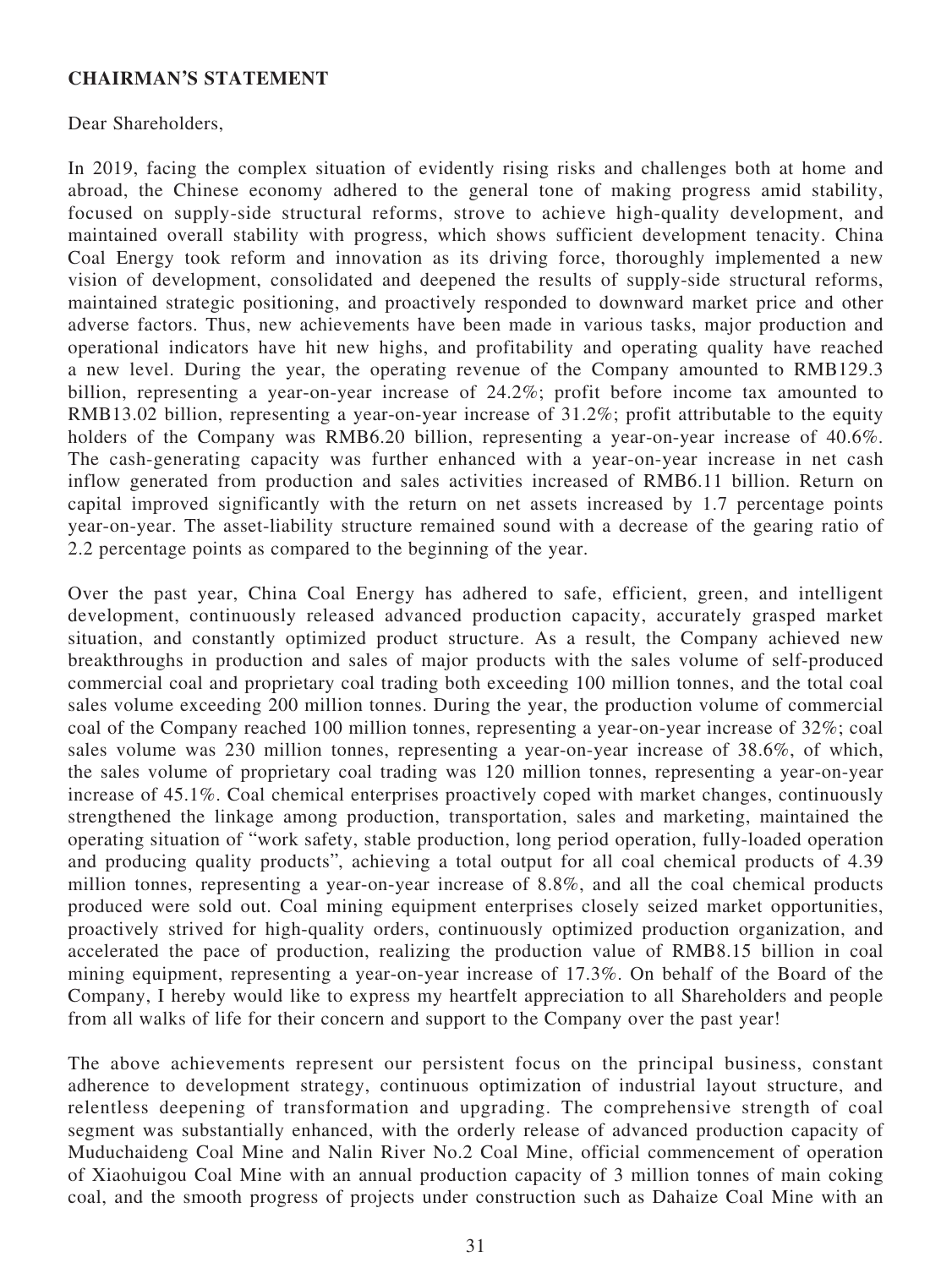annual output of 15 million tonnes of high-quality thermal coal and Libi Coal Mine with an annual output of 4 million tonnes of anthracite. The development of the coal chemical segment continued to be optimized with the steady push forward of the Technological Transformation Project of Annual Methanol Output of 1 Million Tonnes from Synthetic Gas. The power generation business was gradually scaled up with the completion of construction and commencement of operation of the 2×350MW thermal power project of Shanghai Energy Company and the 2×660MW Second Power Plant Project located in the north of Wucai Bay, Zhundong, Xinjiang. The marketing system was further improved with the full completion of the marketing network layout of domestic coastal, rivers, railways, and inland areas, the national-wide market coverage was preliminarily achieved, and the market influence and synergy of production and sales were significantly enhanced. Coal mining equipment enterprises closely focused on top-notch intelligent manufacturing, continuously improved the innovation system, and took "Double-Hundred Action" (雙百行動) as an opportunity to persistently promote industrial transformation and upgrading. With regard to the Company's finance business, its service support capabilities and fund management efficiency were improved significantly with the scale of operation, the innovation capability and profitability, and the operation quality among the most advanced positions in the industry. The circular economy of coal-electricity-chemical industry was further upgraded, and its related industries maintained stable operation with a sound development trend while the foundation for high-quality development was further consolidated, and its risk resistance capability was prominently improved.

Moving into 2020, the Company has seen a marked increase in various risks and challenges, as well as a mounting economic downward pressure, and the outbreak of novel coronavirus pneumonia has severely affected China's economy and society. The coal market witnessed more intensive competition with the growth of coal demand slowing down and the in-construction production capacities gradually released. However, in light of the strong resilience that the Chinese economy has displayed in seeking high-quality development, the basic trend of making progress while maintaining stability and long-term development has not changed. Coal will maintain its dominant role during a comparatively long period in China's energy structure. The Company is not afraid of the dark clouds blocking its view and is looking ahead with a positive mind. After years of reform, innovation and development, China Coal Energy has seen a continuous enhancement in the synergy and complementary advantages of coal, electricity, chemical and related industries, and its asset quality and risk resistance capacities have witnessed significant improvement, all of which have laid a solid groundwork for the Company's sustainable and high-quality development. The Company has sufficient confidence and rich experience to cope with all risks and challenges that may arise in the future.

The Company will continue to implement the new development concept, uphold the operating idea of "making progress amid stability with reform and innovation", continue to deepen supplyside structural reform and make coordinated efforts to push ahead all tasks, so as to achieve the annual production and operation targets and priority tasks and further promote the high-quality development of the Company. Firstly, by focusing on responsibilities and business and giving full play to the integration advantage of coal, electricity and chemical, the Company will be committed to growing stronger, better and bigger, continuously deepen industrial transformation and upgrading, and further strengthen the coordinated development of clean energy suppliers and integrated energy service providers, with an aim to ensure that the high-quality development can reach a new level. Secondly, by closely focusing on the annual production and operation targets, the Company will enhance operation and management to improve quality and efficiency, adhere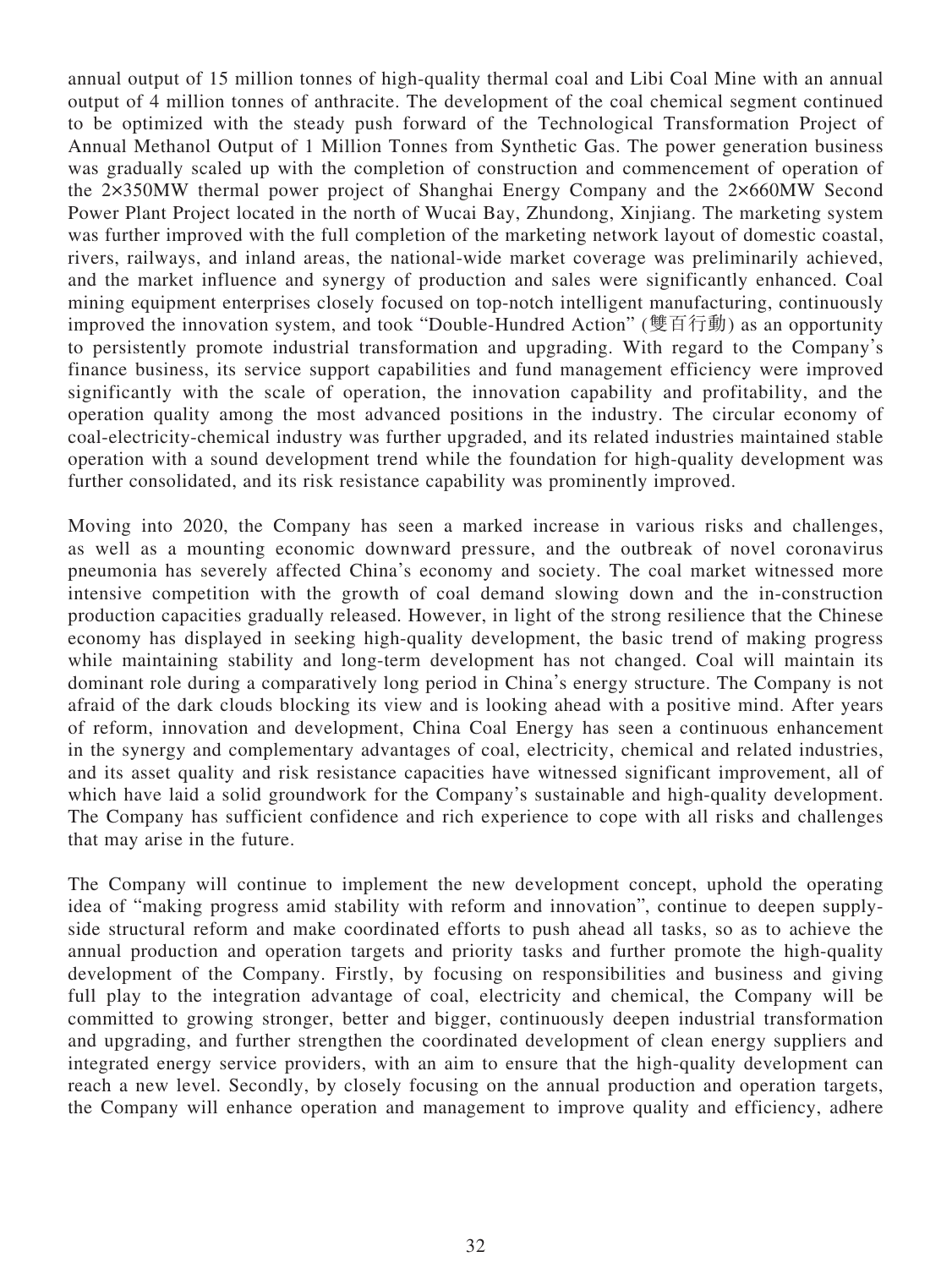to the strategy to broaden sources of income and reduce expenditure, proactively take actions to offset the effect of unfavourable factors such as the market downward pressure and the periodic impact of the novel coronavirus epidemic, with an aim to maintaining high profitability. Thirdly, the Company will overcome difficulties to deepen the reform of enterprises. By seizing the opportunity of the three-year-action-plan for state-owned enterprises reform, the Company will continue to take steps to ensure the success of the "Double-Hundred Action" (雙百行動), deepen institutional mechanism reform, and further stimulate employees' motivation and creativity, so as to continuously make new breakthroughs in various tasks. Fourthly, based on the Company's strategy, the Company will vigorously advance technological innovation, proactively carry out research and development of major programs, and strive to make breakthrough in key and core technologies, so as to enhance the competitiveness of the Company. Fifthly, by giving priority to stability in risk management and control, the Company will ensure the sustainable and healthy development through adhering to a robust operation philosophy and focusing on the management and control of risks relating to safety, operation, environmental protection, stability and epidemic disease.

The Company has a long and challenging journey to go before achieving greater goals. In 2020, China Coal Energy will keep in mind its original aspirations, strengthen its responsibilities and undertakings, and adopt a down-to-earth attitude. The Company will endeavor to forge ahead with determination with high morale in an aggressive manner with an aim to build a world first-class energy company and create more value for investors!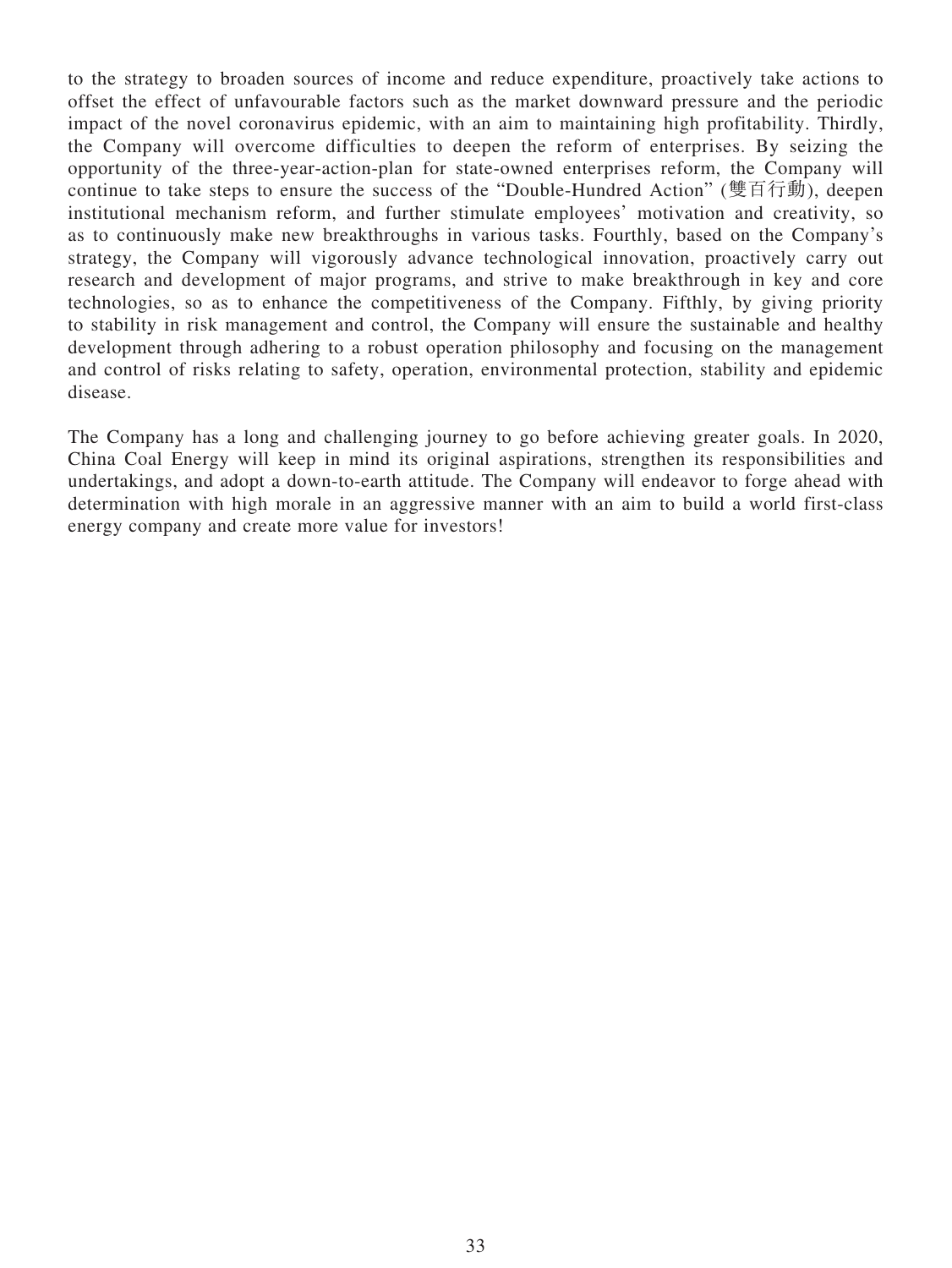### **MANAGEMENT DISCUSSION AND ANALYSIS OF FINANCIAL CONDITIONS AND OPERATING RESULTS**

The following discussion and analysis should be read in conjunction with the Group's audited financial statements and the notes thereto. The Group's financial statements have been prepared in accordance with the IFRS.

### **I. Overview**

In 2019, the Group stuck to the policy of high-quality development, consolidated and deepened the achievements of supply-side structural reform, and continuously released advanced capacities, resulting in an increase in the output of self-produced commercial coal by 24.71 million tonnes from 77.13 million tonnes in 2018 to 101.84 million tonnes. The Group further improved its marketing system, proactively expanded sales channels, as a result, the sales volume of self-produced commercial coal increased by 25.28 million tonnes from 76.67 million tonnes in 2018 to 101.95 million tonnes, marking that all coal produced were sold out, while the sales volume of proprietary coal trading increased by 37.67 million tonnes from 83.60 million tonnes in 2018 to 121.27 million tonnes, reflecting the enhanced market presence. The Group improved its product quality, optimized the product structure and scientifically controlled costs, maintained the production in a safe, efficient and stable manner and effectively offset the downward impact of price, as a result, the gross profit of coal and coal mine equipment business increased by 12.0% and 19.2% respectively over 2018, and the gross profit margin of coal chemical business was basically flat over 2018. With financial business mainly servicing for the Group's principal business, the Group continued to press ahead with management innovation and technological innovation on financial business, leading to an increase of 21.8% and 17.5% in the amount of self-operated loans and the deposits absorbed respectively, and bringing effectiveness and efficiency of capital concentration into full play. As asset quality continued to improve, asset impairment loss (including credit impairment loss with reversal deducted) decreased by RMB575 million over 2018. The Group encouraged investment entities to strengthen corporate governance and increase economic returns, as a result, profits attributable to associates and joint ventures increased by RMB788 million from 2018.

Focusing on quality benefits and core competitiveness, the Group continuously optimized its industrial layout structure, promoted transformation and upgrading, and laid a solid foundation for coping with difficulties and challenges regarding high-quality development. In 2019, despite of the unfavorable factors such as the downward market prices of main products, the major performance indicators reached new highs, and the financial soundness was further enhanced.

|                                                             |             |             | Unit: RMB100 million |           |
|-------------------------------------------------------------|-------------|-------------|----------------------|-----------|
|                                                             | For the     | For the     | Year-on-year         |           |
|                                                             | year ended  | year ended  | Increase/            | Increase/ |
|                                                             | 31 December | 31 December | decrease             | decrease  |
|                                                             | 2019        | 2018        | in amount            | $(\%)$    |
|                                                             |             | (restated)  |                      |           |
| Revenue                                                     | 1,292.94    | 1,041.40    | 251.54               | 24.2      |
| Profit before income tax                                    | 130.19      | 99.25       | 30.94                | 31.2      |
| <b>EBITDA</b>                                               | 248.57      | 193.74      | 54.83                | 28.3      |
| Profit attributable to the equity holders<br>of the Company | 61.97       | 44.06       | 17.91                | 40.6      |
| Net cash generated from operating activities                | 219.84      | 204.26      | 15.58                | 7.6       |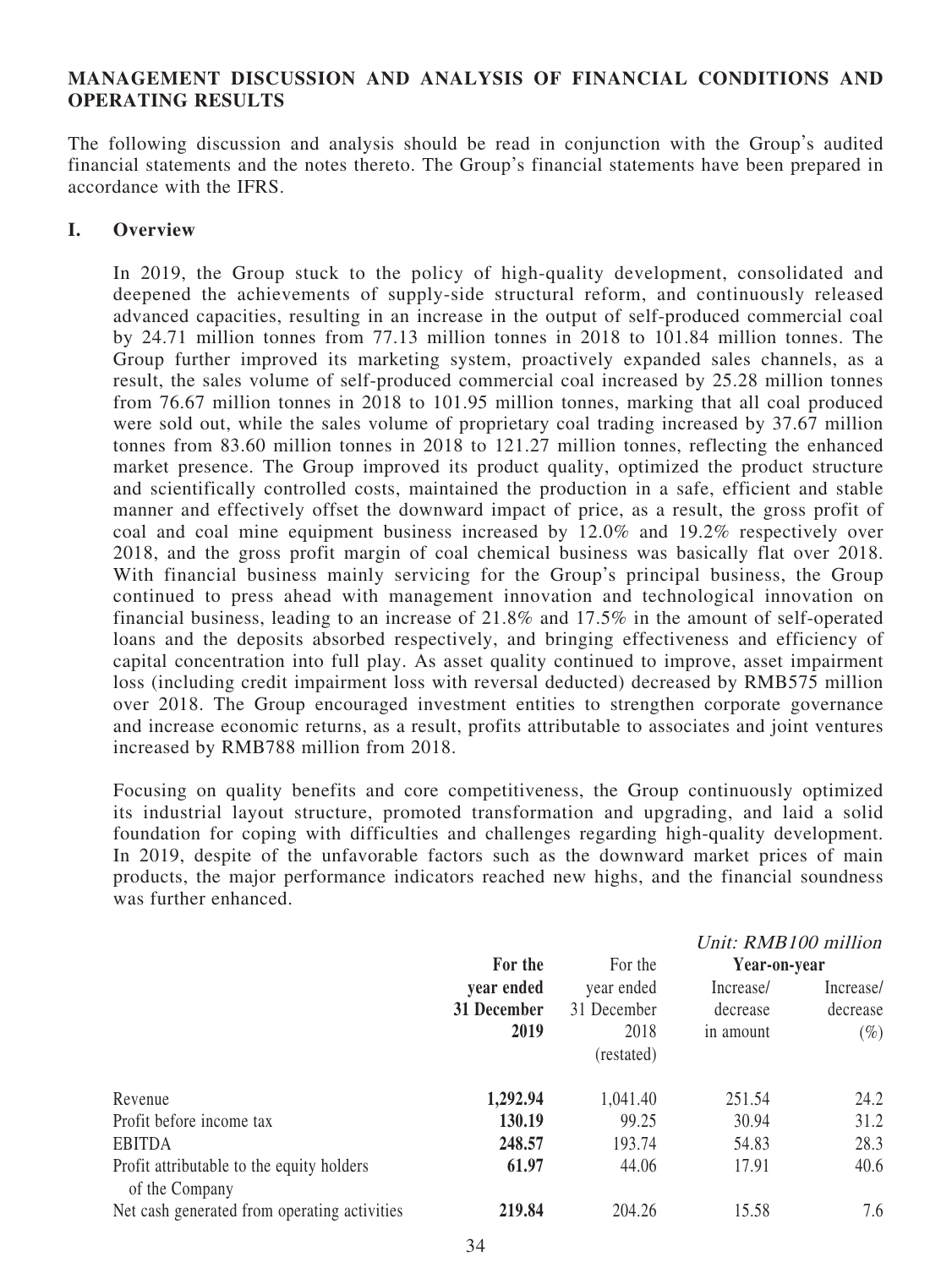#### Unit: RMB100 million **As at 31 December 2019** As at 31 December 2018 **Year-on-year** Increase/ decrease in amount Increase/ decrease  $(\%)$ (restated) Assets **2,724.69** 2,642.73 81.96 3.1 Liabilities **1,552.48** 1,537.73 14.75 1.0 **Interest-bearing debts 942.40** 973.61 -31.21 -3.2 Equity **1,172.21** 1,105.00 67.21 6.1 Equity attributable to the equity holders of the Company **970.19** 919.51 50.68 5.5 Gearing ratio  $(\%)$  = total interest-bearing  $\diamond$  debts/(total interest-bearing debts + equity)  $44.6$  46.8 A decrease of 2.2 percentage points

### **II. Operating Results**

### **(1) Consolidated operating results**

Revenue, cost of sales and gross profit before netting of inter-segmental sales generated from each operating segment of the Group for the year ended 31 December 2019 and the year-on-year changes are set out as follows:

|                                                              | For the year ended<br>31 December 2019<br>(before netting of<br>inter-segmental sales) |                  |                 |                  | Unit: RMB100 million<br>Year-on-year increase/<br>decrease in amount |                 |
|--------------------------------------------------------------|----------------------------------------------------------------------------------------|------------------|-----------------|------------------|----------------------------------------------------------------------|-----------------|
|                                                              | Revenue                                                                                | Cost of<br>sales | Gross<br>profit | Revenue          | Cost of<br>sales                                                     | Gross<br>profit |
| Coal operations                                              | 1,045.08                                                                               | 882.80           | 162.28          | 235.96           | 218.60                                                               | 17.36           |
| Coal chemical operations<br>Coal mining equipment operations | 177.72<br>82.70                                                                        | 146.78<br>71.60  | 30.94<br>11.10  | $-2.34$<br>12.18 | $-1.18$<br>10.39                                                     | $-1.16$<br>1.79 |
| Financial operations                                         | 11.82                                                                                  | 3.54             | 8.28            | 11.82            | 3.51                                                                 | 8.31            |
| Other operations                                             | 54.41                                                                                  | 54.10            | 0.31            | 15.90            | 12.59                                                                | 3.31            |
| Inter-segment elimination                                    | $-78.79$                                                                               | $-75.85$         | $-2.94$         | $-21.98$         | $-19.78$                                                             | $-2.20$         |
| The Group                                                    | 1,292.94                                                                               | 1,082.97         | 209.97          | 251.54           | 224.13                                                               | 27.41           |

Note: In view of the development of its financial operations, the Group has singled it out as an independent business segment and separately disclosed such information as the revenue and cost of sales in the management's discussion and analysis of the Group's financial conditions and operating results as well as the business performance since 2019, as an effort to facilitate the financial statement users' understanding of the performance of various business segments.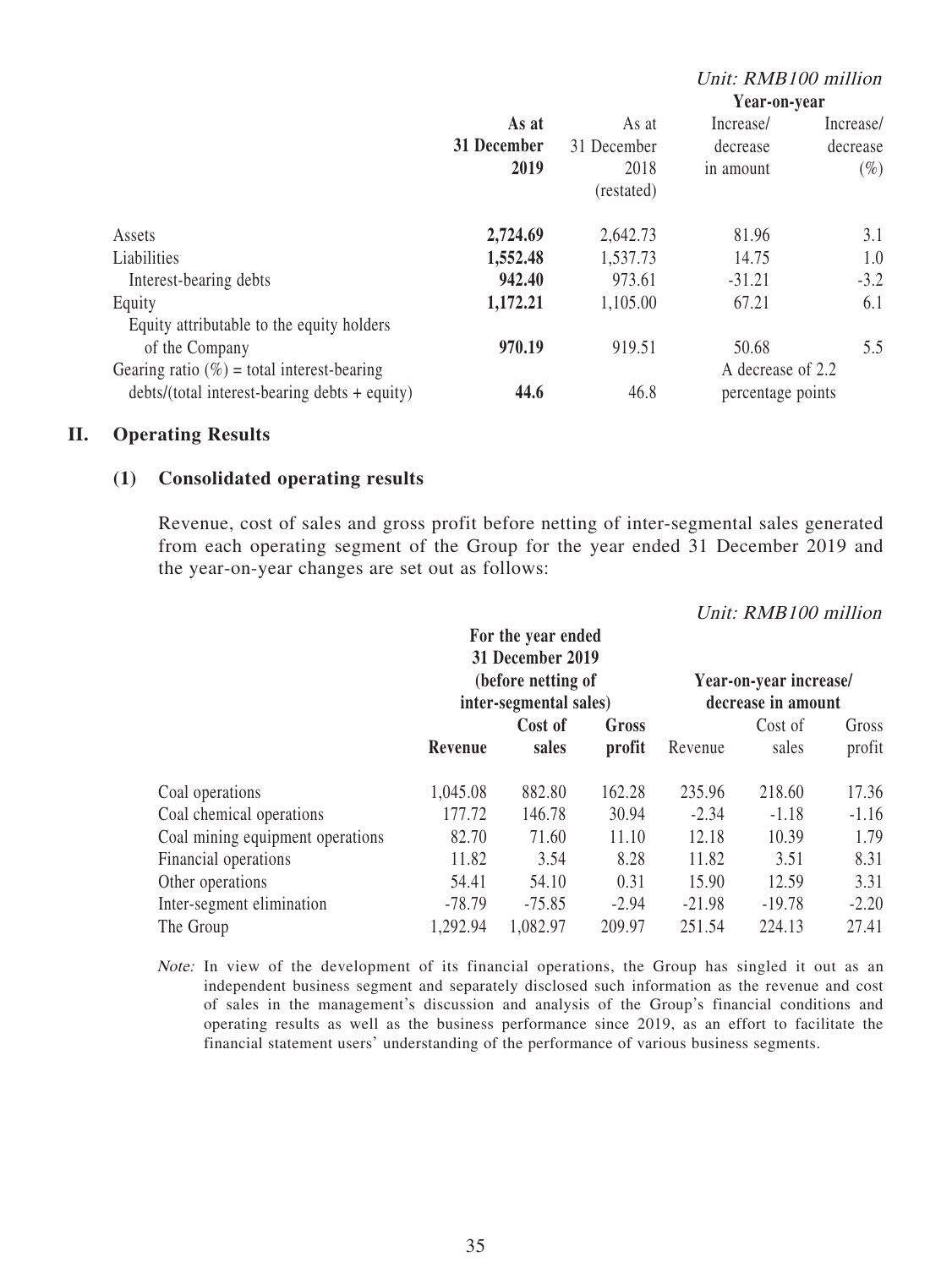### **1. Revenue**

For the year ended 31 December 2019, the Group's revenue increased from RMB104.140 billion for the year ended 31 December 2018 to RMB129.294 billion, representing an increase of RMB25.154 billion or 24.2%, which was mainly due to the an increase in the output of self-produced commercial coal as a result of the gradual release of advanced coal production capacity by the Group, as well as the expansion on the sales scale of proprietary coal trading of the Group through leveraging on its marketing advantages, which resulted in a year-on-year increase of RMB22.525 billion in the revenue net of inter-segmental sales, representing an increase of 29.2%.

Revenue net of inter-segmental sales generated from each operating segment of the Group for the year ended 31 December 2019 and the year-on-year changes are set out as follows:

|                                  | Unit: RMB100 million                 |                       |              |           |
|----------------------------------|--------------------------------------|-----------------------|--------------|-----------|
|                                  | Revenue net of inter-segmental sales |                       |              |           |
|                                  | For the                              | For the<br>year ended | Year-on-year |           |
|                                  | year ended                           |                       | Increase/    | Increase/ |
|                                  | 31 December                          | 31 December           | decrease     | decrease  |
|                                  | 2019                                 | 2018                  | in amount    | $(\%)$    |
|                                  |                                      | (restated)            |              |           |
| Coal operations                  | 996.19                               | 770.94                | 225.25       | 29.2      |
| Coal chemical operations         | 175.12                               | 178.66                | $-3.54$      | $-2.0$    |
| Coal mining equipment operations | 70.21                                | 61.85                 | 8.36         | 13.5      |
| Financial operations             | 7.76                                 |                       | 7.76         |           |
| Other operations                 | 43.66                                | 29.95                 | 13.71        | 45.8      |
| The Group                        | 1,292.94                             | 1,041.40              | 251.54       | 24.2      |

The proportion of revenue net of inter-segmental sales generated from each operating segment of the Group in the Group's total revenue for the year ended 31 December 2019 and the year-on-year changes are set out as follows:

|                                                                                 | Proportion of revenue net<br>of inter-segmental sales $(\%)$ |                                                            |                                                          |
|---------------------------------------------------------------------------------|--------------------------------------------------------------|------------------------------------------------------------|----------------------------------------------------------|
|                                                                                 | For the<br>year ended<br>31 December<br>2019                 | For the<br>year ended<br>31 December<br>2018<br>(restated) | Increase/<br>decrease<br><i>(percentage)</i><br>point(s) |
| Coal operations<br>Coal chemical operations<br>Coal mining equipment operations | 77.1<br>13.5<br>5.4<br>0.6                                   | 74.0<br>17.2<br>5.9                                        | 3.1<br>$-3.7$<br>$-0.5$<br>0.6                           |
| Financial operations<br>Other operations                                        | 3.4                                                          | 2.9                                                        | 0.5                                                      |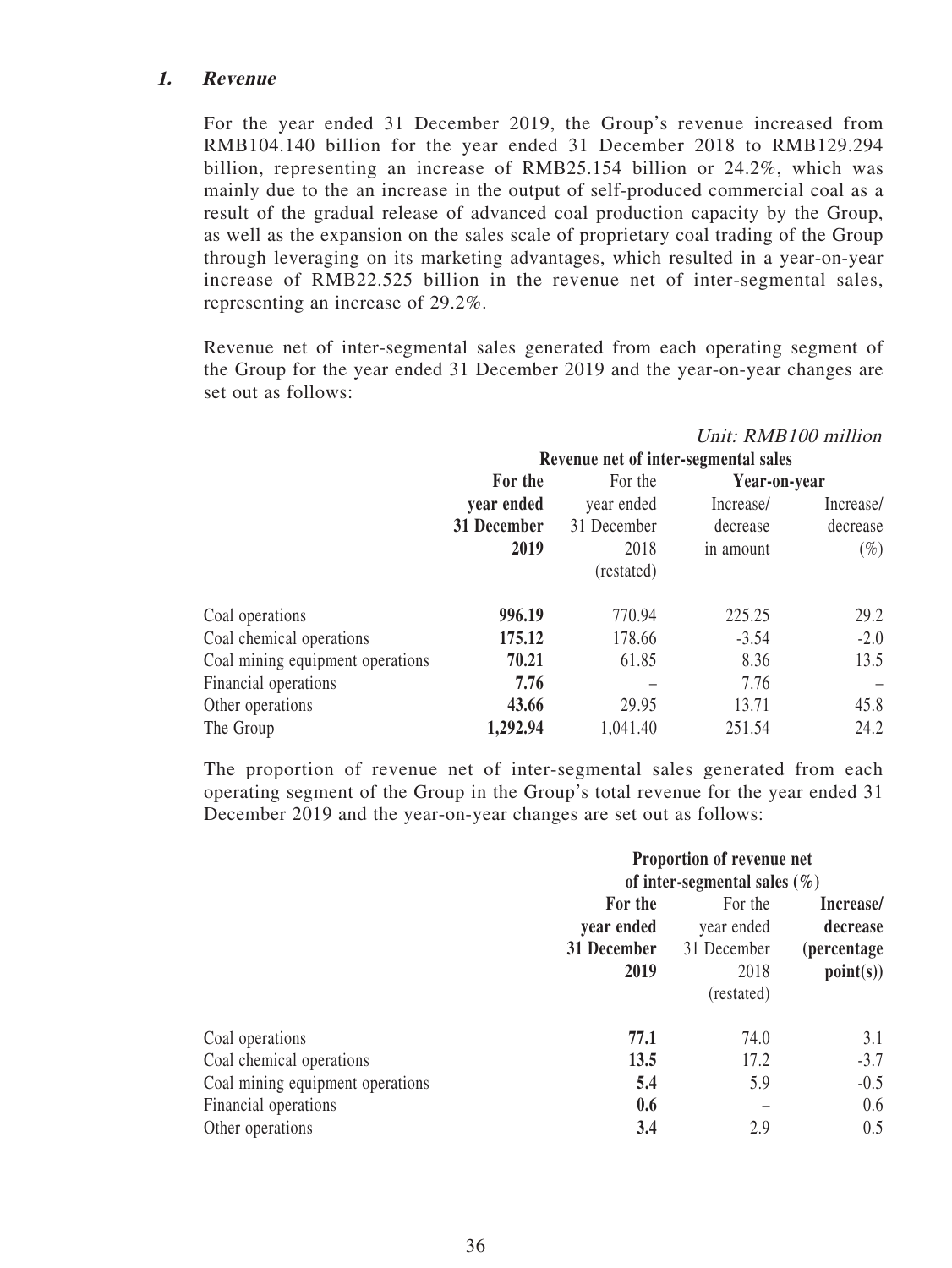# **2. Cost of sales**

For the year ended 31 December 2019, the Group's cost of sales increased by 26.1% from RMB85.884 billion for the year ended 31 December 2018 to RMB108.297 billion, which was mainly due to the increase in the output and sales volume of self-produced commercial coal of the Group, the expansion on the scale of proprietary coal trading etc., all of which led to a year-on-year increase of RMB21.860 billion or 32.9% in the cost of sales of its coal business. The changes in the major items of the Group's cost of sales are analysed as follows:

The costs of materials used and goods traded increased by 24.9% from RMB53.879 billion for the year ended 31 December 2018 to RMB67.283 billion, which was mainly attributable to the year-on-year increase of 37.67 million tonnes in the sales volume of proprietary coal trading of the Group, which led to a year-on-year increase of RMB12.498 billion in procurement costs of trading coal. In addition, a year-on-year increase in the output of self-produced commercial coal resulted in the corresponding increase of material consumption for coal production.

Staff costs increased by 21.8% from RMB4.542 billion for the year ended 31 December 2018 to RMB5.532 billion, which was mainly attributable to the fact that some construction projects of the Group were successively put into production, as well as the Group's adjustments to the salaries of its employees in consideration of its operating results.

Depreciation and amortisation costs increased by 32.7% from RMB6.940 billion for the year ended 31 December 2018 to RMB9.209 billion, which was mainly attributable to the successive commissioning of the Group's certain construction projects.

Repairs and maintenance costs increased by 21.7% from RMB1.530 billion for the year ended 31 December 2018 to RMB1.862 billion, which was mainly due to the Group's effort in strengthening the daily repairs and maintenance of its equipment.

Transportation costs and port expenses increased by 24.4% from RMB9.992 billion for the year ended 31 December 2018 to RMB12.435 billion, which was mainly attributable to the increase in sales volume of coal that bears the railroad transportation costs and port expenses as a result of the expansion of the Group's coal sales scale.

Sales taxes and surcharges increased by 23.0% from RMB2.835 billion for the year ended 31 December 2018 to RMB3.486 billion, which was mainly attributable to the increase in the sales revenue of the Group's self-produced commercial coal, resulting in the year-on-year increase of resource tax and surcharge tax.

Outsourced mining engineering fees increased by 90.9% from RMB1.807 billion for the year ended 31 December 2018 to RMB3.450 billion, which was mainly attributable to the increase in the outsourced mining engineering volume due to the expansion of coal production scale of the Group, as well as the adoption of several measures such as increasing its efforts to strip the open-pit mines and excavating the underground mines for enhancing the continuous production.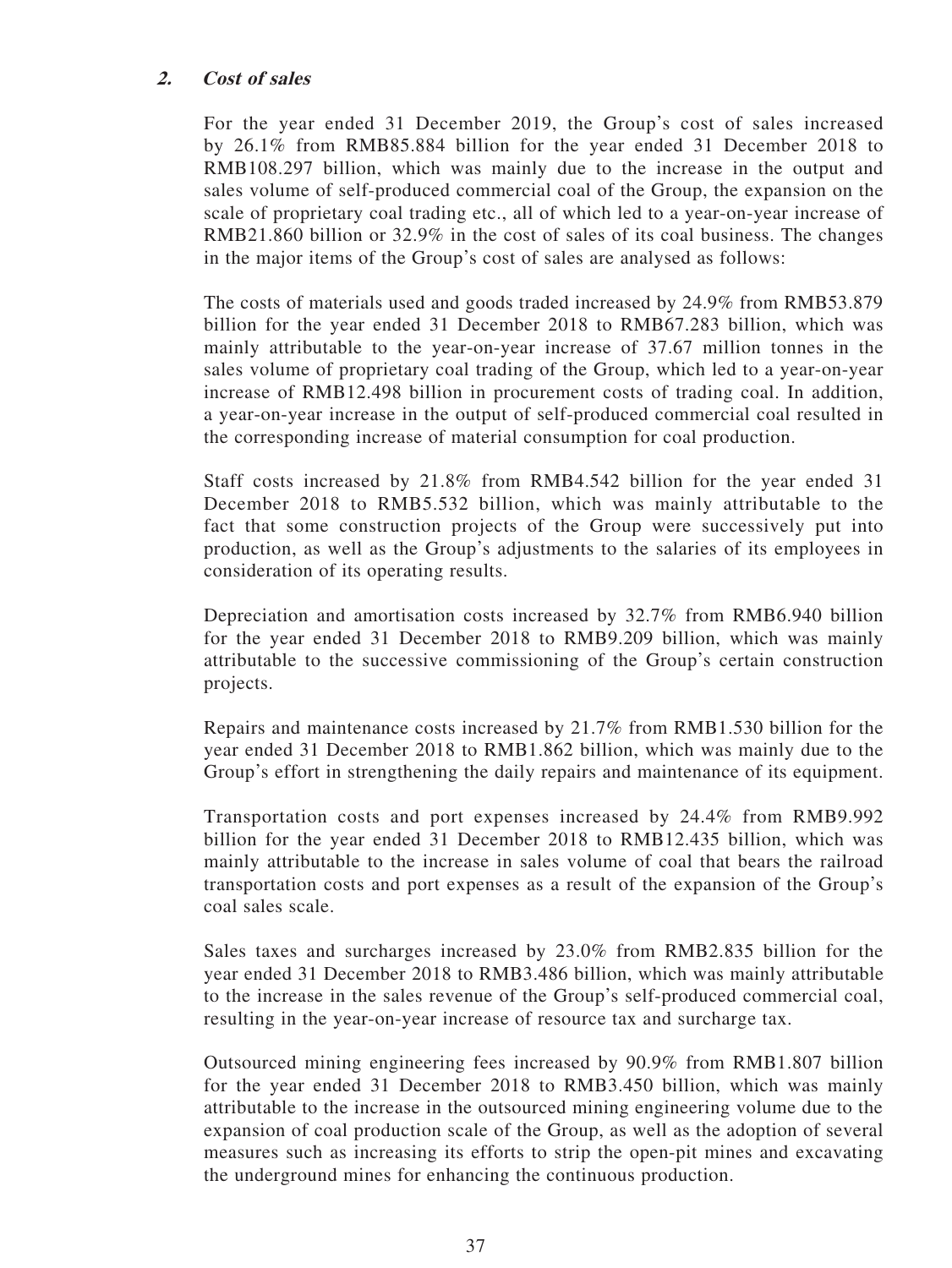Other costs increased by 15.6% from RMB4.359 billion for the year ended 31 December 2018 to RMB5.040 billion, which was mainly attributable to the increase in expenses such as the Group's related sporadic engineering expenditure and auxiliary expenses.

# **3. Gross profit and gross profit margin**

For the year ended 31 December 2019, affected by the downward market prices of main products, the Group's integrated gross profit margin decreased by 1.3 percentage points from 17.5% for the year ended 31 December 2018 to 16.2%. However, the price downward affect was effectively offset through the measures of the continuous release of advanced coal production capacity, scientific cost control and proactive expansion of sales scale of the Group, as a result of which, the Group's gross profit increased by 15.0% from RMB18.256 billion for the year ended 31 December 2018 to RMB20.997 billion.

The gross profit and gross profit margin from each operating segment of the Group for the year ended 31 December 2019 and the year-on-year changes are set out as follows:

|                                  |             |              |           |                            | Unit: RMB100 million |                     |  |
|----------------------------------|-------------|--------------|-----------|----------------------------|----------------------|---------------------|--|
|                                  |             | Gross profit |           | Gross profit margin $(\%)$ |                      |                     |  |
|                                  | For the     | For the      |           | For the                    | For the              | Increase/           |  |
|                                  | year ended  | year ended   | Increase/ | year ended                 | year ended           | decrease            |  |
|                                  | 31 December | 31 December  | decrease  | 31 December                | 31 December          | <i>(percentage)</i> |  |
|                                  | 2019        | 2018         | $(\%)$    | 2019                       | 2018                 | point(s)            |  |
|                                  |             | (restated)   |           |                            | (restated)           |                     |  |
| Coal operations                  | 162.28      | 144.92       | 12.0      | 15.5                       | 17.9                 | $-2.4$              |  |
| Self-produced commercial coal    | 156.44      | 140.38       | 11.4      | 31.5                       | 36.1                 | $-4.6$              |  |
| Proprietary coal trading         | 5.31        | 3.97         | 33.8      | 1.0                        | 1.0                  |                     |  |
| Coal chemical operations         | 30.94       | 32.10        | $-3.6$    | 17.4                       | 17.8                 | $-0.4$              |  |
| Coal mining equipment operations | 11.10       | 9.31         | 19.2      | 13.4                       | 13.2                 | 0.2                 |  |
| Financial operations             | 8.28        | $-0.03$      | -         | 70.1                       |                      | -                   |  |
| Other operations                 | 0.31        | $-3.00$      |           | 0.6                        | $-7.8$               | 8.4                 |  |
| The Group                        | 209.97      | 182.56       | 15.0      | 16.2                       | 17.5                 | $-1.3$              |  |

Note: The above gross profit and gross profit margin of each operating segment are figures before netting of inter-segmental sales.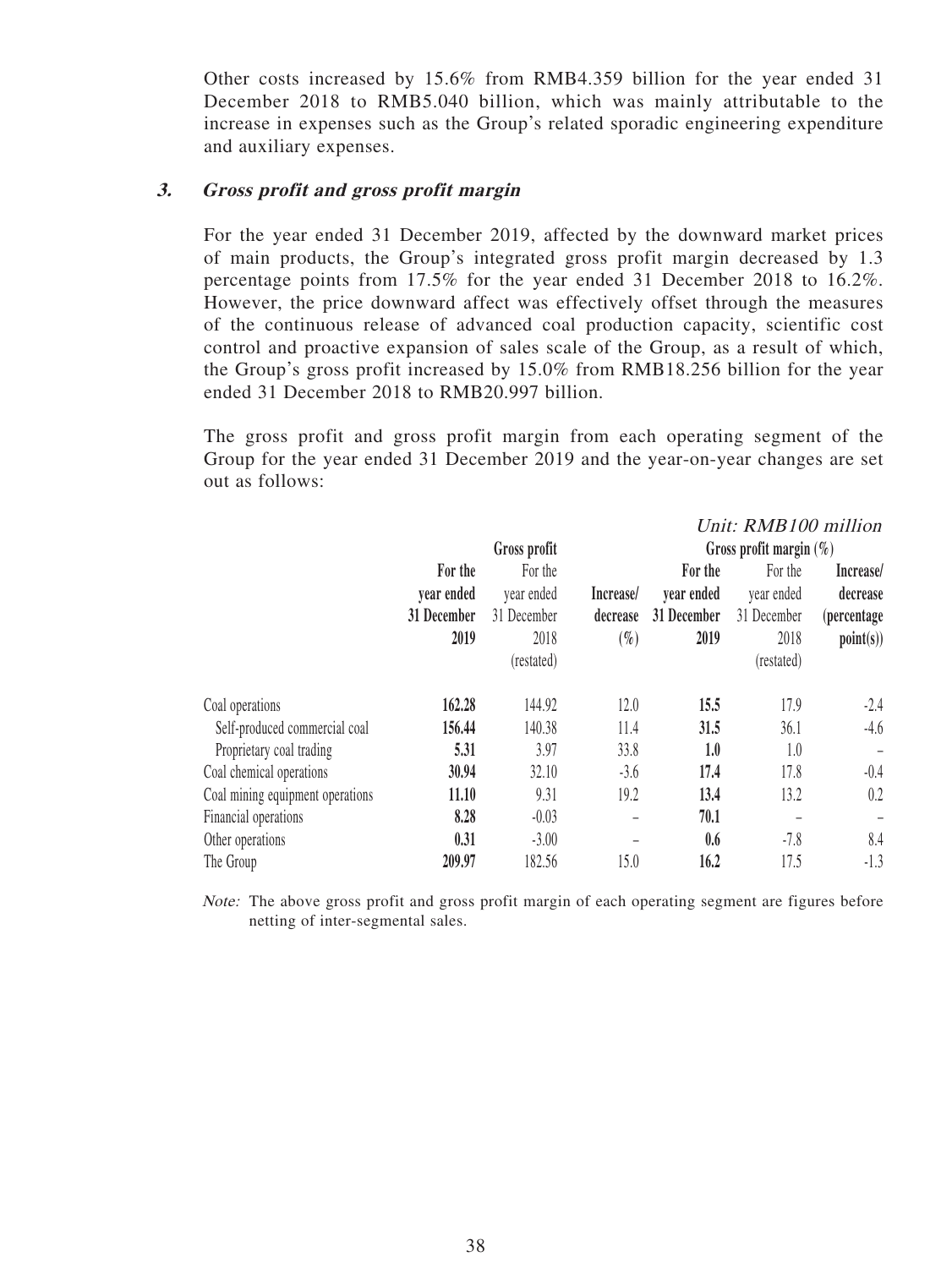# **(2) Operating results of segments**

# **1. Coal Operations Segment**

# (1) Revenue

Revenue from the coal operations of the Group was mainly generated from sales of coal produced from self-owned coal mines and coal washing plants (sales of self-produced commercial coal) to domestic and overseas customers. In addition, the Group also purchased coal from external enterprises for resale to customers (sales of proprietary coal trading) and engaged in coal import and export and domestic agency services.

For the year ended 31 December 2019, the revenue from coal operations of the Group increased by 29.2% from RMB80.912 billion for the year ended 31 December 2018 to RMB104.508 billion. Revenue net of inter-segmental sales increased by 29.2% from RMB77.094 billion for year ended 31 December 2018 to RMB99.619 billion.

For the year ended 31 December 2019, the revenue from sales of the self-produced commercial coal of the Group increased by 27.5% from RMB38.914 billion for year ended 31 December 2018 to RMB49.596 billion, which was mainly attributable to the year-on-year increase of 25.28 million tonnes in the sales volume and RMB12.827 billion in the sales revenue of self-produced commercial coal; the year-on-year decrease of RMB22/ tonne in the weighted average sales price led to a decrease of RMB2.145 billion in the revenue of self-produced commercial coal. Revenue net of inter-segmental sales increased by 24.2% from RMB38.426 billion for the year ended 31 December 2018 to RMB47.708 billion.

For the year ended 31 December 2019, the revenue from sales of proprietary coal trading of the Group increased by 31.2% from RMB41.515 billion for the year ended 31 December 2018 to RMB54.450 billion, which was mainly attributable to the year-on-year increase of 37.67 million tonnes in the sales volume and RMB18.703 billion in the revenue from sales of proprietary coal trading; the year-on-year decrease of RMB48/tonne in the comprehensive sales price led to a decrease of RMB5.768 billion in the revenue from sales of proprietary coal trading. Revenue net of inter-segmental sales increased by 34.7% from RMB38.257 billion for year ended 31 December 2018 to RMB51.529 billion.

For the year ended 31 December 2019, revenue from coal agency operations of the Group increased by RMB2 million from RMB31 million for the year ended 31 December 2018 to RMB33 million.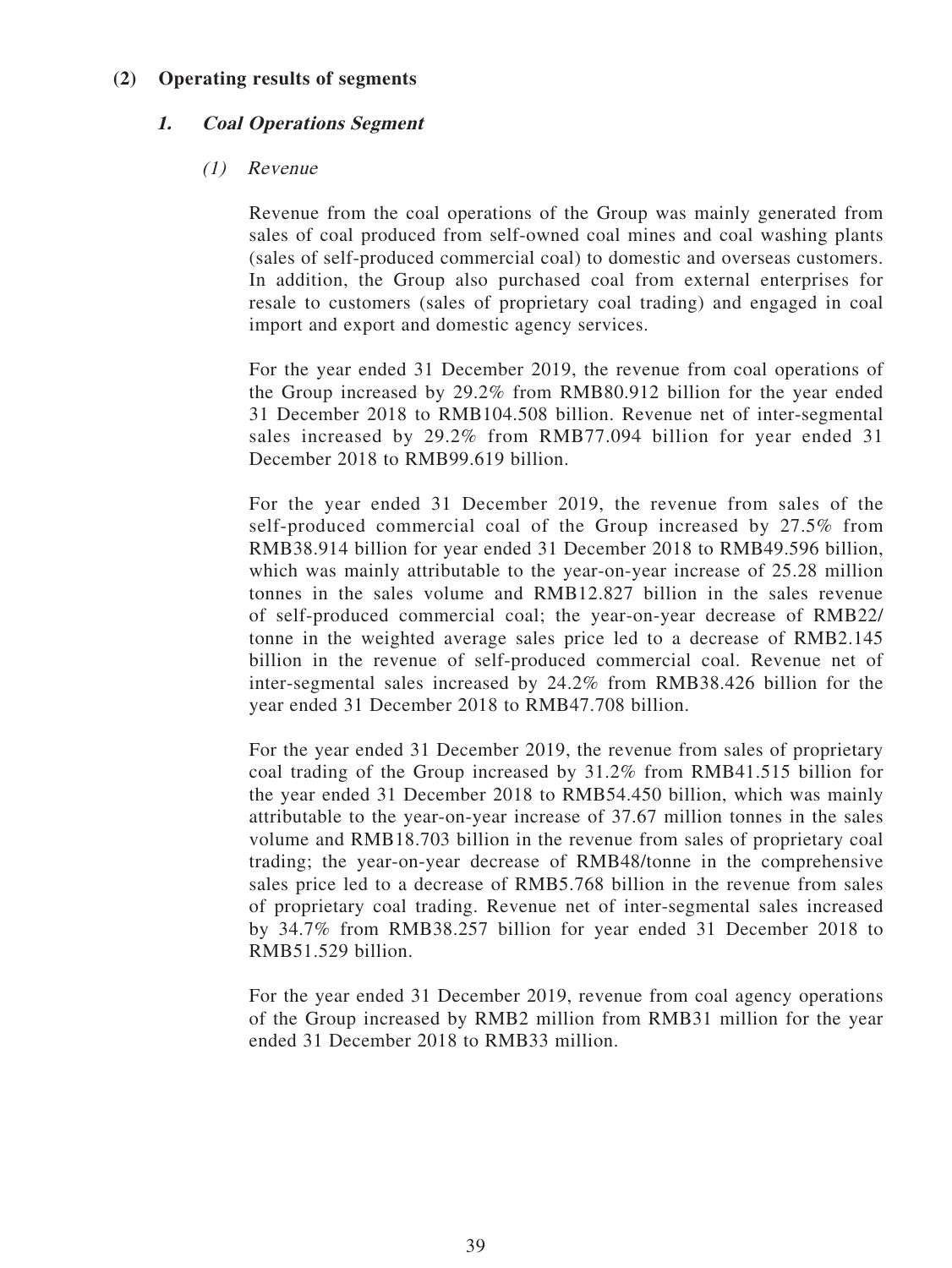The Group's coal sales volume and selling prices for the year ended 31 December 2019 and the year-on-year changes before netting of inter-segmental sales are set out as follows:

|         |                         |           |                        |                    |                |                    |                |                    | Year-on-year             |           |                   |
|---------|-------------------------|-----------|------------------------|--------------------|----------------|--------------------|----------------|--------------------|--------------------------|-----------|-------------------|
|         |                         |           |                        | For the year ended |                | For the year ended |                | Increase/decrease  |                          | Increase/ |                   |
|         |                         |           |                        | 31 December 2019   |                | 31 December 2018   |                | in amount          |                          | decrease  |                   |
|         |                         |           |                        | <b>Sales</b>       | <b>Selling</b> | Sales              | Selling        | Sales              | Selling                  | Sales     | Selling           |
|         |                         |           |                        | volume<br>(10,000) | price<br>(RMB/ | volume<br>(10,000) | price<br>(RMB/ | volume<br>(10,000) | price<br>(RMB/           | volume    | price             |
|         |                         |           |                        | <i>tonnes</i> )    | <i>tonne</i>   | <i>tonnes</i> )    | <i>tonne</i> ) | <i>tonnes</i> )    | <i>tonne</i> )           | $(\%)$    | $(\%)$            |
| I.      | Self-produced           |           |                        |                    |                |                    |                |                    |                          |           |                   |
|         | commercial coal         | Total     |                        | 10,195             | 486            | 7,667              | 508            | 2,528              | $-22$                    | 33.0      | $-4.3$            |
|         |                         | $($ [ $)$ | Thermal coal           | 9,162              | 432            | 6,792              | 443            | 2,370              | $-11$                    | 34.9      | $-2.5$            |
|         |                         |           | Domestic sale<br>1.    | 9,143              | 431            | 6,786              | 442            | 2,357              | $-11$                    | 34.7      | $-2.5$            |
|         |                         |           | 2.<br>Export           | 19                 | 579            | 6                  | 590            | 13                 | $-11$                    | 216.7     | $-1.9$            |
|         |                         | (II)      | Coking coal            | 1,033              | 973            | 875                | 1,012          | 158                | $-39$                    | 18.1      | $-3.9$            |
|         |                         |           | Domestic sale          | 1,033              | 973            | 875                | 1,012          | 158                | $-39$                    | 18.1      | $-3.9$            |
| $\prod$ | Proprietary coal        |           |                        |                    |                |                    |                |                    |                          |           |                   |
|         | trading                 | Total     |                        | 12,127             | 449            | 8,360              | 497            | 3,767              | $-48$                    | 45.1      | $-9.7$            |
|         |                         | $($ [ $)$ | Domestic               |                    |                |                    |                |                    |                          |           |                   |
|         |                         |           | resale                 | 11,984             | 447            | 8,305              | 494            | 3,679              | $-47$                    | 44.3      | $-9.5$            |
|         |                         | (II)      | Self-operated exports* | 35                 | 1,247          | 27                 | 1,260          | 8                  | $-13$                    | 29.6      | $-1.0$            |
|         |                         | (III)     | Import trading         | 108                | 392            | 28                 | 526            | $80\,$             | $-134$                   | 285.7     | $-25.5$           |
| III.    | Import and export and   |           |                        |                    |                |                    |                |                    |                          |           |                   |
|         | domestic agency $\star$ | Total     |                        | 806                | 4              | 658                | $\sqrt{5}$     | 148                | $-1$                     | 22.5      | $-20.0$           |
|         |                         | $($ [ $)$ | Import agency          | 139                | 4              | 40                 | 5              | 99                 | $-1$                     | 247.5     | $-20.0$           |
|         |                         | (II)      | Export agency          | 156                | 8              | 238                | $\,$ $\,$      | $-82$              | $\overline{\phantom{0}}$ | $-34.5$   |                   |
|         |                         | (III)     | Domestic agency        | 511                | $\mathfrak{z}$ | 380                | $\overline{3}$ | 131                | $\equiv$                 | 34.5      | $\qquad \qquad -$ |

\* : Briquette export.

★: Selling price is agency service fee.

Note: Sales volume of the commercial coal includes the inter-segment self-consumption volume of the Group, which amounted to 14.42 million tonnes for 2019 and 11.20 million tonnes for 2018.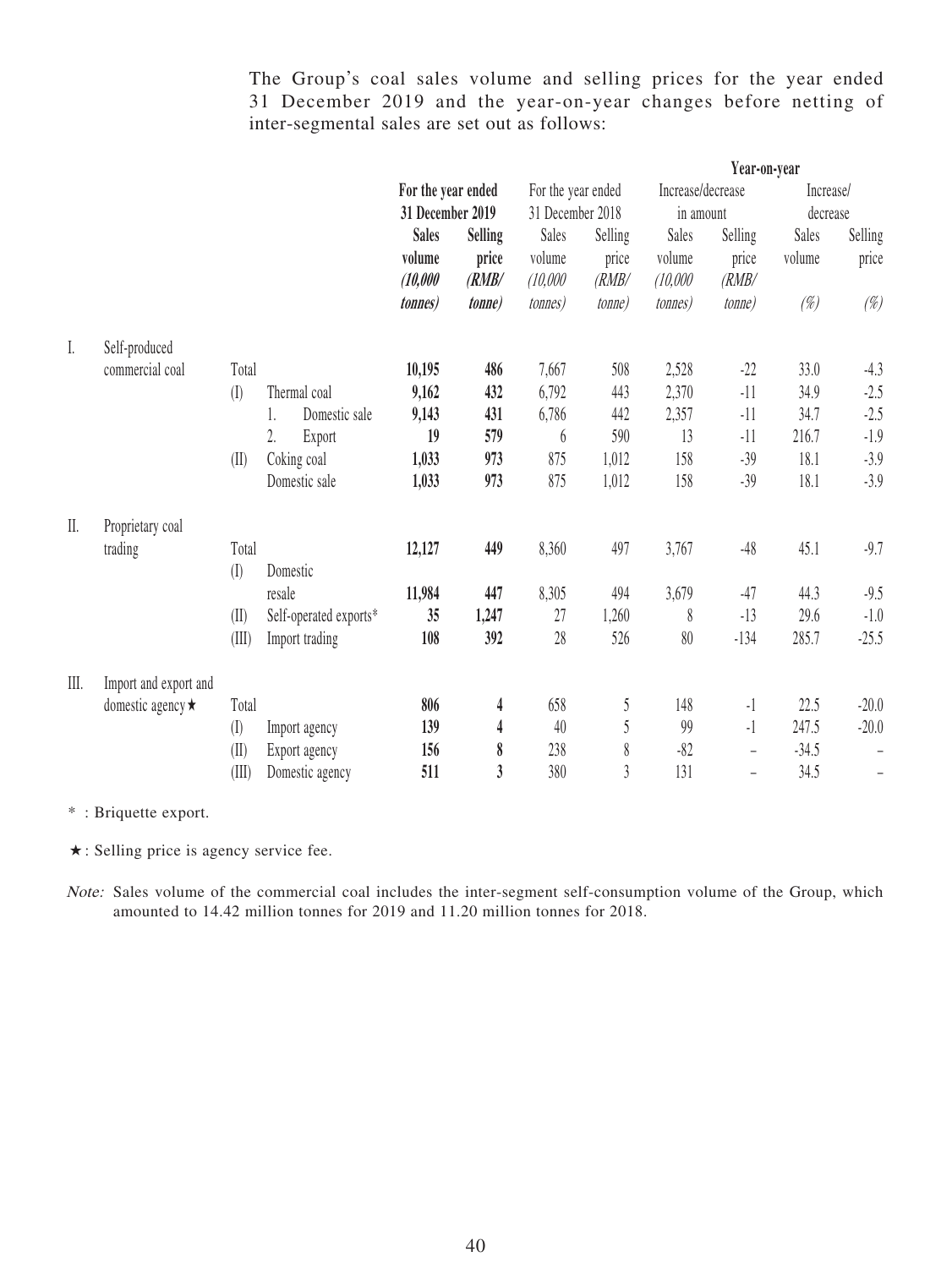#### (2) Cost of sales

For the year ended 31 December 2019, the Group's sales cost of coal business increased by 32.9% from RMB66.420 billion for the year ended 31 December 2018 to RMB88.280 billion, which was mainly attributable to the continuous release of advanced coal production capacity and expansion on the scale of proprietary coal trading led to a significant increase in the sales volume of coal. The composition of the cost of sales of the Group's coal operations and its year-on-year changes are set out as follows:

|                                                  |             |            |             |            | Unit: RMB100 million |           |
|--------------------------------------------------|-------------|------------|-------------|------------|----------------------|-----------|
|                                                  | For the     |            | For the     |            | Year-on-year         |           |
|                                                  | year ended  |            | year ended  |            | Increase/            | Increase/ |
|                                                  | 31 December | Percentage | 31 December | Percentage | decrease             | decrease  |
| Item                                             | 2019        | $(\%)$     | 2018        | $(\%)$     | in amount            | $(\%)$    |
|                                                  |             |            | (restated)  |            |                      |           |
| Materials costs                                  | 61.86       | 7.0        | 42.83       | 6.4        | 19.03                | 44.4      |
| Proprietary coal trading cost $\dot{\mathbf{x}}$ | 515.78      | 58.5       | 390.80      | 58.8       | 124.98               | 32.0      |
| Staff costs                                      | 34.63       | 3.9        | 27.43       | 4.1        | 7.20                 | 26.2      |
| Depreciation and amortisation                    | 54.68       | 6.2        | 37.52       | 5.6        | 17.16                | 45.7      |
| Repairs and maintenance                          | 12.62       | 1.4        | 9.76        | 1.5        | 2.86                 | 29.3      |
| Transportation costs                             |             |            |             |            |                      |           |
| and port expenses                                | 113.30      | 12.8       | 89.96       | 13.5       | 23.34                | 25.9      |
| Sales taxes and surcharges                       | 30.49       | 3.5        | 24.33       | 3.7        | 6.16                 | 25.3      |
| Outsourcing mining                               |             |            |             |            |                      |           |
| engineering fees                                 | 34.50       | 3.9        | 18.07       | 2.7        | 16.43                | 90.9      |
| Other costs $\star$                              | 24.94       | 2.8        | 23.50       | 3.7        | 1.44                 | 6.1       |
| Total cost of sales for coal                     |             |            |             |            |                      |           |
| operations                                       | 882.80      | 100.0      | 664.20      | 100.0      | 218.60               | 32.9      |

- $\dot{\varphi}$ : This cost does not include transportation costs related to proprietary coal trading and port expenses. Such transportation costs and port expenses amounted to RMB2.341 billion for 2019 and RMB2.039 billion for 2018, both of which are set out in the item of transportation costs and port expenses.
- ★: Other costs include the environmental restoration expenses arising from coal mining, and the expenditures for the small projects incurred in direct relation to coal production.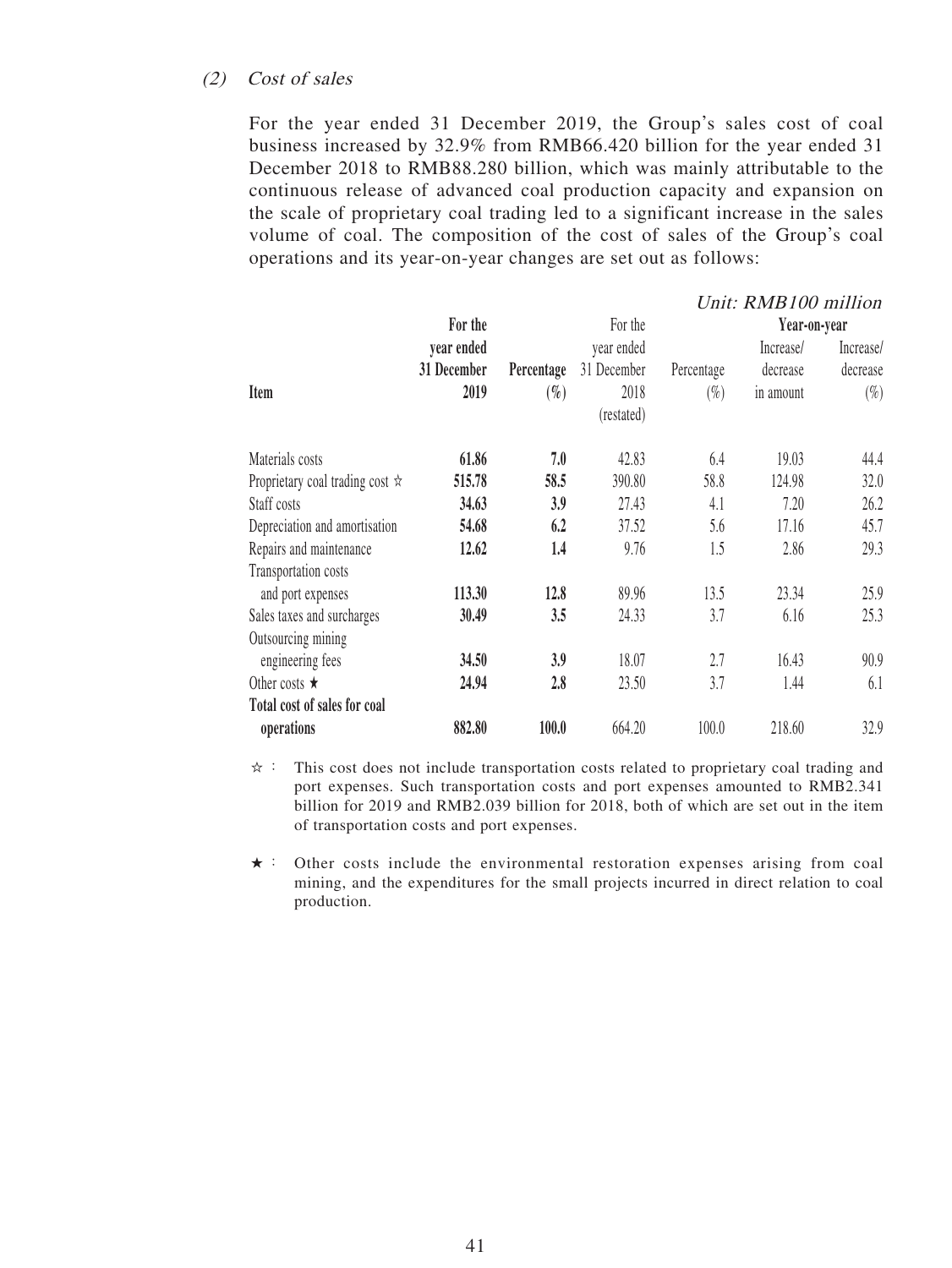The composition of the Group's unit cost of sales of self-produced commercial coal for the year ended 31 December 2019, and the year-on-year changes are set out as follows:

|                               | For the     |            | For the     |            | Year-on-year |           |
|-------------------------------|-------------|------------|-------------|------------|--------------|-----------|
|                               | year ended  |            | year ended  |            | Increase/    | Increase/ |
|                               | 31 December | Percentage | 31 December | Percentage | decrease     | decrease  |
| Item                          | 2019        | $(\%)$     | 2018        | $(\%)$     | in amount    | $(\%)$    |
| Materials costs               | 60.67       | 18.2       | 55.87       | 17.2       | 4.80         | 8.6       |
| Staff costs                   | 33.96       | 10.2       | 35.77       | 11.0       | $-1.81$      | $-5.1$    |
| Depreciation and amortisation | 53.64       | 16.1       | 48.94       | 15.1       | 4.70         | 9.6       |
| Repairs and maintenance       | 12.38       | 3.7        | 12.73       | 3.9        | $-0.35$      | $-2.7$    |
| Transportation costs          |             |            |             |            |              |           |
| and port expenses             | 87.91       | 26.4       | 90.74       | 28.0       | $-2.83$      | $-3.1$    |
| Sales taxes and surcharges    | 29.91       | 9.0        | 31.72       | 9.8        | $-1.81$      | $-5.7$    |
| Outsourcing mining            |             |            |             |            |              |           |
| engineering fees              | 33.84       | 10.2       | 23.57       | 7.3        | 10.27        | 43.6      |
| Other costs                   | 20.72       | 6.2        | 25.11       | 7.7        | $-4.39$      | $-17.5$   |
| Total unit cost of sales      |             |            |             |            |              |           |
| of self-produced              |             |            |             |            |              |           |
| commercial coal               | 333.03      | 100.0      | 324.45      | 100.0      | 8.58         | 2.6       |

#### Unit: RMB/tonne

For the year ended 31 December 2019, the Group's unit cost of sales of self-produced commercial coal increased by RMB8.58/tonne year-on-year to RMB333.03/tonne, representing an increase of 2.6%, which was mainly attributable to the increase in the unit outsourcing mining engineering fees and material costs due to the increase in the mining engineering volume and materials consumed as the Group increased its efforts to strip the open-pit mines and excavate the underground mines for enhancing the continuous production. In the second half of 2018, the successive commissioning of certain construction projects increased the depreciation and amortisation, leading to an increase in the unit costs of depreciation and amortisation. The year-on-year decrease in sales price of self-produced commercial coal and the year-on-year decrease in gross profit margin caused a decrease in unit sales tax and surcharge. In addition, the dilution effect of the increase in the production and sales volume of self-produced commercial coal, and the decrease in the proportion of sales volume of self-produced commercial coal that bears the railroad transportation costs and port expenses for total sales volume of self-produced commercial coal of the Group, which has led to the year-on-year decrease in the unit staff cost, unit repair and maintenance cost, unit transportation costs and port expenses, and other costs such as the environmental restoration expenses arising from coal mining, and the expenditures for the small projects incurred in direct relation to coal production.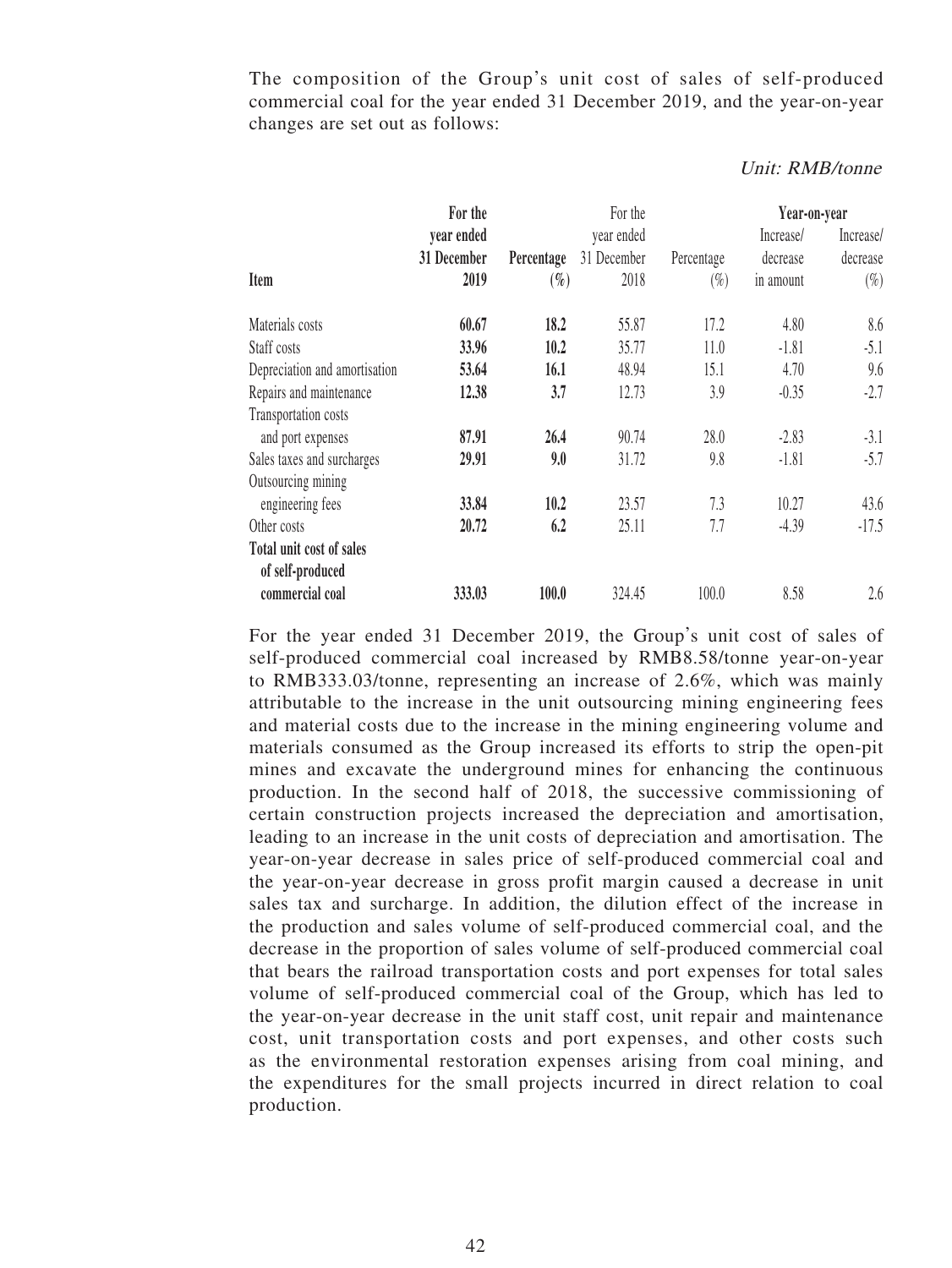#### (3) Gross profit and gross profit margin

For the year ended 31 December 2019, affected by market situation, the sales price of coal registered a year-on-year decrease, and gross profit margin from coal operations segment decreased by 2.4 percentage points from 17.9% for the year ended 31 December 2018 to 15.5%. However, due to the significant increase in the sales volume of coal and the effective cost control, the gross profit increased by 12.0% from RMB14.492 billion for the year ended 31 December 2018 to RMB16.228 billion.

## **2. Coal Chemical Operations Segment**

#### (1) Revenue

For the year ended 31 December 2019, the revenue from coal chemical operations of the Group decreased by 1.3% from RMB18.006 billion for the year ended 31 December 2018 to RMB17.772 billion. Revenue net of inter-segmental sales decreased by 2.0% from RMB17.866 billion for the year ended 31 December 2018 to RMB17.512 billion, which was mainly attributable to the significant year-on-year decrease in coal chemical products' prices due to the impact of the market conditions.

The sales volume and selling prices of the major self-produced coal chemical products of the Group for the year ended 31 December 2019 and the year-on-year changes are set out as follows:

 $\overline{1}$ 

|      |                                        |                    |                |                    |         | Year-on-year      |                |           |                |
|------|----------------------------------------|--------------------|----------------|--------------------|---------|-------------------|----------------|-----------|----------------|
|      |                                        | For the year ended |                | For the year ended |         | Increase/decrease |                | Increase/ |                |
|      |                                        | 31 December 2019   |                | 31 December 2018   |         | in amount         |                | decrease  |                |
|      |                                        | <b>Sales</b>       | <b>Selling</b> | Sales              | Selling | Sales             | Selling        | Sales     | <b>Selling</b> |
|      |                                        | volume             | price          | volume             | price   | volume            | price          | volume    | price          |
|      |                                        | (10,000)           | (RMB/          | (10,000)           | (RMB/   | (10,000)          | (RMB/          |           |                |
|      |                                        | <i>tonnes</i> )    | <i>tonne)</i>  | <i>tonnes</i> )    | tonne)  | <i>tonnes</i> )   | <i>tonne</i> ) | (%)       | $(\%)$         |
| I.   | Polyolefin                             | 145.0              | 7,214          | 146.7              | 8,086   | $-1.7$            | $-872$         | $-1.2$    | $-10.8$        |
|      | Polyethylene                           | 75.2               | 6,919          | 74.4               | 8,181   | 0.8               | $-1,262$       | 1.1       | $-15.4$        |
|      | Polypropylene                          | 69.8               | 7,531          | 72.3               | 7,988   | $-2.5$            | $-457$         | $-3.5$    | $-5.7$         |
| II.  | Urea                                   | 229.1              | 1,763          | 192.9              | 1,819   | 36.2              | $-56$          | 18.8      | $-3.1$         |
| III. | Methanol                               | 95.8               | 1,543          | 71.9               | 2,100   | 23.9              | $-557$         | 33.2      | $-26.5$        |
|      | Inter-segment self-consumption volume◆ | 82.0               | 1,528          | 64.4               | 2,072   | 17.6              | $-544$         | 27.3      | $-26.3$        |
|      | External sales                         | 13.8               | 1,628          | 7.5                | 2,342   | 6.3               | $-714$         | 84.0      | $-30.5$        |

◆: The amount of inter-segment self-consumption volume represents the amount of methanol consumed by China Coal Yuanxing Company and China Coal Shaanxi Company to Mengda Chemical Company and Ordos Energy Chemical Company.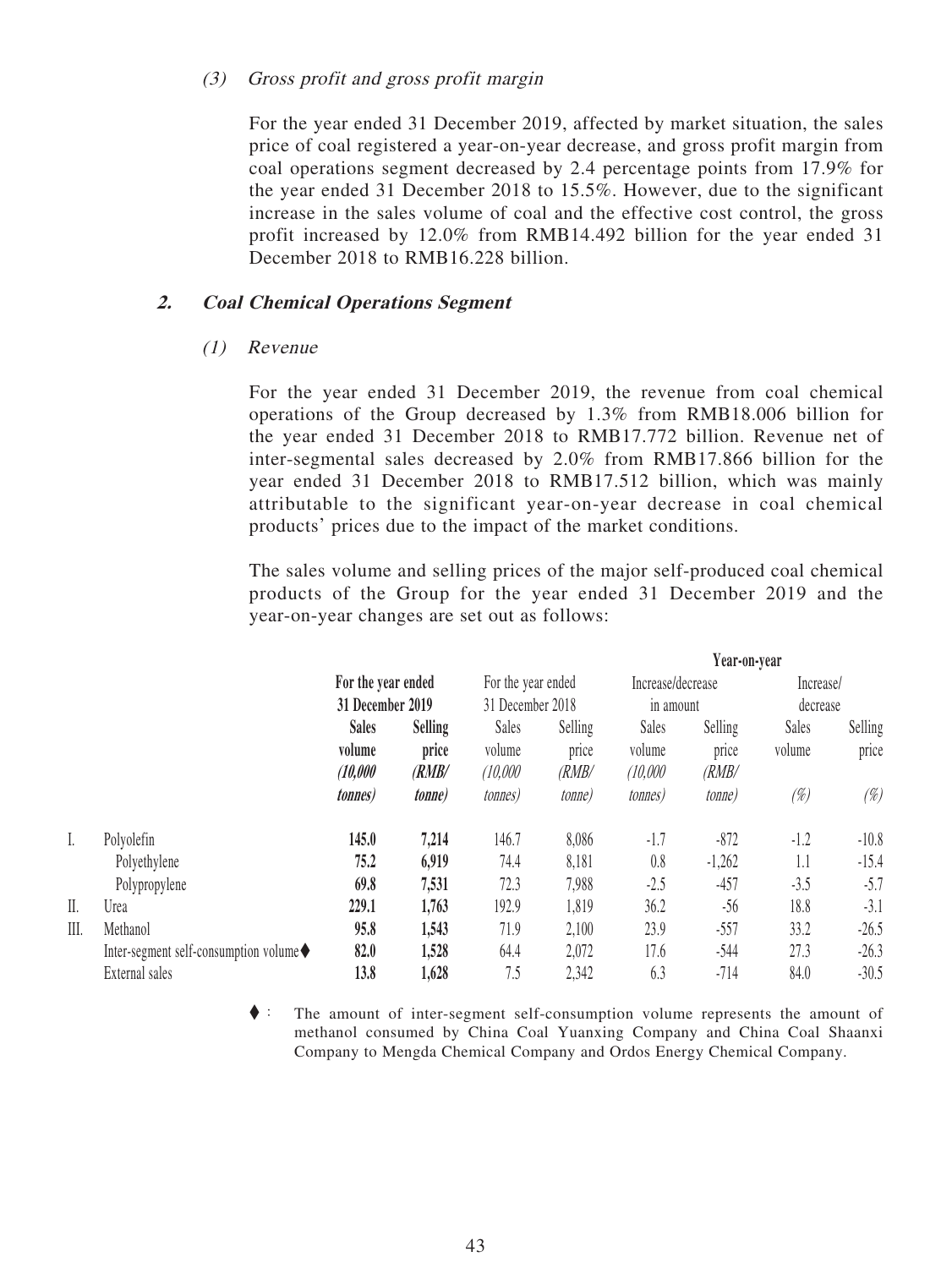## (2) Cost of sales

For the year ended 31 December 2019, cost of sales for the coal chemical operations of the Group decreased by 0.8% from RMB14.796 billion for the year ended 31 December 2018 to RMB14.678 billion, which was mainly attributable to a year-on-year decrease in procurement price of raw materials and the continual strengthened lean management on cost by each coal chemical enterprise. The composition of the cost of sales for the Group's coal chemical operations and the year-on-year changes are set out as follows:

|                               |             |            |             |            | Unit: RMB100 million |           |
|-------------------------------|-------------|------------|-------------|------------|----------------------|-----------|
|                               | For the     |            | For the     |            | Year-on-year         |           |
|                               | year ended  |            | year ended  |            | Increase/            | Increase/ |
|                               | 31 December | Percentage | 31 December | Percentage | decrease in          | decrease  |
| Item                          | 2019        | $(\%)$     | 2018        | $(\%)$     | amount               | $(\%)$    |
| Materials costs               | 82.99       | 56.5       | 88.92       | 60.1       | $-5.93$              | $-6.7$    |
| Staff costs                   | 8.25        | 5.6        | 7.57        | 5.1        | 0.68                 | 9.0       |
| Depreciation and amortisation | 27.35       | 18.6       | 24.57       | 16.6       | 2.78                 | 11.3      |
| Repairs and maintenance       | 4.78        | 3.3        | 3.68        | 2.5        | 1.10                 | 29.9      |
| Transportation costs          |             |            |             |            |                      |           |
| and port expenses             | 9.65        | 6.6        | 9.41        | 6.4        | 0.24                 | 2.6       |
| Sales taxes and surcharges    | 3.25        | 2.2        | 2.93        | 2.0        | 0.32                 | 10.9      |
| Other costs                   | 10.51       | 7.2        | 10.88       | 7.3        | $-0.37$              | $-3.4$    |
| Total cost of sales for       |             |            |             |            |                      |           |
| coal chemical operations      | 146.78      | 100.0      | 147.96      | 100.0      | $-1.18$              | $-0.8$    |

The cost of sales of the major self-produced coal chemical products of the Group for the year ended 31 December 2019 and the year-on-year changes are set out as follows:

|                          | Cost of sales (RMB100 million) |             |           | Unit cost of sales (RMB/tonne) |             |           |
|--------------------------|--------------------------------|-------------|-----------|--------------------------------|-------------|-----------|
|                          | For the                        | For the     |           | For the                        | For the     |           |
|                          | vear ended                     | year ended  | Increase/ | year ended                     | year ended  | Increase/ |
|                          | 31 December                    | 31 December | decrease  | 31 December                    | 31 December | decrease  |
| Item                     | 2019                           | 2018        | in amount | 2019                           | 2018        | in amount |
| 1. Polyolefin            | 87.86                          | 99.86       | $-12.00$  | 6,062                          | 6,809       | -747      |
| (1) Polyethylene         | 46.06                          | 50.65       | $-4.59$   | 6,128                          | 6,807       | $-679$    |
| (2) Polypropylene        | 41.80                          | 49.21       | $-7.41$   | 5,991                          | 6,810       | $-819$    |
| 2. Urea                  | 29.63                          | 24.48       | 5.15      | 1,294                          | 1,269       | 25        |
| 3. Methanol <sup>4</sup> | 13.14                          | 10.72       | 2.42      | 1,373                          | 1,490       | $-117$    |

▲: The cost of sales of methanol includes the corresponding sales cost of inter-segmental consumption.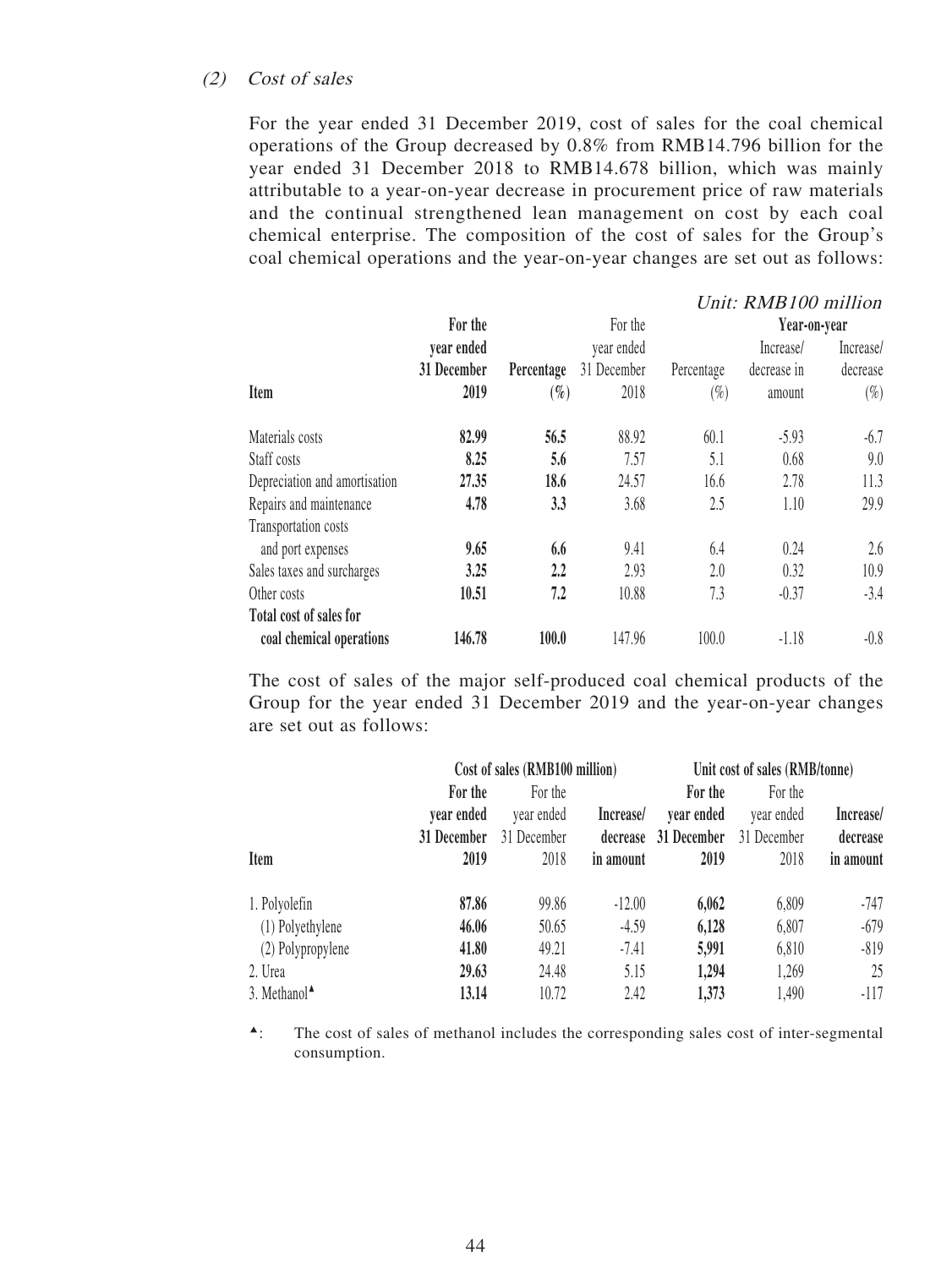For the year ended 31 December 2019, the cost of sales of the Group's polyolefin was RMB8.786 billion, representing a year-on-year decrease of RMB1.20 billion; unit cost of sales was RMB6,062/tonne, representing a year-on-year decrease of RMB747/tonne, which was mainly attributable to the impact of the continual strengthened lean management on cost and the decreased procurement prices of methanol. The cost of sales of urea was RMB2.963 billion, representing a year-on-year increase of RMB515 million; the unit cost of sales of urea was RMB1,294/tonne, representing a year-on-year increase of RMB25/tonne. The cost of sales of methanol was RMB1.314 billion, representing a year-on-year increase of RMB242 million; the unit cost of sales of methanol was RMB1,373/tonne, representing a year-on-year decrease of RMB117/tonne, which was mainly attributable to the improvement in the operation of methanol facilities, resulting in an increase in production volume year on year.

(3) Gross profit and gross profit margin

For the year ended 31 December 2019, the Group strengthened lean management, scientifically controlled costs, enhanced marketing management, which offset the effects of downward market price in coal chemical products. As a result, the gross profit of the Group's coal chemical operations decreased by 3.6% from RMB3.210 billion for the year ended 31 December 2018 to RMB3.094 billion; and the gross profit margin decreased by 0.4 percentage point from 17.8% for the year ended 31 December 2018 to 17.4%.

## **3. Coal Mining Equipment Operations Segment**

(1) Revenue

Using scientific innovation as the engine, the Group continuously promoted product and service transformation and upgrading, improved the market competitiveness of the products, and thus achieved an increase in the orders for coal mining equipment products. For the year ended 31 December 2019, the Group's revenue from the coal mining equipment operations increased from RMB7.052 billion for the year ended 31 December 2018 to RMB8.270 billion, representing an increase of 17.3%, of which, the revenue net of other intersegmental sales increased from RMB6.185 billion for the year ended 31 December 2018 to RMB7.021 billion, representing an increase of 13.5%.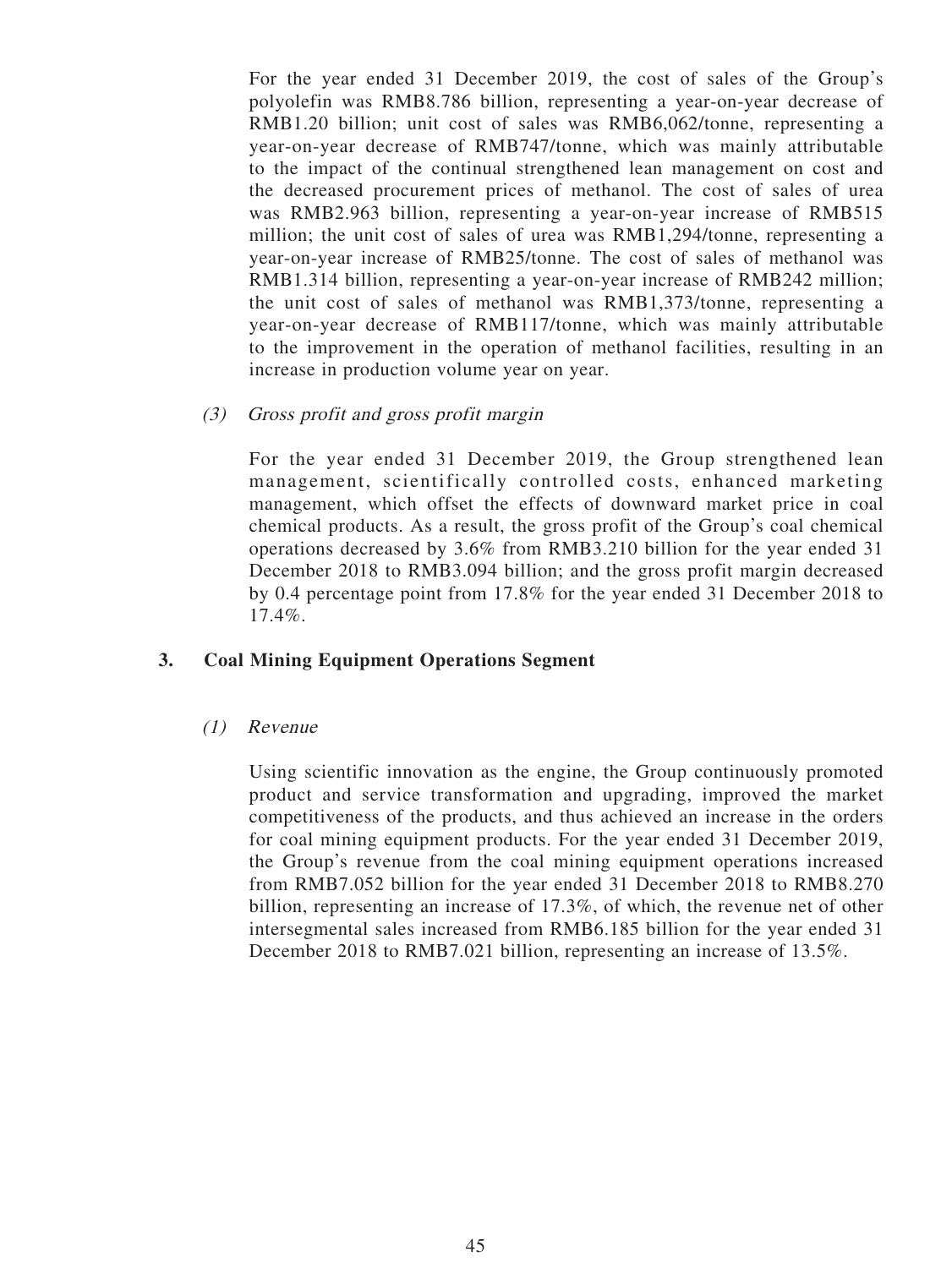# (2) Cost of sales

For the year ended 31 December 2019, the Group's cost of sales for the coal mining equipment operations increased from RMB6.121 billion for the year ended 31 December 2018 to RMB7.160 billion, representing an increase of 17.0%. The composition of the Group's cost of sales for the coal mining equipment operations and the year-on-year changes are set out as follows:

|                               |             |            |             |            | Unit: RMB100 million |           |
|-------------------------------|-------------|------------|-------------|------------|----------------------|-----------|
|                               | For the     |            | For the     |            | Year-on-year         |           |
|                               | vear ended  |            | year ended  |            | Increase/            | Increase/ |
|                               | 31 December | Percentage | 31 December | Percentage | decrease             | decrease  |
| <b>Item</b>                   | 2019        | $(\%)$     | 2018        | $(\%)$     | in amount            | $(\%)$    |
| Materials costs               | 50.20       | 70.1       | 45.46       | 74.3       | 4.74                 | 10.4      |
| Staff costs                   | 6.48        | 9.1        | 5.07        | 8.3        | 1.41                 | 27.8      |
| Depreciation and amortisation | 3.71        | 5.2        | 3.23        | 5.3        | 0.48                 | 14.9      |
| Repairs and maintenance       | 1.07        | 1.5        | 0.52        | 0.8        | 0.55                 | 105.8     |
| Transportation costs          | 1.88        | $2.6\,$    | 1.20        | 2.0        | 0.68                 | 56.7      |
| Sales taxes and surcharges    | 0.38        | 0.5        | 0.26        | 0.4        | 0.12                 | 46.2      |
| Other costs                   | 7.88        | 11.0       | 5.47        | 8.9        | 2.41                 | 44.1      |
| Total cost of sales for coal  |             |            |             |            |                      |           |
| mining equipment operations   | 71.60       | 100.0      | 61.21       | 100.0      | 10.39                | 17.0      |

#### (3) Gross profit and gross profit margin

For the year ended 31 December 2019, the gross profit of the Group's coal mining equipment operations segment increased from RMB931 million for the year ended 31 December 2018 to RMB1.110 billion, representing an increase of 19.2%; and the gross profit margin increased from 13.2% for the year ended 31 December 2018 to 13.4%, representing an increase of 0.2 percentage point.

## **4. Financial Operations Segment**

The Group's financial operations relied on Finance Company as the main support, and applied advanced budget management system and information management technology to provide financial services such as deposits, loans and bill discounting for the members of China Coal Group, aiming to fully realize the benefits of intensive management of the Group's capital by applying placement of interbank deposits and other financial measures. For the year ended 31 December 2019, revenue of financial operations of the Group was RMB1.182 billion (revenue net of inter-segmental sales was RMB776 million); cost of sales was RMB354 million; and gross profit and gross profit margin were RMB828 million and 70.1%, respectively.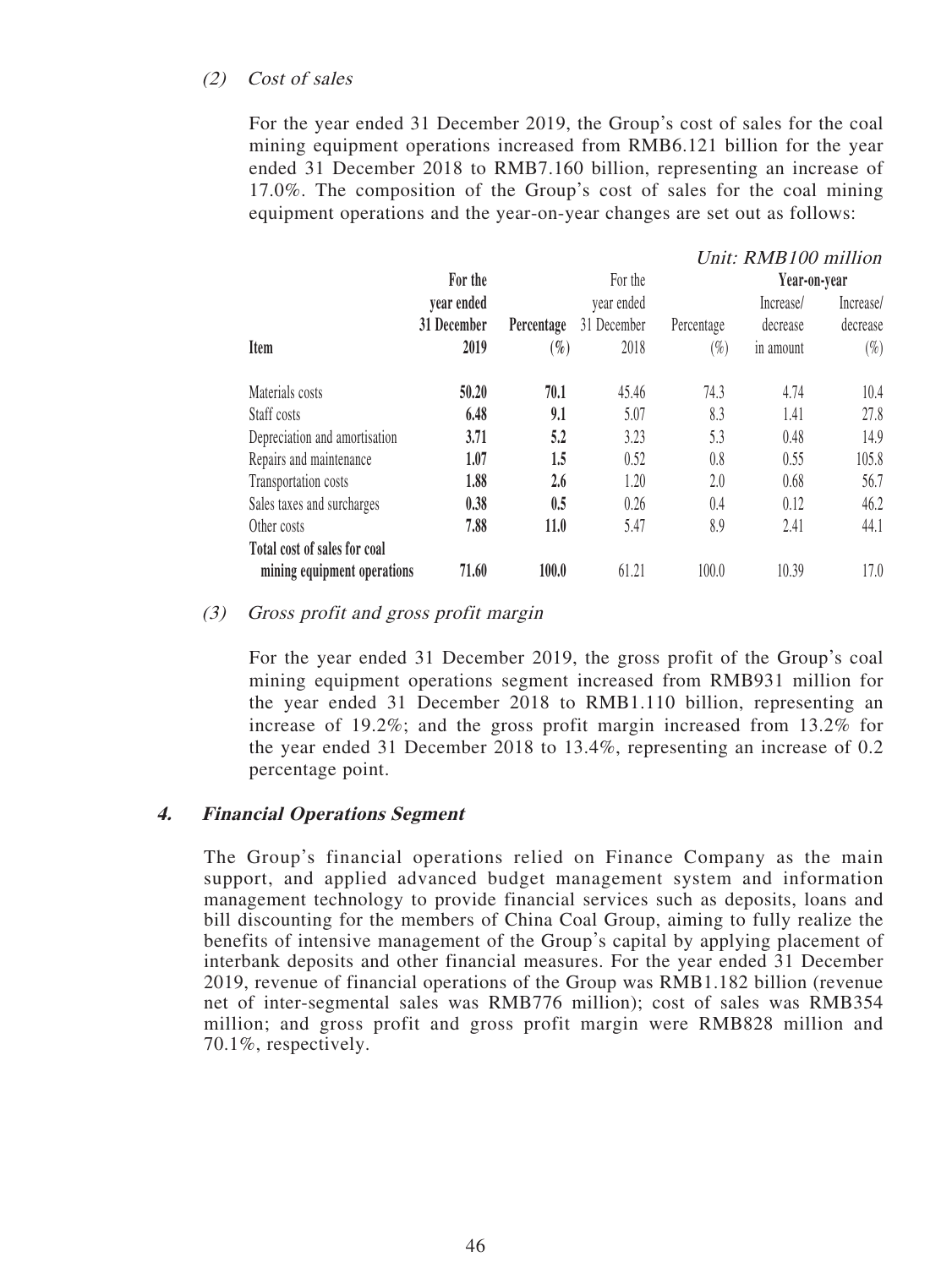# **5. Other Operations Segment**

Other operations segment of the Group mainly include thermal power generation, aluminum processing, import of equipment and accessories, tendering and bidding services, railway transportation and other business. For the year ended 31 December 2019, the revenue from other operations of the Group increased from RMB3.851 billion for the year ended 31 December 2018 to RMB5.441 billion, representing an increase of 41.3%. Revenue net of inter-segmental sales increased from RMB2.995 billion for the year ended 31 December 2018 to RMB4.366 billion, representing an increase of 45.8%. Cost of sales increased from RMB4.151 billion for the year ended 31 December 2018 to RMB5.410 billion, representing an increase of 30.3%. Gross profit increased by RM331 million from RMB-300 million for the year ended 31 December 2018 to RMB31 million, and gross profit margin increased from -7.8% for the year ended 31 December 2018 to 0.6%, representing an increase of 8.4 percentage points.

# **(3) Selling, general and administrative expenses**

For the year ended 31 December 2019, the Group's selling, general and administrative expenses increased from RMB5.418 billion for the year ended 31 December 2018 to RMB5.530 billion, representing an increase of 2.1%, which was mainly due to the year-on-year increase in sales expenses as a result of the expansion to the Group's sales scale, as well as the increase in research and development expenses accordingly as a result of the enhancement on efforts in technical research and development by the Group.

## **(4) Other gains and losses**

For the year ended 31 December 2019, other net gains and losses of the Group increased by RMB622 million from RMB-933 million for the year ended 31 December 2018 to RMB-311 million., representing an increase of RMB622 million. This was mainly attributable to the year-on-year decrease in the provision for impairment of assets made by the Group in this year. In recent years, the Group further pushed forward the supply-side structural reform for continuously solidifying the asset quality. In line with the principle of prudence, to objectively and fairly reflect the status of the assets, the Group conducted impairment tests on assets that showed signs of impairment during the year ended 31 December 2019 according to Accounting Standards, and recognised impairment provisions accordingly based on the result of the impairment tests. Among which, provision for impairment of property, plant and equipment with recoverable amount less than carrying amount amounted to RMB592 million; provision for impairment of other non-current assets with recoverable amount less than carrying amount amounted to RMB62 million.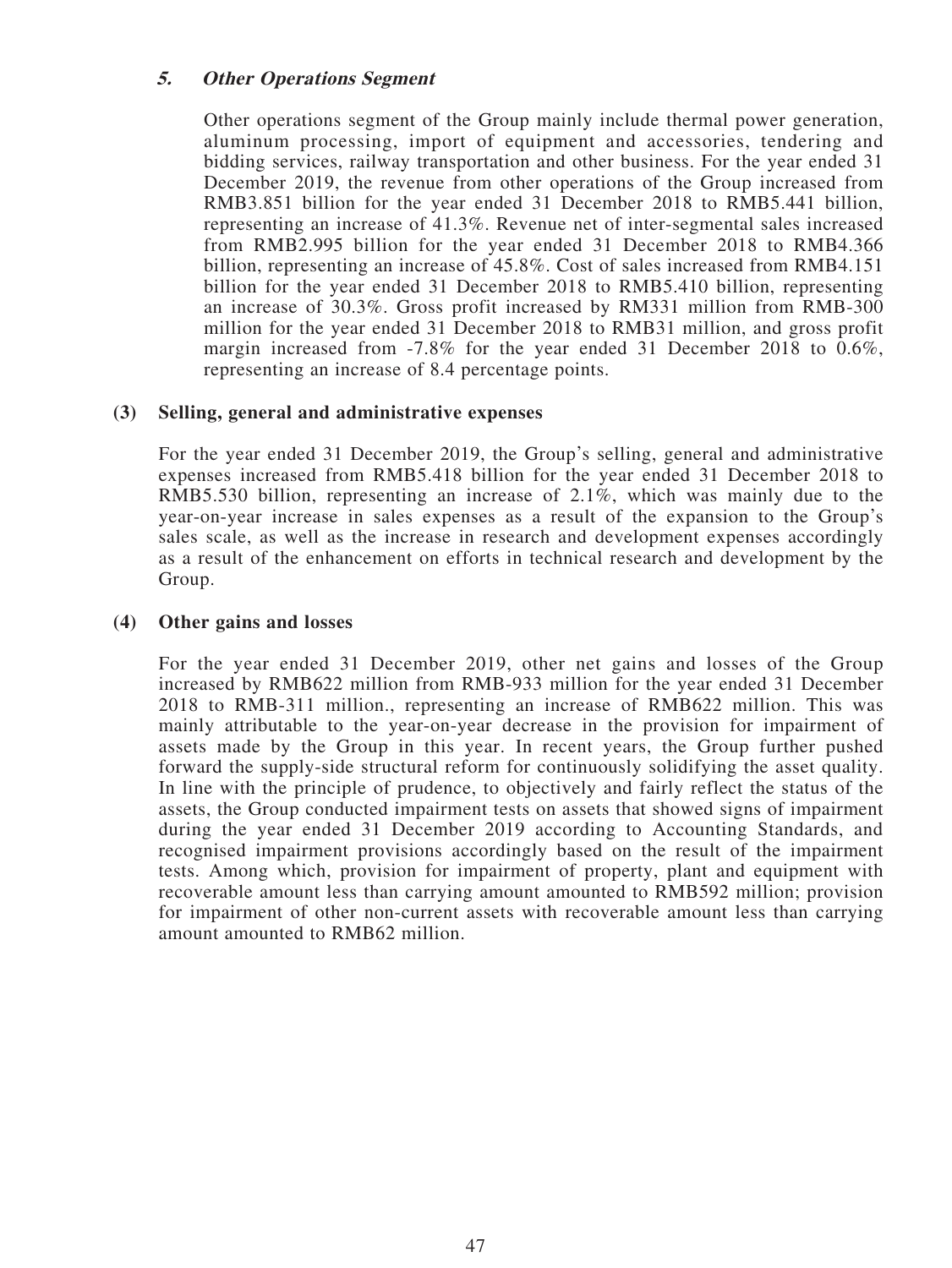# **(5) Profit from operations**

For the year ended 31 December 2019, the Group's profit from operations increased from RMB11.774 billion for the year ended 31 December 2018 to RMB15.175 billion, representing an increase of 28.9%. Profits from operations for each operating segment of the Group and the year-on-year changes are as follows:

## Unit: RMB100 million

|                                  | For the     | For the         | Year-on-year |                  |
|----------------------------------|-------------|-----------------|--------------|------------------|
|                                  | year ended  | year ended      | Increase/    |                  |
|                                  | 31 December | 31 December     | decrease     | Increase/        |
| <b>Item</b>                      | 2019        | 2018 (restated) | in amount    | decrease $(\% )$ |
| The Group                        | 151.75      | 117.74          | 34.01        | 28.9             |
| Of which: Coal operations        | 131.34      | 108.26          | 23.08        | 21.3             |
| Coal chemical operations         | 24.84       | 20.24           | 4.60         | 22.7             |
| Coal mining equipment operations | 3.04        | 2.12            | 0.92         | 43.4             |
| Finance operations               | 7.63        | $-0.23$         | 7.86         |                  |
| Other operations                 | $-9.07$     | $-9.01$         | $-0.06$      | 0.7              |

Note: The above profits from operations for each operating segment are figures before netting of inter-segmental sales.

#### **(6) Finance income and finance costs**

For the year ended 31 December 2019, the Group's net finance costs increased by 30.0% from RMB3.657 billion for the year ended 31 December 2018 to RMB4.754 billion, which was mainly attributable to, among others, the effect that certain in-construction projects of the Group were put into production whereby the relevant interest expenses were recorded as expenses.

#### **(7) Share of profits of associates and joint ventures**

For the year ended 31 December 2019, the Group's share of profits of associates and joint ventures increased by 43.6% from RMB1.809 billion for the year ended 31 December 2018 to RMB2.597 billion, which was mainly attributable to the Group's cooperation with the shareholders of its partners to leverage their respective advantages to strengthen the management of the associates and joint ventures, resulting in a year-on-year increase in the profits of the associates and joint ventures, as well as the Group's share of profits of associates and joint ventures recognised in accordance with its shareholding.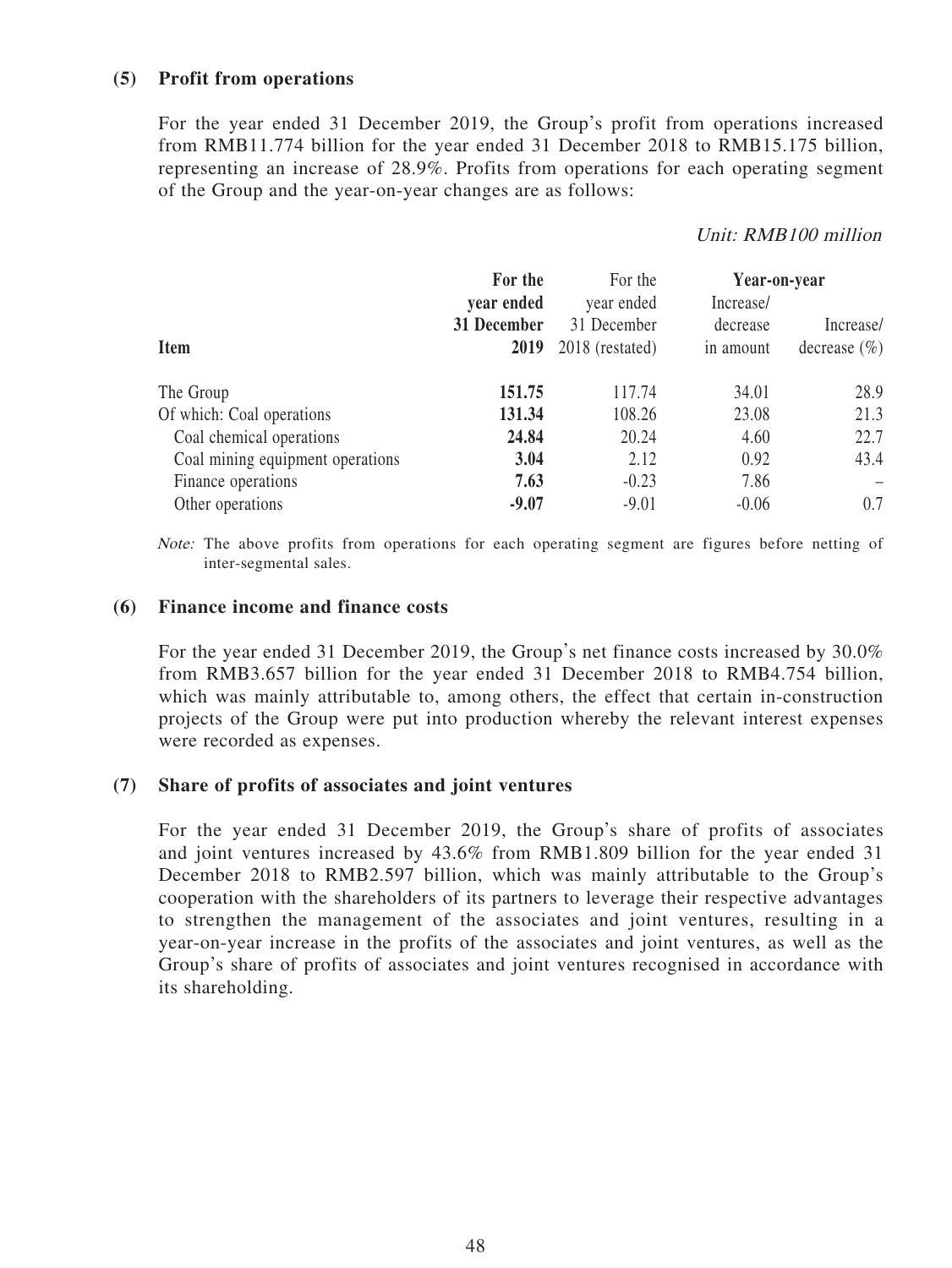## **(8) Profit before income tax**

For the year ended 31 December 2019, the profit before income tax of the Group increased from RMB9.925 billion for the year ended 31 December 2018 to RMB13.019 billion, representing an increase of 31.2%.

#### **(9) Income tax expense**

For the year ended 31 December 2019, the Group's income tax expenses increased from RMB2.535 billion for the year ended 31 December 2018 to RMB3.499 billion, representing an increase of 38.0%.

## **(10) Profit attributable to the equity holders of the Company**

For the year ended 31 December 2019, the profit attributable to the equity holders of the Company increased from RMB4.406 billion for the year ended 31 December 2018 to RMB6.197 billion, representing an increase of 40.6%.

## **III. Cash Flow**

As at 31 December 2019, the balance of the Group's cash and cash equivalents amounted to RMB12.137 billion, representing a net increase of RMB3.765 billion as compared to RMB8.372 billion as at 31 December 2018.

Net cash inflow generated from operating activities increased by RMB1.558 billion from RMB20.426 billion for the year ended 31 December 2018 to RMB21.984 billion. This was mainly attributable to the combined effect of the year-on-year increase in operating results of the Group and the further refinement of capital management, which led to a year-onyear increase of RMB6.107 billion in net cash inflow generated from production and sales activities, and the year-on-year decrease of RMB3.971 billion in cash inflow generated from absorption of deposits of members other than China Coal Energy by Finance Company.

Net cash used in investing activities decreased by RMB5.960 billion from RMB14.617 billion for the year ended 31 December 2018 to RMB8.657 billion. This was mainly the combined effect of the year-on-year decrease of RMB8.046 billion in the cash outflow arisen from the change in term deposits with an initial deposit period of more than three months, and the year-on-year increase of RMB1.463 billion in the cash outflow and the year-on-year increase of RMB462 million in capital expenditures generated from the change in the self-operated loan issued by Finance Company to other member corporations other than China Coal Energy.

Net cash outflows generated from financing activities increased by RMB1.965 billion from RMB7.601 billion for the year ended 31 December 2018 to RMB9.566 billion, which was mainly attributable to the combined effect of the year-on-year decrease in the net debt facility of the Group, the year-on-year increase in dividends paid and the year-on-year decrease in consideration paid for business combination under common control.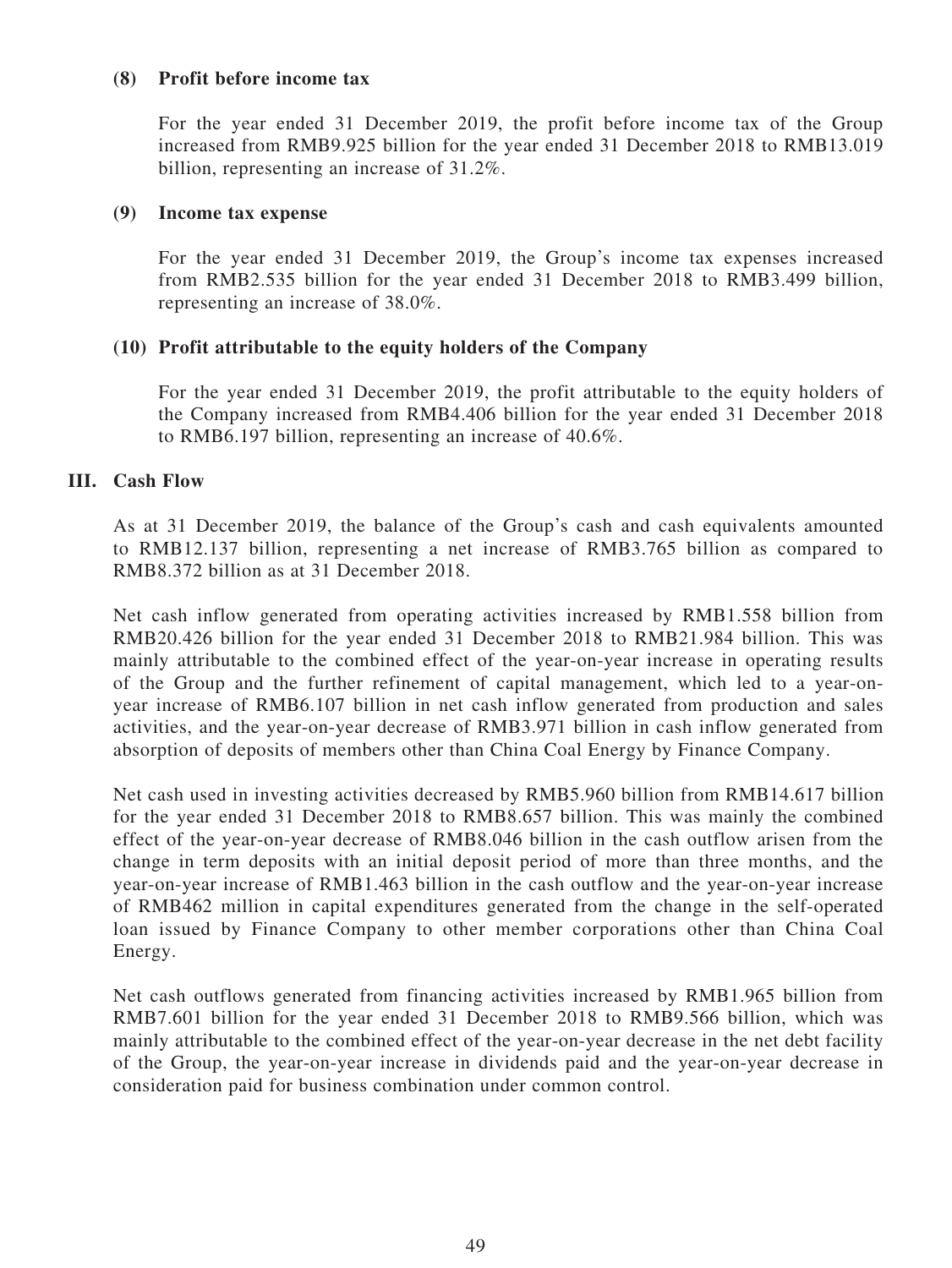# **IV. Sources of Capital**

For the year ended 31 December 2019, the Group's funds were mainly derived from the proceeds generated from business operations, bank borrowings and net proceeds raised in capital markets. The Group's funds were mainly used for investments in production facilities and equipment for coal, coal chemical, coal mining equipment and power generation operations, repayment of debts payable by the Group, and as the Group's working capital and general recurring expenditures.

During the reporting period, the Group has repaid the loans as well as the principal and interests of the bonds when they become due. No overdue or default has occurred.

The cash generated from the Group's operation, net proceeds from share offering in the international and domestic capital markets, relevant banking facilities obtained and the issue amount of bonds approved but not utilised will provide sufficient capital funds for future production and operating activities as well as project construction.

## **V. Assets and Liabilities**

# **(1) Property, plant and equipment**

As at 31 December 2019, the net value of property, plant and equipment of the Group amounted to RMB129.998 billion, representing a net decrease of RMB2.084 billion or 1.6% as compared to RMB132.082 billion as at 31 December 2018, among which, the net value of buildings was RMB41.291 billion, accounting for 31.8%; that of mining structures was RMB24.523 billion, accounting for 18.9%; that of plant, machinery and equipment was RMB47.532 billion, accounting for 36.5%; that of construction in progress was RMB12.609 billion, accounting for 9.7%; and that of railways, transportation vehicles and other was RMB4.043 billion, accounting for 3.1%.

## **(2) Right-of-use assets**

As at 31 December 2019, the net value of the Group's right-of-use assets was RMB434 million, which is the right-of-use assets as recognised by the Group from the rights to use the leased assets during the lease term under the IFRS 16 – Leases.

## **(3) Mining rights**

As at 31 December 2019, the net value of the Group's mining rights amounted to RMB38.880 billion, representing a net increase of RMB3.327 billion or 9.4% as compared to RMB35.553 billion as at 31 December 2018, which was mainly because the mining rights are added to the proceeds from transfer of mining rights payable by the Group's coal producers in accordance with China's relevant policy.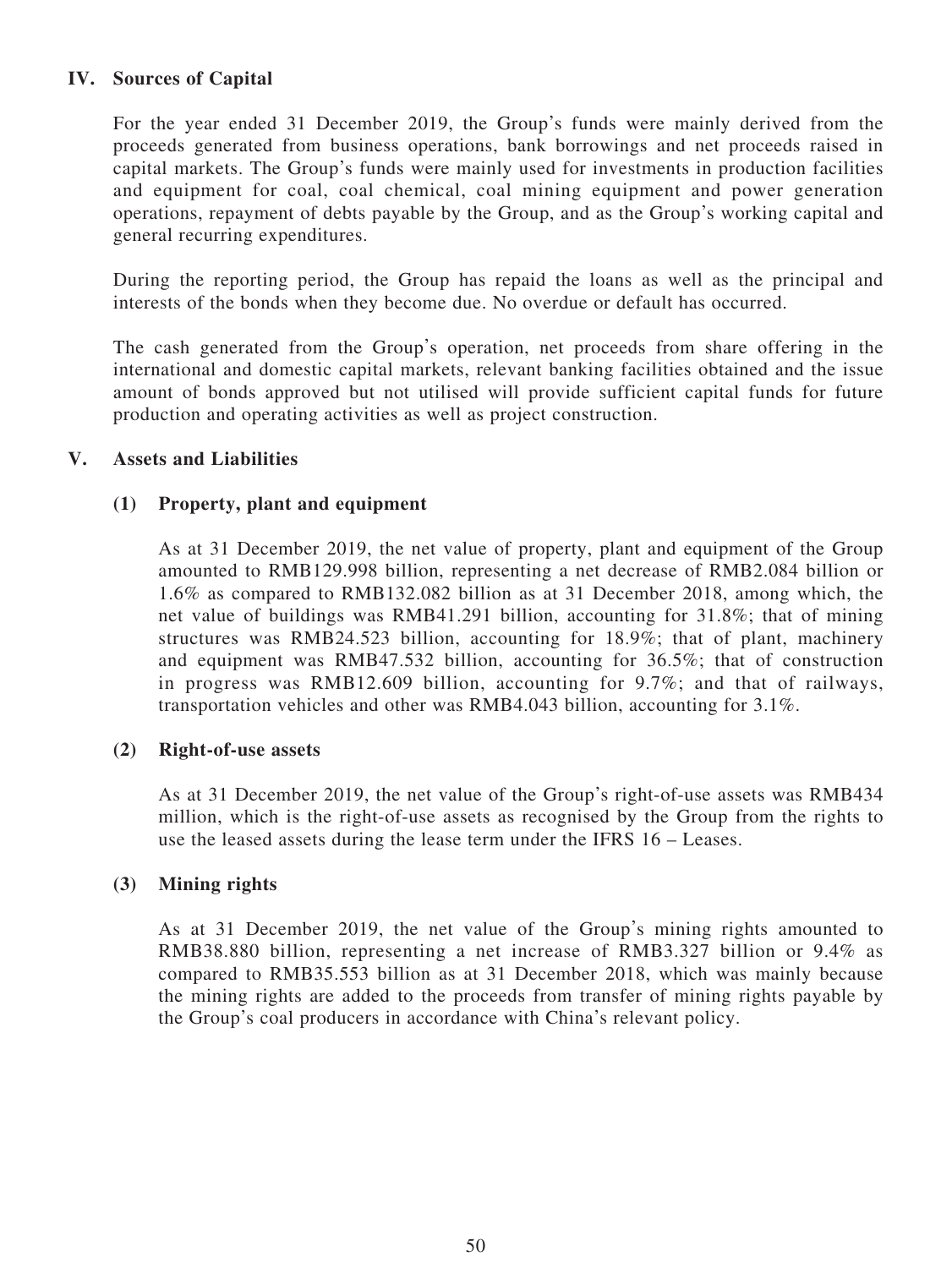# **(4) Investments in associates and joint ventures**

As at 31 December 2019, the net value of the Group's investment in associates and joint ventures amounted to RMB24.177 billion, representing a net increase of RMB4.350 billion or 21.9% as compared to RMB19.827 billion as at 31 December 2018, which was mainly due to the combined effects of the Group's transfer of partial equity instruments at fair value through other comprehensive income to investments in associates, as well as the recognition of profits from associates and joint ventures by the Group, and the receipt of dividends declared from associates and joint ventures.

# **(5) Equity instruments at fair value through other comprehensive income**

As at 31 December 2019, the net value of the Group's equity instruments at fair value through other comprehensive income amounted to RMB2.329 billion, representing a net decrease of RMB2.235 billion or 49.0% as compared to RMB4.564 billion as at 31 December 2018, which was mainly due to the Group's transfer of partial equity instruments at fair value through other comprehensive income to the investment in associates.

## **(6) Other non-current assets**

As at 31 December 2019, the net value of other non-current assets of the Group was RMB10.733 billion, representing a net increase of RMB3.961 billion or 58.5% as compared with RMB6.772 billion as at 31 December 2018, which was mainly attributable to the increase in the loans provided by Finance Company to the members within the Group (other than China Coal Energy), and China Coal Pingshuo No.1 Coal Gangue Power Generation Company Limited was no longer included in the scope of consolidation and Pingshuo Group no longer offset its receivables.

## **(7) Trade receivables**

As at 31 December 2019, the Group's net value of trade receivables amounted to RMB7.316 billion, representing a net increase of RMB2.435 billion or 49.9% as compared to RMB4.881 billion as at 31 December 2018, which was mainly due to the increment in the Group's revenue which increased the trade receivables within the settlement period accordingly.

## **(8) Debt instruments at fair value through other comprehensive income**

As at 31 December 2019, the Group's net value of debt instruments at fair value through other comprehensive income was RMB6.897 billion, representing a net decrease of RMB3.092 billion or 31.0% as compared to RMB9.989 billion as at 31 December 2018, which was mainly due to the significant decrease in bill receivables arisen from the increase in utilization of acceptance notes by the Group through discount and endorsement transfer.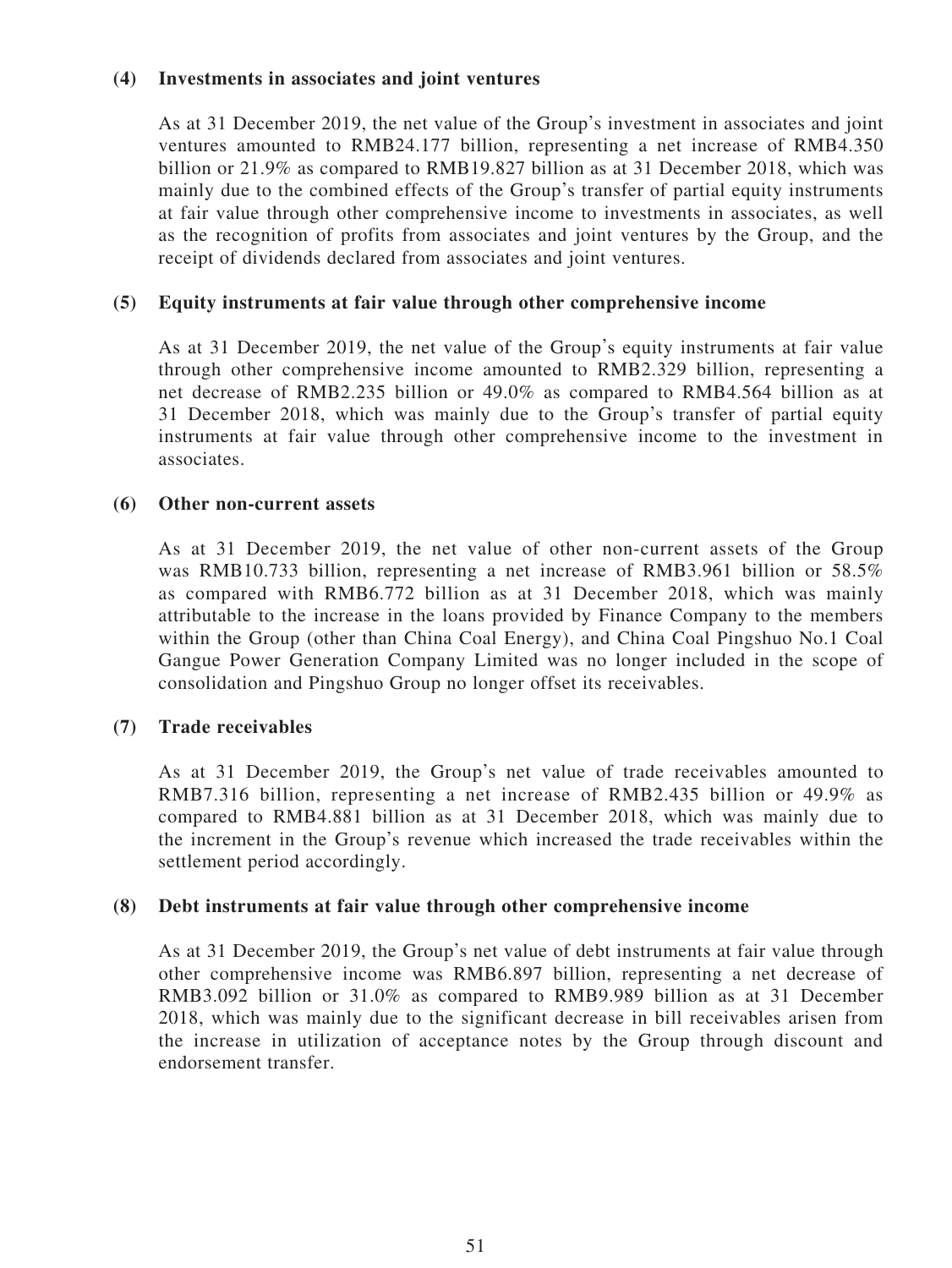# **(9) Borrowings**

As at 31 December 2019, the balance of borrowings of the Group amounted to RMB61.314 billion, representing a net decrease of RMB2.156 billion or 3.4% as compared with RMB63.470 billion as at 31 December 2018, among which, the balance of long-term borrowings (including long-term borrowings due within one year) was RMB57.048 billion, representing a net decrease of RMB114 million as compared to RMB57.162 billion as at 31 December 2018, and the balance of short-term borrowings amounted to RMB4.266 billion, representing a net decrease of RMB2.042 billion as compared to RMB6.308 billion as at 31 December 2018.

# **(10) Lease liabilities**

As at 31 December 2019, the balance of lease liabilities of the Group (including lease liabilities due within one year) amounted to RMB504 million, which was mainly attributable to the Group having the present value of its lease payments outstanding recognised as lease liabilities under the IFRS 16 – Leases.

# **(11) Long-term bonds**

As at 31 December 2019, the balance of the long-term bonds of the Group (including the portion due within one year) amounted to RMB32.926 billion, representing a net decrease of RMB965 million or 2.8% as compared to RMB33.891 billion as at 31 December 2018.

## **(12) Provision for close down, restoration and environmental costs**

As at 31 December 2019, the net provision for close-down, restoration and environmental costs of the Group amounted to RMB3.247 billion, representing a net increase of RMB1.797 billion or 123.9% as compared to RMB1.450 billion as at 31 December 2018, which was mainly due to the fact that the Group's coal producers made provision for mine geological environment governance and restoration fund in accordance with relevant policies issued by the state, resulting in a corresponding increase in provision for close down, restoration and environmental costs.

## **(13) Other long-term liabilities**

As at 31 December 2019, the other net long-term liabilities of the Group amounted to RMB4.002 billion, representing a net increase of RMB1.518 billion or 61.1% as compared to RMB2.484 billion as at 31 December 2018, which was mainly because the mining rights are added to the proceeds from transfer of mining rights payable by the Group's coal producers in accordance with China's relevant policy, and the Group classified part of the discounted income with payment period of over one year as other long-term liabilities.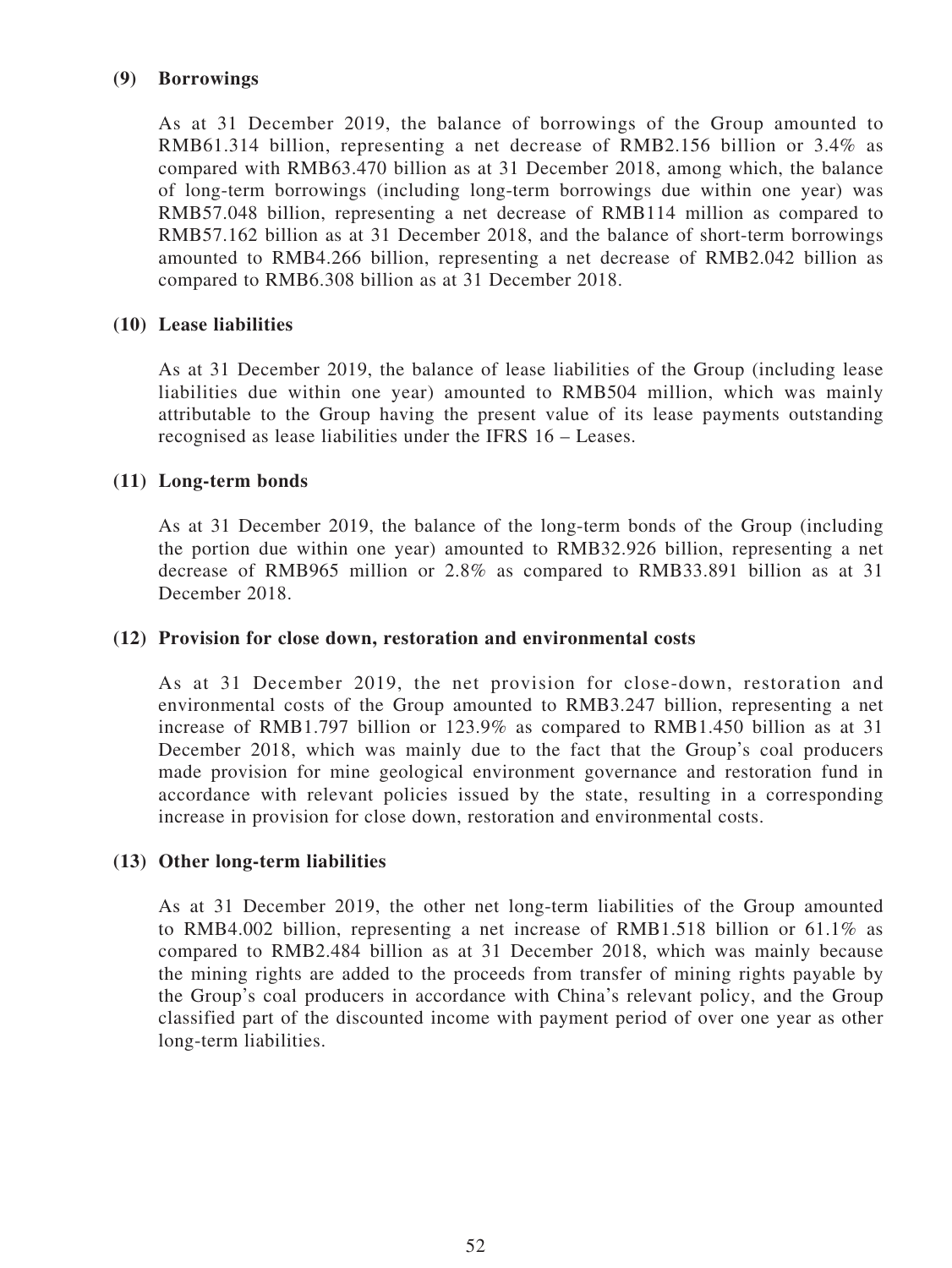# **VI. Equity**

As at 31 December 2019, the equity of the Group was RMB117.221 billion, representing an increase of RMB6.721 billion or 6.1% from RMB110.50 billion as at 31 December 2018, among which, the equity attributable to the equity holders of the Company was RMB97.019 billion, representing an increase of RMB5.068 billion or 5.5% from RMB91.951 billion as at 31 December 2018. The items under the equity subject to significant change are analyzed as below:

# **(1) Reserves**

As at 31 December 2019, the reserve of the Group was RMB47.083 billion, representing an increase of RMB778 million or 1.7% from RMB46.305 billion as at 31 December 2018, which was mainly because the Group made provision for the special fund and utilized the special fund as planned during the year, and the balance thereof resulted in the increase of RMB568 million in reserves and the increase of RMB428 million in appropriation to surplus reserve and the reserve for general risk.

# **(2) Retained earnings**

As at 31 December 2019, the retained earnings of the Group was RMB36.678 billion, representing an increase of RMB4.290 billion or 13.2% from RMB32.388 billion as at 31 December 2018, which was mainly because of the Group's profit attributable to the equity holders of the Company for the year of RMB6.197 billion, the decrease of RMB1.034 billion for distribution of dividends in 2018, the decrease of RMB568 million for adjusted unutilized special fund provided by the Group for the year, and the decrease of RMB428 million for appropriation to surplus reserve and the reserve for general risk.

## **VII. Significant Charge of Assets**

The Group did not have significant charge of assets during the reporting period. As at 31 December 2019, the book value of the Group's charge of assets amounted to RMB2.257 billion, of which the book value of pledged assets was RMB456 million and the book value of mortgaged assets was RMB1.801 billion.

## **VIII. Significant Investment**

Save as disclosed in this announcement, the Group had no significant investment during the reporting period.

## **IX. Material Acquisitions and Disposals**

Save as disclosed in this announcement, the Group did not have material acquisitions and disposals in relation to subsidiaries, associates and joint ventures during the reporting period.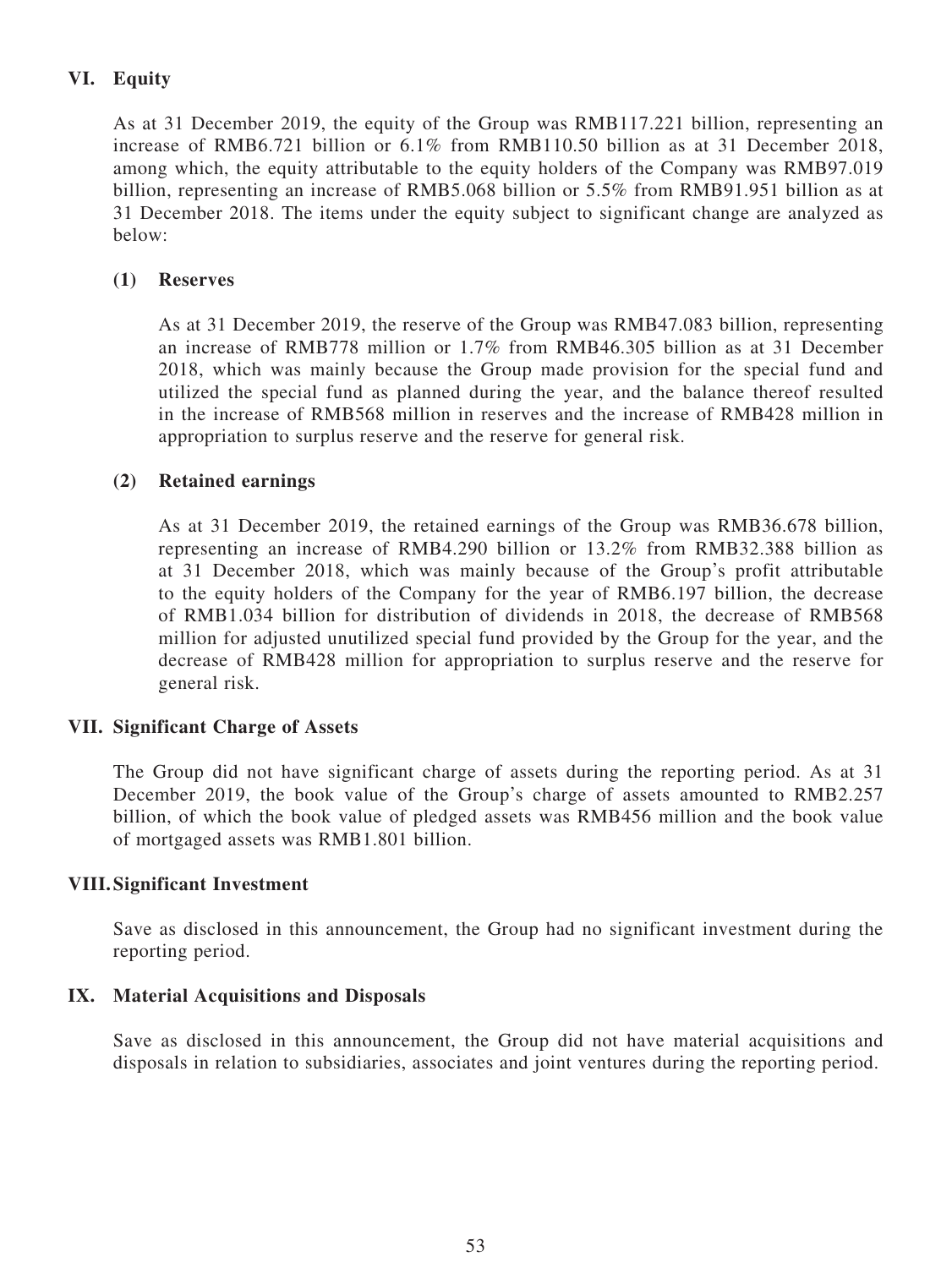# **X. Issuance of Debt Securities and Debt Financing Instruments and Principal and Interest Payment Thereof**

The goal of registration and issuance of debt securities by the Group is to replenish the working capital of the Group and adjust the debt structure. During the reporting period, the Company issued medium-term notes of RMB5.0 billion.

As of 31 December 2019, the Group has paid the principal and interest of all of its debt securities and other financing instruments in issue by the agreed time. No default or delayed payment of principal and interest has occurred.

## **XI. Operational Risks**

## **(1) Risks of Fluctuation in Macro Economy**

The coal industry is a fundamental sector of the Chinese economy, which is closely linked to the macro economy and significantly affected by other relevant industries including electricity, metallurgy, construction materials and chemical industry. Currently, owing to the complicated and harsh circumstances of the world economy, there are still many unstable factors affecting the macro economy, which may have certain impacts on the operating results of the Company. In addition, changes in the national industrial policies, adjustment to the environmental protection criteria, public health emergencies and other factors may also affect the production and operation of the Company. The Company will adhere to its strategic goals of continuing to optimise its industrial layout and expediting the industry structure adjustments by executing strict budget planning, strengthening regular monitoring and analysis, and enhancing risk management so as to strive to achieve stable and orderly production and operation.

# **(2) Risks of Fluctuation in Product Prices**

Due to various factors such as demand and supply, characteristics of products, transportation capacity and weather, it remains difficult to accurately determine the trend of prices of coal and coal chemical products. The volatility in international crude oil prices significantly affects the prices of domestic chemical products, which further poses a certain impact on the profit margin of the coal chemical products of the Company. The Company will enhance market research and judgement, flexibly adjust its marketing strategy and increase the profitability of its products.

## **(3) Risks of Safe Production**

Restricted by factors such as natural conditions and characteristics of production, the production processes of coal mining and coal chemical products involve higher safety risks which make safety management more difficult. The Company continues to improve the safety management and risk prevention system, vigorously promotes safe and efficient construction of coal mines and upgrades the level of automatic production. Meanwhile, the Company makes great efforts to ensure the safe operation at every production stage by laying emphasis on the enhancement of system protection capacity and the launch of special projects regularly to address major disasters.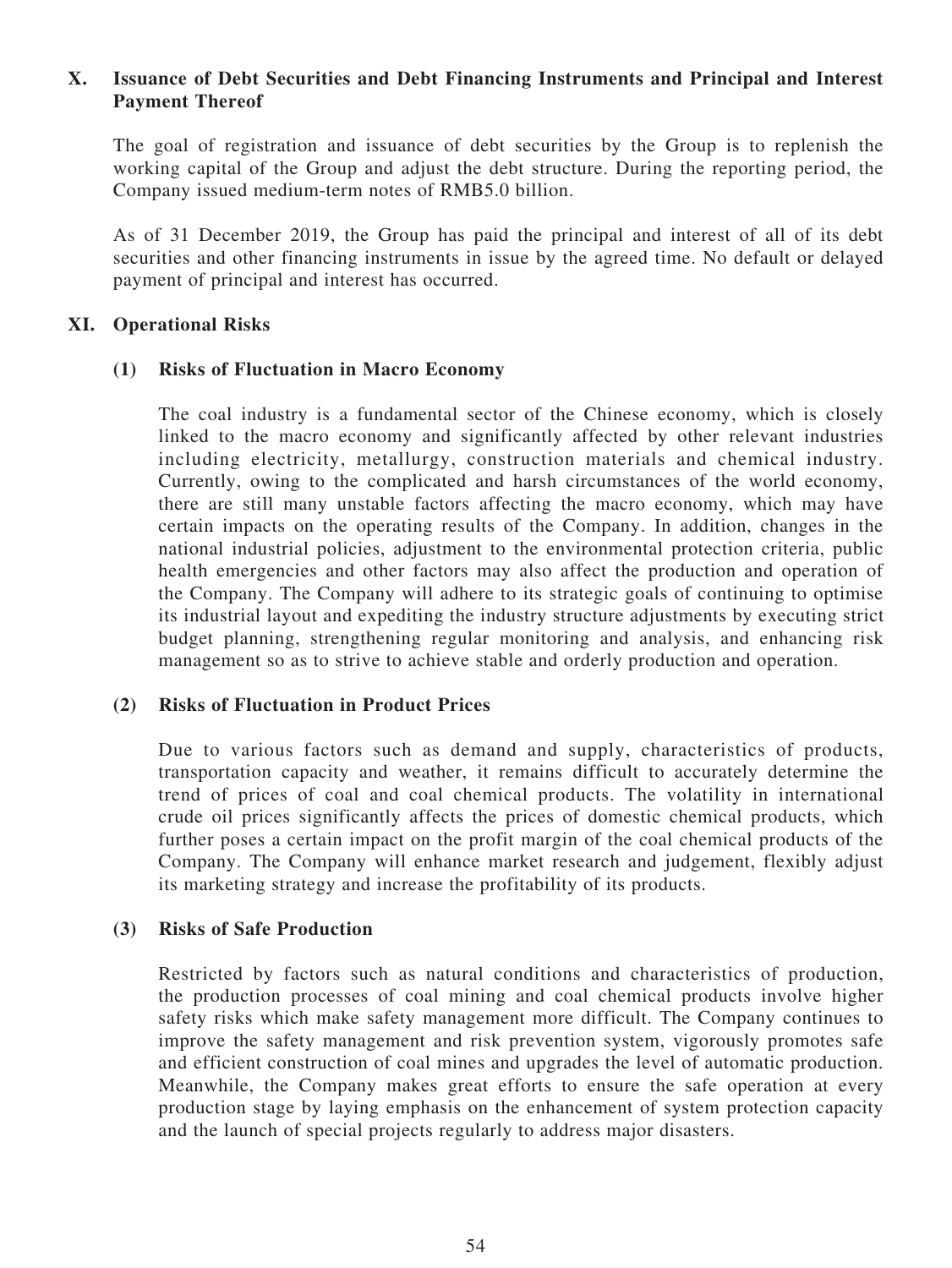# **(4) Risks of Project Investment**

New investment projects normally require longer time from the feasibility study to effective production. Due to the uncertainty in the approval process and constant changes in the industry of the project and related industries, the date of completion of the project and the actual yield of the project after it is put into operation may be different from the expectation to a certain extent. The Company will strengthen the preliminary project work by expediting the procedures for relevant certificates and licenses and ensuring rational investment scale and pace so as to control investment costs and avoid investment risks.

# **(5) Risks of Environmental Protection**

The production of coal and coal chemical will inevitably affect the environment to a certain extent. The Company has followed the laws and regulations on energy conservation and emission reduction and will continue to promote the development of a "Green China Coal". The Company has continuously increased investment in technology and environmental protection and adhered to a coordinated development of coal mining and environmental protection. The Company is actively committed to social responsibility by carrying out land subsidence treatment and reclamation work in mining areas in a down-to-earth manner, developing circular economy in mining areas and striving to establish a resource-saving and environmentally friendly enterprise.

## **(6) Risks of Rising Costs**

In recent years, the pressure of coal cost control has been relatively greater due to factors such as complex coal mining conditions, increasing investments in the maintenance of large equipment, safety and environmental protection, and decrease in the production volume of certain mines. The Company will continue to exert greater effort in cost control by adopting new technologies, new working processes and new equipment, optimising production layout, improving production efficiency and reducing material purchase costs and unit consumption level to prevent cost increases.

## **(7) Risks of Foreign Exchange**

The export sales of the Company are generally settled in US dollars. Meanwhile, the Company needs foreign currencies, mainly US dollars, to pay for imported equipment and spare parts. The fluctuations in the exchange rate of a foreign currency against RMB have both favourable and unfavourable influences on the operating results of the Company. The Company will enhance the effort to research and judge the trend of the global exchange market, effectively control and prevent the risks of foreign exchange by using various financial instruments.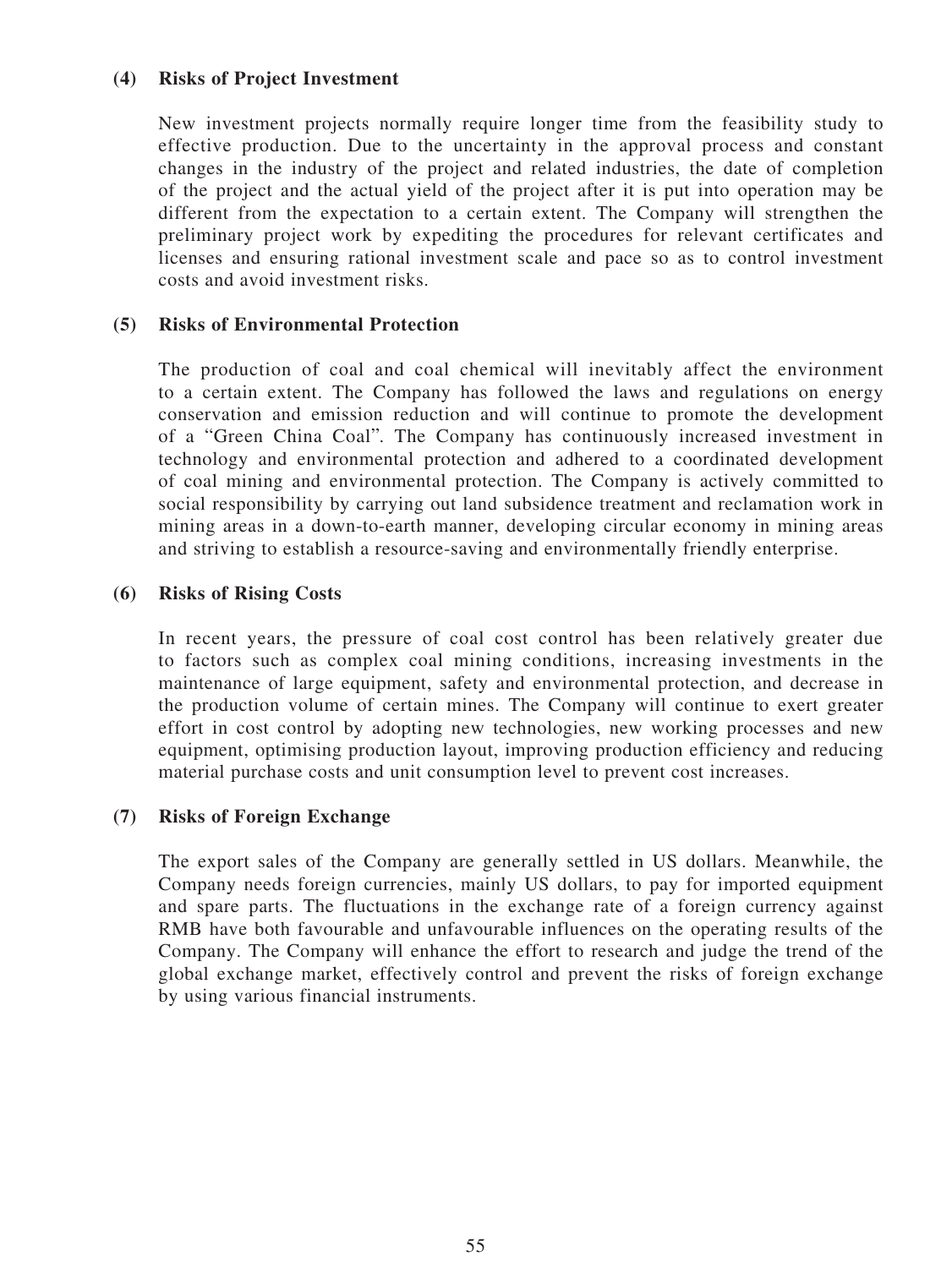# **XII. Contingent Liabilities**

# **(1) Bank guarantees**

As at 31 December 2019, the Group provided guarantees of RMB17.278 billion in total, of which guarantees of RMB13.108 billion were provided to the equity investment entities in proportion to the Group's shareholdings.

# **(2) Environmental protection responsibilities**

Environmental protection laws and regulations have been fully implemented in China. The management of the Group is of the opinion that other than those that have been accounted for in the financial statements, there are currently no other environmental protection responsibilities that may have a material adverse impact on the financial position of the Group.

# **(3) Contingent legal liabilities**

For the year ended 31 December 2019, the Group was not involved in any material litigation or arbitration, and to the knowledge of the Group, there was no material litigation or arbitration pending or threatened against or involving the Group.

## **BUSINESS PERFORMANCE**

# **I. Principal Business Operations of The Company in 2019**

The Company is a large-scale energy enterprise integrating businesses such as coal production and trading, coal chemical operations, coal mining equipment manufacturing and relevant services as well as pit-mouth power generation. By focusing on the principal coal business and with the advanced technology for coal mining, washing and preparation of coal, comprehensive marketing and customer service networks, the Company's overall strength is at the leading edge in the coal industry. By optimising the industrial structure and vigorously developing new coal chemical operations, the Company has gained extensive experience in coal conversion, clean and efficient utilization, and the Company's facility operational efficiency and main econotechnical indicators have stayed ahead in the industry, with a distinct low-cost competitive advantage. By taking full superiorities of the professional expertise in coal mining equipment, the Company has diversified the product structure, strove to improve the quality of products and services to consolidate the market share and extend the industry value chains of coal.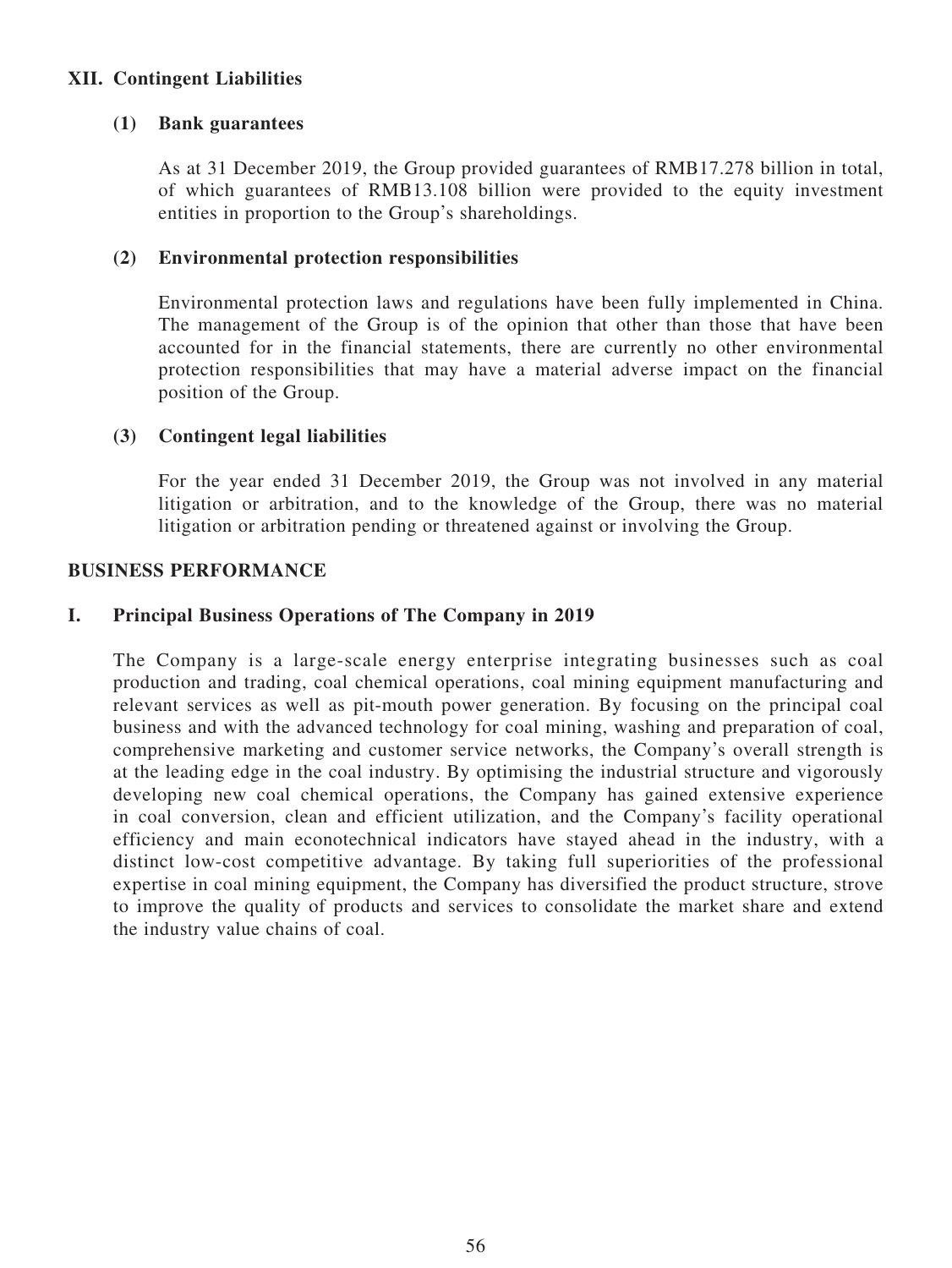# **(1) Coal Operations**

# **1. Coal production**

In 2019, under the complex and changeable domestic and overseas situations, the economic operations in China maintained a generally stable trend while making progress due to the continuous implementation of supply-side structural reform. By actively overcoming adverse factors, optimizing production continuity, fully releasing advanced production capacity, coal production enterprises made new breakthroughs in terms of coal output. Benefiting from the comprehensive optimization of the mining, transportation and discharging system, the increasing stripping efforts in open-cast coal mines, and the continuous optimization of the product structure, the coal output of Pingshuo Group steadily increased. By actively responding to issues such as the increasing difficulties of production organization and worsening geological conditions, and striving to strengthen system optimization, the coal output of Shanghai Energy Company generally remained stable. Through optimizing production layout and giving full play to effective production capacity, China Coal Huajin Company significantly improved its operating quality. By continuously strengthening production organization, striving to improve production efficiency, and giving play to advanced production capacity, Northwest Energy Company strived to achieve its production goal and take effect. During the reporting period, commercial coal output of the Company amounted to 101.84 million tonnes, of which thermal coal output was 91.45 million tonnes and coking coal output was 10.39 million tonnes.

Adhering to the concept of safety development, the Company strived to promote system optimization, equipment upgrading, quality improvement and management improvement, comprehensively improved safety assurance capabilities, effectively prevented and resolved major safety risks. As a result, the Company realized favorable results in safety production, achieved in general safety production and the zero mortality rate of per million tonnes in coal mines.

Adhering to the development direction of "safety, efficiency, green development, and intelligent production", the Company vigorously increased the research and development efforts, strived to break through key core technologies, continuously enhanced innovation capacity building, and promoted high-quality development of enterprises. Driving the improvement of the quality and efficiency of coal production with technology innovation, the Company has achieved the close integration of technology and production through the intelligentization of mining technology and innovation research and development of equipments. During the reporting period, raw coal productivity of the Company was 34.9 tonnes per worker-shift, maintaining a leading level in the coal industry.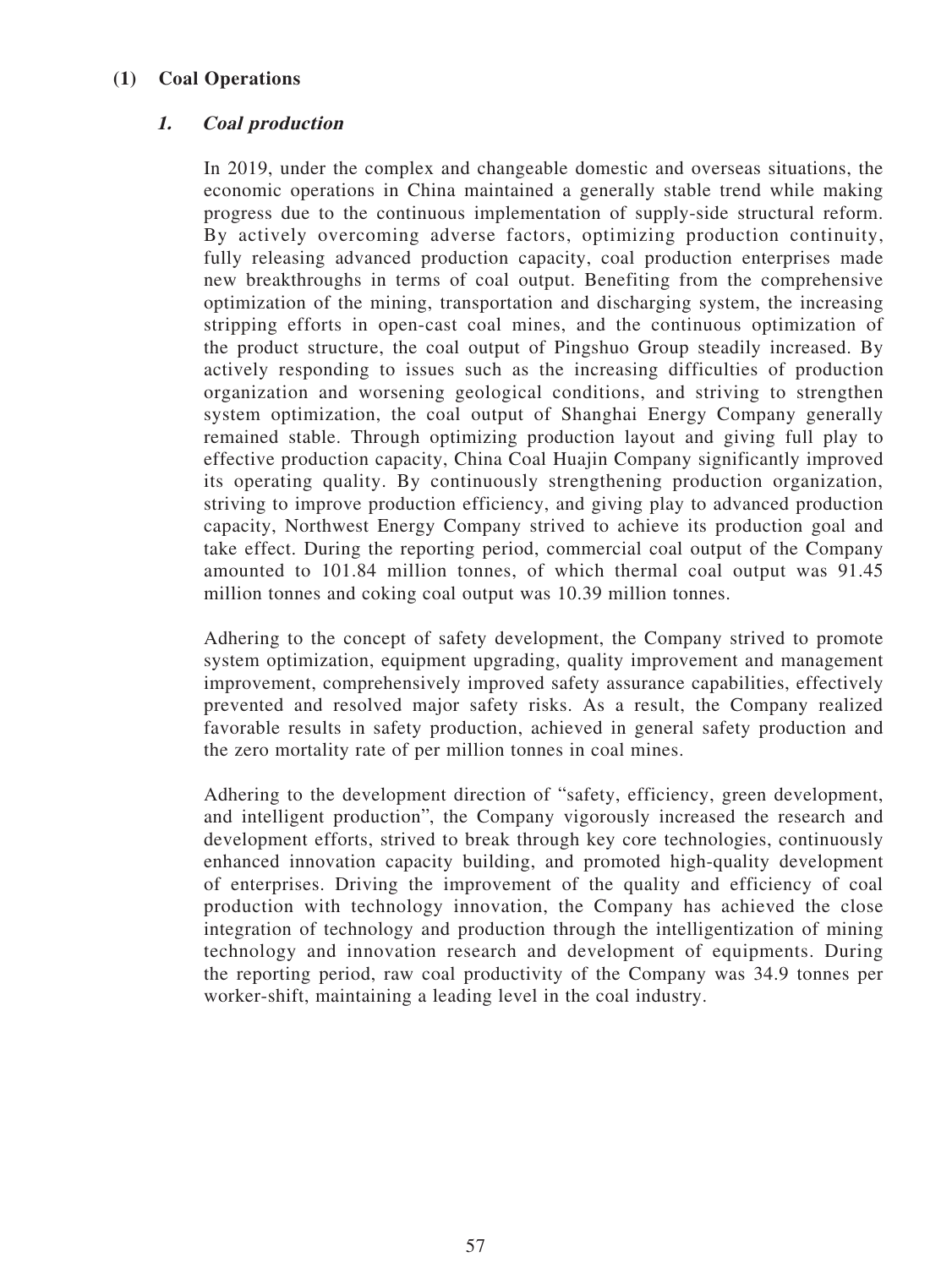## **2. Coal sales**

In 2019, the Company adopted several measures to further consolidate the results of marketing reconstruction, including optimizing the nationwide network layout, broadening resource channels, increasing market share, promoting production and sales coordination, strengthening marketing supervision, innovating marketing models, and vigorously enhancing China Coal Energy's brand advantages, market power and influence, which resulted in a historical height in coal sales. The cumulative sales volume of commercial coal for the year was 231.28 million tonnes, representing a year-on-year increase of 38.6%.

Closely focusing on the requirements of multi-platform construction and high-quality development, the purchased coal business of the Company concentrated on "broadening channels, enlarging scale, improving quality and ensuring compliance", strived to optimize connections and standardize operations, took efforts to make the northern port purchasing platform larger and stronger, continuously promoted the construction of metallurgical coal purchasing platforms, imported coal purchasing platforms, direct purchasing, source purchasing and riverside purchasing platforms, deepened supply-demand cooperation, cultivated high-quality suppliers, and consolidated the trade coal scale foundation of hundreds of million tonnes. During the whole year, the sales volume of proprietary coal trading reached 121.27 million tonnes, representing a year-on-year increase of  $45.1\%$ .

Unit: 10 thousand tonnes

|       | Sales volume of commercial coal      | 2019   | 2018   | Change $(\%)$ |
|-------|--------------------------------------|--------|--------|---------------|
| (I)   | Domestic sales of self-produced coal | 10,176 | 7,661  | 32.8          |
|       | By region: North China               | 2,839  | 2,119  | 34.0          |
|       | East China                           | 3,856  | 3,407  | 13.2          |
|       | South China                          | 1,011  | 926    | 9.2           |
|       | Others                               | 2,470  | 1,209  | 104.3         |
|       | By coal type: Thermal coal           | 9,143  | 6,786  | 34.7          |
|       | Coking coal                          | 1,033  | 875    | 18.1          |
| (II)  | Self-produced coal export            | 19     | 6      | 216.7         |
|       | By region: Taiwan, China             | 19     | 6      | 216.7         |
|       | By coal type: Thermal coal           | 19     | 6      | 216.7         |
|       | (III) Proprietary trading            | 12,127 | 8,360  | 45.1          |
|       | Of which: Domestic resale            | 11,984 | 8,305  | 44.3          |
|       | Self-operated exports                | 35     | 27     | 29.6          |
|       | Import trading                       | 108    | 28     | 285.7         |
|       | Transit trading                      |        |        |               |
|       | (IV) Agency sales                    | 806    | 658    | 22.5          |
|       | Of which: Import agency              | 139    | 40     | 247.5         |
|       | Export agency                        | 156    | 238    | $-34.5$       |
|       | Domestic agency                      | 511    | 380    | 34.5          |
| Total |                                      | 23,128 | 16,685 | 38.6          |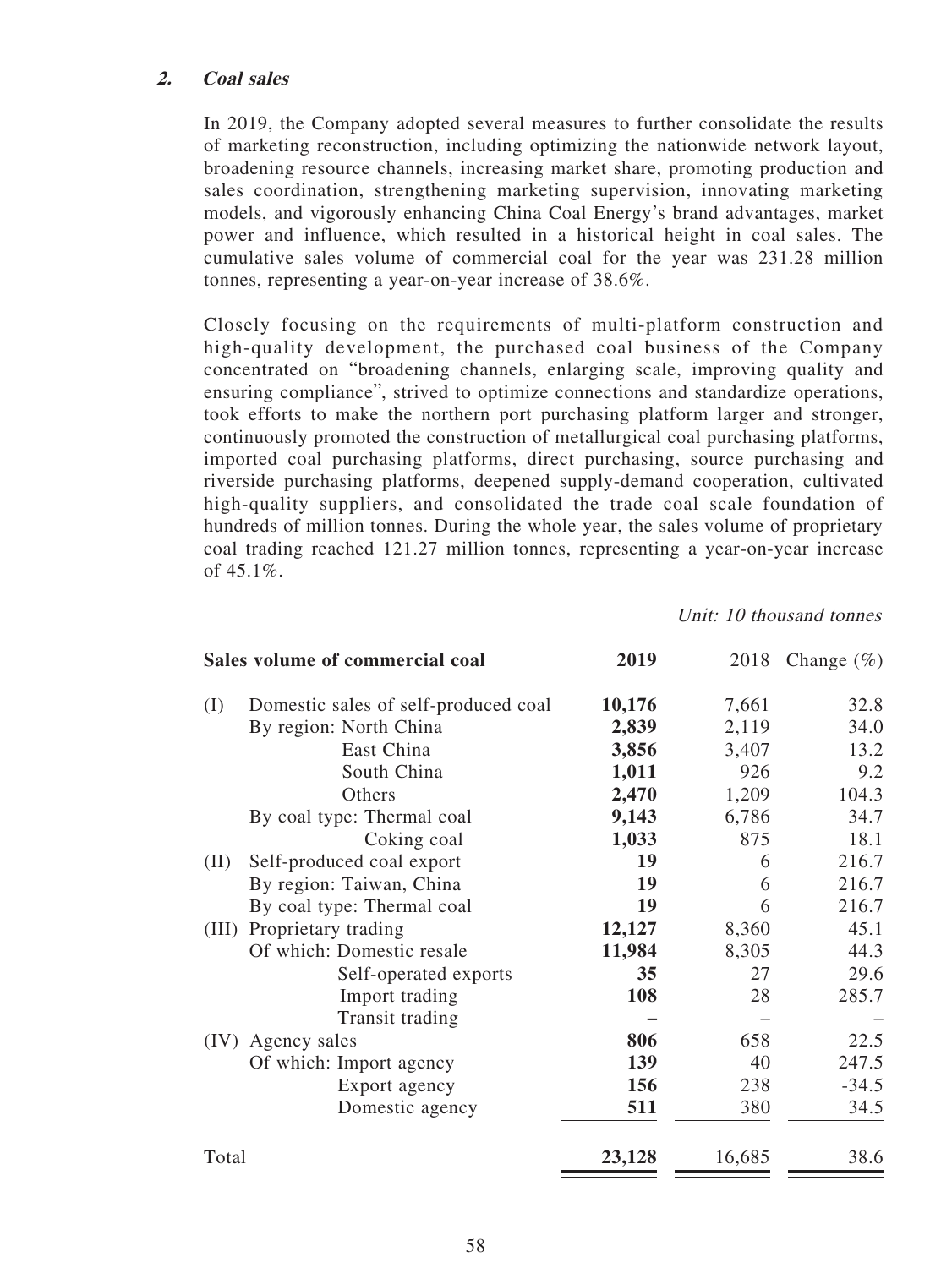## **3. Coal Reserve**

|                           | Unit: 100 million tonnes   |                        |  |  |
|---------------------------|----------------------------|------------------------|--|--|
|                           | <b>Resource</b>            | Recoverable            |  |  |
| <b>Major mining areas</b> | reserve                    | reserve                |  |  |
| Shanxi                    | 75.9                       | 40.76                  |  |  |
| Inner Mongolia-Shaanxi    | 140.5                      | 89.36                  |  |  |
| Jiangsu                   | 7.36                       | 2.61                   |  |  |
| Xinjiang                  | 6.56                       | 3.86                   |  |  |
| Heilongjiang              | 3.09                       | 1.36                   |  |  |
| Total                     | 233.41                     | 137.95                 |  |  |
| Coal type                 | <b>Resource</b><br>reserve | Recoverable<br>reserve |  |  |
|                           |                            |                        |  |  |
| Thermal coal              | 195.49                     | 119.8                  |  |  |
| Coking coal               | 34.72                      | 16.31                  |  |  |
| Anthractie                | 3.2                        | 1.84                   |  |  |
| Total                     | 233.41                     | 137.95                 |  |  |

During the year, the Company verified to decrease the resource reserve by 147 million tonnes (several coal mines have been reassessed regarding to mineral resources and reserves) and utilised 160 million tonnes of resource reserve. As at the end of 2019, the Company had coal resource reserve of 23.341 billion tonnes with mining rights and recoverable reserve of 13.795 billion tonnes in accordance with the mining standards of the PRC.

## **(2) Coal Chemical Operations**

In view of the challenging safe production conditions regarding to coal chemicals across the country, the Company closely focused on the investigation and treatment of hidden hazards, strengthened safety risk control, increased inspecting and equipment-monitoring efforts, comprehensively promoted the process safety management measures, and consolidated the foundation for safe production. Moreover, the Company continued to maintain the stable operation of equipment production, benchmarked the advanced level of the industry, and strived to increase the output and comprehensive benefits of coal chemical products, which effectively ensured the achievement of the production targets in coal chemicals segment.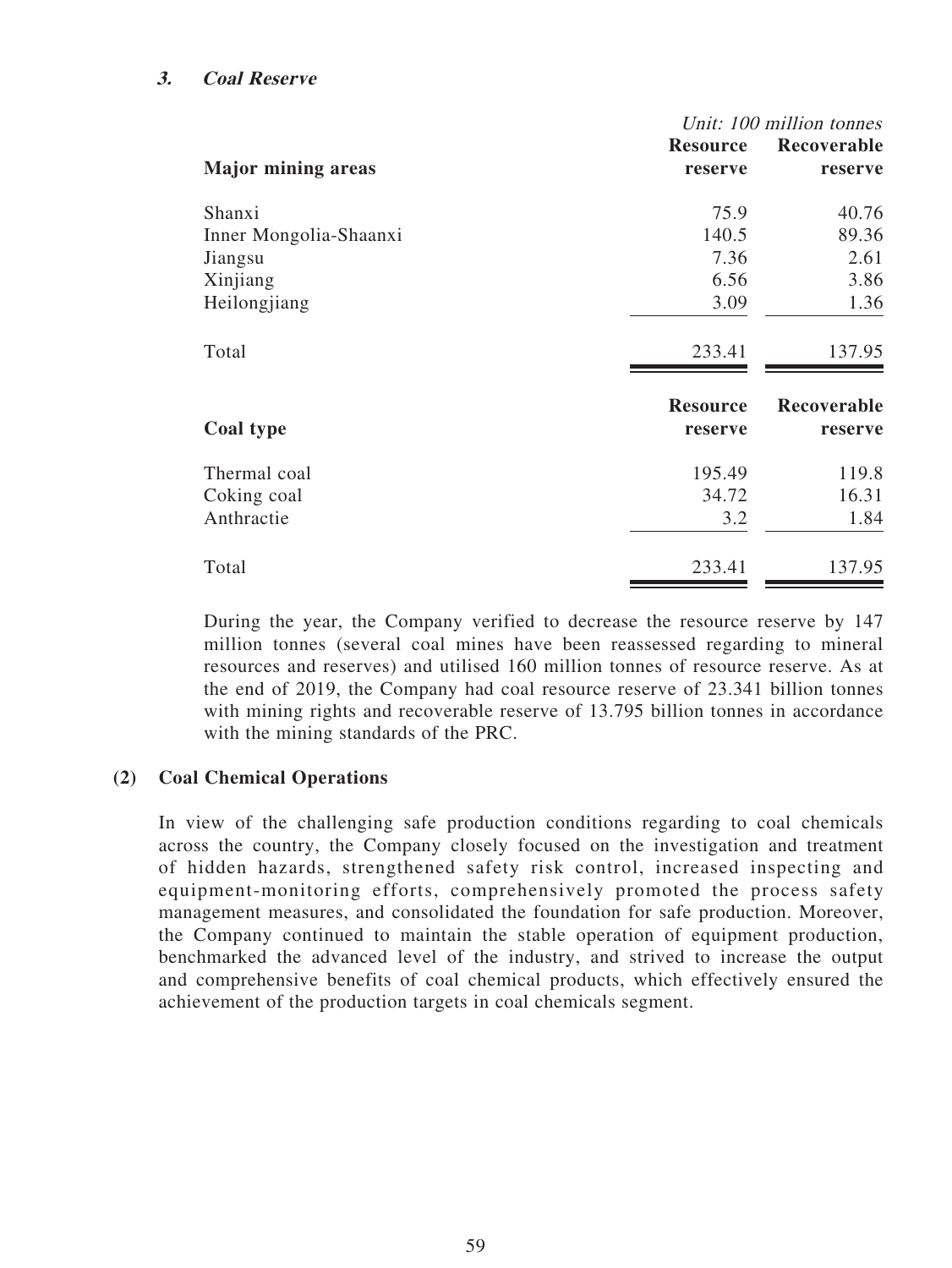Facing the continued downward market pressure, the Company paid close attention to market changes, endeavored to explore new marketing models, optimized the market layout, accurately kept pace with sales, strengthened the connection of production, transportation and sales, and continuously increased market share and enhanced the brand influence of China Coal Energy. Meanwhile, the Company further improved the logistics system layout, strengthened refined logistics management, continuously enhanced cost control, and improved cargo delivery capabilities. The Company expanded the scale of internal procurement and supply of methanol products, continuously reduced the cost of polyolefin products, and enhanced the profitability by taking full advantage of the location coordination of affiliated enterprises and the synergy effect of industry value chains. During the year, the accumulated sales volume of polyolefin, urea and methanol amounted to 1.450 million tonnes, 2.291 million tonnes and 958,000 tonnes, respectively.

Unit: 10 thousand tonnes

|       |                                  | 2019                                                                                                                                        | 2018  | Change<br>$(\%)$ |
|-------|----------------------------------|---------------------------------------------------------------------------------------------------------------------------------------------|-------|------------------|
|       |                                  |                                                                                                                                             |       |                  |
| 1.    |                                  | 74.5                                                                                                                                        | 74.1  | 0.5              |
|       | Sales volume                     | 75.2                                                                                                                                        | 74.4  | 1.1              |
| 2.    | Polypropylene: Production volume | 70.8                                                                                                                                        | 71.9  | $-1.5$           |
|       | Sales volume                     | 69.8                                                                                                                                        | 72.3  | $-3.5$           |
|       |                                  |                                                                                                                                             |       |                  |
|       | Production volume                | 199.1                                                                                                                                       | 185.6 | 7.3              |
| 2.    | Sales volume                     | 229.1                                                                                                                                       | 192.9 | 18.8             |
| (III) |                                  |                                                                                                                                             |       |                  |
| 1.    | Production volume                | 94.6                                                                                                                                        | 72.2  | 31.0             |
| 2.    | Sales volume                     | 95.8                                                                                                                                        | 71.9  | 33.2             |
|       |                                  | Production and sales volume of<br>self-produced coal chemical products<br>Polyolefin<br>Polyethylene: Production volume<br>Urea<br>Methanol |       |                  |

Notes: The methanol sales volume of the Company includes internal consumption volume.

#### **(3) Coal Mining Equipment Operations**

The Company tightly grasped market opportunities and the opportunities brought by the national policy of "going out", adhered to the marketing strategy of equal importance of coal machine business and non-coal machine business, and focusing on accessories and services. The Company paid close attention to key users, key projects and major needs, grabbed effective contracts through various measures such as market expansion, service transformation, and innovation-driven development. The cumulative contracted amount for 2019 increased by 14.8% year-on-year. The Company actively promoted technological innovation, continuously strengthened the integration of technological innovation and the physical industry, and focused on intelligent logistics technology equipment, environment-friendly clean technology equipment, new energy technology equipment, and tourism health industry technology equipment to cultivate new momentum for growth. The revenue from accessories and non-coal business accounted for 38.8%. The Company further optimized the production organization, innovated production management, sped up the production pace, so as to achieve short cycle and rapid output, effectively releasing production capacity, and meeting users' needs with every effort. The cumulative output value of coal mining equipment for the year amounted to RMB8.15 billion, representing a year-on-year increase of 17.3%.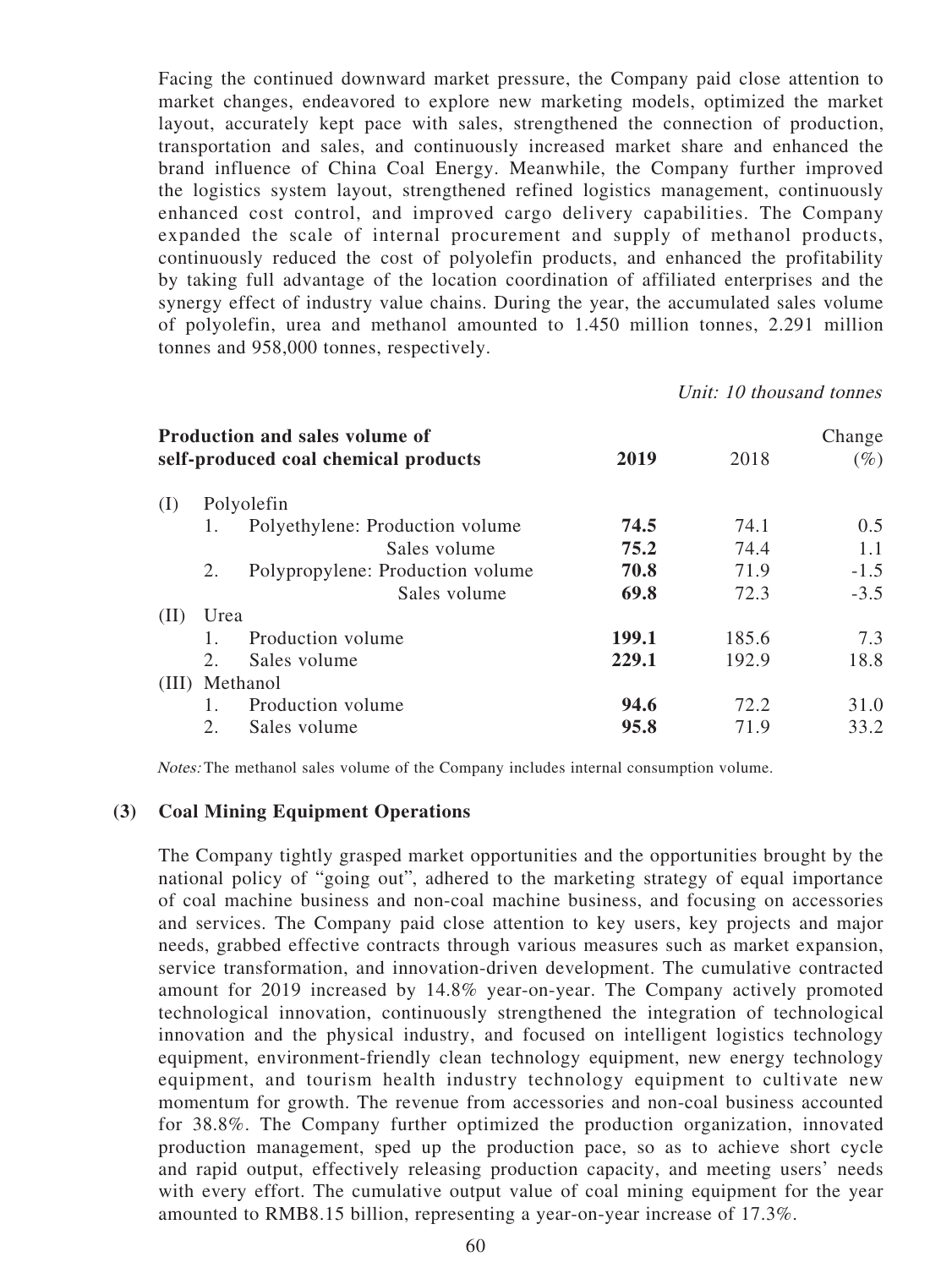#### Unit: RMB100 million

|                        | <b>Production value</b> |      |                  | <b>Sales revenue</b><br>Percentage<br>of sales<br>revenue of<br>the coal<br>mining<br>equipment |                   |
|------------------------|-------------------------|------|------------------|-------------------------------------------------------------------------------------------------|-------------------|
| Coal mining equipment  | 2019                    | 2018 | Change<br>$(\%)$ | 2019                                                                                            | segment<br>$(\%)$ |
| Main conveyor products | 34.9                    | 32.5 | 7.4              | 34.5                                                                                            | 41.7              |
| Main support products  | 28.5                    | 22.8 | 25.0             | 27.3                                                                                            | 33.0              |
| Others                 | 18.1                    | 14.2 | 27.5             | 20.9                                                                                            | 25.3              |
| Total                  | 81.5                    | 69.5 | 17.3             | 82.7                                                                                            |                   |

Notes: 1. The sales revenue in the table represents the sales revenue of the coal mining equipment segment before netting of inter-segmental sales.

 2. The production value (revenue) of main products includes the production value (revenue) of related accessories and services. The revenue of others includes part of the trade revenue.

#### **(4) Financial Service Operations**

Building on its own business development and the whole industry value chain for coal business, the Company proactively leveraged on the specialized functions of financial services, value creation and risk management of Finance Company, so as to push forward development of the Company with high quality. The Company gave full play to the efficiency and effectiveness of intensive capital, strengthened the intensive cultivation of interbank deposits, closely tracked, timely and accurately researched and judged interest rate trend of the market, and dynamically optimized and adjusted the interbank deposit allocation strategy in a timely manner. During the reporting period, the Company recorded an interest income from interbank deposits of RMB600 million, representing a year-on-year increase of 28.3%. At the end of the reporting period, the Company recorded an interbank deposit placed in commercial banks of RMB16.94 billion. Finance Company continuously dig deep into the Company's internal financial requirements, kept innovating digital financial platform functions and financial service means in order to improve its financial service capability. During the reporting period, more than 1,300 bills were discounted, with a discount amount of RMB6.36 billion. At the end of the reporting period, deposits absorbed amounted to RMB28.58 billion and the self-operated loans amounted to RMB13.15 billion, all hitting the highest level in history over the same period.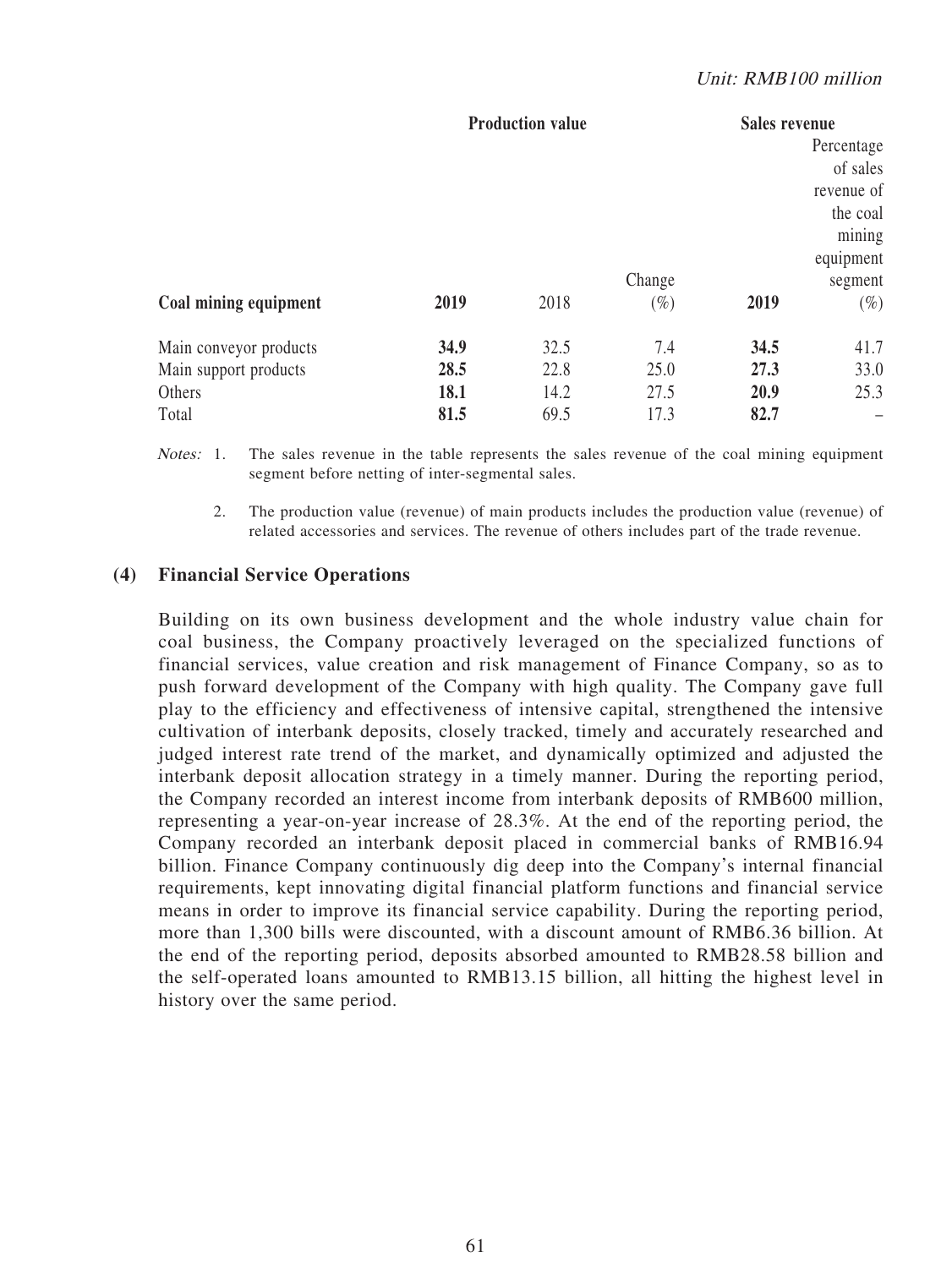| <b>Financial operations</b>     | 2019  | 2018  | Change<br>$(\%)$ |
|---------------------------------|-------|-------|------------------|
| Scale of deposits absorbed      | 285.8 | 243.3 | 17.5             |
| Placement of interbank deposits | 169.4 | 157.9 | 7.3              |
| Scale of self-operated loans    | 131.5 | 108.0 | 21.8             |

## **(5) Synergy among Business Segments**

The Company fully capitalised on the advantages of industry value chains, stabilised its traditional principal business, optimised the layout of industry structure, and promoted the transformation and upgrade of enterprises to continuously enhance synergetic development among the business segments. During the reporting period, the power plants and chemical enterprises of the Company jointly promoted clean utilisation and conversion of coal, and consumed 6.61 million tonnes of self-produced low calorific value coal in total. The coal chemical projects in the regions of Inner Mongolia and Shaanxi exerted more efforts into local transformation of self-produced coal and purchased 3.35 million tonnes of coal from surrounding coal mines. The coal mining equipment business segment achieved internal product sales and services revenue of RMB1.2 billion, representing 14.5% of the total sales revenue of the segment.

#### **II. Analysis of Core Competitiveness**

The Company's core business segments focus on coal, coal chemical, power generation and coal mining equipment. Leveraging on bases located in Shanxi, Inner Mongolia, Shaanxi, Jiangsu and Xinjiang, the Company is dedicated to becoming a world first-class clean energy supplier and an integrated energy service provider with global competitiveness.

The principal coal business of the Company has distinctive scale advantages with its leading technologies and techniques in coal mining, washing, preparation and blending in the industry. The production costs of the coal mines are lower than most of the coal enterprises in China. The Company boasts abundant coal resources. Mining Areas in Pingshuo, Shanxi and Hujierte, Ordos of Inner Mongolia, primarily developed by the Company, are the important thermal coal production bases in the PRC. Xiangning Mining Area in Shanxi where Wangjialing Coal Mine located is the production base of coking coal of high quality with low sulphur and extra low phosphorus content in the PRC. Jincheng Mining Area in Shanxi where Libi Coal Mine located is the production base of coking coal of high-quality anthracite in the PRC. The Company's coal key construction projects have achieved progress smoothly. Muduchaideng Coal Mine and Nalin River No.2 Coal Mine have been put into operation, and Xiaohuigou Coal Mine and No.106 Coal Mine have been completed and delivered after inspection. Other projects such as Dahaize Coal Mine and Libi Coal Mine all progress steadily and orderly. It is the professional and sophisticated management mode, the capable and efficient production mode, the scale merit of cluster development, the high quality and abundant coal resources and coordinated development of the industrial chain that constitute the core competitive advantages of the Company.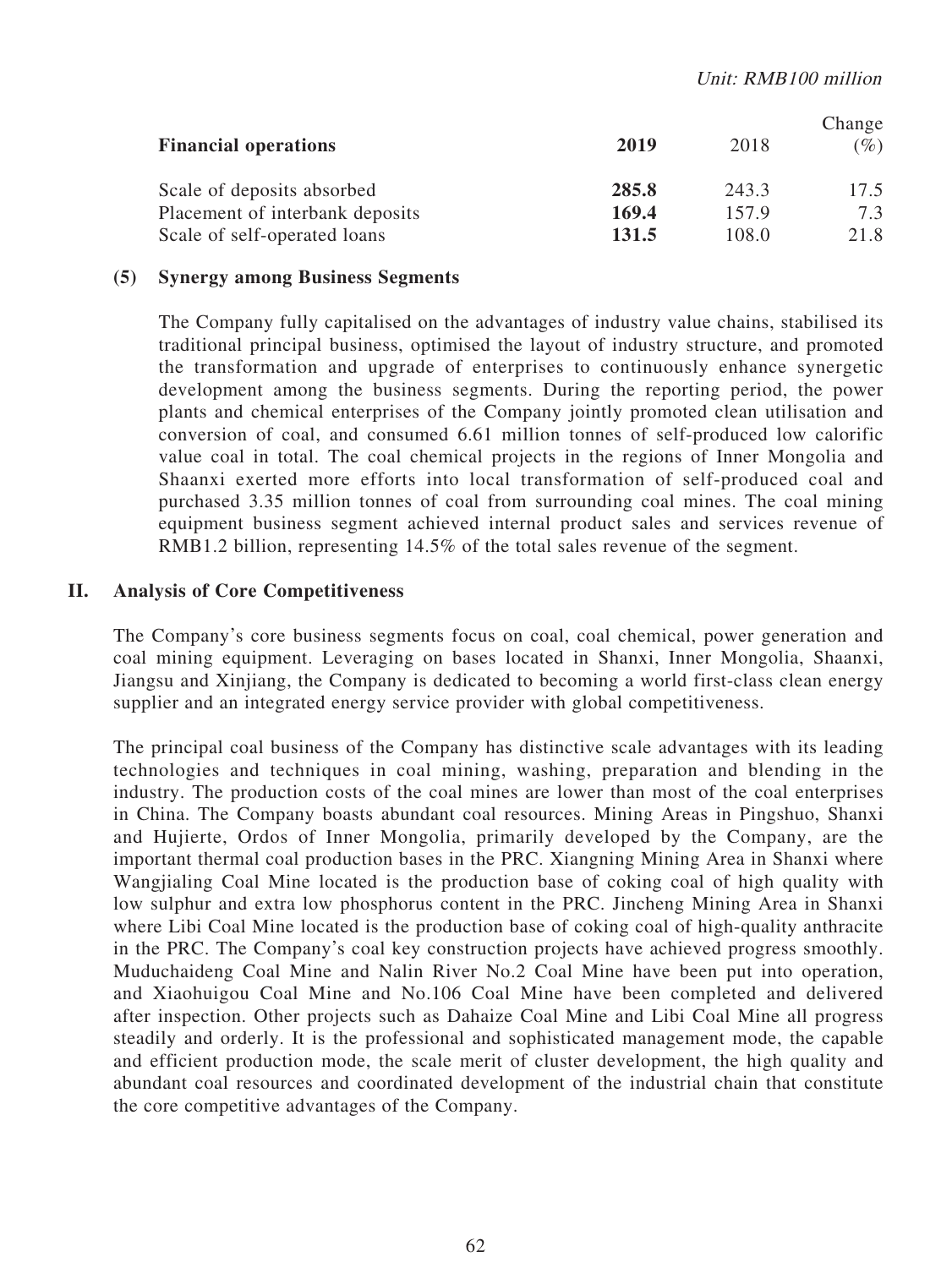The Company focuses on coal power generation and coal chemical to continuously promote industrial structure optimisation, and strives to establish a new circular economic business line for coal, power, chemical, etc. In terms of coal chemical business, the Company's coal-based olefin project constructed in Shaanxi, coal-based fertiliser project and coal-based engineering plastics project constructed in Inner Mongolia have maintained the operating situation of "work safety, stable production, long period operation, fully-loaded operation and producing quality products" for years, and the indicator of unit consumption and a number of other indicators are at the forefront of the industry; Project of Annual Methanol Output of 1 Million Tonnes from Synthetic Gas located in Inner Mongolia is progressing steadily, which will supply methanol for the engineering plastics project in Inner Mongolia after completion, further perfecting the regional industrial chain. In terms of coal-power business, the Company is vigorously pushing forward low calorific value coal and pit-mouth power generation projects. The 2×350MW thermal power project in Shanghai Energy Company and the Project of the Second Power Plant 2×660MW located in the north of Wucai Bay, Zhundong, Xinjiang have been formally combined to the grid.

The Company is one of the largest coal traders in the PRC with branches in major coal consumption regions, transshipment ports and major coal import regions of the PRC. Capitalising on its own marketing network of coal sales and logistics system, well-established port service and high-calibre professional teams, the Company is able to provide customers with high quality services with excellent capabilities for market exploration and distribution.

The Company is the national and even the world's only large-scale energy enterprise, which is able to engage in manufacturing coal mining equipment, coal mining, washing, preparation and processing, logistics and transportation as well as provision of systematic solution, with the advantages of the whole industry value chain for coal business.

The Company insisted on innovation-driven growth and became the leader of the industry. The Company established equipment research institutes, constructed gas treatment centres as well as rock burst prevention and water control research centres in its mining areas, and witnessed a significant boost to its technology R&D capabilities. As a result, the Company has made major breakthroughs in a series of key technologies, achieved success in green coal mining, intelligent development and low-cost mining. The Company steadily advanced the development of new coal chemical products and established a solid foundation for enterprises to reduce their energy consumption and expand their market. The Company also aimed at smart, high-end and coal-free development for coal machinery equipment, meeting market demands as well as development needs of corporate transformation, and dramatically enhancing its corporate core competitiveness.

The Company adheres to the cultural concept of "harmony", continuously improves its enterprise management system and keeps providing an institutional environment for development and growth. The Company has established a sound corporate management system and is gradually improving its internal control and risk control systems. The Company devotes major efforts to implement centralised management and control over sales of coal and coal chemical products as well as centralised management of finance, investment and material procurement and enhances management by objectives and comprehensive budget management, significantly lowers the costs and increases the productivity and operating efficiency. By being committed to building the "harmony" cultural concept, creating "harmony" cultural atmosphere and promoting construction of the "harmony" culture of "respect and inclusion, trust and support, united minds and actions, harmonious development", the Company has established a good corporate image and concentrated cohesive staff.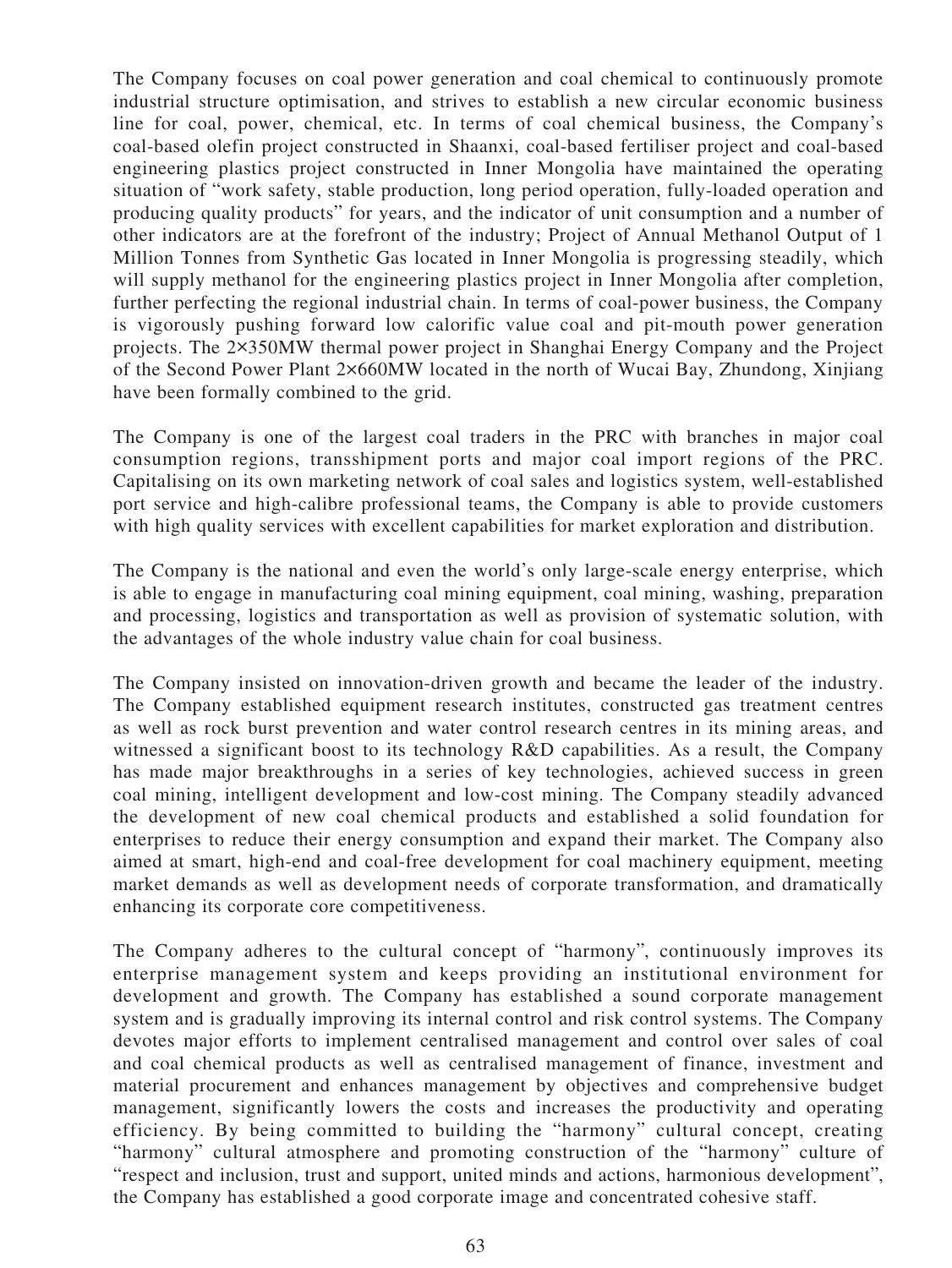In recent years, the Company has adhered to the existing strategy and firmed the confidence of development, and its principal coal business has achieved scale development. The Company has expedited the extension of coal business to coal chemical and coal power generation areas, and has enhanced value-added capabilities of the overall industry value chain. The Company has promoted a shift of development model from a scale and speed-oriented extensive growth model to a quality and efficiency-focused intensive model, thus continuously improving its core competitiveness. The Company has vigorously pushed forward quality enhancement, cost reduction and efficiency improvement so as to maintain a sound financial structure and enhance risk resistance capability, thus laying a solid foundation for promoting high-quality development of the Company.

## **III. Competitive Landscape in the Industry**

In recent years, with the deepening of supply-side structural reform for coal, the rapid release of high-quality coal production capacity, the continuous improvement of production capacity and the slowdown in the growth trend of coal demand, the coal supply and demand situation will comprehensively become periodical loose, and competition in the coal market will become fiercer.

From the perspective of policy environment, China successively issued various documents on the coal industry with clear policy-oriented and promoted comprehensively the construction of the system for coal production, transportation, sales and storage, which led to coal prices maintain stable and fluctuate within a reasonable range in the long run. From the perspective of coal enterprises, a better understanding on the supply-side structural reform has been obtained. With the orderly advancement of capacity replacement, reduction and restructuring, coal enterprises have been strengthening their efforts on reform and renovation transformation and upgrading. The resources of the coal industry are expected to accumulate to superior enterprises. Therefore, the concentration and specialisation of the industry will be gradually enhanced and the industrial structure will develop towards medium and high ends.

The principal coal business of the Company has distinctive scale advantages with its leading coal mining technologies, washing and preparation techniques, production efficiency, cost control and marketing network in the industry. For the past few years, the Company has tried its best to promote structural transformation and upgrading, so that the coal chemical business has expanded gradually, the product structure has become diversified and the market layout has been optimised continuously. In addition, the profitability has increased steadily and the management and control level of the coal chemical operations has reached a new level. In 2019, the Company organised production scientifically, explored the market actively, tapped potential and improved efficiency vigorously. The operational quality was enhanced gradually and the total profit increased significantly. By leveraging on its own advantages, the Company will firmly advance structure adjustment and transformation and upgrading, so as to become a world first-class leading clean energy supplier and integrated energy service provider with global competitiveness.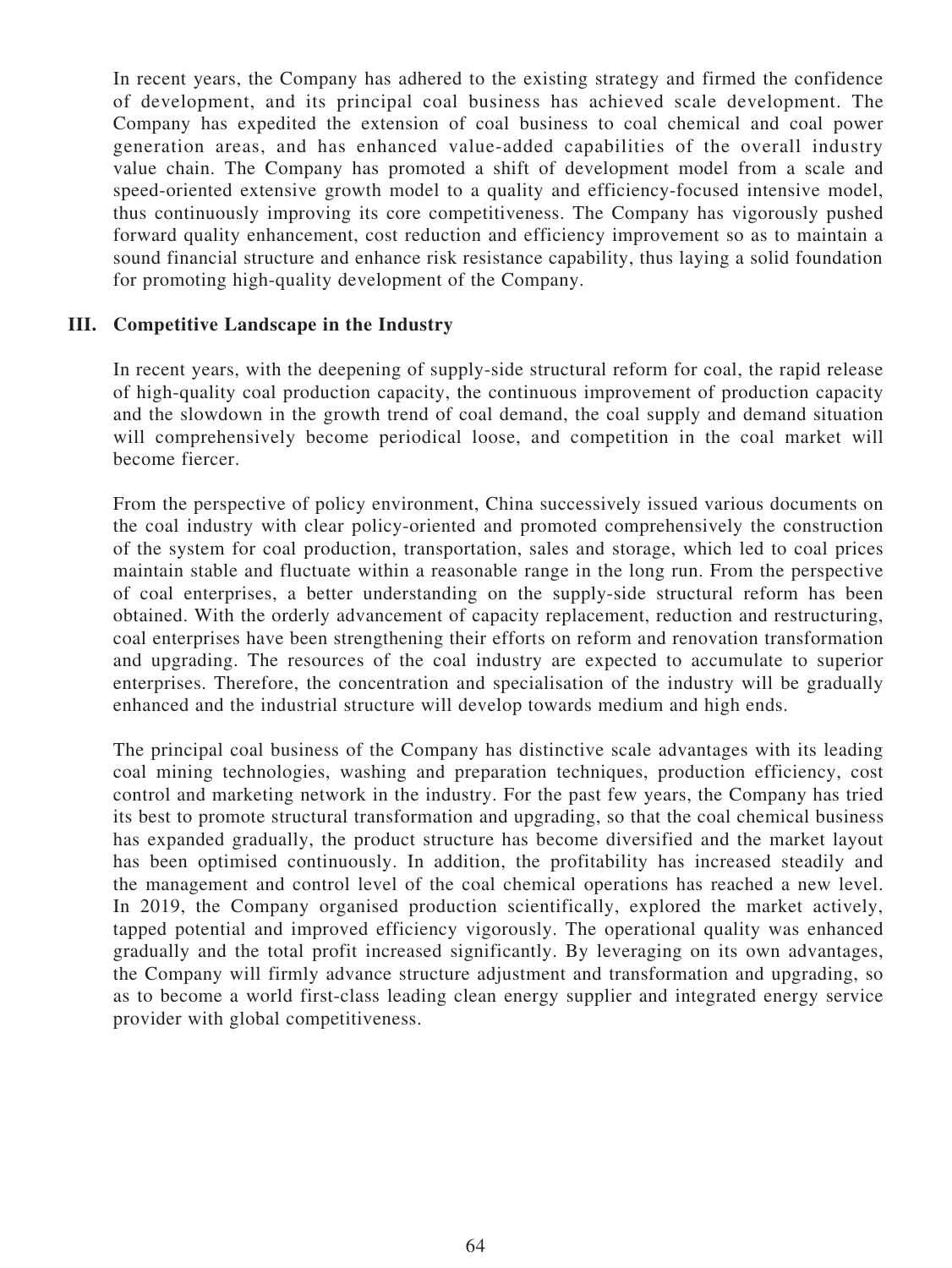# **IV. Industry Development Trends of the Business of the Company**

2020 is the ending year of the "13th Five-Year Plan". China now is in the tackling phase of transforming development patterns, optimizing economic structure, and transforming growth power. Structural, institutional, and cyclical issues are intertwined, and economic downward pressure is increasing. However, coal is still the main energy source of China, while economic growth will still drive the demand for coal. With adjustment of China's energy structure and the gradually emerging effects of long-term agreed pricing mechanism in the industry, coal prices are not expected to fluctuate significantly.

Improving the quality of the supply system is the fundamental guiding ideology for the future development of the coal industry. According to statistics of the China National Coal Association, the number of coal mines in China has been reduced from 10,800 in early 2015 to around 5,700 at present. Over the past three years, the accumulated de-capacity of coal has reached more than 800 million tonnes. With the full completion of the de-capacity of coal task, the quality of the domestic coal supply system is expected to be further optimized.

With the rapid release of high-quality coal production capacity, the modest expansion of railway transportation capacity, and the slowdown in the growth of coal demand, the domestic coal supply and demand situation will shift from a general balance to a periodical loose in 2020. Coal consumption still accounts for a large proportion of China's total energy consumption, and coal will continue to play a dominant role during a pretty long period. However, with the continuous strengthening of double energy control, constant decreasing of domestic energy consumption, further optimization of energy consumption structure, stricter constraints on ecological and environmental protection and continuous improvement of social energy conservation, the growth of coal consumption demand will likely slow down gradually in the future. The long-term development of the coal industry will depend on improving the quality of production capacity and achieving transformation and upgrading.

The new coal chemical industry closely related to the coal industry has a bright development prospect. China continues to strengthen safety supervision and environment protection monitoring, the industrial layout is optimizing continuously and the domestic urea is facing a new round of de-capacity and production limit policies for environment protection purpose, which will lead to the domestic supply and demand of ureain a tight balance in 2020, and will continuously push forward the supply-side reform of chemical fertilisers and traditional chemical industries, imposing a positive impact on the prices of products such as chemical fertilisers. As the production capacity of polyolefins continues to increase and the demand growth slows down, competition in general products industry becomes more intensive, but high-end products and customized products still have a lot of room for development, which can stabilize the price of polyolefins.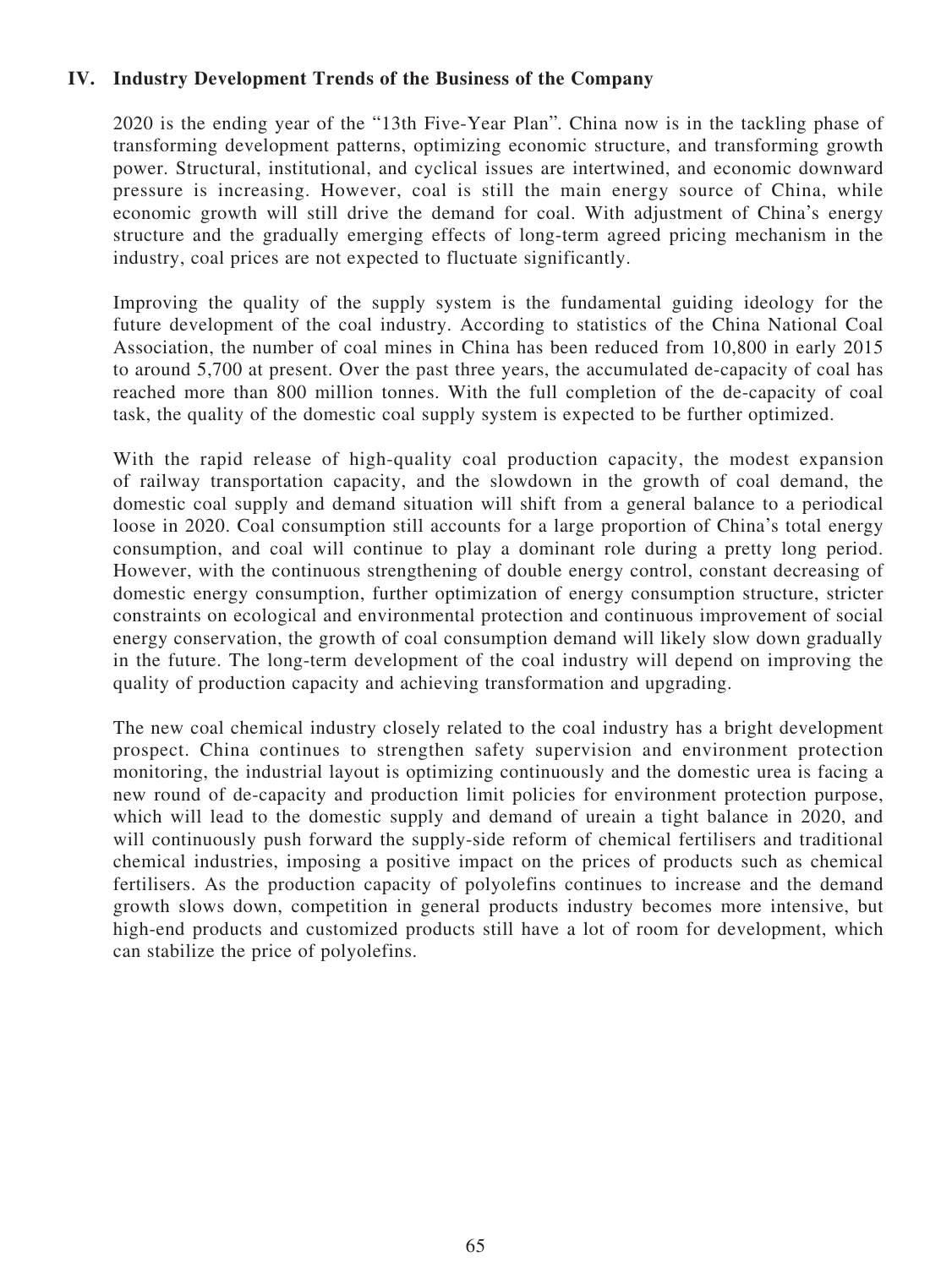# **V. Production and Operation Plans of the Company in 2020**

In 2019, the Company firmly focused on the annual production and operation targets, scientifically organised production, strengthened the coordination between production and sales, optimised product structure, enhanced product quality, strived to improve quality and efficiency, and recorded good operation results. The Company overcame difficulties, such as difficult organisation of coal production and coal chemical shutdown for overhaul, overcame challenges of restricted output for environment protection purpose, surpassed its annual production targets and completed its operation plans ahead of schedule, with a commercial coal output of 101.84 million tonnes; sales volume of self-produced commercial coal of 101.95 million tonnes; polyolefin output of 1.453 million tonnes and polyolefin sales volume of 1.450 million tonnes; urea output of 1.991 million tonnes and urea sales volume of 2.291 million tonnes. The Company recorded an operating revenue of RMB129.3 billion, representing a year-on-year increase of 24.2%. The unit cost of sales of self-produced commercial coal amounted to RMB333.03/tonne, representing a year-on-year increase of RMB8.58/tonne. The profit before income tax reached RMB13.02 billion, representing a year-on-year increase of 31.2%.

In 2020, supply-side structural reform remains the Company's centerpiece. In accordance with the requirements for high-quality development and following the work ideas of "improvement amid stability with reform and innovation", the Company will aim to make coordinated efforts to ensure security, stabilize growth, adjust structure, promote reform, stimulate innovation, improve efficiency and prevent risks. On the premise that there will be no material changes to the markets, the annual production and sales volumes of self-produced commercial coal, polyolefin products and urea are planned to be more than 96.00 million tonnes, more than 1.36 million tonnes and more than 1.85 million tonnes, respectively; with an aim to achieving overall stability of the operating revenue, the Company will continue to increase efforts to reduce costs and increase efficiency, and control the unit selling cost of self-produced commercial coal. In addition, the Company will exercise strict control on expenses and strived to maintain good profitability. The Company will focus on the following tasks:

Firstly, the Company will scientifically organise coal production to ensure high yields and efficiency. Moreover, the Company will enhance the management of the coal chemical operations, striving to achieve safe and stable operation. The Company will further consolidate the reconstructing achievements of marketing system, spare no effort to explore market demands to stabilise market base, in a bid to promote corporate capabilities in creating income and benefits.

Secondly, the Company will stick to the safety red line, allocate and implement the work safety responsibility, improve the safety guarantee capability, stress on-site safety management, and highlight safety control focuses in order to comprehensively improve the safety quality and resolutely ensure work safety.

Thirdly, the Company will continue to strengthen refined management, vigorously reduce cost and improve efficiency and quality, strictly focus on cost control, and comprehensively promote operational quality.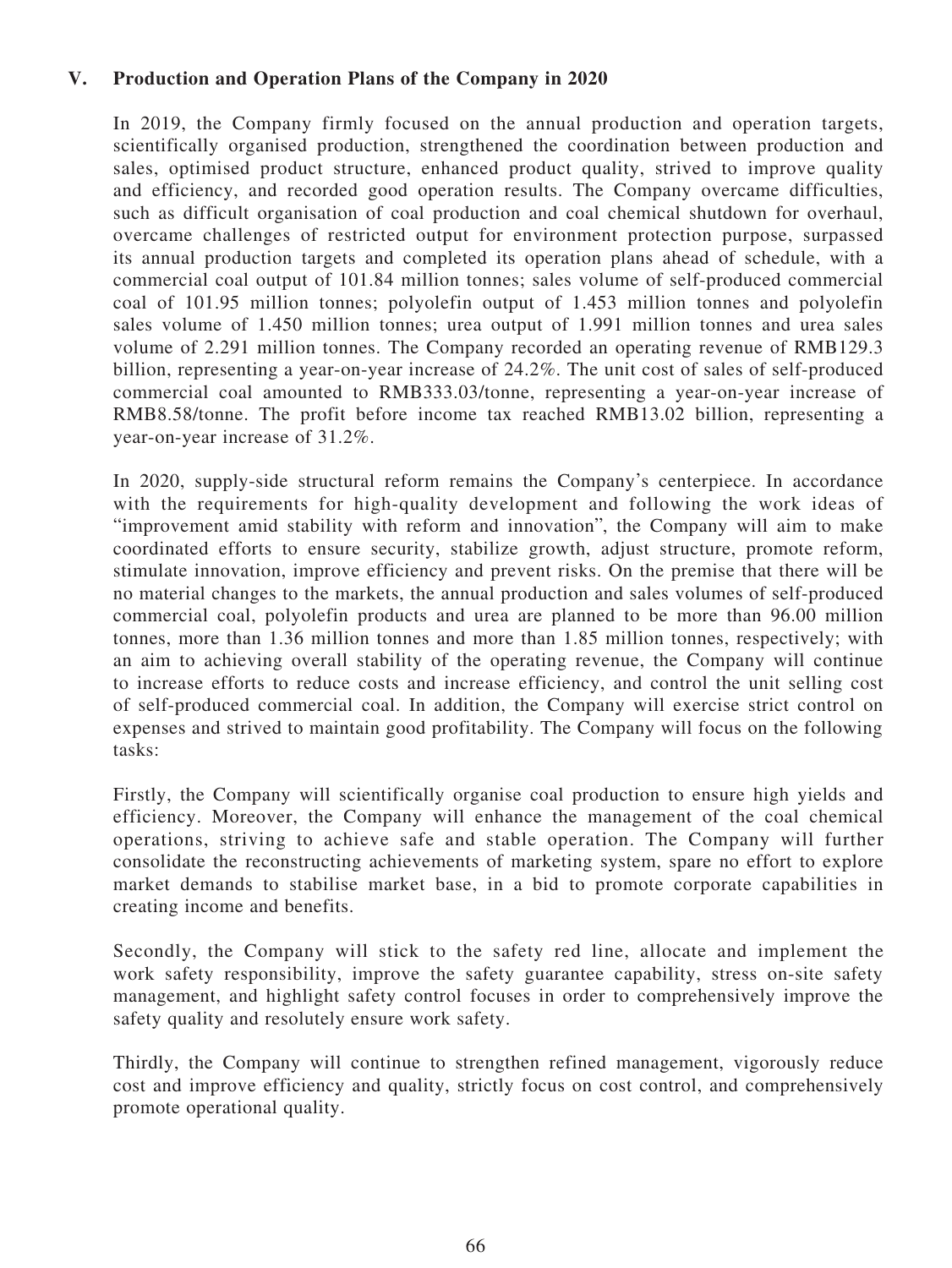Fourthly, the Company will strive to accelerate preliminary work of projects and firmly advance construction of key projects. Building on the advantages of industrial synergy and professional management, the Company will continue to promote structural adjustment, transformation and upgrading.

Fifthly, the Company will comprehensively deepen reforms of the enterprise, do a solid job in the Three System Reforms in labor, personnel and distribution, improve positive incentive system creatively, and encourage the enterprise to reform endogenous power. The Company will optimise the management and control mode and organisation structure, and set up a more market-oriented mechanism to increase the developing vitality of the enterprise.

Sixthly, the Company will focus on strengthening the development of innovation capacity, enhance innovation in technology, mechanism, management and commercial mode, and drive industrial adjustment, transformation and upgrading to enhance enterprise development momentum.

Seventhly, the Company will deepen the implementation of the Strategy of Developing Enterprise by Talent Management to optimise the structure of talent team, improve the employee quality, and refine the incentive mechanism to vigorously create a good growth environment for talents and provide talent assurance for the development of the Company.

Eighthly, the Company will continue to enhance foreign investment management, optimise management system, intensify supervision and focus on enhancing value management standard to strive to improve the enterprise economic benefit.

Ninthly, the Company will adhere to the problem-oriented, target-oriented and result-oriented strategy, and will actively response to economic downward pressure and effectively defuse market risks. The Company will strengthen all work related to ecological environmental protection, resolutely win the battle against pollution prevention, manage and control environmental protection risk effectively, and strive to forestall and defuse other major risks to ensure the stable and healthy development of the Company.

Given the current increasing economic downward pressure, the uncertainty and the existence of unstable factors in production and market of coal and coal chemical industry, the actual implementation of the above operation plans may be subject to adjustments according to the actual circumstances of the Company. Thus, the operation plans disclosed herein would not constitute any commitment to results to investors by the Company. Investors should be informed and aware of risks in this connection.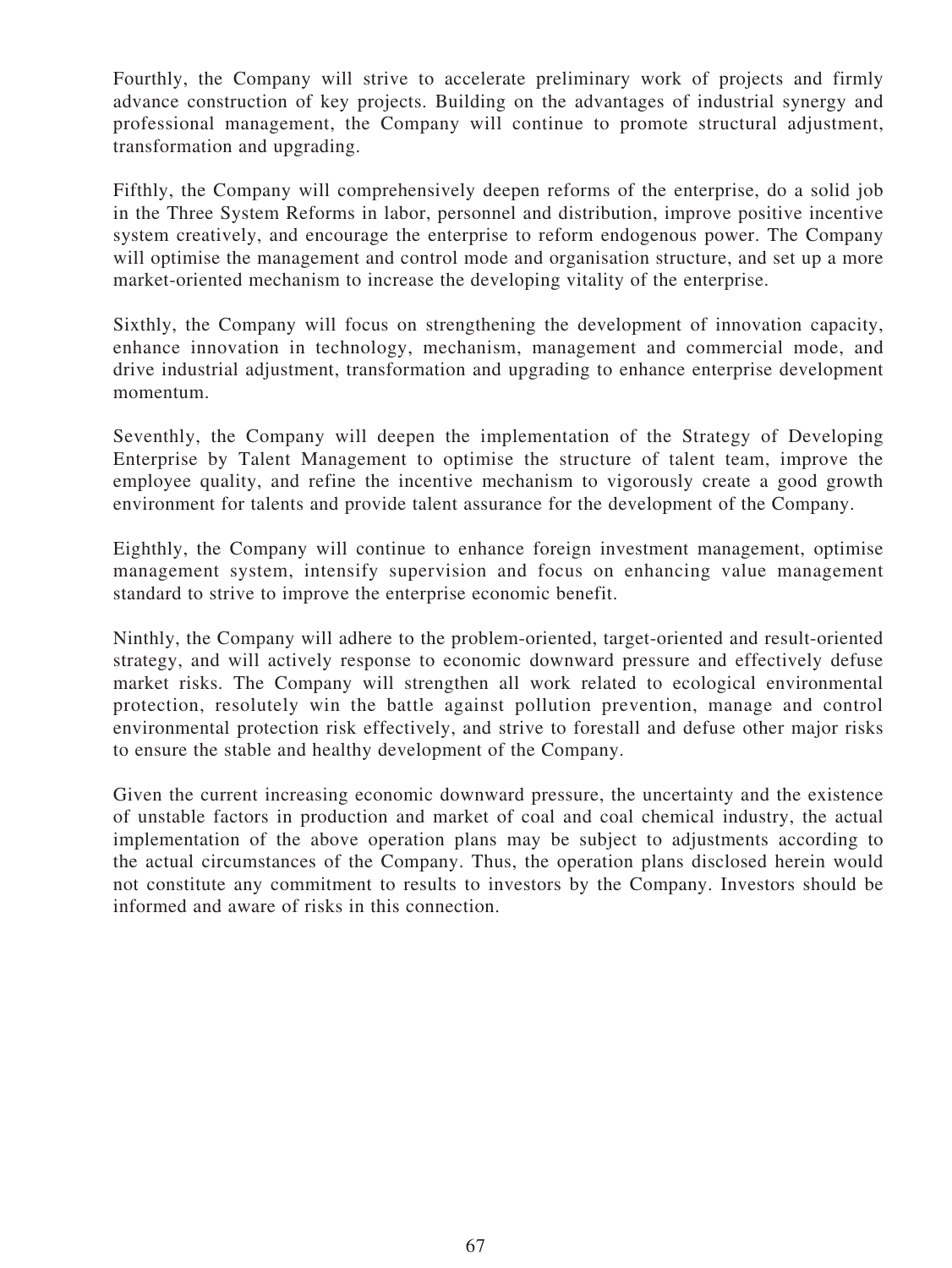# **SIGNIFICANT EVENTS**

# **(1) Share Capital Structure**

As of 31 December 2019, the structure of the share capital of the Company was as follows:

| <b>Type of Shares</b>                                                              | Number of<br><b>Shares</b> | Unit: $Share(s)$<br>Percentage<br>$(\%)$ |
|------------------------------------------------------------------------------------|----------------------------|------------------------------------------|
| <b>A</b> Shares                                                                    | 9,152,000,400              | 69.03                                    |
| Of which: A Shares held by China Coal Group                                        | 7,605,207,608              | 57.36                                    |
| <b>H</b> Shares                                                                    | 4,106,663,000              | 30.97                                    |
| Of which: H Shares held by China Coal Hong Kong Limited,                           |                            |                                          |
| a wholly-owned subsidiary of China Coal Group                                      | 132,351,000                | 1.00                                     |
| <b>Total</b>                                                                       | 13,258,663,400             | 100.00                                   |
| Of which: Shares held by China Coal Group and<br>parties acting in concert with it | 7,737,558,608              | 58.36                                    |

## **(2) Distribution of Final Dividends for 2018**

The Company's 2018 profit distribution plan was considered and approved at the Company's 2018 annual general meeting held on 28 June 2019. Cash dividends of RMB1,030,373,400 were distributed to the Shareholders, representing 30% of the net profit attributable to the equity holders of the Company which was RMB3,434,578,000 for the year of 2018 as set out in the consolidated financial statements of 2018 prepared in accordance with the Chinese accounting standards for business enterprises. Based on the total issued share capital of 13,258,663,400 shares of the Company, RMB0.078 (inclusive of tax) would be distributed per share.

These final dividends had been distributed to all the shareholders during the reporting period.

# **(3) Amendment to the Articles of Association and Rules of Procedures of the Board**

The Articles of Association and the Rules of Procedures of the Board were not amended during the year.

#### **(4) Transaction of Assets**

During the reporting period, no material transaction of assets was made by the Company.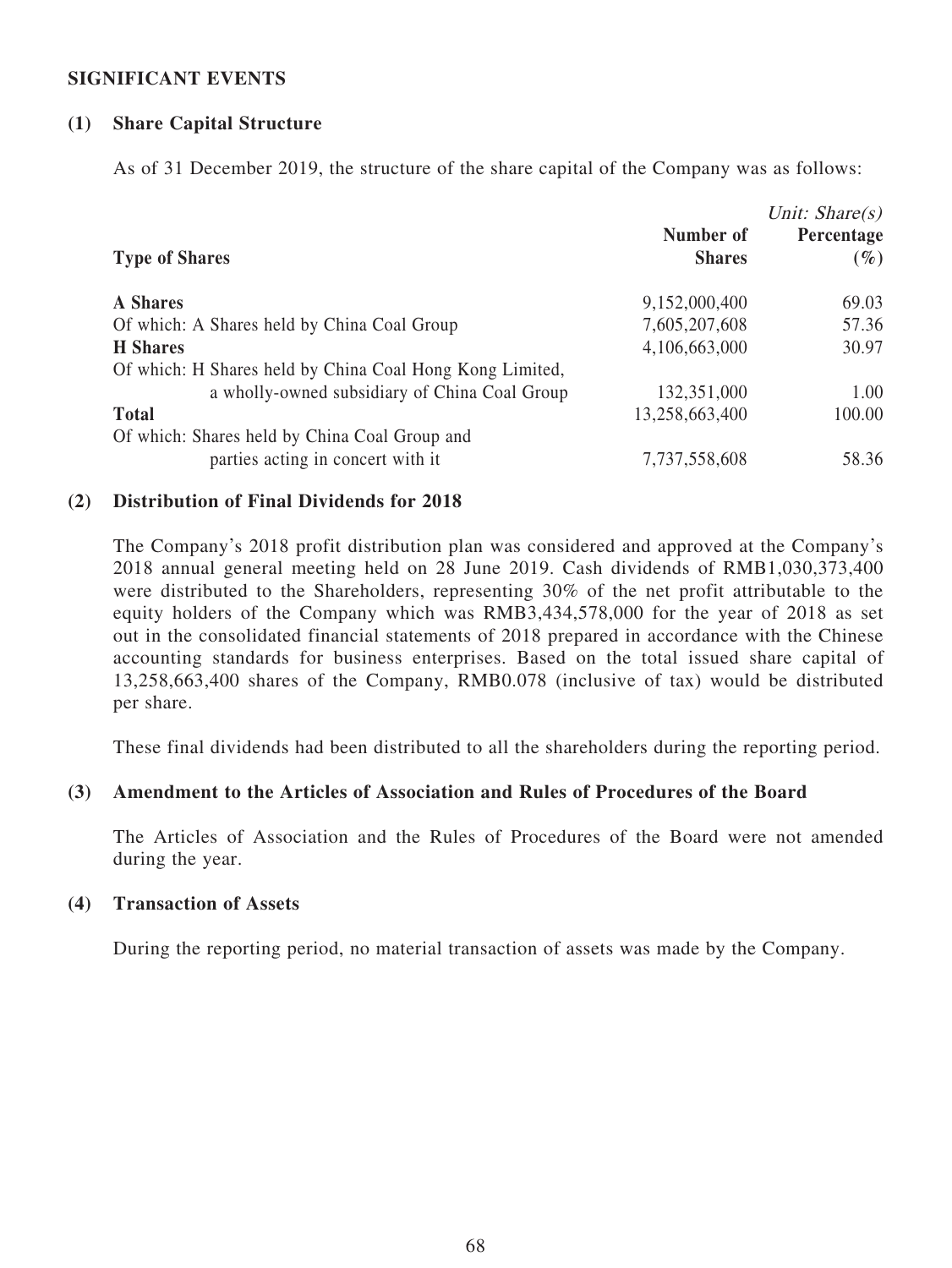# **(5) Other Significant Events**

# **1. Matters in relation to the general mandate to issue debt financing instruments granted to the Company**

On 28 June 2019, the 2018 annual general meeting of the Company considered and approved the Proposal on Continuing to Grant to the Company the General Mandate to Issue Debt Financing Instruments, pursuant to which the Board of Directors was generally and unconditionally authorized, who would in turn further authorize the management of the Company, with full power and authority to deal with the matters in relation to the issuance of domestic and/or overseas debt financing instruments of no more than RMB40 billion within the effective period of the resolution and in accordance with the specific needs of the Company and other conditions of the capital market.

For details, please refer to the announcements of the Company published on the websites of the SSE, the HKSE and the Company on 15 March 2019, 29 April 2019, 20 May 2019 and 28 June 2019.

# **(6) Events after Reporting Period**

## **1. Registration and Issue of Corporate Bonds**

The Company successfully registered corporate bonds of RMB10 billion on 10 March 2020 (for professional investors), and completed the public issuance of the 2020 first tranche corporate bonds (for professional investors) on 18 March 2020, of which the issue amount is RMB3 billion with a term of five years and an interest rate of 3.60%.

## **2. Registration of Medium-Term Notes**

The company successfully registered medium-term note of RMB5 billion on 16 March 2020.

## **EMPLOYEE**

As at 31 December 2019, the total number of employees in the Group is 42,112 (2018: 42,194).

# **COMPLIANCE WITH CORPORATE GOVERNANCE CODE AND CORPORATE GOVERNANCE REPORT**

The Company is committed to improving its corporate governance level. For the year ended 31 December 2019, the Company strictly complied with the provisions of Corporate Governance Code and Corporate Governance Report set out in appendix 14 to the Hong Kong Listing Rules.

## **AUDIT AND RISK MANAGEMENT COMMITTEE**

The audit and risk management committee of the Company has reviewed the annual results for the year ended 31 December 2019.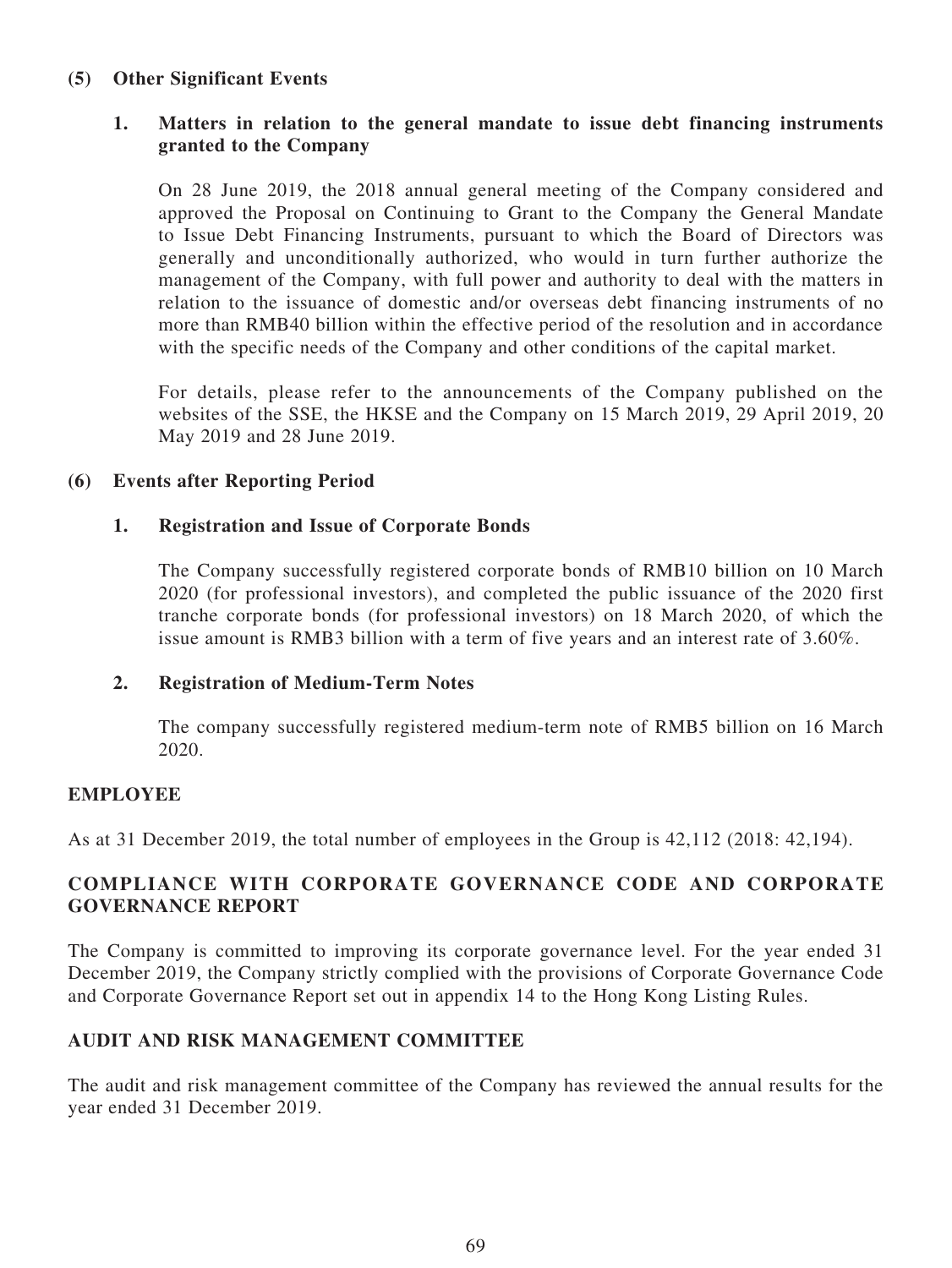# **MODEL CODE FOR SECURITIES TRANSACTIONS BY DIRECTORS**

During the year ended 31 December 2019, the Company adopted the Model Code for Securities Transactions by Directors of Listed Issuers set out in appendix 10 to the Hong Kong Listing Rules ("**Model Code**"). The Company confirmed after careful inquiry that all Directors and supervisors had been complying with the Model Code during the year ended 31 December 2019.

# **REMUNERATION OF DIRECTORS AND SUPERVISORS**

For the year ended 31 December 2019, no Directors or supervisors of the Company had agreed to waive any remuneration.

The remuneration package of Directors is determined by the remuneration committee and is subject to approval by the Board and Shareholders at the forthcoming annual general meeting. To determine the remuneration package, the remuneration committee and the Board will take into consideration a number of factors, such as Directors' duties, responsibilities and performance as well as the operating results of the Group.

# **DIVIDENDS**

On 20 March 2020, pursuant to the relevant PRC laws and regulations, the Board recommended the payment of cash dividends of RMB1,687,931,100 to the Shareholders, representing 30% of the net profit attributable to the Shareholders for the year ended 31 December 2019, which was RMB5,626,437,000 as set out in the consolidated financial statements prepared in accordance with PRC GAAP. The proposed dividend distribution will be made based on the Company's total issued share capital of 13,258,663,400 shares, representing a dividend of RMB0.127 per share (tax inclusive). The above proposed profit distribution plan is subject to the approval of Shareholders at the 2019 annual general meeting. Cash dividends will be distributed to Shareholders registered at the relevant record date upon approval.

Pursuant to the Enterprise Income Tax Law of the People's Republic of China which came into effect on 1 January 2008 and its implementing rules and other relevant rules, the Company is required to withhold enterprise income tax at a rate of 10% before distributing the final dividend to non-resident enterprise Shareholders whose names appear on the Company's H Share register of members. Any shares registered in the name of the non-individual registered Shareholders, including HKSCC Nominees Limited, other nominees, trustees or other groups and organisations, will be treated as being held by non-resident enterprise Shareholders and therefore an enterprise income tax shall be withheld for their dividends receivables.

Pursuant to The Notice on Matters Concerning the Levy and Administration of Individual Income Tax After the Repeal of Guo Shui Fa [1993] No.045 issued by the State Administration of Taxation on 28 June 2011, the dividend received by the overseas resident individual Shareholders from the stocks issued by domestic non-foreign invested enterprises in Hong Kong is subject to individual income tax at a rate of 10% in general. If an Individual H Shareholder considers that his/her individual income tax withheld by the Company does not comply with the tax rate stipulated in the tax treaties between country(ies) or region(s) in which he/she is domiciled and the PRC, he/she should engage or mandate agency after receiving the dividends according to requirements set out in tax treaties notice,register with the competent tax authority for subsequent taxation handling.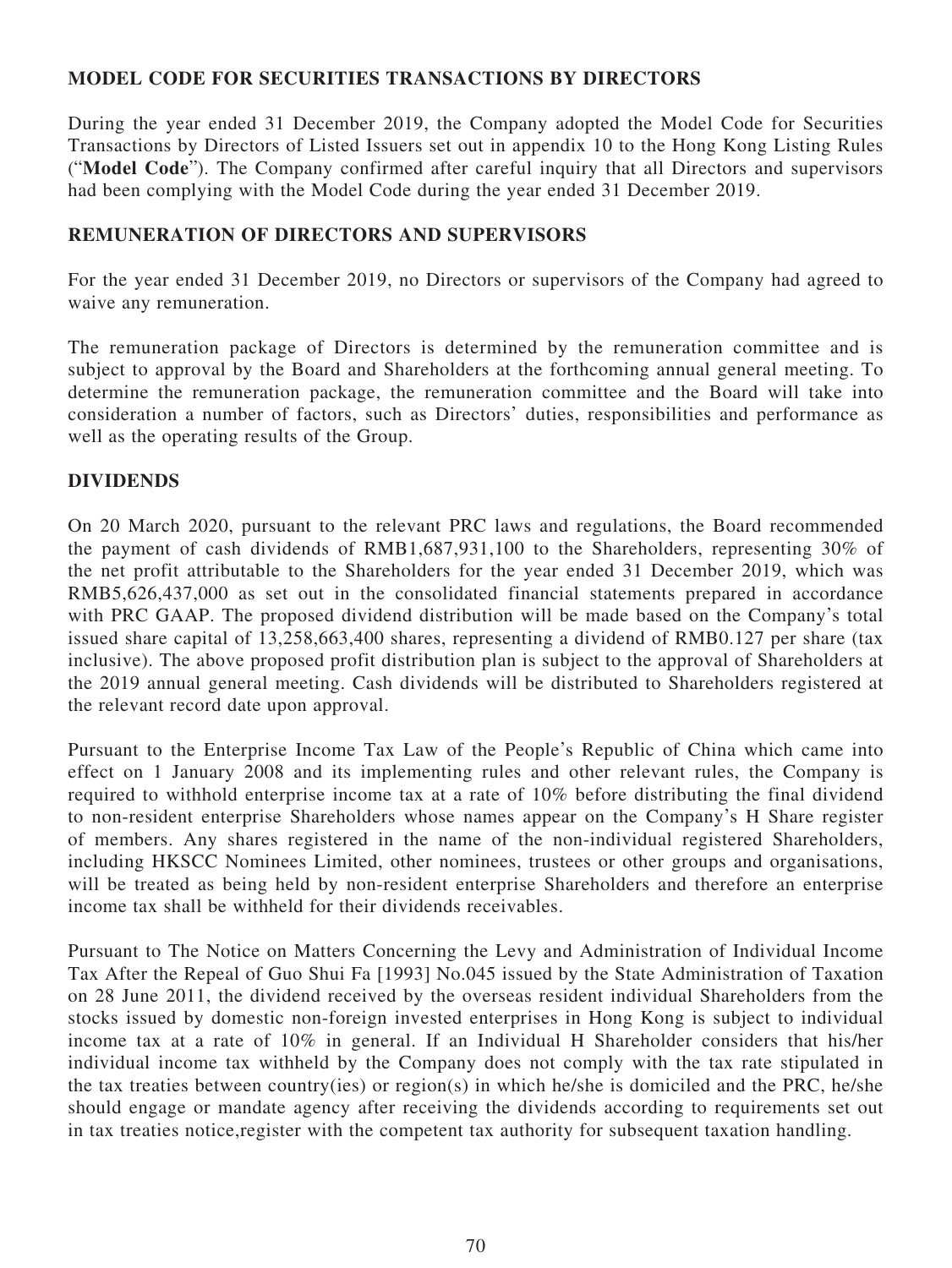Pursuant to the "Notice on Taxation Policies concerning the Pilot Program of an Interconnection Mechanism for Transactions in the Shanghai and Hong Kong Stock Markets" (Cai Shui [2014] No.81) and the "Notice on Taxation Policies concerning the Pilot Program of an Interconnection Mechanism for Transactions in the Shenzhen and Hong Kong Stock Markets" (Cai Shui [2016] No.127) jointly promulgated by the Ministry of Finance, the State Administration of Taxation and the China Securities Regulatory Commission, for dividends derived by Mainland individual investors from investing in H-share listed on the Hong Kong Stock Exchange through Shanghai Hong Kong Stock Connect or Shenzhen Hong Kong Stock Connect, the Company shall withhold individual income tax at a tax rate of 20% for the investors. For Mainland securities investment funds investing in shares listed on Hong Kong Stock Exchange through Shanghai Hong Kong Stock Connect or Shenzhen Hong Kong Stock Connect, individual income tax shall be levied on dividends derived therefrom in accordance with the above rules. Dividends derived by Mainland enterprise investors from investing in shares listed on Hong Kong Stock Exchange through Shanghai Hong Kong Stock Connect or Shenzhen Hong Kong Stock Connect shall be reported and paid by the enterprise investors themselves. The Company will not withhold or pay enterprise income tax on their behalf in the distribution of dividends.

The Company will have no liability in respect of any claims arising from any delay in, or inaccurate determination of the status of the Shareholders or any disputes over the mechanism of withholding.

An announcement containing information in relation to the latest registration date and the period of closure of share register for attending the 2019 annual general meeting of the Company (expected to be held before 30 June 2020) for receiving the final dividend for the year ended 31 December 2019, as well as the dividend distribution date (expected before 31 August 2020) will be published separately when the date of the 2019 annual general meeting of the Company is fixed.

Under relevant regulations of China Securities Depository and Clearing Corporation Limited Shanghai Branch and in line with the market practice regarding dividend distribution for A Shares, the Company will publish a separate announcement in respect of its dividend distribution to holders of A Shares after the Company's annual general meeting for 2019, which, among other things, will set out the record date and ex-rights date of dividend distribution for A Shares.

As of 31 December 2019, no arrangement was reached pursuant to which the Shareholders waived or agreed to waive their dividends.

# **PURCHASE, SALE OR REPURCHASE OF LISTED SECURITIES OF THE COMPANY**

For the year ended 31 December 2019, the Company and its subsidiaries had not purchased, sold or repurchased any listed securities of the Company.

# **AUDITORS**

On 28 June 2019, the annual general meeting of the Company for 2018 approved the engagement of Deloitte Touche Tohmatsu Certified Public Accountants LLP and Deloitte Touche Tohmatsu as the auditors for interim financial report review, annual financial report audit and internal control audit of financial report of the Company under PRC GAAP and IFRS for 2019. Deloitte Touche Tohmatsu has audited the financial statements of the Company prepared in accordance with the IFRS with unqualified opinions.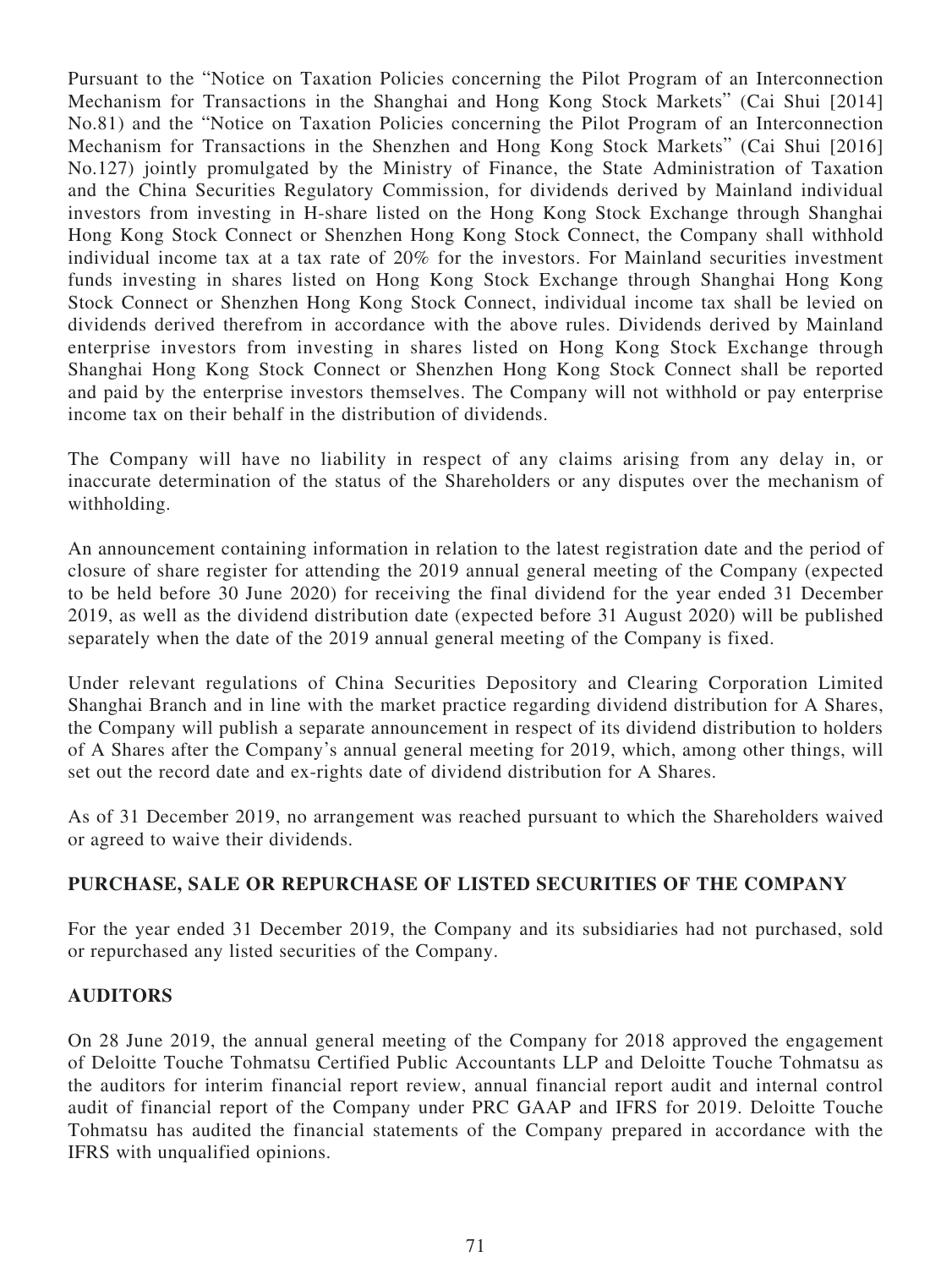# **RELEASE OF ANNUAL REPORT ON HKEX WEBSITE**

According to the provisions of the Hong Kong Listing Rules on the reporting period, the Annual Report for 2019 will include all the information disclosed in the Result Announcement for 2019, and will be disclosed on the websites of the Company and HKEX on or prior to 30 April 2020.

# **DEFINITIONS**

In this announcement, unless the context otherwise requires, the following expressions have the following meanings:

| Company/China Coal Energy/<br>the Group/the Company | China Coal Energy Company Limited, unless otherwise indicated,<br>also includes all of its subsidiaries                                                                                               |
|-----------------------------------------------------|-------------------------------------------------------------------------------------------------------------------------------------------------------------------------------------------------------|
| Board of the Company/Board                          | the board of directors of China Coal Energy Company Limited                                                                                                                                           |
| Directory(s)                                        | the Director(s) of the Company, including all the executive<br>directors, non-executive directors and independent non-executive<br>directors                                                          |
| Supervisor(s)                                       | the supervisor(s) of the Company                                                                                                                                                                      |
| China Coal Group                                    | China National Coal Group Corporation, the controlling<br>shareholder of the Company                                                                                                                  |
| Shanghai Energy Company                             | Shanghai Datun Energy Resources Company Limited                                                                                                                                                       |
| Pingshuo Mining Area                                | the coal mining area in Shanxi Province, mainly comprising the<br>Antaibao Open Pit Mine and Underground Mine, the Anjialing<br>Open Pit Mine and Underground Mine and Pingshuo East Open<br>Pit Mine |
| Nalin River No.2 Coal Mine                          | Nalin River No.2 Coal Mine Project of Wushenqi Mengda Mining<br>Company Limited                                                                                                                       |
| Muduchaideng Coal Mine                              | Muduchaideng Coal Mine Project of ordos Yihua Mining<br><b>Resources Company Limited</b>                                                                                                              |
| Dahaize Coal Mine                                   | Dahaize Coal Mine Project of China Coal Shaanxi Yulin Energy<br>& Chemical Company Limited                                                                                                            |
| Xiaohuigou Coal Mine                                | Xiaohuigou Coal Mine Project of Shanxi Xiaohuigou Coal<br><b>Industry Company Limited</b>                                                                                                             |
| Wangjialing Coal Mine                               | Wangjialing Coal Mine Project of China Coal Huajin Energy<br>Group Limited                                                                                                                            |
| Libi Coal Mine                                      | Libi Coal Mine of China Coal Huajin Group Jincheng Energy<br>Company Limited                                                                                                                          |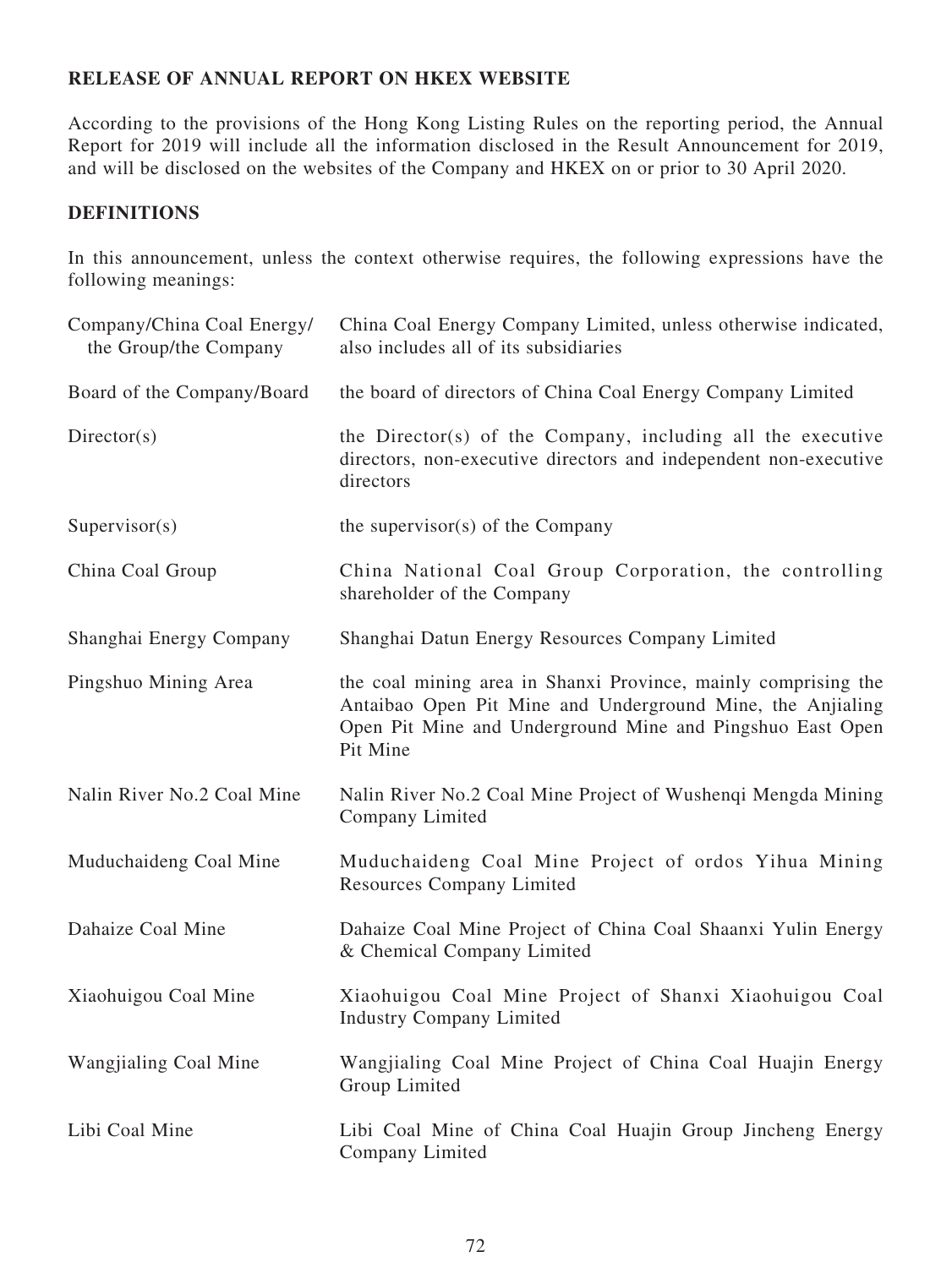| 106 Coal Mine                                                                                                         | 106 Coal Mine of China Coal Energy Xinjiang Tianshan Coal<br><b>Electricity Company Limited</b>                                                                     |
|-----------------------------------------------------------------------------------------------------------------------|---------------------------------------------------------------------------------------------------------------------------------------------------------------------|
| <b>Technological Transformation</b><br>Project of Annual Methanol<br>Output of 1 Million Tonnes<br>from Synthetic Gas | the technological transformation project of annual methanol<br>output of 1 million tonnes from synthetic gas of China Coal Ordos<br>Energy Chemical Company Limited |
| Pingshuo Group                                                                                                        | China Coal Pingshuo Group Company Limited                                                                                                                           |
| China Coal Shaanxi Company                                                                                            | China Coal Shaanxi Yulin Energy & Chemical Company Limited                                                                                                          |
| China Coal Huajin Company                                                                                             | China Coal Huajin Energy Group Limited                                                                                                                              |
| Northwest Energy Company                                                                                              | China Coal Northwest Energy Company Limited                                                                                                                         |
| Mengda Mining Company                                                                                                 | Wushenqi Mengda Mining Company Limited                                                                                                                              |
| Finance Company                                                                                                       | China Coal Finance Co., Ltd.                                                                                                                                        |
| Xiaohuigou Coal Company                                                                                               | Shanxi Xiaohuigou Coal Company Limited                                                                                                                              |
| <b>Ordos Energy Chemical</b><br>Company                                                                               | China Coal Ordos Energy Chemical Company Limited                                                                                                                    |
| Mengda Chemical Company                                                                                               | Inner Mongolia China Coal Mengda New Energy & Chemical<br>Company Limited                                                                                           |
| China Coal Yuanxing<br>Company                                                                                        | Inner Mongolia China Coal Yuanxing Energy Chemical Company<br>Limited                                                                                               |
| <b>CSRC</b>                                                                                                           | China Securities Regulatory Commission                                                                                                                              |
| SASAC                                                                                                                 | the State-owned Assets Supervision and Administration<br>Commission of the State Council                                                                            |
| <b>HKSE</b>                                                                                                           | The Stock Exchange of Hong Kong Limited                                                                                                                             |
| <b>HKSE</b> Website                                                                                                   | www.hkexnews.hk                                                                                                                                                     |
| <b>SSE</b>                                                                                                            | the Shanghai Stock Exchange                                                                                                                                         |
| <b>SSE Website</b>                                                                                                    | www.sse.com.cn                                                                                                                                                      |
| Company Website                                                                                                       | www.chinacoalenergy.com                                                                                                                                             |